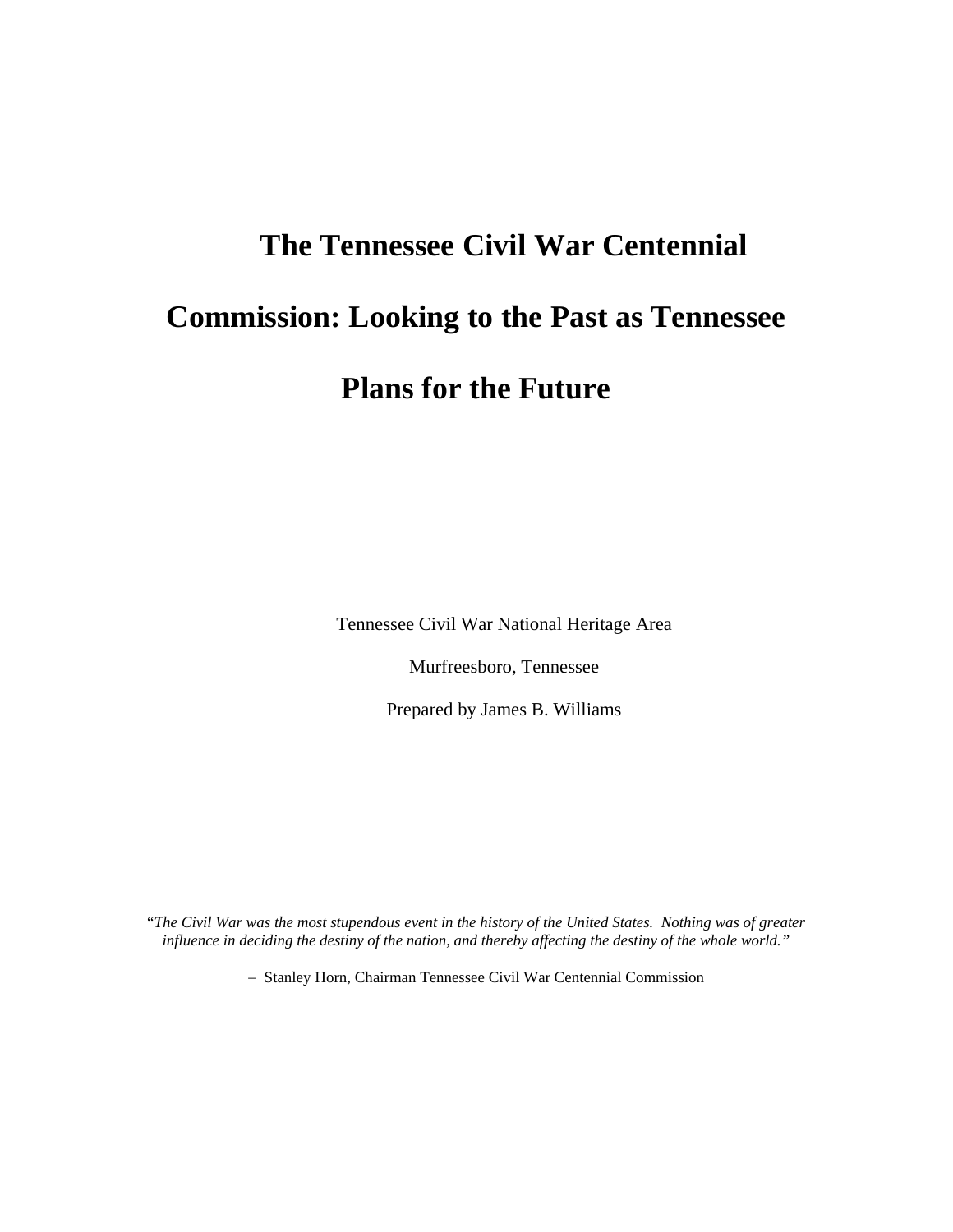Dignitaries from around the state gathered for the occasion. A hush fell over the throng of people crowding to see the affair. After a series of impassioned speeches, all eyes slowly watched as the American flag descended from Tennessee's state capitol and raised their heads again as the Confederate Stars and Bars rose to supplant it. A twelvegun salute concluded the pomp and circumstance as the crowd erupted into a joyous cheer. The year was not 1861, but rather 1961, the first year of the Civil War Centennial. The event was the commemoration of Tennessee's secession from the United States of America, marking the official opening of the Tennessee Civil War Centennial Commission.

 The Centennial Commission had a lifetime that spanned from 1959 through 1965. It was most active in the years coinciding with the anniversary of the Civil War itself, 1961-1965. During its existence, the Centennial Commission accomplished a number of projects and offered steadfast guidance to local committees desiring to celebrate the Civil War in their own communities. They published an assortment of material, from guidebooks for memorial military re-enactors to a detailed roster of all military units created in Tennessee. The Centennial Commission erected eighty-five highway markers, organized a curriculum on the Civil War in Tennessee for teachers, and created a filmstrip describing the Civil War's impact on Tennessee. Eighty local city and county Civil War Centennial Committees were established under the influence of the state commission, resulting in numerous local commemorative exercises.

 These accomplishments garnered national recognition for the Tennessee Civil War Centennial Commission, but a closer examination and the passage of time reveal serious deficiencies in the Centennial Commission's execution of its policies. For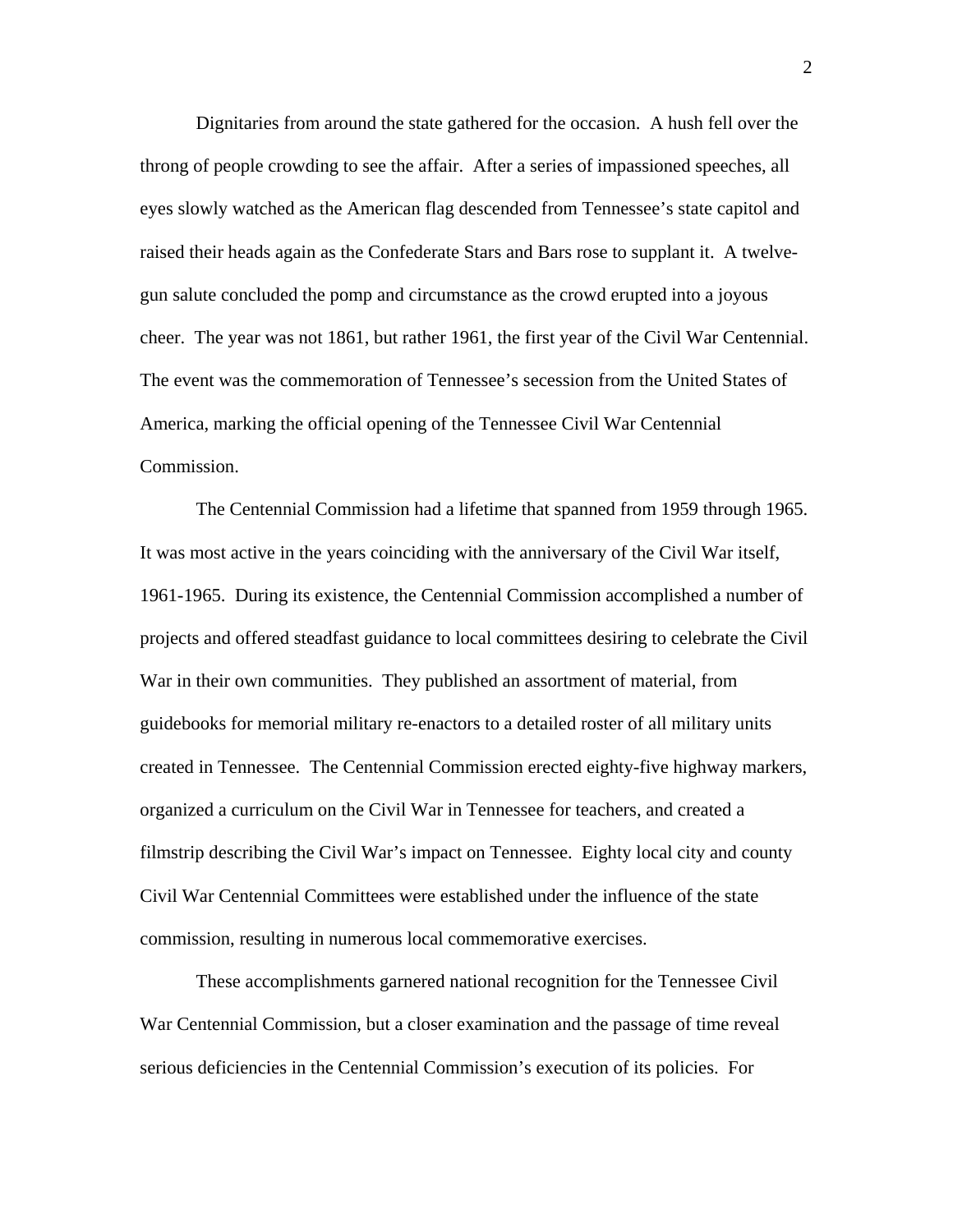Tennessee, a hundred years gave only limited distance to the ideologies and influence of the Civil War and its aftermath. The Tennessee Civil War Centennial Commission could not escape the legacy of the glory of the South that colored the perception of so many. The publications, decisions, and actions of the Commission show an unabashed favoritism for the Confederacy, which at best excluded the ambivalence of Tennessee during the Civil War and at worst distorted history, thus perpetuating the very prejudices that helped precipitate the war.

 Any evaluation of the nature of the Tennessee Civil War Centennial Commission cannot neglect the historical context that ironically plagued the 1960's. For a hundred years after their official emancipation from slavery, African-Americans were still struggling to attain the same rights as white citizens of America. This conflict came to a head in the late 1960's, but its crescendo was already swelling during the Civil War Centennial. Once again, the North was aligned against the South in a battle over the treatment of the African-American population, struggling over the very same issues for which their ancestors fought and died. Examples of these rifts in opinions manifested themselves during the Civil War Centennial celebration and reflected the continued biases from which the South was unable to shed itself.

As Tennessee and the nation looks toward the celebration of the  $150<sup>th</sup>$  anniversary of that tragic conflict that cleaved the United States in two, one can only hope that its citizens can learn not only from the lessons of the war but also the lessons of our remembrances.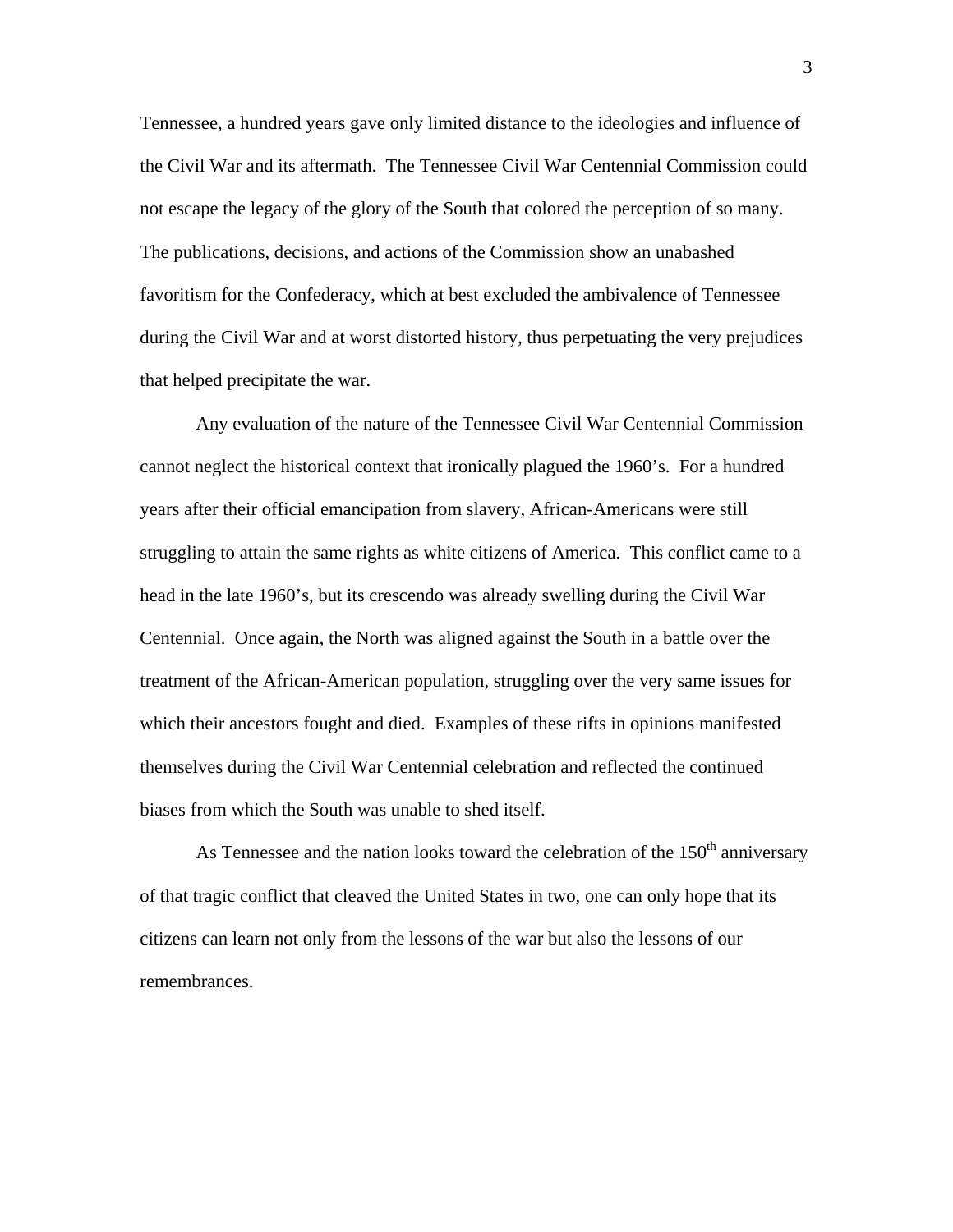## **History of the Tennessee Civil War Centennial Commission Creation**

 The Tennessee Civil War Centennial Commission was not a carefully planned creation. Rather, its birth was more like an unplanned parenthood, whose creators quickly had to cope with the new reality of their situation. The Centennial Commission came about by the prodding of the National Civil War Centennial Commission and the influence of well-known historians within the state. The roots of Tennessee's supporters for a Commission go back even to the mid-1950's as they eagerly anticipated the forthcoming centennial. The Civil War Centennial Commission, however, would never have been formed without the eventual cooperation of both the executive and legislative branches of government.

 Before the existence of the National Civil War Centennial Commission, the Civil War Centennial Association was created in 1955 by the likes of Bruce Catton and Carl Sandburg. They were a non-profit group formed for the sole purpose of properly celebrating the approaching Civil War centennial. One member nominated and elected to this organization was Stanley F. Horn, a prominent historian in Nashville, Tennessee whose books on Hood's Nashville campaign and the Army of Tennessee placed him in the forefront of scholarly research. Horn would later serve as Chairman of the Tennessee Civil War Centennial Commission.

 In 1958 the Civil War Centennial Association found itself embroiled in its first conflict over the course that the centennial celebration would take. A rival group called the Civil War Roundtable of the District of Columbia drafted a resolution that circulated through the United States Congress allowing for the creation of a National Civil War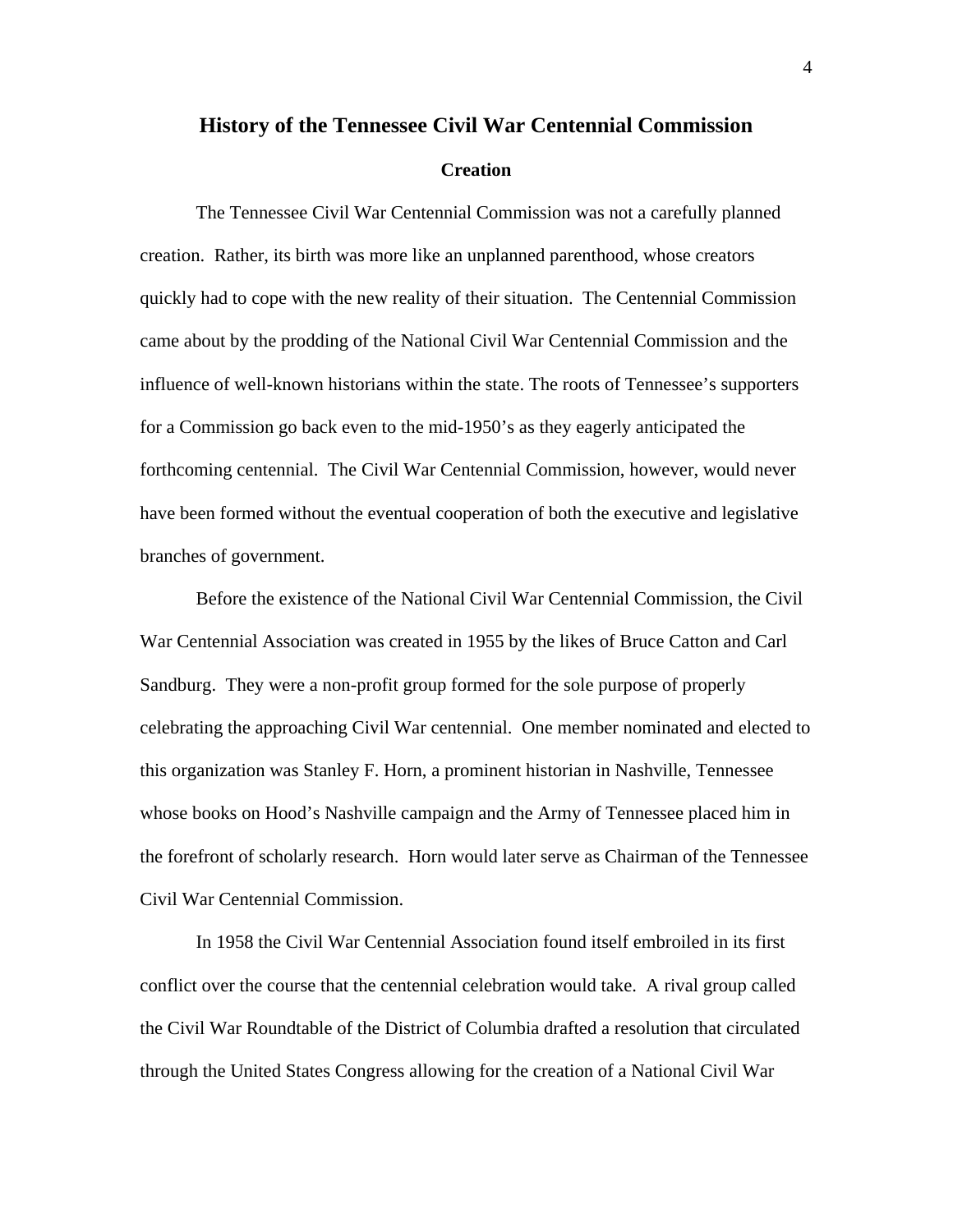Centennial Commission. The Civil War Centennial Association, to which Horn belonged, endorsed the proposed legislation with a few important exceptions. They primarily objected to a \$100,000 requested appropriation to pay for an interim report, which they viewed as an exorbitant price tag and a waste of taxpayer dollars. The Civil War Centennial Association tried to resolve their differences with the Civil War Roundtable of the District of Columbia, but the animosity between the two groups swelled. Eventually, Congress passed the legislation put forth by the Civil War Roundtable of the District of Columbia, at which time Karl Betts was made executive director and General U.S. Grant (a descendant of the famous Civil War general of the same name) was named Chairman. Both Betts and Grant had been members of the Civil War Roundtable of the District of Columbia. With the National Commission now established and the non-profit group overshadowed by the historians in the District of Columbia, the Civil War Centennial Association ceased to have any real purpose. Throughout this turbulent creation of the national commission, Stanley Horn had remained a rather distant spectator though he did express sympathy for the Civil War Centennial Association.<sup>1</sup>

In an attempt perhaps to bury the hatchet between the two predecessors to the national commission, Betts and Grant invited a number of the members of the Civil War Centennial Association to serve on their Advisory Council, including Stanley Horn who graciously accepted. The National Civil War Centennial Commission asked another Tennessean to serve on the Advisory Council, Gilbert E. Govan librarian of the

<sup>&</sup>lt;sup>1</sup> Stanley Horn to Carl Haverlin, 20 December 1956, Stanley F. Horn Papers (Box 2, Folder 2), Manuscript Collections, Tennessee State Library and Archives, Nashville.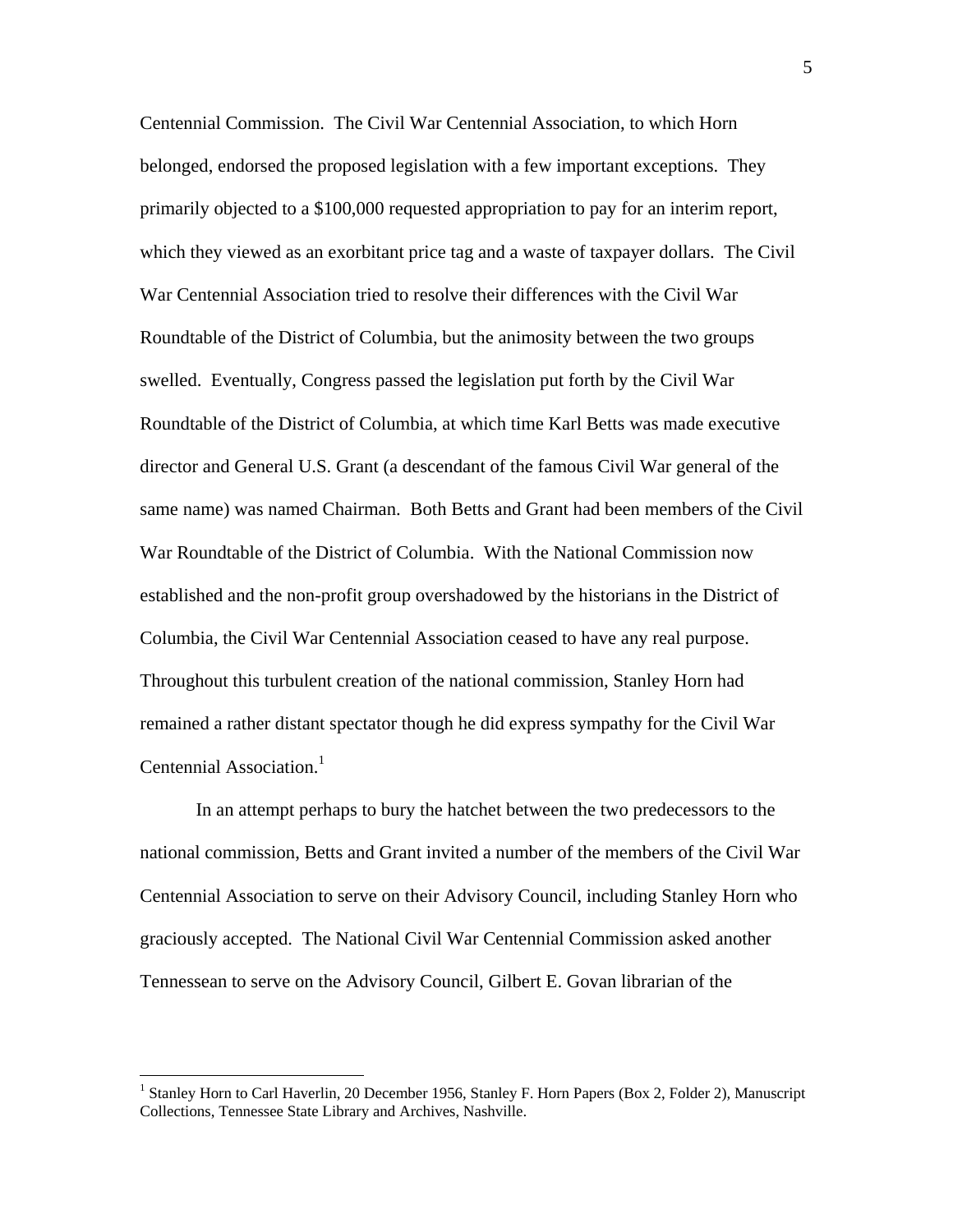University of Tennessee at Chattanooga, who had written a scholarly book on General Albert S. Johnston.

 The structure of the National Civil War Centennial Commission was such that they viewed themselves as facilitators rather than instigators of the centennial celebration. The National Commission served state commissions and local authorities by encouraging publicity and publications, arranging memorial observances, sponsoring educational activities, preserving historical documents, etc. In order for the centennial celebration to be successful, the National Civil War Centennial Commission by its very nature required the states and localities to muster, form their own organizations, and do most of the work. Karl Betts, the executive director, eagerly encouraged the formation of state commissions. Thus began the saga to create a Commission in the state of Tennessee.

 Surprisingly, Stanley Horn, despite being involved in the Centennial since 1955, was not the one to initially engage in the promotion of a Tennessee Civil War Centennial Commission. Gilbert Govan first presented the idea in July of 1958 to Horn, who agreed with the idea and advised Govan to write then Governor Frank Clement.<sup>2</sup> Meanwhile, Karl Betts wrote to Horn asking for his help in persuading Tennessee to appoint a Commission, as he considered a Commission in Tennessee crucial to the success of the National Commission. Impatient with the lack of progress, Betts again wrote to Horn in September saying, "we must have a State Commission to work with us in order to carry through the widely varied program of the Centennial Commission."<sup>3</sup>

 $2^2$  Gilbert Govan to Stanley Horn, 25 July 1958, and Stanley Horn to Gilbert Govan, 19 August 1958, Stanley F. Horn Papers (Box 6, Folder 4), Manuscript Collections, Tennessee State Library and Archives, Nashville.

 $3$  Karl Betts to Stanley Horn, 25 August 1958, Stanley F. Horn Papers (Box 2, Folder 1), Manuscript Collections, Tennessee State Library and Archives, Nashville.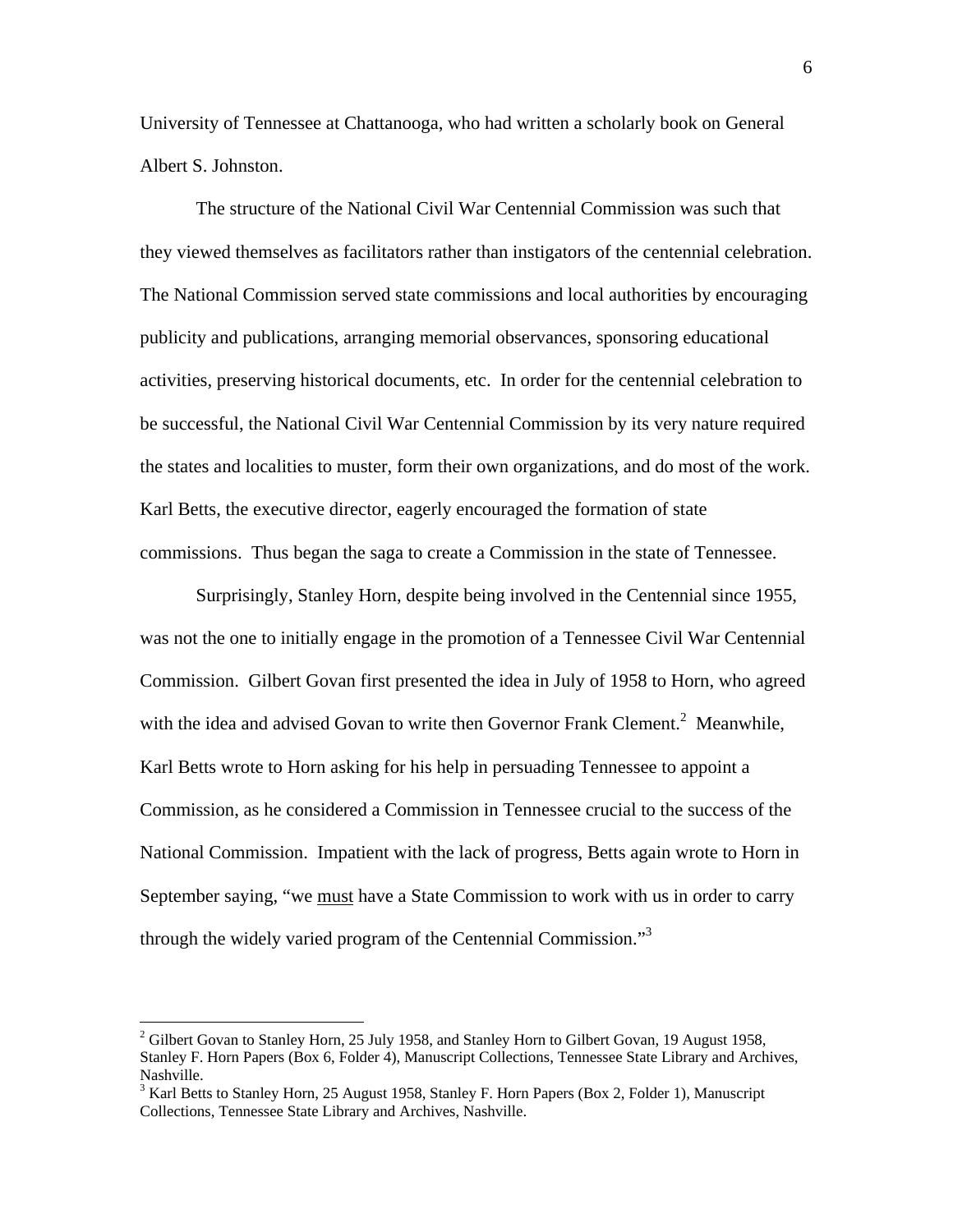By October, it became clear that Governor Clement would not act to create a new Commission, partially because 1958 was an election year. Gov. Clement was a lame duck about to be succeeded by Buford Ellington. Horn, therefore, advised Gilbert Govan to write a letter and urge Mr. Ellington to form a State Commission. Govan agreed but only reluctantly because of his association with the *Chattanooga Times*, which had opposed Ellington for Governor. In the end, Govan's work with the *Chattanooga Times* actually proved beneficial instead of harmful for the formation of a State Commission because Govan could write editorials encouraging the formation of a Commission.

Mr. Ellington was no more inclined to form a new commission than Governor Clement had been. The situation looked quite desperate for Tennessee. In late November of 1958, Stanley Horn wrote to Karl Betts to describe the state of affairs in Tennessee:

As you may have observed, the authorities of the State of Tennessee seem to be somewhat less than enthusiastic about the appointment of a Civil War Centennial Commission for the State. Our out-going Governor has refused to do anything at all about it, and the in-coming Governor (to be inaugurated in January) has let it be known that he is opposed to creating any new state commissions that will require any additional financing. I am told that he is planning to suggest that anything the State of Tennessee does along this line should be handled through the existing Tennessee Historical Commission – which would be impractical and ineffective, as the Commission has no facilities for promoting any such observance. I know you have been sending letters and promotional literature to the Governor's Office, but (frankly and confidentially) I do not think this has received very serious attention. If we are to have a Civil War Centennial Commission in Tennessee, some effort will have to be made to convince our new Governor that this is something that needs to be done. I can't do this myself, but I might be able to get somebody to do it if I can be supplied with sufficient ammunition. It will be appreciated, therefore, if you will send me such promotion material as you think might be effective; particularly a list of the states which have already established commissions.<sup>4</sup>

Betts was predictably displeased to hear that a commission in Tennessee seemed unlikely. He wrote a frustrated letter in reply to Horn saying, "Tennessee ranks no. 2 among all the states in the number of military engagements during the war and it is

<sup>4</sup> Stanley Horn to Karl Betts, 24 November 1958, Stanley F. Horn Papers (Box 2, Folder 1), Manuscript Collections, Tennessee State Library and Archives, Nashville.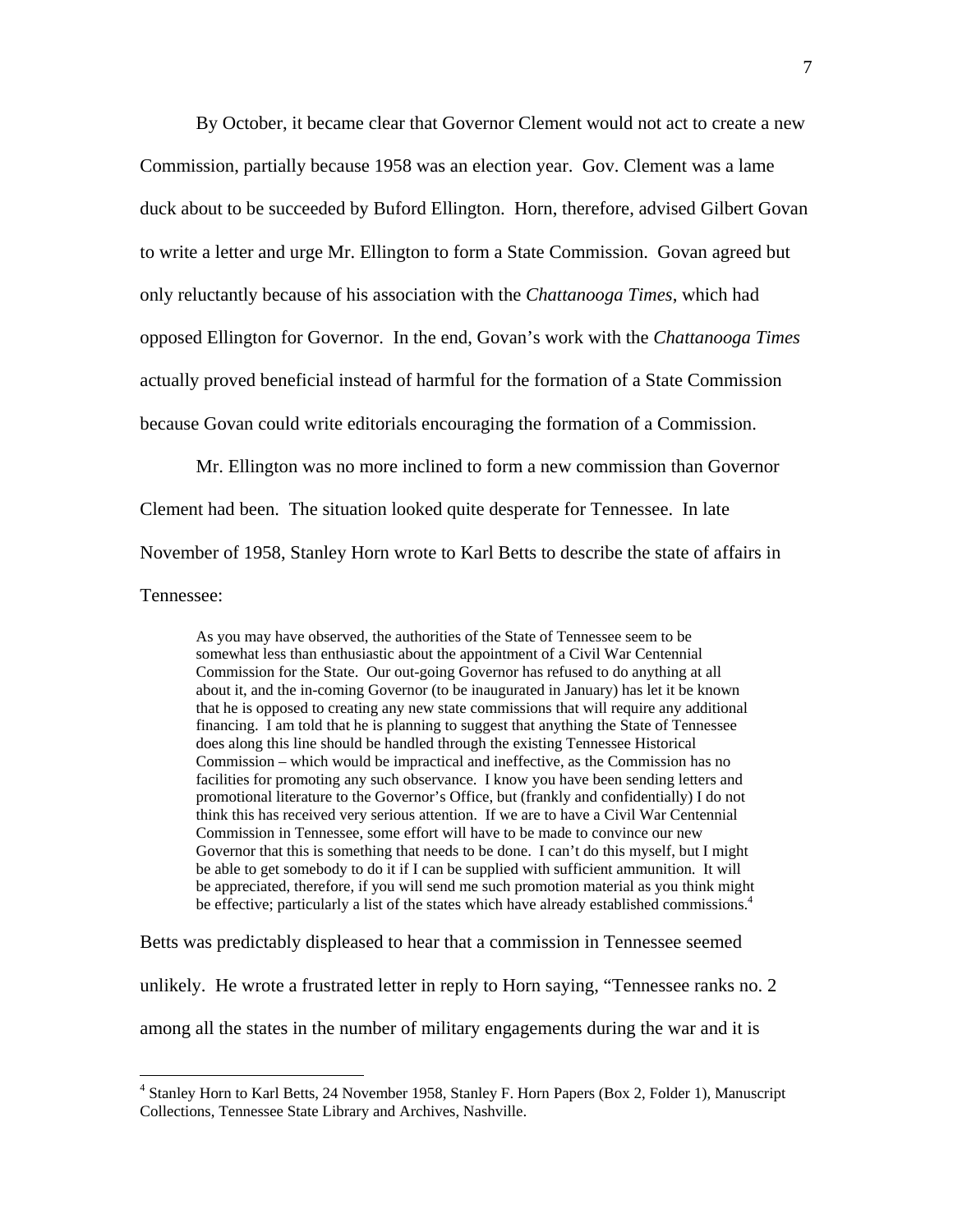inconceivable that you would not have a State Centennial Commission."5 It seems that the National Commission was concerned that either they would have to take on the responsibilities for all the activities in the state or worse yet the centennial would pass unnoticed in Tennessee.

 In December, all these concerns were laid to rest when Horn and Govan were finally successful in exerting pressure on Governor-elect Ellington. It is unclear why Ellington had a sudden change of heart or exactly how Horn and Govan lobbied for the formation of the Commission. Gilbert Govan approached Cartter Patten, a member of the State Legislature and friend to Civil War history, to speak with Ellington concerning the matter. Stanley Horn's connections are a bit more elusive. In his correspondence with Govan, it seems that Horn somehow had the idea presented to Ellington through some of the Governor-elect's friends in Nashville.<sup>6</sup> Regardless of how the reversal was achieved, Ellington pledged his support for the Commission, though he contended that the Commission should be formed by a legislative act to lend the organization prestige. The Governor-elect requested that Stanley Horn draft the legislation, including the members of the commission, to be composed of six men and three women, evenly divided between the three grand divisions of the state. Ellington did not choose the members of the Commission; he only suggested the appointment of Stanley Horn and Vernon Sharp. The rest of the appointments apparently fell to Horn to decide. Oddly enough, Vernon Sharp

<sup>&</sup>lt;sup>5</sup> Karl Betts to Stanley Horn, 2 December 1958, Stanley F. Horn Papers (Box 2, Folder 1), Manuscript Collections, Tennessee State Library and Archives, Nashville. 6

<sup>&</sup>lt;sup>6</sup> Stanley Horn to Gilbert Govan, 19 December 1958, Stanley F. Horn Papers (Box 6, Folder 4), Manuscript Collections, Tennessee State Library and Archives, Nashville.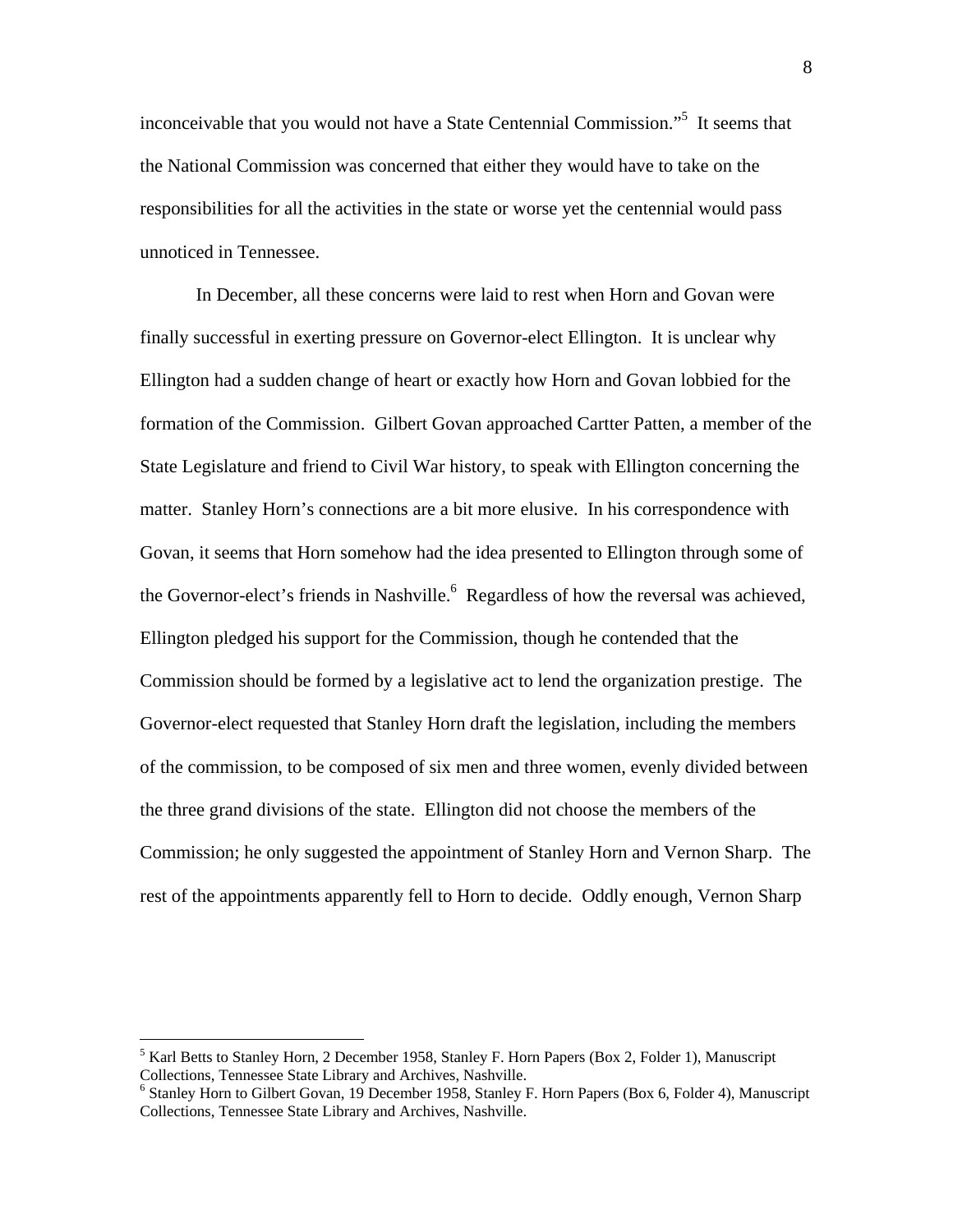did not become a member of the Commission, though he served on its Advisory Council and committees. The reasons for this are unknown.<sup>7</sup>

 The next couple of months Horn frantically prepared a bill and selected members of the commission. Tennessee was already lagging in its preparations compared to other states, so it was imperative to pass a bill as quickly as possible. To achieve this, Stanley Horn contacted James Geary, executive director of the Virginia Civil War Centennial Commission, which had been in operation for almost a year. Virginia, like Tennessee, had been created by a legislative act, so Horn requested a copy of Virginia's legislation. Under such time constraints and with a good example in hand, Horn chose not to waste time creating an original piece of legislation. Not only did he use the structure of Virginia's legislation creating a Civil War Centennial Commission, he plagiarized nine of its thirteen sections for use in the Tennessee bill. The only part of the Tennessee bill that showed any real divergence from the Virginia bill was the first section, which effectively served as the preamble. $8<sup>8</sup>$ 

Horn followed Ellington's request and inserted all the members that were to serve on the Commission:

- Stanley F. Horn, Chairman, of Nashville
- Dr. Gilbert Govan, University of Chattanooga Library, of Chattanooga
- Dr. Ralph Haskins, Department of History, University of Tennessee, of Knoxville
- Mrs. James R. Stokely (Wilma Dykeman), of Newport
- J. Pinckney Lawrence, of Nashville
- Sam M. Fleming, Third National Bank, of Nashville
- Mrs. W. Hubert Wyatt (Margaret Early), of Franklin
- Seale Johnson, McCowatt-Mercer Press, of Jackson
- Paul Flowers, The Commercial Appeal, of Memphis
- Mrs. Lawrence B. Gardiner (Lillian), of Memphis.

 7 Stanley Horn to Gilbert Govan, 29 December 1958, Stanley F. Horn Papers (Box 6, Folder 4), Manuscript Collections, Tennessee State Library and Archives, Nashville. 8

<sup>&</sup>lt;sup>8</sup> James Geary to Stanley Horn, 22 January 1959, Stanley F. Horn Papers (Box 13, Folder 5), Manuscript Collections, Tennessee State Library and Archives, Nashville.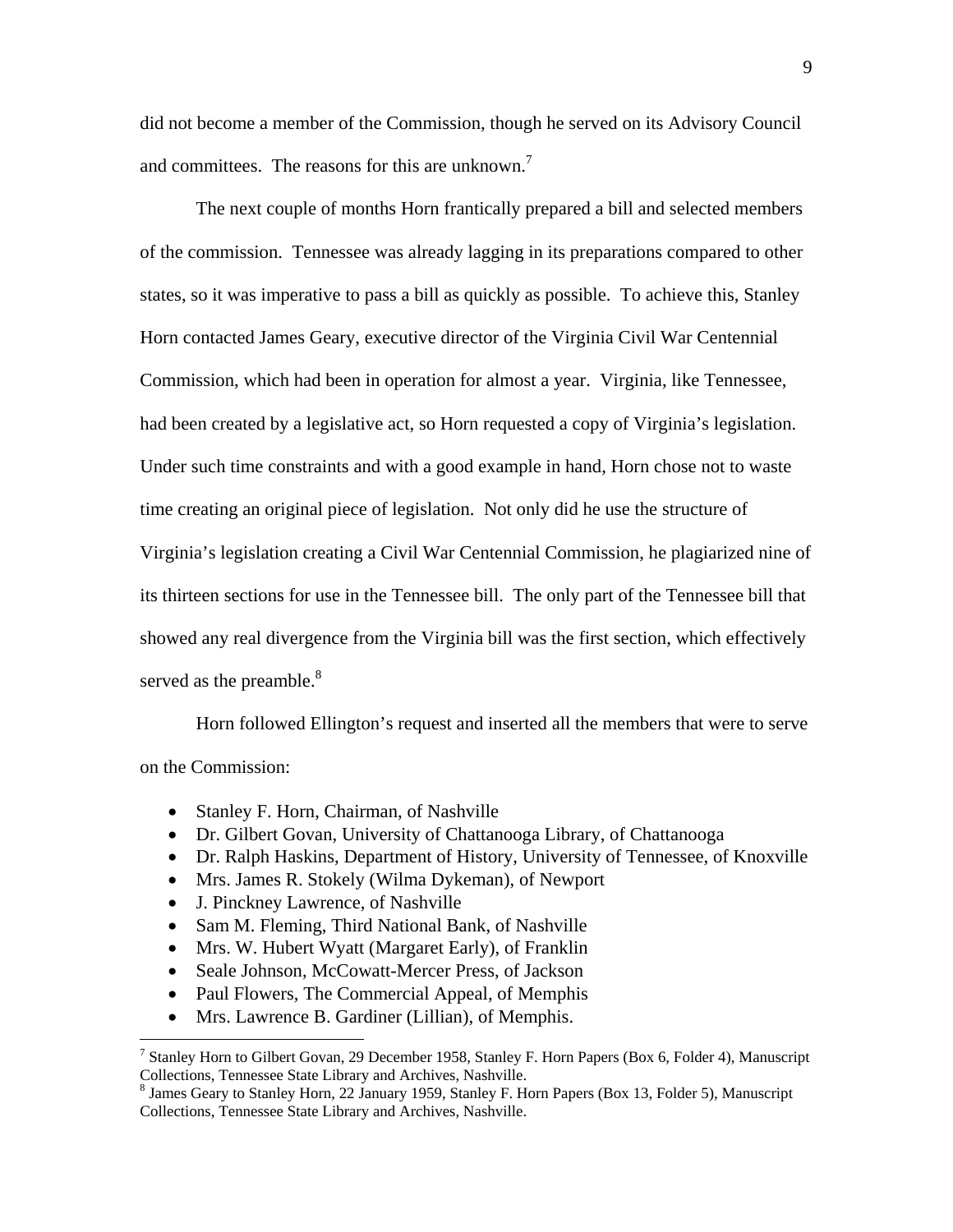The Commission was diversely composed of different fields, with academics, prominent businessmen, a United Daughters of the Confederacy representative, a journalist, a publications expert, and a representative of historic sites. Notably, there were no African-Americans serving on the Commission. It is unknown whether Horn picked all the Commission members or if he had further help from Ellington.

 The bill having been crafted and the Commission members having been named, Horn needed to present the legislation to the Tennessee General Assembly. Govan had already elicited the help of Rep. Cartter Patten in forming the Commission, thus making him the perfect candidate to sponsor the legislation. In the State Senate, Horn sought the help of Barton Dement, a senator from Rutherford County who obviously held opinions about the role of the South in the Civil War. In a self-description of his political affiliation for the Senate, he dubbed himself a "Democrat and Un-Reconstructed Rebel."<sup>9</sup> Despite the support of these two senators, Horn still felt apprehensive about the legislation passing the Tennessee General Assembly. In his correspondence to Govan, he said:

The Civil War Centennial Commission is still in the works, and so far as I can learn there is no particular opposition to it. On the other hand, nobody seems particularly interested in it, and I have some fears that it may fall by the wayside while the legislators are debating some of the more controversial subjects. $^{10}$ 

On March 11, 1959, Horn's fears were assuaged when Senate Bill No. 383 creating the Tennessee Civil War Centennial Commission passed the Senate and the House of Representatives. Governor Ellington approved the bill on March  $19<sup>th</sup>$ , at which time

<sup>9</sup> Tennessee General Assembly, Senate, "Members of the Senate," *Public Acts of the State of Tennessee*, *1959*, (Nashville: Rich Printing Company, 1959).<br><sup>10</sup> Stanley Horn to Gilbert Govan, 4 March 1959, Stanley F. Horn Papers (Box 6, Folder 4), Manuscript

Collections, Tennessee State Library and Archives, Nashville.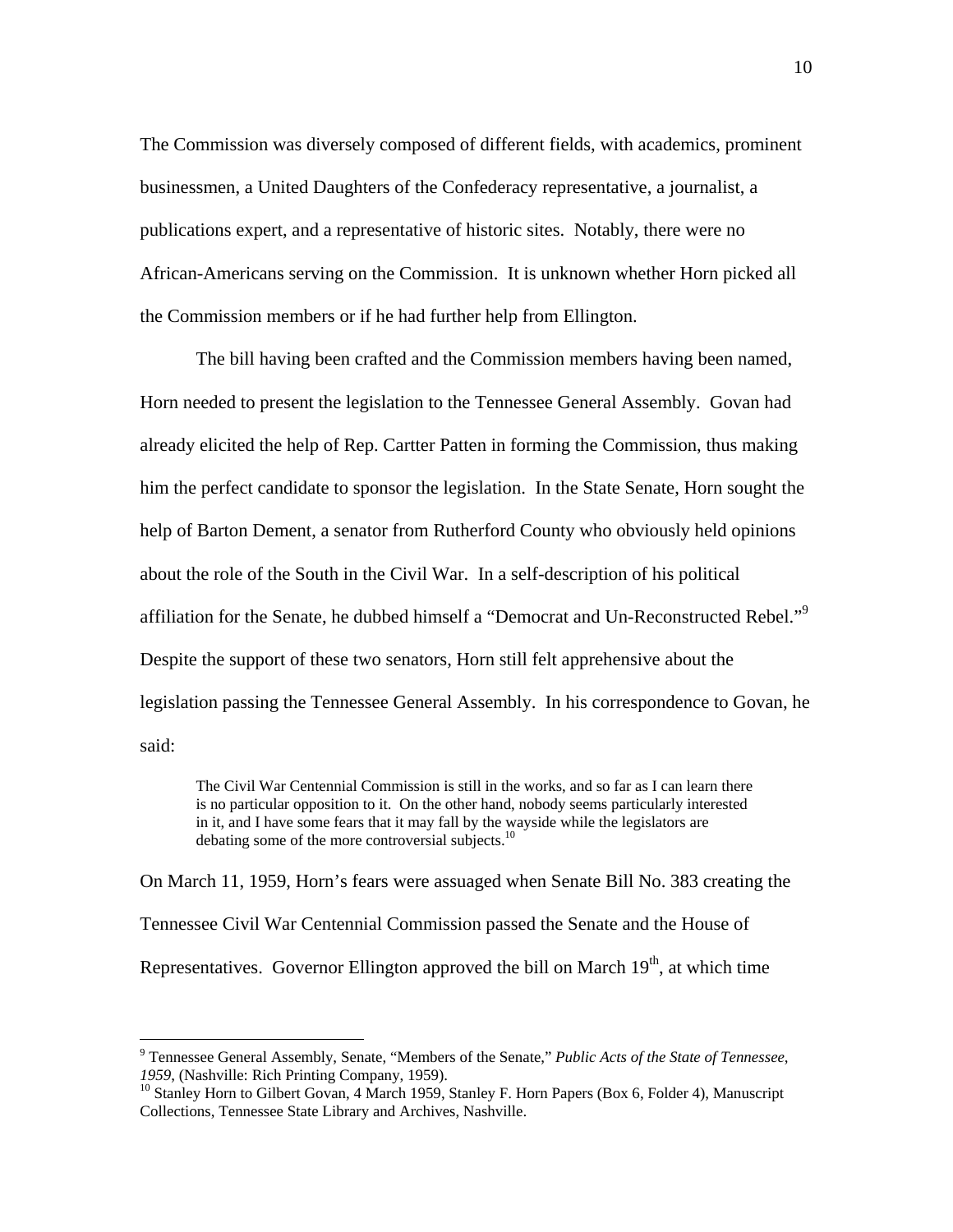Stanley Horn officially became Chairman of the Tennessee Civil War Centennial Commission. $^{11}$ 

 Now that the Commission was fully vested with all necessary powers and equipped with a beginning appropriation of \$10,000, Chairman Horn set about the task of establishing the precise nature and duties of the Commission. For this, he relied heavily on Gilbert Govan. Just as Govan had been the one to initially push for the creation of the Commission, he was also the source of most of the brainstorming that would guide the Commission for the remainder of its life. He was the first Commission member, though not the only one, to criticize the suggestion that Tennessee sponsor the re-enactment of battles. Govan sought something less fleeting and urged Horn to have the Commission focus on the erection of markers, research into military units, and a thorough cataloguing of the names and ranks of all soldiers who fought in the Civil War from Tennessee.

In 1960, Govan made recommendations to Horn when the Tennessee Civil War Centennial Commission prepared to approach the Governor and State Legislature about a budget increase. Govan suggested they publish military annals for all Tennessee regiments, establish a historical markers program, and collect manuscript material for archiving. He was also the first to suggest that they publish a book telling the story of the Civil War through primary source documents.<sup>12</sup> Horn agreed with all these suggestions

<sup>&</sup>lt;sup>11</sup> Tennessee General Assembly, Senate, *An Act to Create a Commission to Commemorate the Centennial of the American Civil War, to Provide for the Duties and Powers of Such Commission, and to Appropriate Funds for the Use of Such Commission*, 81st General Assembly, S.B. 383, Ch. 203, 11 March 1959, *Public Acts of the State of Tennessee* (Nashville: Rich Printing Co., 1959), 594.<br><sup>12</sup> Gilbert Govan to Stanley Horn, 2 March 1959, 26 October 1959, and 22 August 1961, Stanley F. Horn

Papers (Box 6, Folder 4), Manuscript Collections, Tennessee State Library and Archives, Nashville.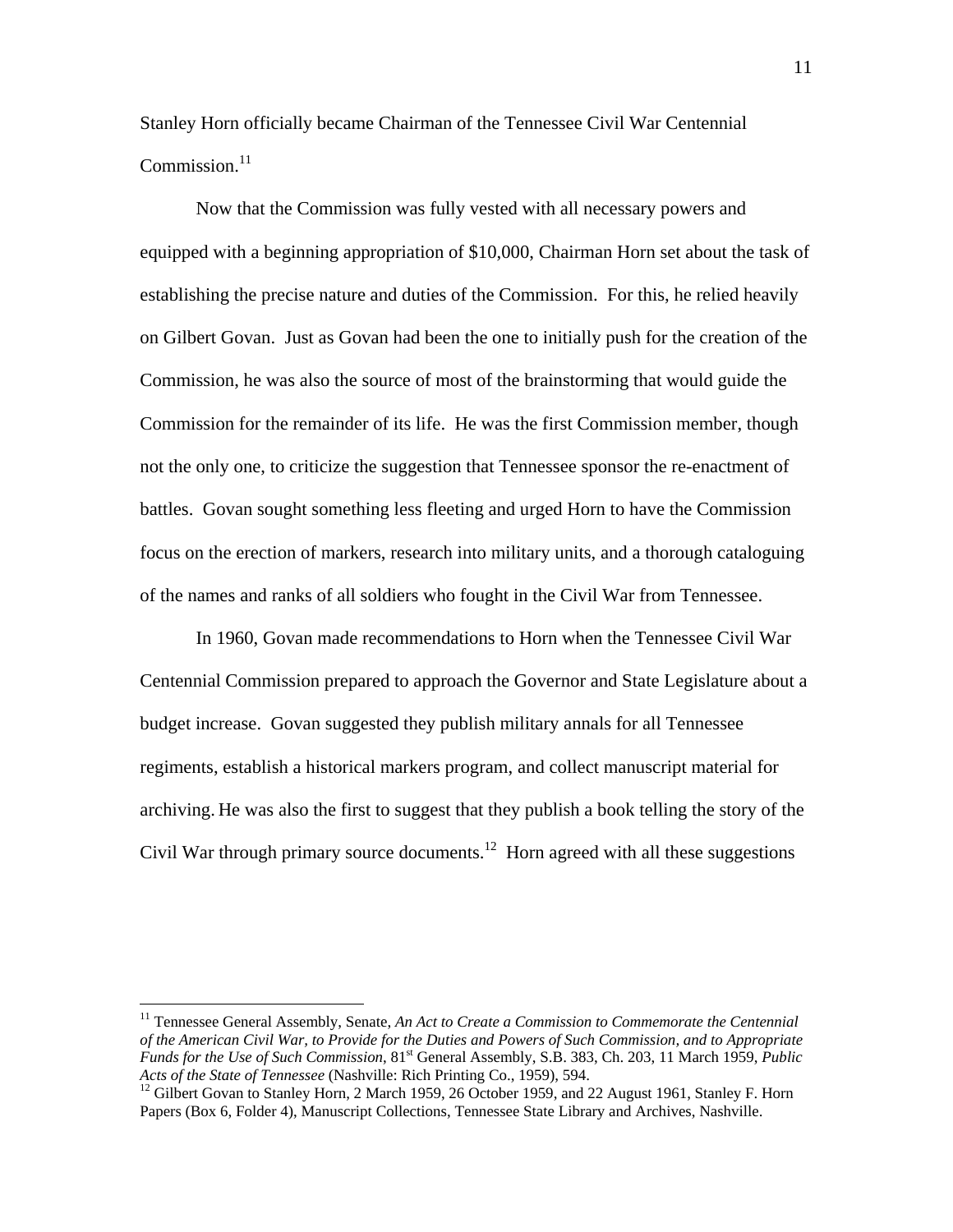and, as his correspondence indicates, eagerly sought Govan's advice on issues large and small related to the Commission.<sup>13</sup>

 The final major task remaining for Stanley Horn to complete the formation of a Commission was the selection of an executive director. Horn needed a reliable individual whose salary demands would be appropriate for a state employee. In September of 1959, Stanley Horn decided to write Colonel Campbell Brown to see if he would be interested in the position. Col. Brown, of Franklin, graduated from Virginia Military Institute and served in the United States Marine Corps and the United States Army. He possessed a demonstrated passion for history, having worked for the Tennessee Historical Commission on their historical markers program. He also had a familial interest in the Civil War; his grandfather Major Campbell Brown served as assistant adjutant general on the staff of Lieutenant General Richard Ewell. Col. Brown expressed interest in the Chairman's letter, yet before Horn could formally offer him the position approval had to obtained from Governor Ellington.<sup>14</sup> There is no record of Ellington's approval or disapproval, but Col. Brown received the executive directorship so one can assume that Ellington had no major objections to his appointment.

 The creation of the Tennessee Civil War Centennial Commission was no simple or easy affair. The State of Tennessee was perilously close to not having a proper Commission. The assiduous efforts of Stanley Horn and Gilbert Govan, as well as the external pressure from Karl Betts were singularly responsible for the birth of the Commission. Politicians in the state both in the legislative and executive branches chose

<u>.</u>

<sup>&</sup>lt;sup>13</sup> Stanley Horn to Gilbert Govan, 24 August 1961, Stanley F. Horn Papers (Box 6, Folder 4), Manuscript Collections, Tennessee State Library and Archives, Nashville.

<sup>&</sup>lt;sup>14</sup> Stanley Horn to Col. Campbell Brown, 28 September 1959, Stanley F. Horn Papers (Box 6, Folder 5), Manuscript Collections, Tennessee State Library and Archives, Nashville.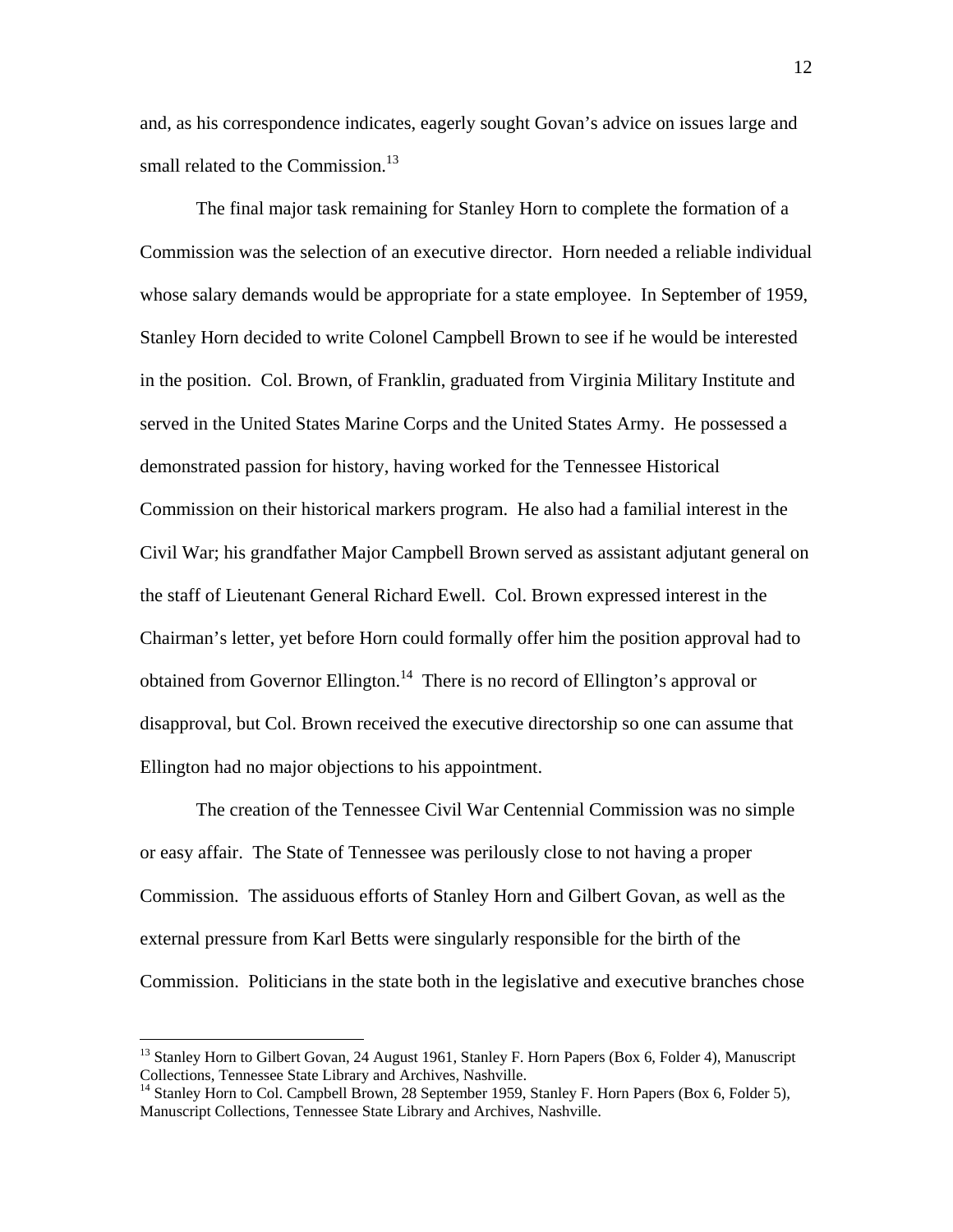to play a passive role in the formation of the Commission. Only on rare occasions did the governor or a legislator tender advice. Though Chairman Horn often consulted Governor Ellington to obtain his consent, none of the documents reveal any attempts by the administration to overturn the Centennial Commission's decisions. Either state politicians placed an incredible amount of trust in the Commission's ability to make sound decisions, or they had little concern with the actions of the Commission. Horn's correspondences prior to the formation of the Commission concerning the lack of support in Clement's and Ellington's offices and in the legislature indicate the latter as the most likely explanation. Even after the Tennessee Civil War Centennial Commission officially came into existence, Stanley Horn and Gilbert Govan continued to shape the direction of the Commission without significant help from the governor or the legislature.

### **Funding**

Funding for the Tennessee Civil War Centennial Commission was never exorbitant nor was it miserly. The Commission achieved a great deal during its tenure; therefore the money appropriated at times was stretched quite thin. The appropriations can perhaps best be characterized as the minimum spending necessary to do an adequate commemoration of the centennial throughout the state.

 The budgets for the Commission were set over a two-year period because at that time the General Assembly of the State of Tennessee met every other year. They also ran on a fiscal year basis, from July 1 to June 30 of the following year. When the Tennessee Civil War Centennial Commission was created in March 1959, funding was provided for the new commission in the *Miscellaneous Appropriations Bill* at \$10,000 per year for the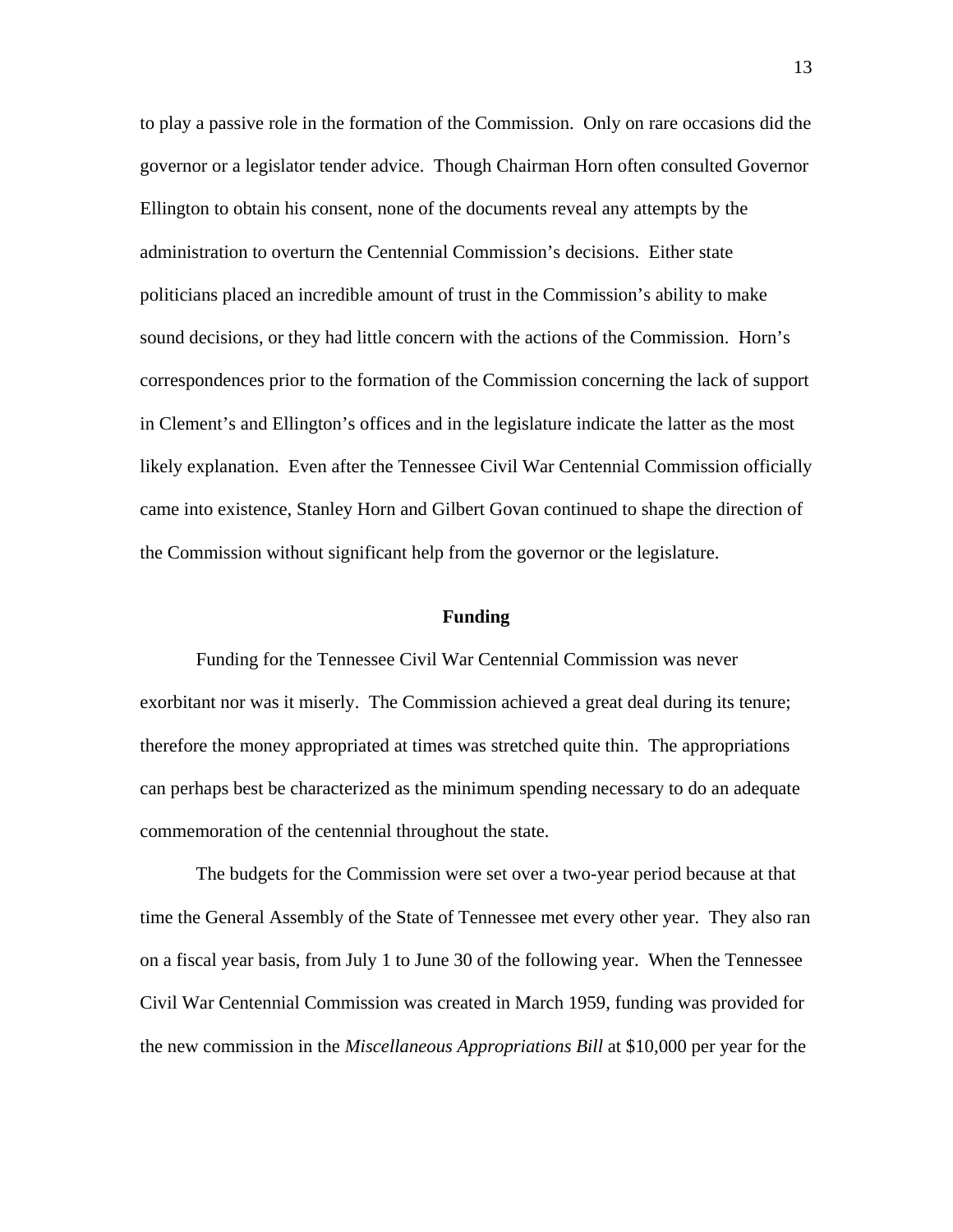next two years.<sup>15</sup> Gilbert Govan had hoped the Commission might be able to obtain a little more. When Horn asked Govan how much they ought to request, Govan suggested \$25,000 for the biennium or \$5,000 more.<sup>16</sup> The money for preparations was barely enough to sustain the meetings of the commission and the hiring of a secretary and executive director. Govan's estimate should have been given greater heed because at the end of the biennium in 1961 the Tennessee Civil War Centennial Commission exhausted its appropriation. In order to have enough money to finance the last meeting of that budget year, Chairman Horn was forced to beseech Budget Director for the State, Edward Boling, to forward the commission \$500.00 with the understanding that it would be deducted from the Commission's appropriation for  $1962$ <sup>17</sup>

 The Tennessee Civil War Centennial Commission, in order to undertake any projects, needed a greater appropriation for the years of the centennial (1961-1965). Stanley Horn again turned to Gilbert Govan for his counsel. Govan suggested an appropriation of \$37,500 per year throughout the centennial. By his projections, this would allow them to publish all their proposed papers, finance a historical markers program, hire a research assistant, and tackle a number of smaller projects.<sup>18</sup> It is unclear whether Horn thought the commission needed less or whether Governor Ellington or the legislature insisted on a lower appropriation. Regardless of how it occurred, the appropriation for the years of the centennial was set at \$30,000. For 1961-1963, this included \$10,000 in the *General Appropriations Bill* and \$20,000 in the *Miscellaneous* 

<sup>&</sup>lt;sup>15</sup> Tennessee General Assembly, Senate, *Miscellaneous Appropriations Bill*, 81<sup>st</sup> General Assembly, S.B. 827, Ch. 268, 21 March 1959, *Public Acts of the State of Tennessee* (Nashville: Rich Printing Co., 1959), 783.

<sup>&</sup>lt;sup>16</sup> Gilbert Govan to Stanley Horn, 7 January 1958 [1959], Stanley F. Horn Papers (Box 6, Folder 4),

Manuscript Collections, Tennessee State Library and Archives, Nashville.<br><sup>17</sup> Stanley Horn to Edward Boling, 22 May 1961, Stanley F. Horn Papers (Box 6, Folder 5), Manuscript<br>Collections, Tennessee State Library and Archiv

 $^{18}$  Govan to Horn, 2 March 1959, 26 October 1959, and 22 August 1961.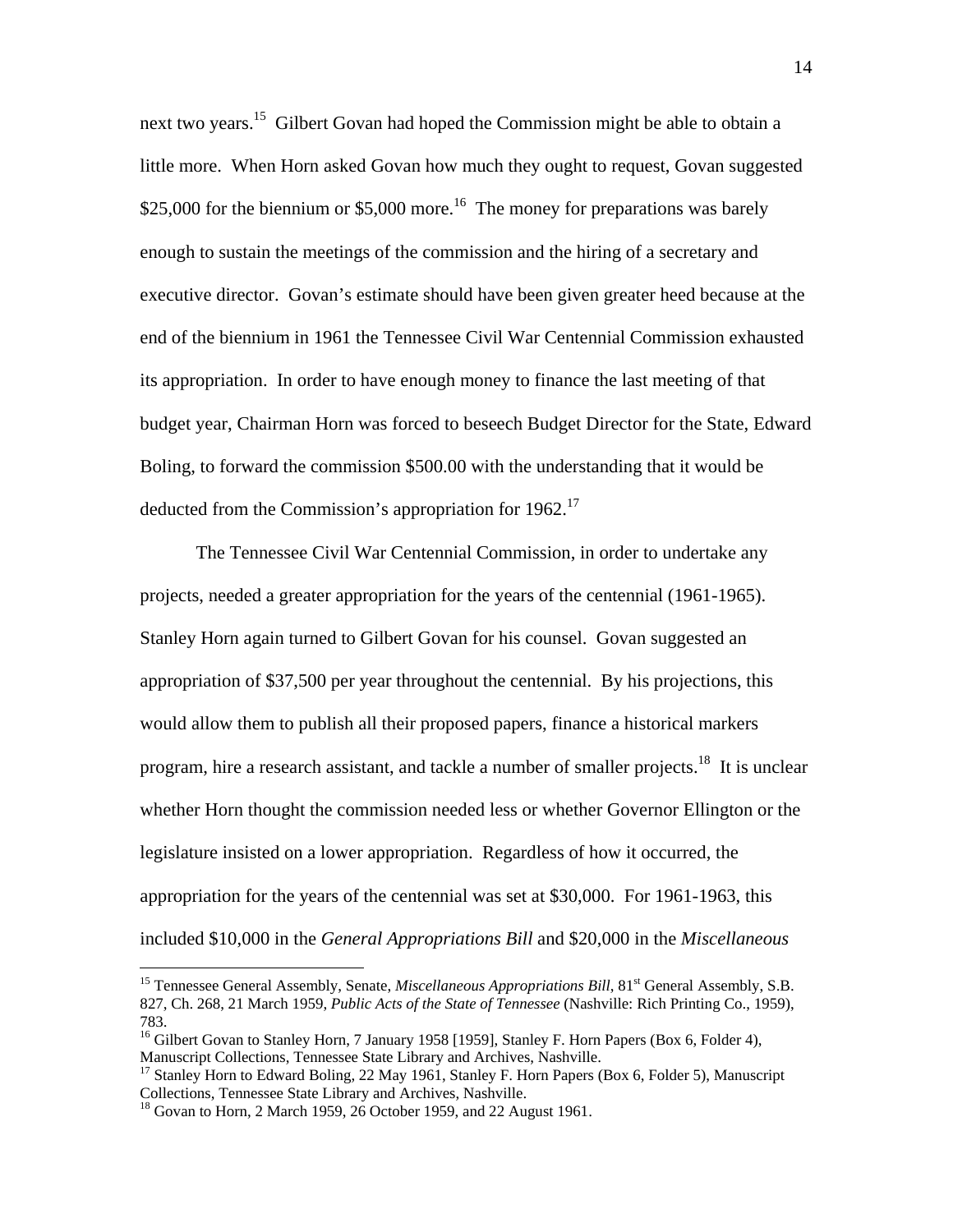*Appropriations Bill*. For 1963-1965, the entire \$30,000 came from the *General Appropriations Bill*. Once again, however, Govan's estimates were more accurate than the allotted appropriations. As the Tennessee Civil War Centennial drew to a close, there were a number of documents intended for publication but not enough money to finance them. Horn asked Govan for advice, and Govan recommended they request additional funds from Governor Clement (re-elected after Ellington's term).<sup>19</sup> Clement agreed, and after clearing the issue with Harlan Matthews, Commissioner of Finance, the Tennessee Civil War Centennial Commission was allotted an additional \$10,000 to complete their projects. $20$ 

In addition to the funds appropriated for use by the commission, there were a number of smaller projects inserted into *Miscellaneous Appropriations Bills* related to the Centennial of the Civil War. These projects, undoubtedly, resulted from legislators in the General Assembly who successfully obtained funds for their own counties or from powerful organizations such as the United Daughters of the Confederacy who had a powerful constituency. Most of the time, these appropriations did not even pass through the Tennessee Civil War Centennial Commission but went directly to local organizations. Though financed by the General Assembly while invoking the importance of the Centennial, the Centennial Commission typically did not sponsor the projects. Table 1 catalogues the different projects that received funding from the General Assembly, including the funding appropriated solely for the Centennial Commission.

<u>.</u>

<sup>&</sup>lt;sup>19</sup> Gilbert Govan to Stanley Horn, 26 May 1964, Stanley F. Horn Papers (Box 6, Folder 4), Manuscript Collections, Tennessee State Library and Archives, Nashville.<br><sup>20</sup> Stanley Horn to Harlan Matthews, 9 June 1964, Stanley F. Horn Papers (Box 6, Folder 7), Manuscript

Collections, Tennessee State Library and Archives, Nashville.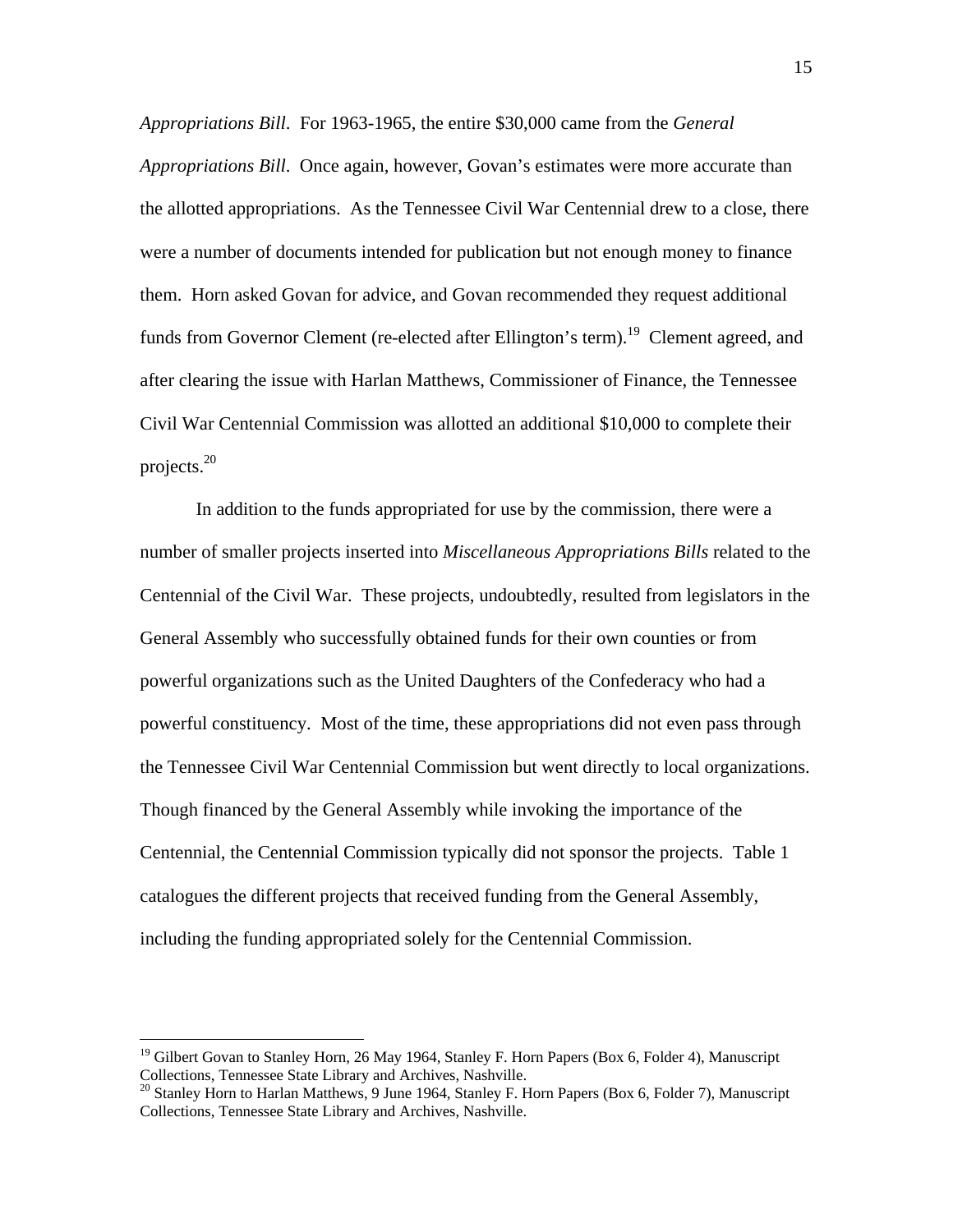| <b>Funding Destination</b>                                                  | 1959-60           | 1960-61           | 1961-62  | 1962-63  | 1963-64  | 1964-65  | <b>Subtotal</b>     |
|-----------------------------------------------------------------------------|-------------------|-------------------|----------|----------|----------|----------|---------------------|
| <b>General Appropriations Bills</b>                                         |                   |                   |          |          |          |          |                     |
| Civil War Commission<br><b>Miscellaneous Appropriations</b><br><b>Bills</b> |                   |                   | \$10,000 | \$10,000 | \$30,000 | \$30,000 | \$80,000            |
| Civil War Commission<br>Confederate Cemetery at Beech<br>Grove              | \$10.000<br>\$900 | \$10,000<br>\$900 | \$20,000 | \$20,000 |          |          | \$60,000<br>\$1,800 |
| Confederate Cemetery at<br>Tullahoma                                        |                   |                   | \$1,000  | \$1,000  | \$1,000  | \$1,000  | \$4,000             |
| Sam Davis Home, Smyrna                                                      |                   |                   | \$2,000  | \$2,000  | \$2,000  | \$2,000  | \$8,000             |
| Stones River Court of Flags                                                 |                   |                   | \$10,000 |          |          |          | \$10,000            |
| Sam Davis Monument, Pulaski<br>Unknown Soldier CSA                          |                   |                   | \$2,000  |          |          |          | \$2,000             |
| Monument, Union City                                                        |                   |                   | \$1,000  |          |          |          | \$1,000             |
| <b>Confederate Cemetery Knoxville</b>                                       |                   |                   | \$3,500  |          |          |          | \$3,500             |
| Sam Davis Memorial Museum                                                   |                   |                   | \$2,500  |          |          |          | \$2,500             |
| <b>UDC Scholarship Fund</b>                                                 |                   |                   |          |          | \$1,767  | \$100    | \$1,867             |
| Sam Davis Memorial, Pulaski                                                 |                   |                   |          |          | \$200    | \$200    | \$400               |
| <b>Other Appropriations</b><br><b>UDC/Gettysburg Monument to</b>            |                   |                   |          |          |          |          |                     |
| CSA (legislative)<br><b>Publishing Overruns</b>                             |                   |                   |          |          | \$3,000  |          | \$3,000             |
| (administrative)                                                            |                   |                   |          |          |          | \$10,000 | \$10,000            |
| <b>Subtotal</b>                                                             | \$10,900          | \$10,900          | \$52,000 | \$33,000 | \$37,967 | \$43,300 | \$188,067           |

*Table 1* 

These pet projects added significantly to the total appropriations that went toward Civil War-related operations. The 1961-2 fiscal year held the greatest amount of these extra appropriations, bringing total spending on the Civil War to \$52,000 for that year. In the total span of the lifetime of the Centennial Commission, over \$188,000 was expended on Civil War related projects. The total appropriations per year are recreated in the graph below.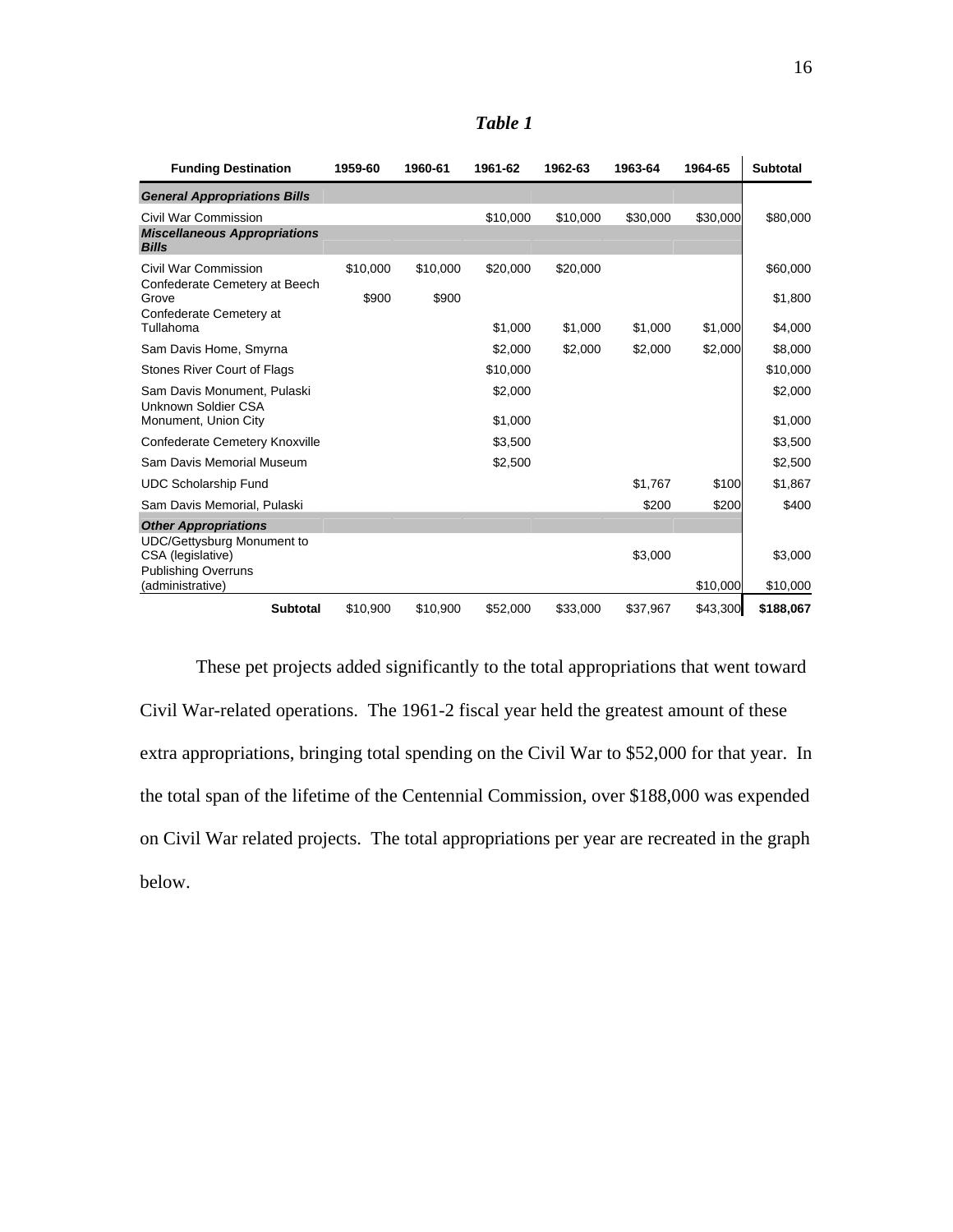

*Civil W ar Centennial Appropriation by Year*

 Not all pet projects were successful. For political reasons of unknown origin, a number of projects were inserted into *Miscellaneous Appropriations Bills* but were subsequently vetoed by the governor. Table 2 catalogues the different Civil War-related projects that passed the General Assembly but not the governor's office. The most significant project was the attempted acquisition of Fortress Rosecrans in Rutherford County. The State Legislature requested \$15,000 but failed to get final approval from the Governor. The requested appropriation for Fortress Rosecrans represented almost half of the total amount of funding that was vetoed by Governors Ellington and Clement, \$37,700.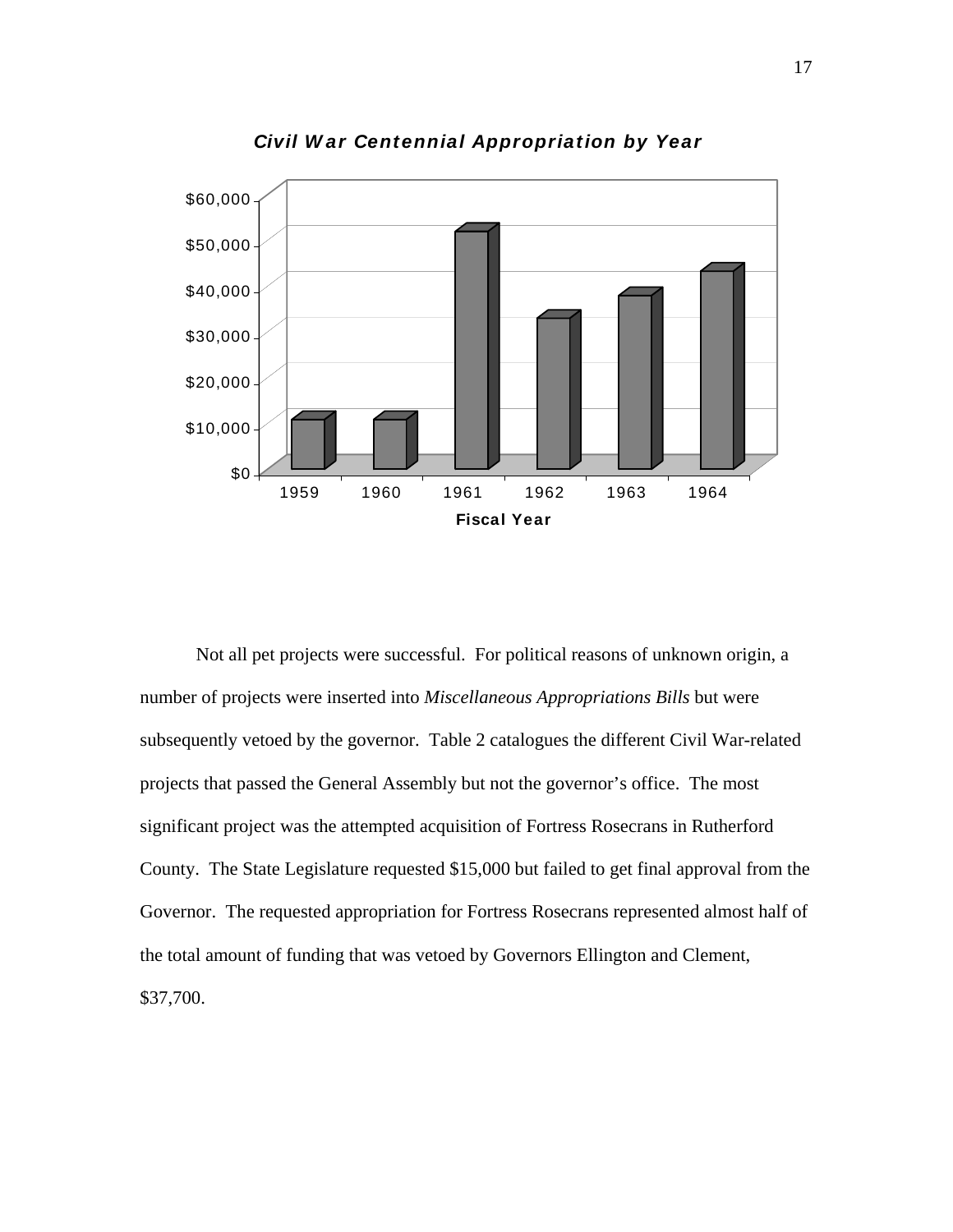| anu<br>Ω |  |
|----------|--|
|----------|--|

| <b>Funding Destination</b>                | 1959-60  | 1960-61 | 1961-62  | 1962-63 | 1963-64      | 1964-65  |
|-------------------------------------------|----------|---------|----------|---------|--------------|----------|
| <b>Miscellaneous Appropriations Bills</b> |          |         |          |         |              |          |
| Land Purchase of Fortress Rosecrans       | \$15,000 |         |          |         |              |          |
| Fort Donelson Memorial                    | \$2,000  | \$2,000 |          |         |              |          |
| <b>Book of Confederate Songs</b>          |          |         | \$7,800  |         |              |          |
| <b>Confederate Cemetery Knoxville</b>     |          |         | \$3,500  |         |              |          |
| Confederate Cemetery Knoxville            |          |         |          |         | \$4,000      |          |
| Sam Davis Home at Smyrna                  |          |         |          |         | \$1,500      | \$1,500  |
| Sam Davis Memorial, Pulaski               |          |         |          |         | \$200        | \$200    |
| <b>SUBTOTAL</b>                           | \$17,000 | \$2,000 | \$11,300 | \$0     | \$5,700      | \$1,700  |
|                                           |          |         |          |         | <b>TOTAL</b> | \$37,700 |

 The Tennessee Civil War Centennial Commission at times struggled with the limitations of their funding. Not only were sources exhausted prematurely on two occasions, but there are also numerous references in Stanley Horn's correspondence where the Commission declined to participate in regional conferences and to attend commemorative exercises in other states due to budgetary constraints.<sup>21</sup> This is not to imply that there should not have been limitations on funding. It is, however, important to note that the Centennial Commission was not handed copious amounts of money but instead struggled to fulfill its obligations while staying within its means.

### **Structure**

 The quick creation of the Tennessee Civil War Centennial Commission did not afford a great deal of time to plan the structure of the organization. Stanley Horn therefore modeled the Commission off three organizations already in operation, the National Civil War Centennial Commission, the Virginia Civil War Centennial Commission, and the Tennessee Historical Commission. From these sources, Chairman

<sup>&</sup>lt;sup>21</sup> Stanley Horn to Karl Betts, 8 August 1960, Stanley F. Horn Papers (Box 2, Folder 1), Manuscript Collections, Tennessee State Library and Archives, Nashville.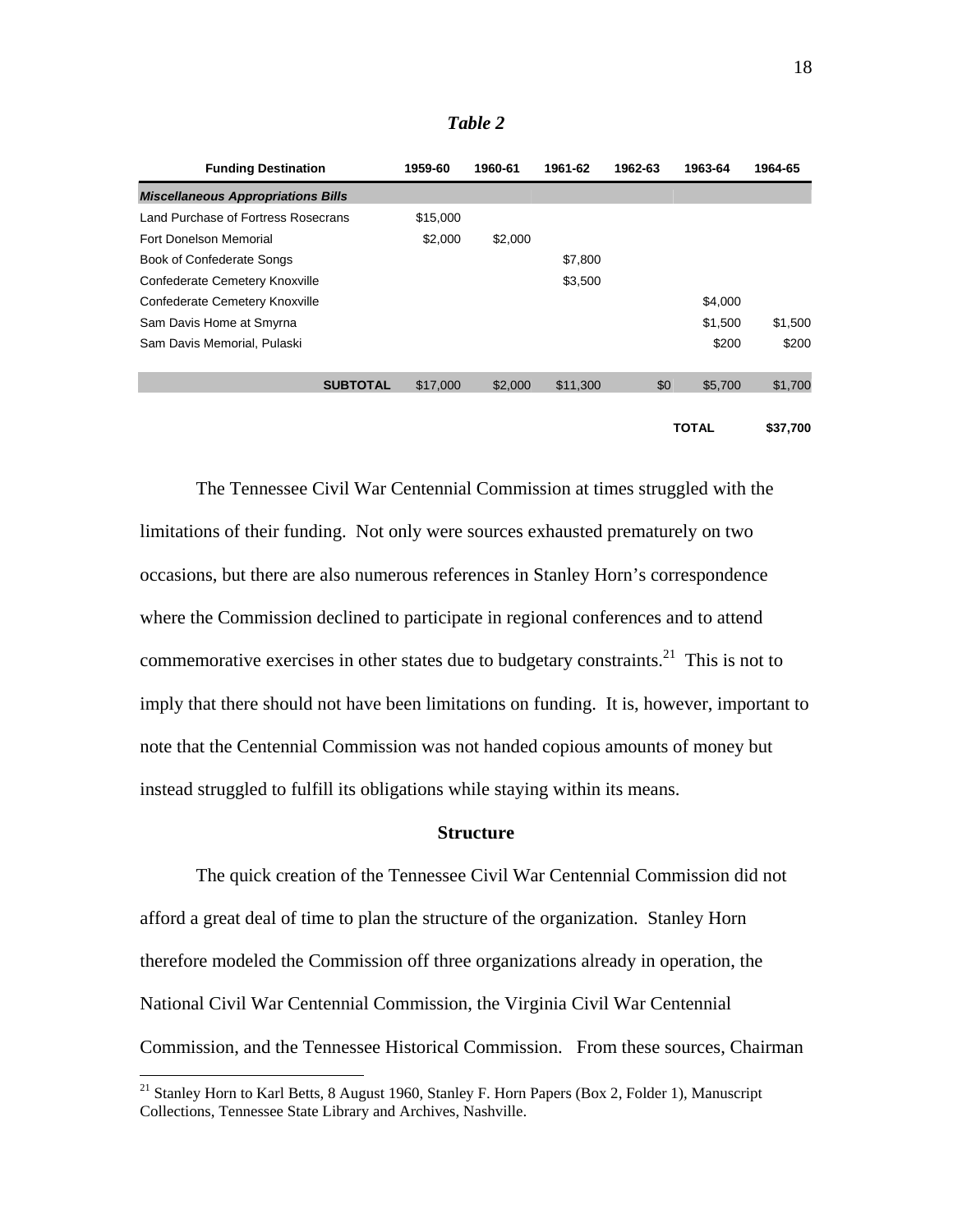Horn composed the framework for the Commission's relationship with local committees and for the delineation of power within the Commission.

 The National Civil War Centennial Commission determined that its objective should be to facilitate the work of state centennial commissions in their commemoration of the Civil War. Hence, Karl Betts, their executive director, eagerly pushed Stanley Horn to create a Commission for the State of Tennessee. In like manner, Stanley Horn and the Commission decided that they were best served by fostering the establishment of as many local committees as possible. The purpose of these local committees was to commemorate Civil War-related events of local and state importance within their counties. The result was that commemorations were held with a much greater frequency than would have been possible with just the Tennessee Civil War Centennial Commission.<sup>22</sup>

 To foster the development of local Civil War centennial committees, Stanley Horn turned to Virginia again, just as he had in crafting the legislation for the Commission. James Geary happily complied with Horn's request for information and informed Stanley that he had approached the Governor of Virginia to write a form letter to mayors encouraging them to form a local Civil War centennial committee. Since this proved successful for Virginia, Chairman Horn chose to do the exact same thing. He requested that Geary send him a copy of the Governor of Virginia's letter to mayors so that Governor Ellington could model his letter off this example.<sup>23</sup> A list of the counties that heeded Governor Ellington's recommendation and established local Civil War

<sup>22</sup> Tennessee Civil War Centennial Commission, *Minutes of the Meeting of the Tennessee Civil War Centennial Commission*, 15 May 1959, Stanley F. Horn Papers (Box 7, Folder 8), Manuscript Collections, Tennessee State Library and Archives, Nashville, 6.

<sup>&</sup>lt;sup>23</sup> Stanley Horn to James Geary, 27 May 1959, Stanley F. Horn Papers (Box 13, Folder 5), Manuscript Collections, Tennessee State Library and Archives, Nashville.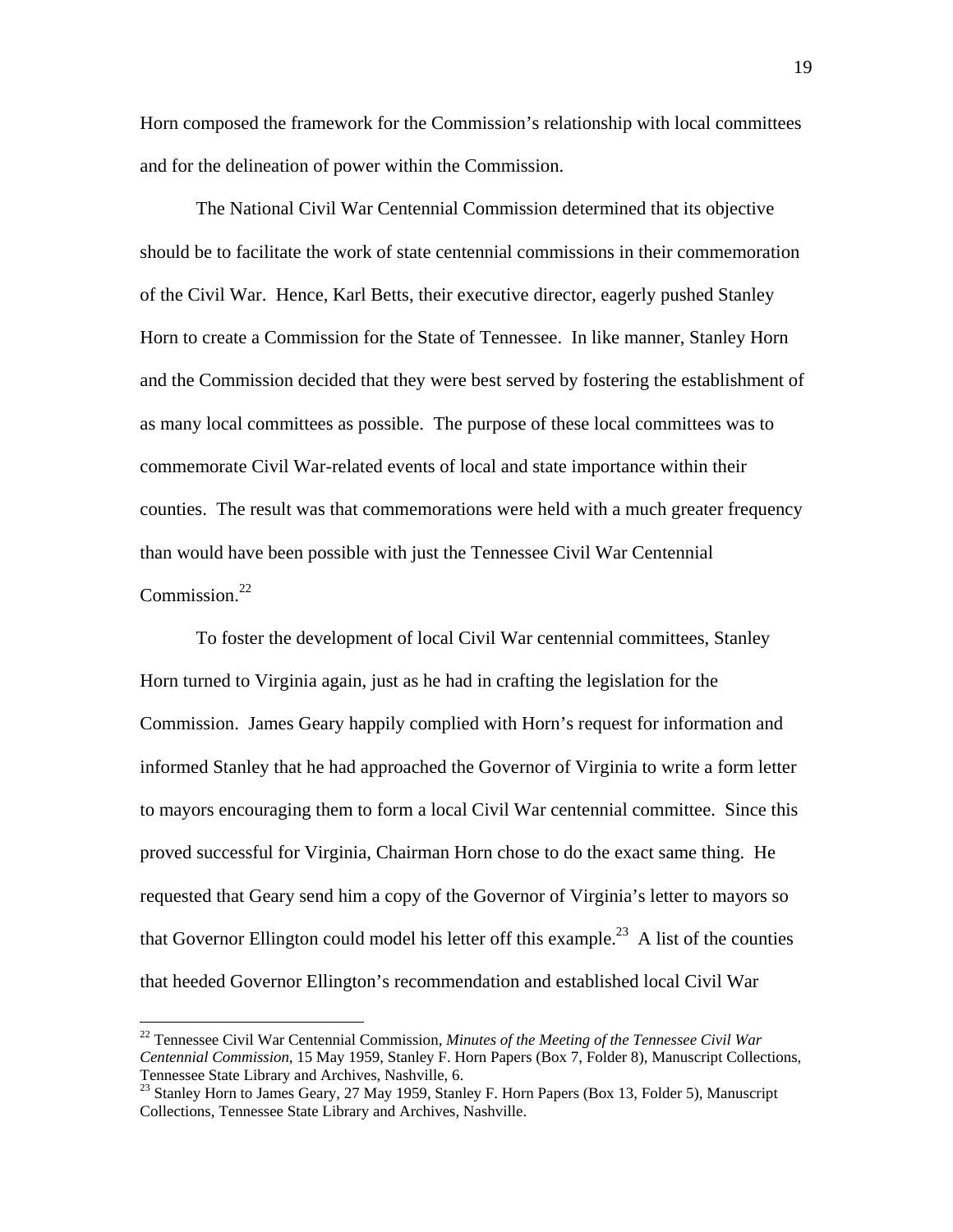centennial committees can be found in Appendix A. By 1965, the Tennessee Civil War Centennial Commission effectively established eighty local centennial committees in the State of Tennessee.

 The formation of local committees was a clever move by state commissions because it passed some of the financial burden on to localities. For instance, the Davidson County Civil War Centennial Commission sponsored the opening commemoration of the Civil War Centennial for Tennessee, which was the re-creation of Tennessee's secession from the United States. The Tennessee Civil War Centennial Commission contributed no money to this affair, though they helped plan the affair. The Davidson County commission used their own funds and raised money on their own initiative. They appealed to Nashville's dependable financial institutions to contribute \$500 a piece to sponsor the event.<sup>24</sup> The Davidson County Court, Nashville utility companies, banks, and insurance companies all offered their financial support. The Davidson County Civil War Centennial Commission actually raised enough funds that they were able to hire a public relations professional to help coordinate the State Capitol re-enactment.

 The use of local committees also provided local communities the opportunity to creatively commemorate the Civil War in their own way without the imposition of a state governing body. For instance, the Rutherford County Civil War Centennial Commission hosted a commemorative event in July 1962 based on Nathan Bedford Forrest's cavalry actions in the area. The week long affair included a book exhibit, a costume luncheon, memorial services, a re-enactment of Forrest's raid, a banquet for the Nathan Bedford

 $24$  Col. Campbell Brown to Walter Chandler, 4 August 1961, Stanley F. Horn Papers (Box 5, Folder 5), Manuscript Collections, Tennessee State Library and Archives, Nashville.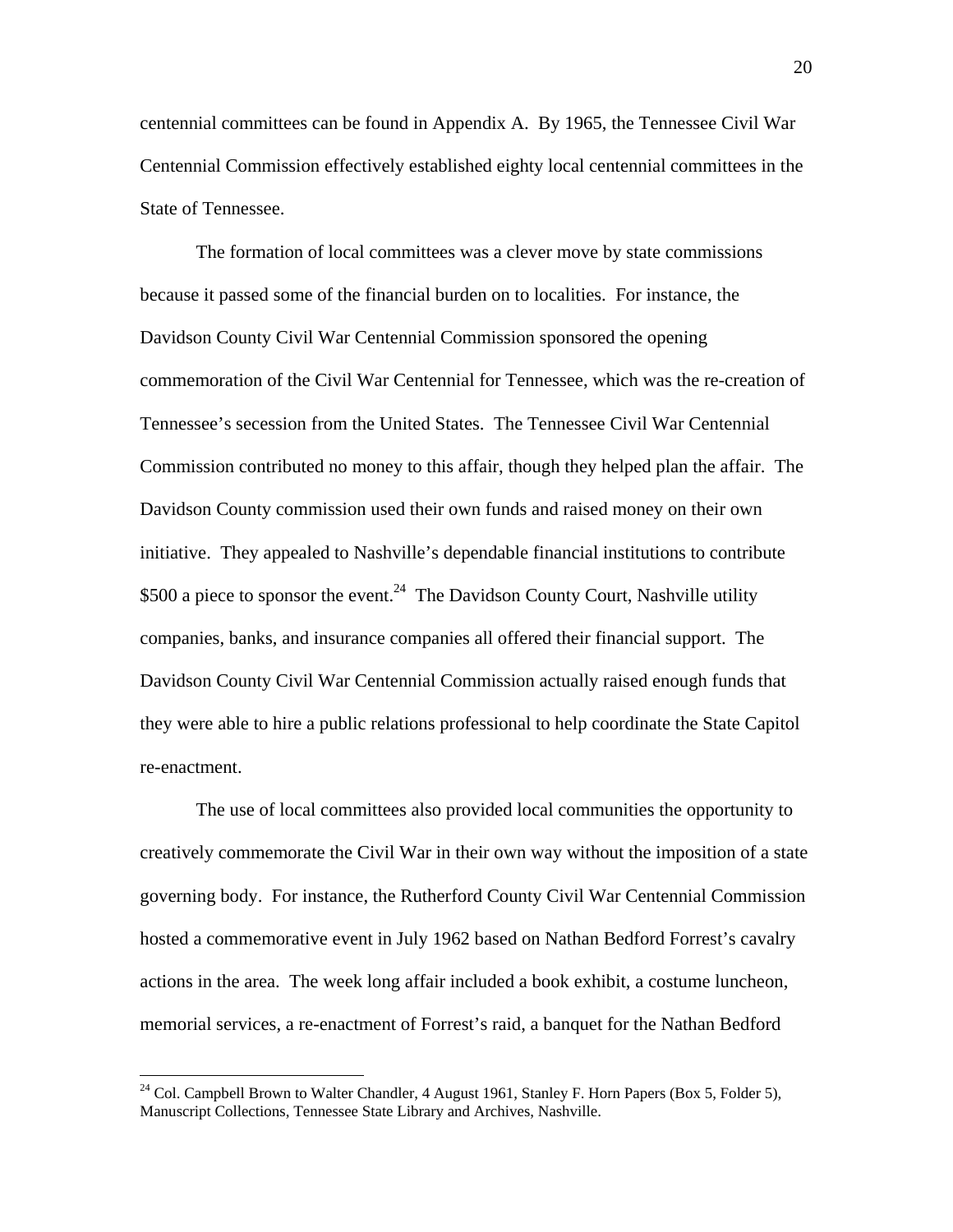Forrest Civil War Roundtable, a parade, a costume ball, a musket firing contest, and a pageant. The coupe de grace was the firing of a daily cannon salute that had to be cut short after the third morning because of window breakage in stores nearby.<sup>25</sup> The energy and resources required to achieve such a detailed commemoration would have been impossible for the Tennessee Civil War Centennial Commission to tackle in each major city of the state, much less the smaller counties. The local committees thus filled a critical role in the organizational structure of the commission.

 The Tennessee Civil War Centennial Commission, being composed of geographically distant members, required structure in order to operate smoothly. In the later years especially, the membership only gathered together once a year, so meetings had to be run efficiently. To solve this problem, Stanley Horn looked to the Tennessee Historical Commission as a prototype. Specifically, Chairman Horn suggested the formation of committees composed of Commission and Advisory Council members to do work between meetings, and the establishment of an Executive Committee to scrutinize agenda items and determine whether or not the whole commission should view them.<sup>26</sup> Horn's tactics proved easily digestible to the Tennessee Civil War Centennial Commission because most members also served or had in some manner been associated with the Tennessee Historical Commission. It was a process that was already familiar to them.

1

<sup>25</sup> Rutherford County Civil War Centennial Commission, *Rutherford County Civil War Centennial Commission Summary of Events*, Homer Pittard Collection (Box 2, Folder 5), Gore Research Center, Middle Tennessee State University, Murfreesboro. 26 Tennessee Civil War Centennial Commission, *Minutes of the Meeting of the Tennessee Civil War* 

*Centennial Commission*, 14 August 1959, Stanley F. Horn Papers (Box 7, Folder 8), Manuscript Collections, Tennessee State Library and Archives, Nashville, 2.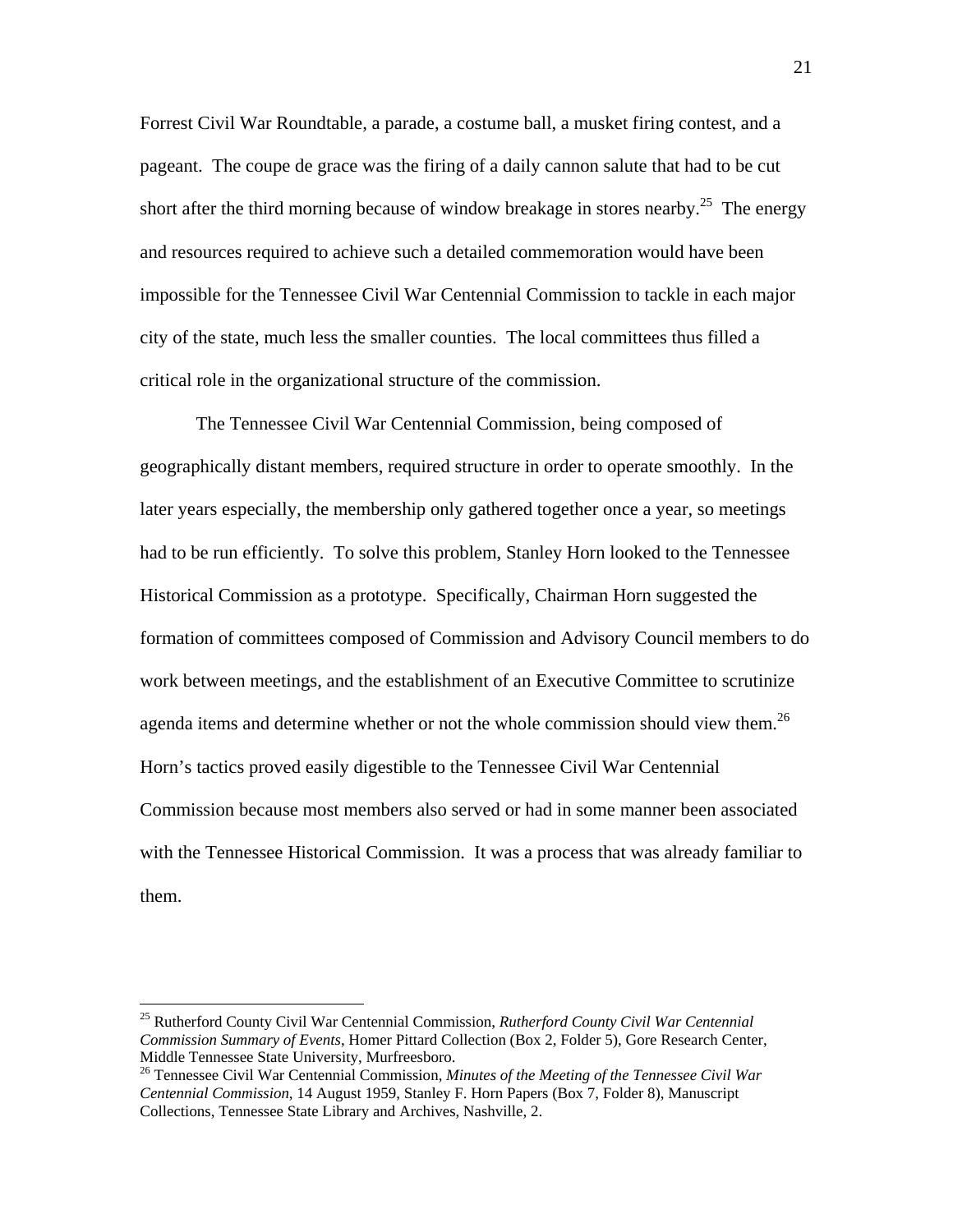The Tennessee Civil War Centennial Commission expedited their decisionmaking process because of its short life span and the infrequency of its meetings. Greater latitude of autonomy was bestowed on smaller groups or individuals. For instance, Chairman Horn was empowered to appoint committees whenever he felt a necessity; it did not require the approval of the entire Commission. Stanley Horn created a Publications Committee, a Historic Markers Committee, and a Budget Committee. In addition, there was the Executive Committee, which Horn did not appoint but was elected by the membership of the Commission. A list of the members in these different committees can be found in Appendix B. These committees had significant autonomy. The executive committee had the authority to elect members to the Advisory Council and to appoint an Executive Director.<sup>27</sup> The Historic Markers Committee held the responsibility for choosing markers without referring to the entire Commission.<sup>28</sup> Given the powers delegated to these individuals and smaller groups, segments of the Commission at times acted quite independently from the rest of the Commission.

 The precedence set by the National Civil War Centennial Commission, the Virginia Civil War Centennial Commission, and the Tennessee Historical Commission shaped the structure of the Tennessee Civil War Centennial Commission. *The Minutes of the Meetings of the Civil War Centennial Commission* clearly indicate Horn's reference to these organizations when he composed the structure and powers of the Commission. There was efficiency to be found in these systems, as more work could be accomplished by relying on local committees and committees within the Commission to do the bulk of

 $27$  Ibid, 3,4,6.

<sup>28</sup> Tennessee Civil War Centennial Commission, *Minutes of the Meeting of the Tennessee Civil War Centennial Commission*, 16 June 1961, Stanley F. Horn Papers (Box 7, Folder 8), Manuscript Collections, Tennessee State Library and Archives, Nashville, 2-3.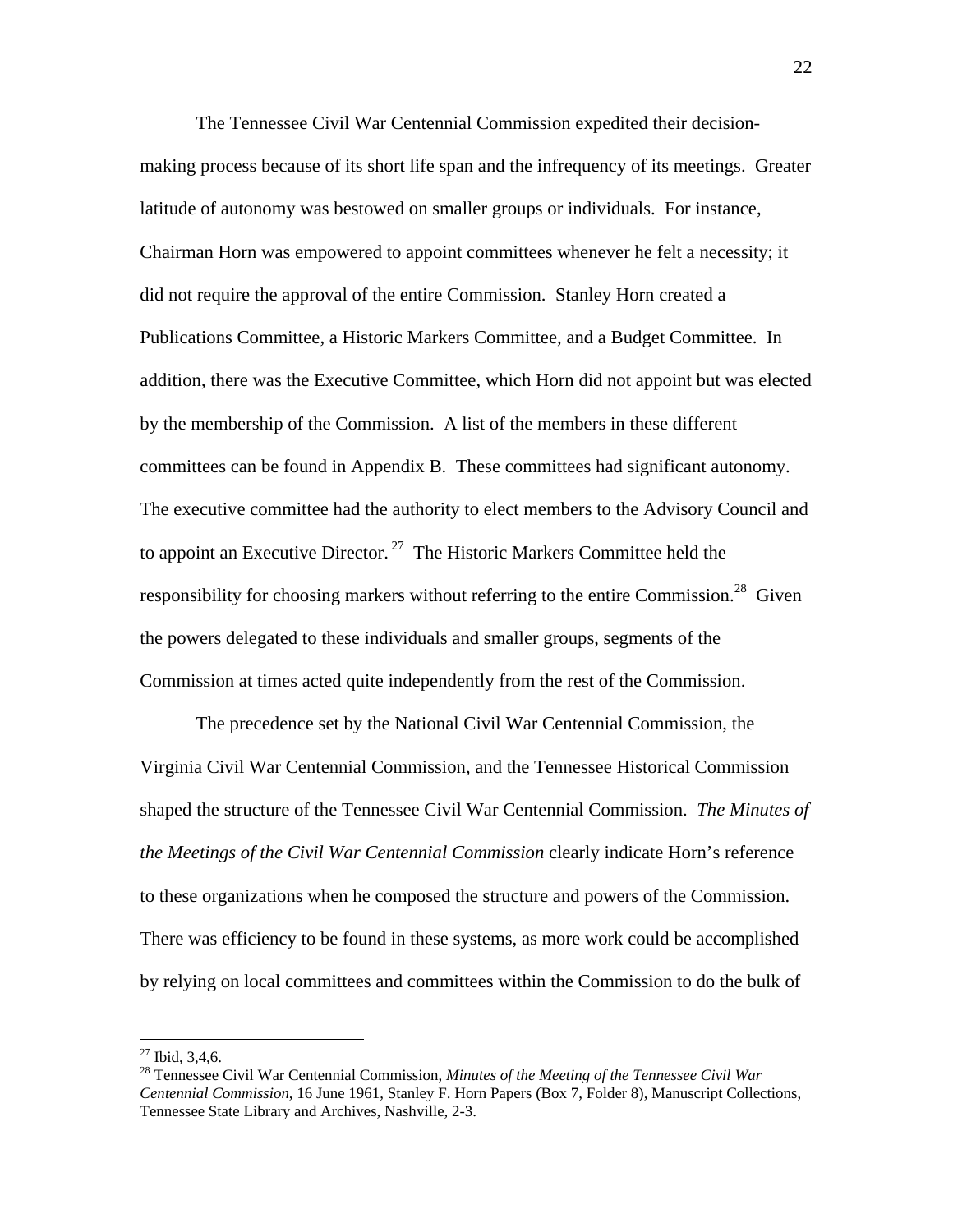the work for the commission. At the same time, this decentralization of power resulted in a loss of control by the Commission itself. They waived their right to dictate decisions to the local committees and the committees within the Commission.

### **Accomplishments**

 The Tennessee Civil War Centennial Commission accomplished many projects in its brief lifetime. Under the careful guidance of Stanley Horn, the Commission pursued a vigorous program of publication, education, and public coordination. As already stated previously, Gilbert Govan initially suggested most of the programs initiated by the commission, but to Stanley Horn's credit, the direction of the commission was ultimately his responsibility as Chairman.

 Most of the Commission's accomplishments were plainly described in its *Statement of Policy* in January 1960. The basic policy of the Civil War Centennial Commission of Tennessee stated that it would "operate principally through the local Civil War Centennial committees which have been formed in counties, towns or cities as a result of the invitation of the Governor."29 While such a policy compelled the commission to coordinate and disseminate information to the local committees, this principle did not impede the commission from aspiring to other objectives. Among these, the executive committee construed a plan to sponsor an essay contest in high schools to promote education, to collect and preserve historic materials related to the Civil War, to erect markers and monuments, and to publish a historical booklet for the public, a roster of soldiers from Tennessee, and finally an anthology of historical material. A few of

<sup>29</sup> Tennessee Civil War Centennial Commission, *Statement of Policy of the Tennessee Civil War Centennial Commission*, 1 January 1960, Stanley F. Horn Papers (Box 7, Folder 6), Manuscript Collections, Tennessee State Library and Archives, Nashville, 1.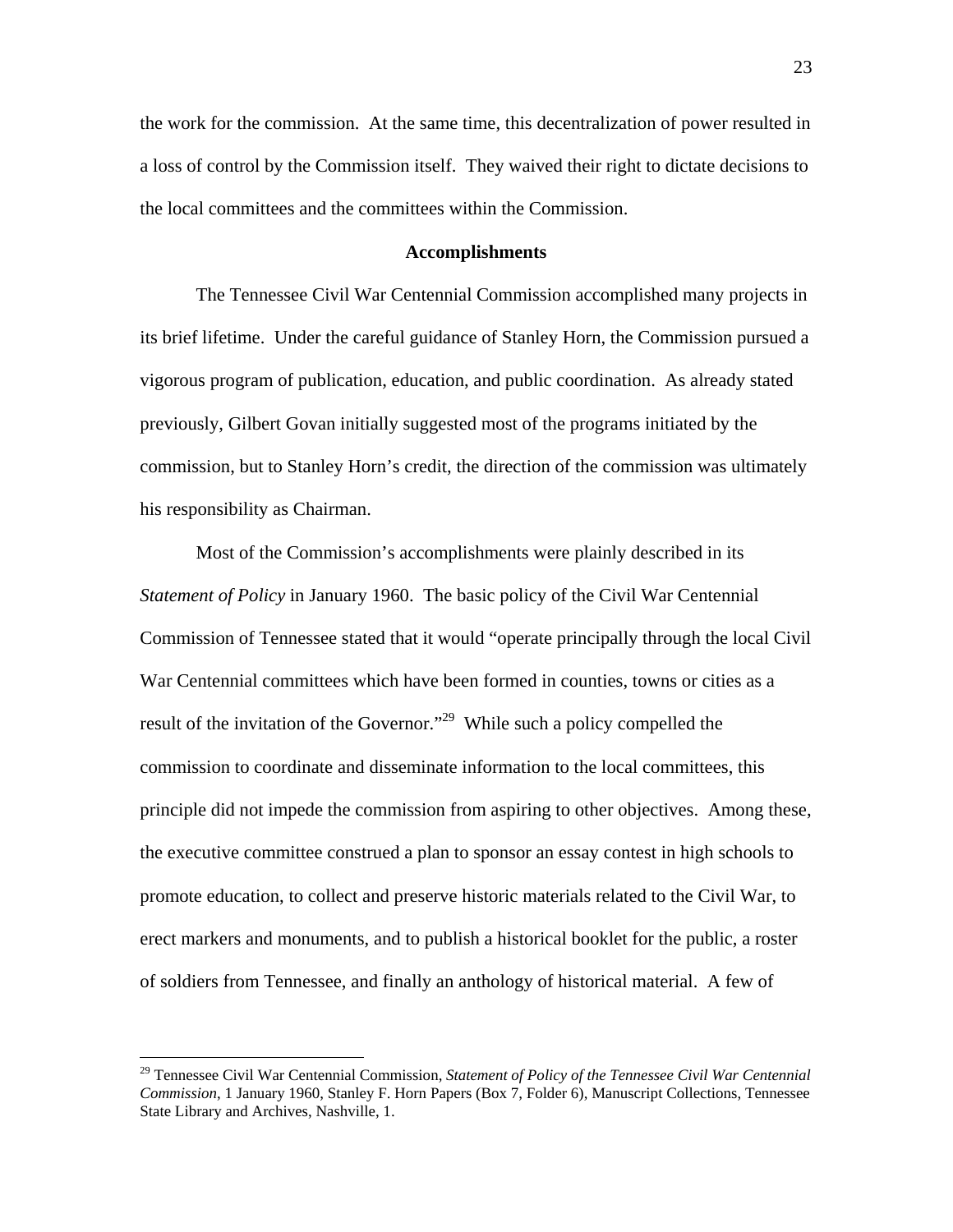these plans changed over the course of the centennial, but most were energetically pursued.

 As the principle objective of the Commission was to foster local centennial committees, Col. Campbell Brown maintained a steady flow of communication. *Information Bulletins* and *Special Organizational Bulletins*, published on a monthly basis, kept all the local committees apprised of the situation throughout the state. Brown particularly focused on educating local committees about re-enactments and how to conduct one. *Special Organizational Bulletin #3*, later reprinted as a handbook, instructed units about all the necessary details of forming re-enacting units with recommendations for clothing, equipment, rank, etc. $30$  This inclination toward reenactments did not imply that the Commission condoned or sponsored such commemorative events. The prevailing attitude, first presented by Gilbert Govan, was that re-enactments should be left entirely in the control of local committees.<sup>31</sup> Eventually this opinion was folded into the *Statement of Policy*, which stated that:

The Commission will give all possible advice, information and assistance to any local group desiring to stage a re-enactment of any event, civic or military, having bearing on the Civil War. It is not prepared, however, to provide funds or to engage to make available supplies of any kind for re-enactments or other similar exercises. The Commission will not, of itself, initiate any action to bring about the production of such a spectacle: such action must come from the local committee concerned. $32$ 

The commission thus avoided entangling itself in commemorations which required great toil and energy. In addition to commemorations, Col. Brown also produced a pamphlet entitled *Suggestions for a Memorial* that listed other options for commemorations such as roundtable groups or guide services to historic sites.

<u>.</u>

<sup>30</sup> Tennessee Civil War Centennial Commission, *Instructions for Organization, Equipment and Uniform of Military Memorial Units*, from *Organizational Bulletin No. 3*, Nashville, 1960. 31 Govan to Horn, 2 March 1959.

<sup>32</sup> Tennessee Civil War Centennial Commission, *Statement of Policy*, 31.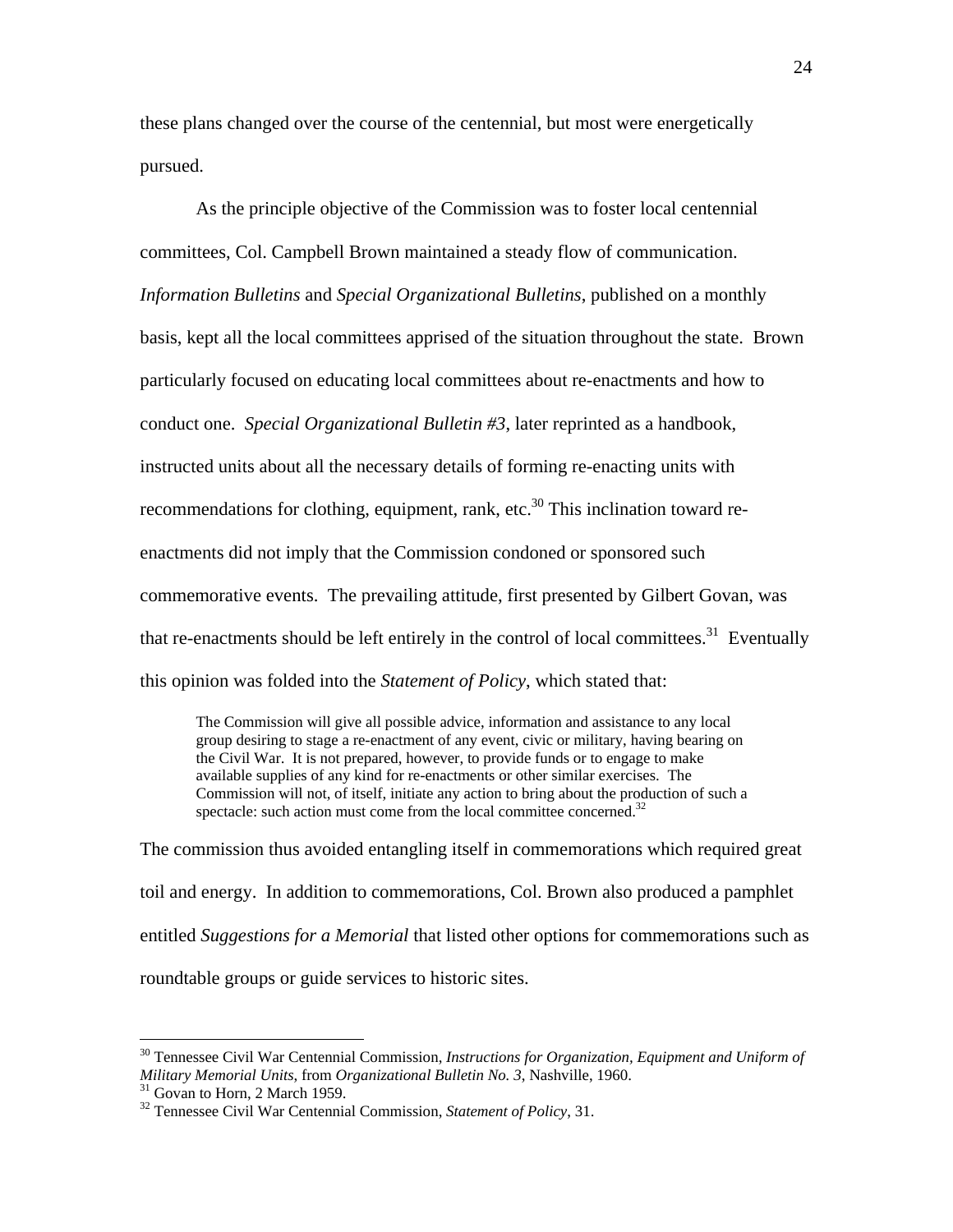Information was not only distributed to local committees but also procured from them. Brown relied heavily on their feedback to fashion the military roster of units serving in the Civil War from Tennessee and the publication on Civil War monuments in Tennessee.<sup>33</sup> In a project that never blossomed, Col. Brown tried to solicit information on all county and city officials who held office during the Civil War.<sup>34</sup> Local committees served as a very broad based research engine for the Commission.

 In the Commission's other pursuits, education played an important role. The essay contest delineated in the *Statement of Policy* never occurred. The Department of Education for the State of Tennessee viewed essay contests as a questionable tactic for imparting knowledge.<sup>35</sup> As an alternative, the Dept. of Education and the Tennessee Civil War Centennial Commission collaborated on a school curriculum for  $7<sup>th</sup>$ -8<sup>th</sup> grade and  $12<sup>th</sup>$  grade teachers. The curriculum, created primarily by academics associated with the Centennial Commission, contained a brief outline of work based on Eric Wollencott Barnes' *The War Between the States* for the 8<sup>th</sup> graders and Robert Selph Henry's *The Story of the Confederacy* for the  $12<sup>th</sup>$  graders. To aid teachers, the authors outlined the objectives of a course on Tennessee Civil War history, as well as topics to be covered with page references to the textbooks. For a deeper understanding of the conflict, they also supplied a detailed bibliography of works for reference.<sup>36</sup> The Department of Education then distributed the materials to schools throughout the state. The impact of

<sup>33</sup> Tennessee Civil War Centennial Commission, *Special Organizational Bulletin*, no. 2, Nashville, 1960, 1; also Tennessee Civil War Centennial Commission, *Information Bulletin*, no. 21 (Nashville: Civil War Centennial Commission, 1962), 3.

<sup>34</sup> Tennessee Civil War Centennial Commission, *Information Bulletin*, no. 38 (Nashville: Civil War Centennial Commission, 1964), 1.

<sup>35</sup> Tennessee Civil War Centennial Commission, *Information Bulletin*, no. 1, (Nashville: Civil War Centennial Commission, 1960), 2.

<sup>36</sup> Tennessee Civil War Centennial Commission and Tennessee Department of Education, *Outline of Unit of Work on the History of the War Between the States* (Nashville: Department of Education, 1960), 1-4.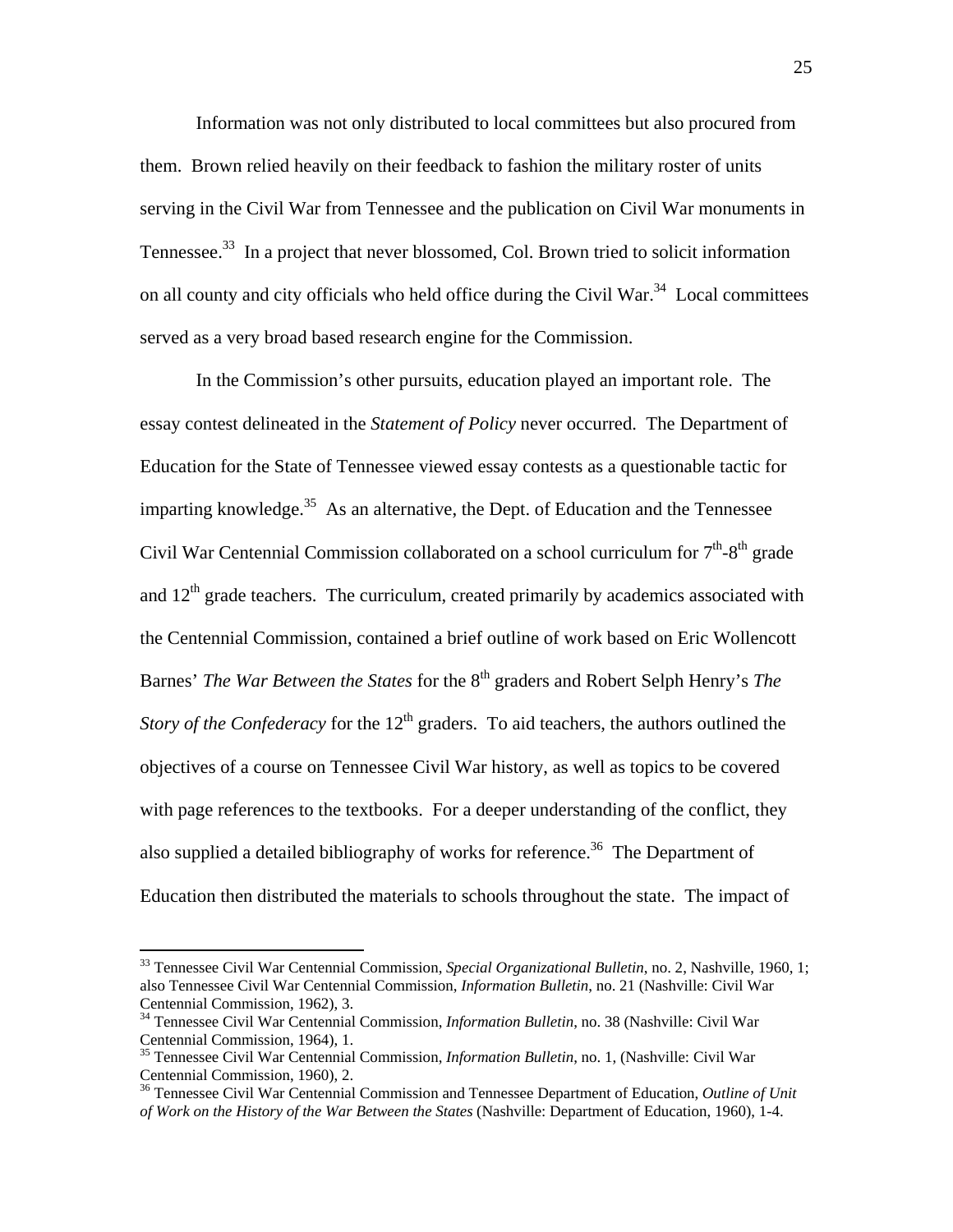this curriculum remains unknown, i.e. whether or not teachers actually taught the Civil War in Tennessee and if they did, how much they relied on the Commission's curriculum. Col. Brown attempted to obtain answers to these questions in a meeting with administrators at the Department of Education. They told him that it was not possible to ascertain the reactions of either the students or the teachers to the outline.<sup>37</sup>

 For educational purposes, the Tennessee Civil War Centennial Commission also elected to produce a filmstrip on the Civil War in Tennessee. Col. Brown wrote the script, while the Commission contracted to a commercial firm for the production of the film. Once again, the Department of Education received copies of the filmstrip to distribute to teachers for classroom use. The Commission retained extra copies for use in talks and presentations.

 In the *Statement of Policy*, one of the objectives laid forth by the Executive Committee was the active procurement of historical materials, either documents or items, for archiving. The Commission intended to save these materials from destruction and to open new resources for research. Tennesseans, misled in the intentions of the Commission, developed the notion that the State was attempting to seize historical family materials.<sup>38</sup> Of course, the Commission would have been greatly satisfied just to receive copies of these documents, but after the public agitation it created, the program failed. Col. Brown, imitating the efforts of the Virginia Civil War Centennial Commission, tried to solve this problem by employing the service of Jaycee Clubs to help obtain historic

<sup>37</sup> Tennessee Civil War Centennial Commission, *Report of Campbell H. Brown, Executive Director, to the Tennessee Civil War Centennial Commission*, 23 October 1962, Stanley F. Horn Papers (Box 7, Folder 8),

<sup>&</sup>lt;sup>38</sup> Tennessee Civil War Centennial Commission, *Information Bulletin*, no. 3 (Nashville: Civil War Centennial Commission, 1960), 3.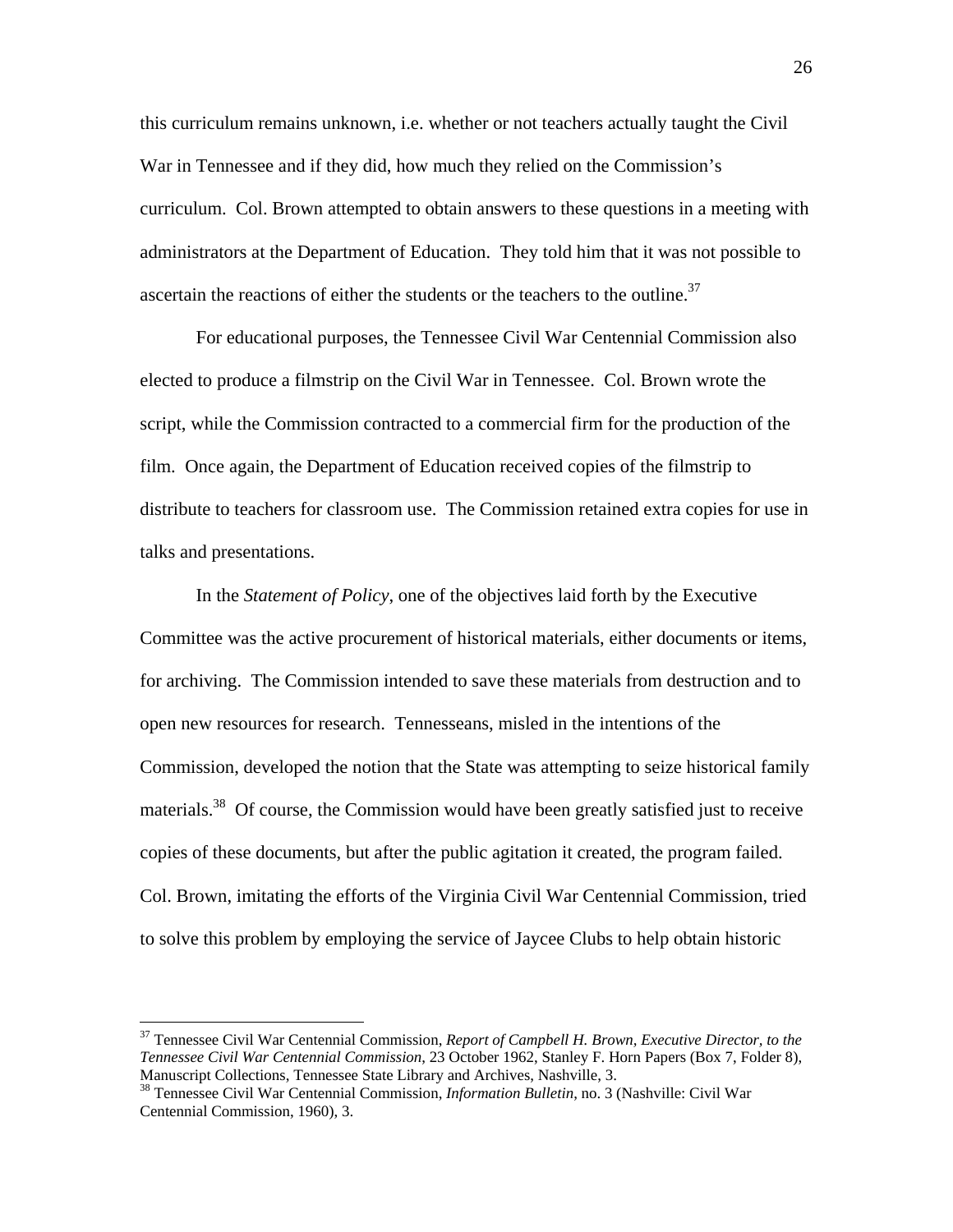materials for copying purposes only.<sup>39</sup> His efforts were fruitless. The Commission never partnered with the Jaycee Clubs or effectively motivated families to disclose historic materials related to the Civil War.

 While the collection of historic materials was not in the ability of the Commission to control, the erection of historic markers proved to be quite the opposite. The Tennessee Historical Commission, who felt that the Centennial Commission should have the authority to the erect markers pertaining to the Civil War, gave responsibility of the historic marking program to the Tennessee Civil War Centennial Commission. Out of courtesy, the Centennial Commission still allowed the Tennessee Historical Commission to approve their selected markers, but this distinction made little difference. The members on the Committee of the Centennial Commission Historic Markers program were also on the Historic Markers Committee of the Tennessee Historical Commission. This dual designation essentially ensured that disputes would not arise between the two Commissions over a marker, its placement, or its language. Stanley Horn also kept some degree of control on the historic markers program because all recommendations by the Historic Markers Committee had to meet his approval.<sup>40</sup> The system worked efficiently and by the conclusion of the Commission's mandate, eighty-five markers had been erected. Some of the topics included Forts Henry and Donelson, the assault on Island No. 10, the Battle of Murfreesboro, the Chattanooga Campaign, and a plethora of cavalry raids.

The Tennessee Civil War Centennial Commission published four major books between 1961 and 1965. Col. Campbell Brown wrote the first completed paper, *Guide to* 

<sup>&</sup>lt;sup>39</sup> Tennessee Civil War Centennial Commission, *Report of Campbell H. Brown*, 3.<br><sup>40</sup> Col. Campbell Brown to Dan M. Robison, 21 April 1961, Stanley F. Horn Papers (Box 5, Folder 9), Manuscript Collections, Tennessee State Library and Archives, Nashville.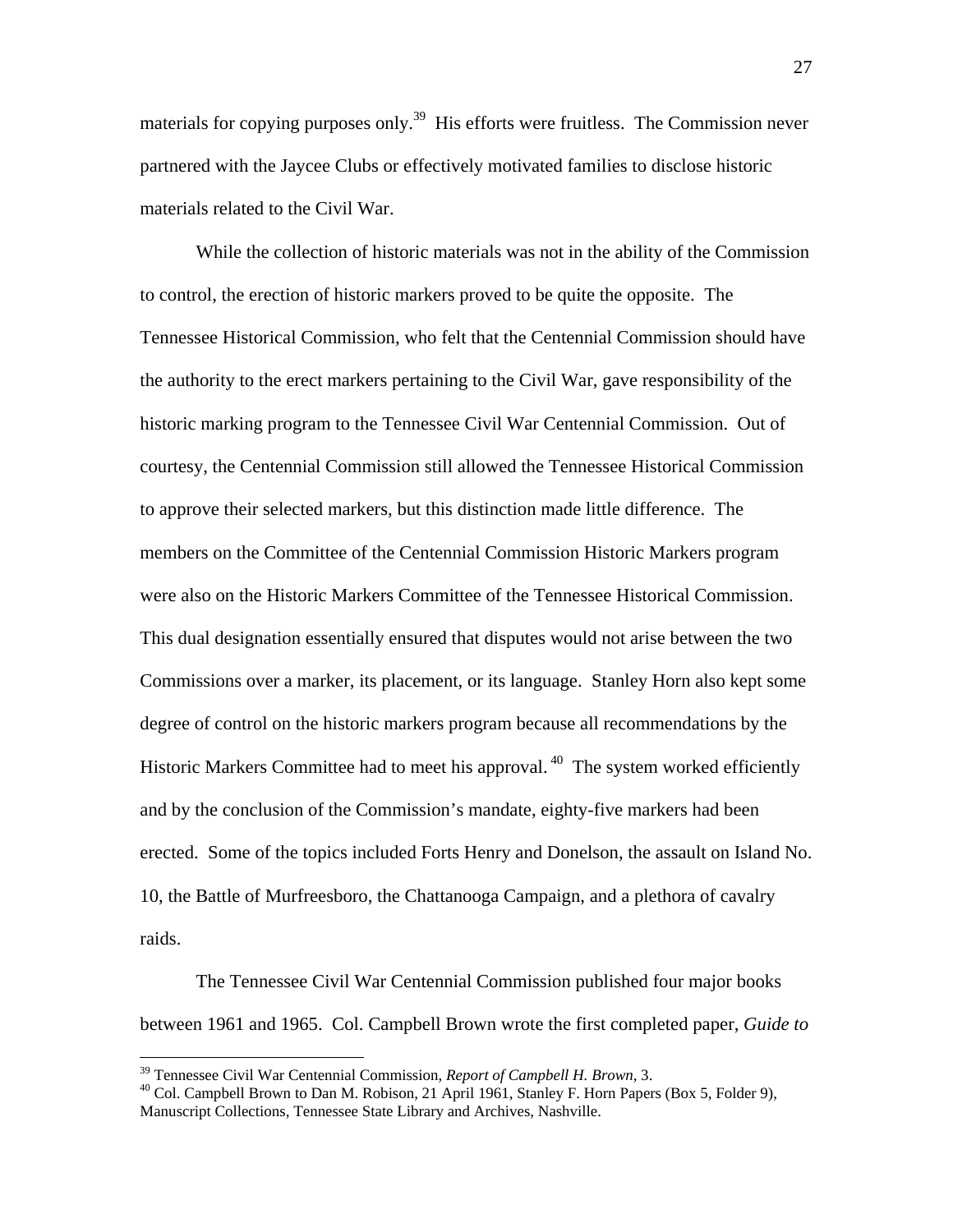*the Civil War in Tennessee*, which contained a brief history of the Civil War in Tennessee, a chronological synopsis of events, and a catalogue of Civil War-related highway markers and monuments. The booklet was initially designed to provide the outof-state tourist with a better orientation to Civil War resources in Tennessee. It therefore had a short publication run. The Commission was soon flooded with requests for these free booklets, both from in-state and out-of-state. Policy dictated that they give the booklets only to out-of-state residents, but it soon became apparent that a second edition was necessary to keep up with demand. Residents of Tennessee had access to the second publication and took full advantage of it. According to Col. Brown, he received approximately three requests every day for *The Guide to the Civil War in Tennessee*, as well as bulk requests for as many as  $150$  booklets per request.<sup>41</sup> By the close of the centennial, the Commission distributed all 20,000 copies of the booklet.

 In collaboration with the United Daughters of the Confederacy and to fulfill their legislative obligation to care for Civil War monuments and markers, the Tennessee Civil War Centennial Commission published *Directory of Civil War Monuments and Memorials in Tennessee* in 1963. This publication was not intended for mass consumption like *The Guide to the Civil War in Tennessee*. The book had a printing of 3,000 copies, 600 of which were distributed gratis to the United Daughters of the Confederacy at their annual meeting in Memphis. There had never been a thorough attempt to record the various monuments and memorials in the state related to the Civil War, so the book had value aside from aiding the United Daughters of the Confederacy.

 The last two publications, *Tennesseans in the Civil War: A Military History of Confederate and Union Units with Available Rosters of Personnel* and *Tennessee's War,* 

<sup>41</sup> Tennessee Civil War Centennial Commission, *Report of Campbell H. Brown*, 3.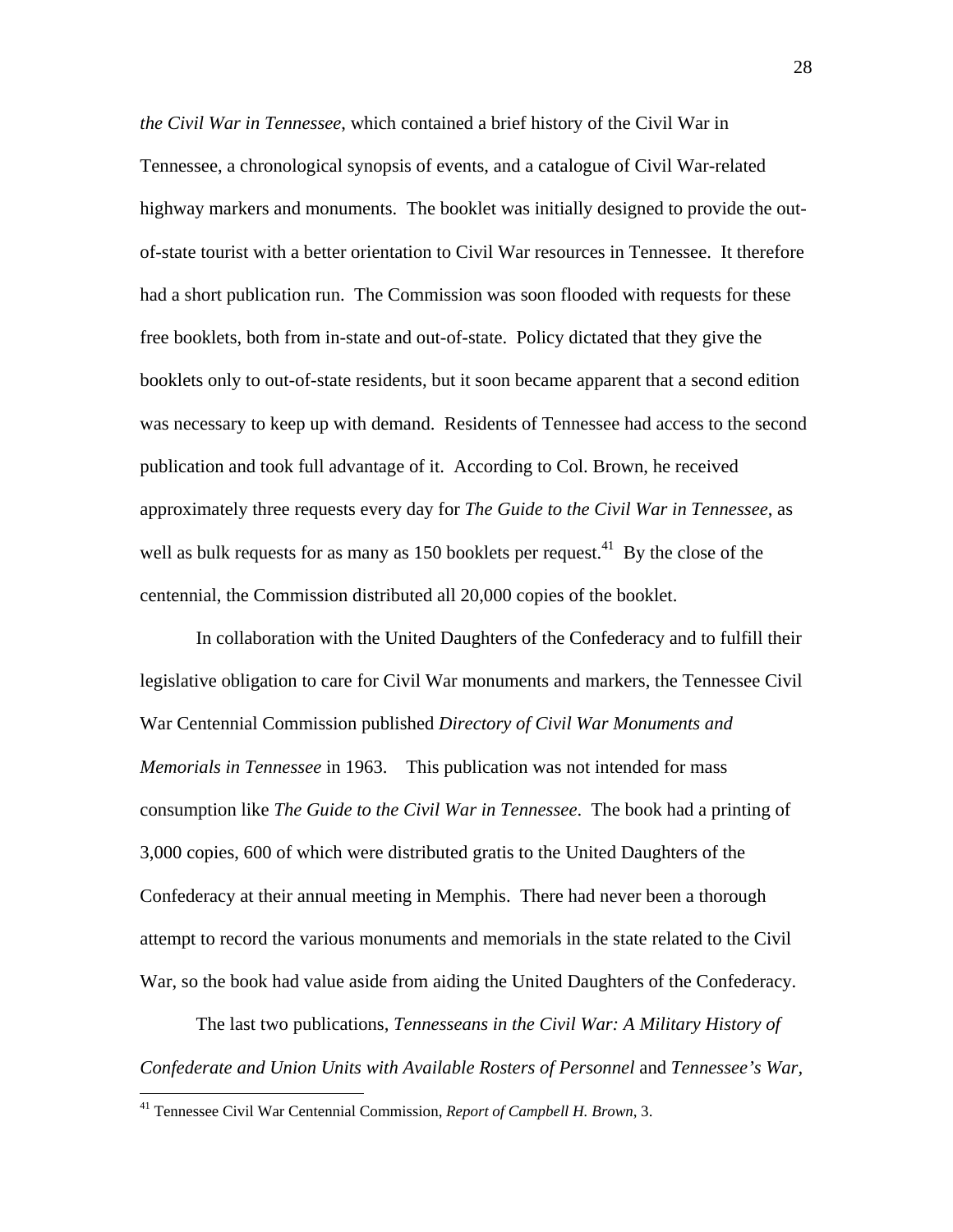*1861-1865: Described by Participants*, were not released fully until 1965 because research was not completed until late into the centennial.<sup>42</sup> It was for this reason that the Commission had to seek additional funding from Governor Clement. This also meant that these two books, which happened to be the more scholarly, were not published until after the close of the centennial and after the sunset clause of the Civil War Centennial Commission had taken effect. They designated the Tennessee Historical Commission as caretaker and repository of the completed books.

*Tennesseans in the Civil War: A Military History of Confederate and Union Units with Available Rosters of Personnel* was similar to books published by other centennial commissions at the time. It listed all personnel serving in the Civil War from Tennessee with a brief description of the units. These valuable research tools have proven indispensable to families seeking to know more about their heritage.

*Tennessee's War, 1861-1865: Described by Participants* was an anthology of first-person accounts of the war as it took place in Tennessee. The accounts, collated and organized by Stanley Horn, were placed in a loose chronological order with narrative interspersed throughout the book to increase its readability. Once again, Gilbert Govan had originally suggested the idea for the anthology and also for the military roster, but it was Stanley Horn who labored to produce the book.<sup>43</sup>

 Outside the official capacity of the Commission, the staff and Commission members also worked on other publications. Seale Johnson, who served on the publications committee, the historic markers committee, and the executive committee,

<sup>42</sup> Tennessee Civil War Centennial Commission *Tennesseans in the Civil War: A Military History of Confederate and Union Units with Available Rosters of Personnel* Part I became available in 1964, but Part II which completed the publication was not available until 1965.

<sup>&</sup>lt;sup>43</sup> Govan to Horn, 2 March 1959 and 22 August 1961.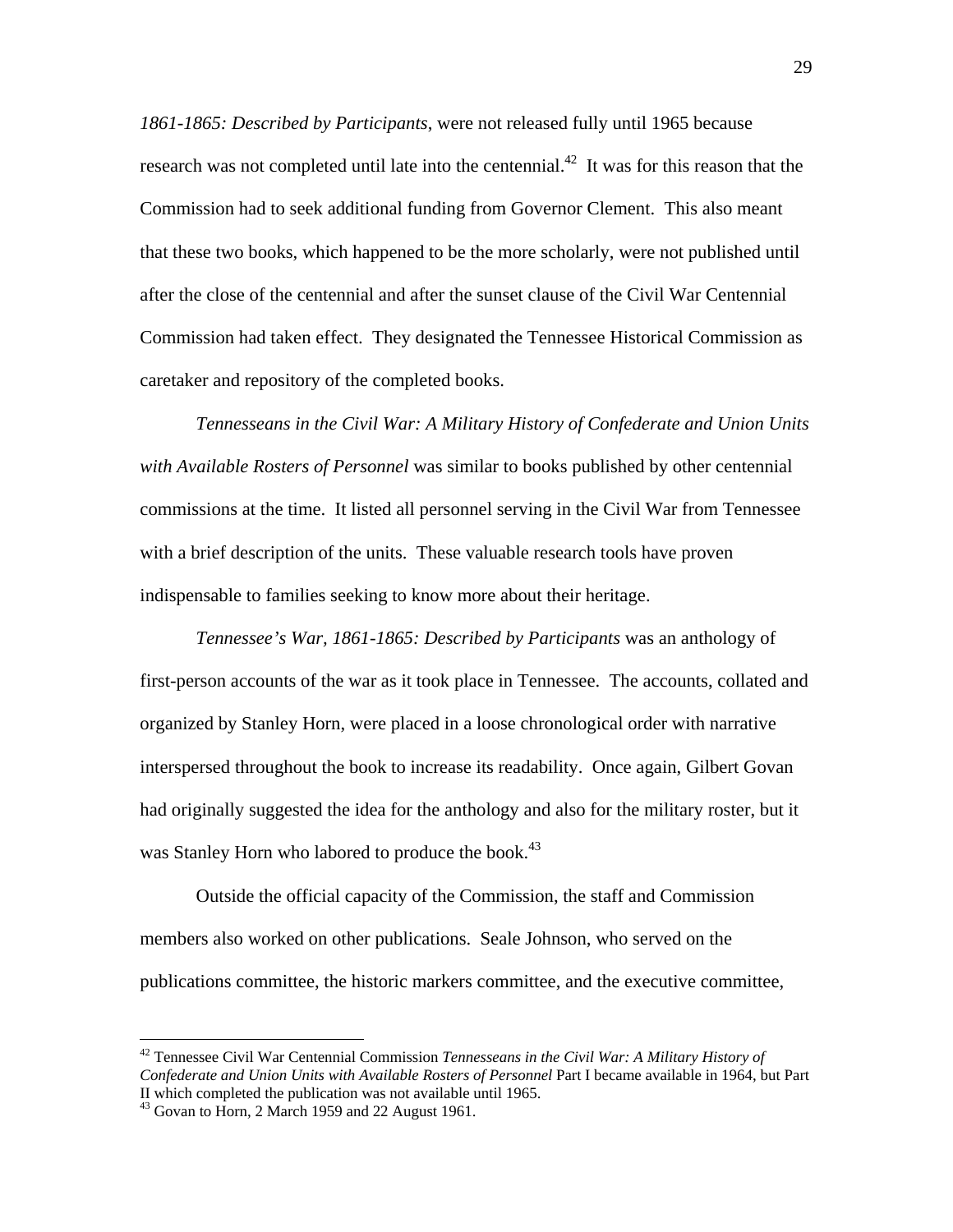compiled a book called *The Reminiscences of Newton Cannon*. Stanley Horn wrote the forward and Col. Campbell Brown edited this story of a veteran of the war. Stanley Horn, Col. Campbell Brown, and Thomas Wiggington, the research assistant hired by the Tennessee Civil War Centennial Commission, joined together to write articles for an issue of *The Civil War Times Illustrated* dedicated exclusively to the Battle of Nashville. The strong emphasis on publication by the Commission is apparent not only in the number of books it published but also in its members' involvement with publications outside the Commission. This was not too surprising since Stanley Horn, who as Chairman set the tone for the Commission, was editor of *The Southern Lumberman*, a trade publication.

#### **Ideas Explored**

 As with the life of any organization, the Civil War centennial generated more ideas than could possibly be accomplished. Some ideas reached maturation and developed into viable projects, like the commission's various publications. Other ideas followed the route of the Dodo bird and drifted into extinction, but their existence reveals something of their evolution. The rejected ideas prove valid to studying the Tennessee Civil War Centennial Commission because it clarifies not just the actions of the Commission but its choices. The ideas are loosely grouped together into a few different categories: re-enactments, local committees, and museums.

 At the beginning of the Civil War centennial, the National Civil War Centennial Commission pushed for a kick-off re-enactment, similar to what Tennessee later did with the re-enactment of secession. The First Battle of Manassas became the National Commission's premier candidate, as Virginia was already undertaking preparations for its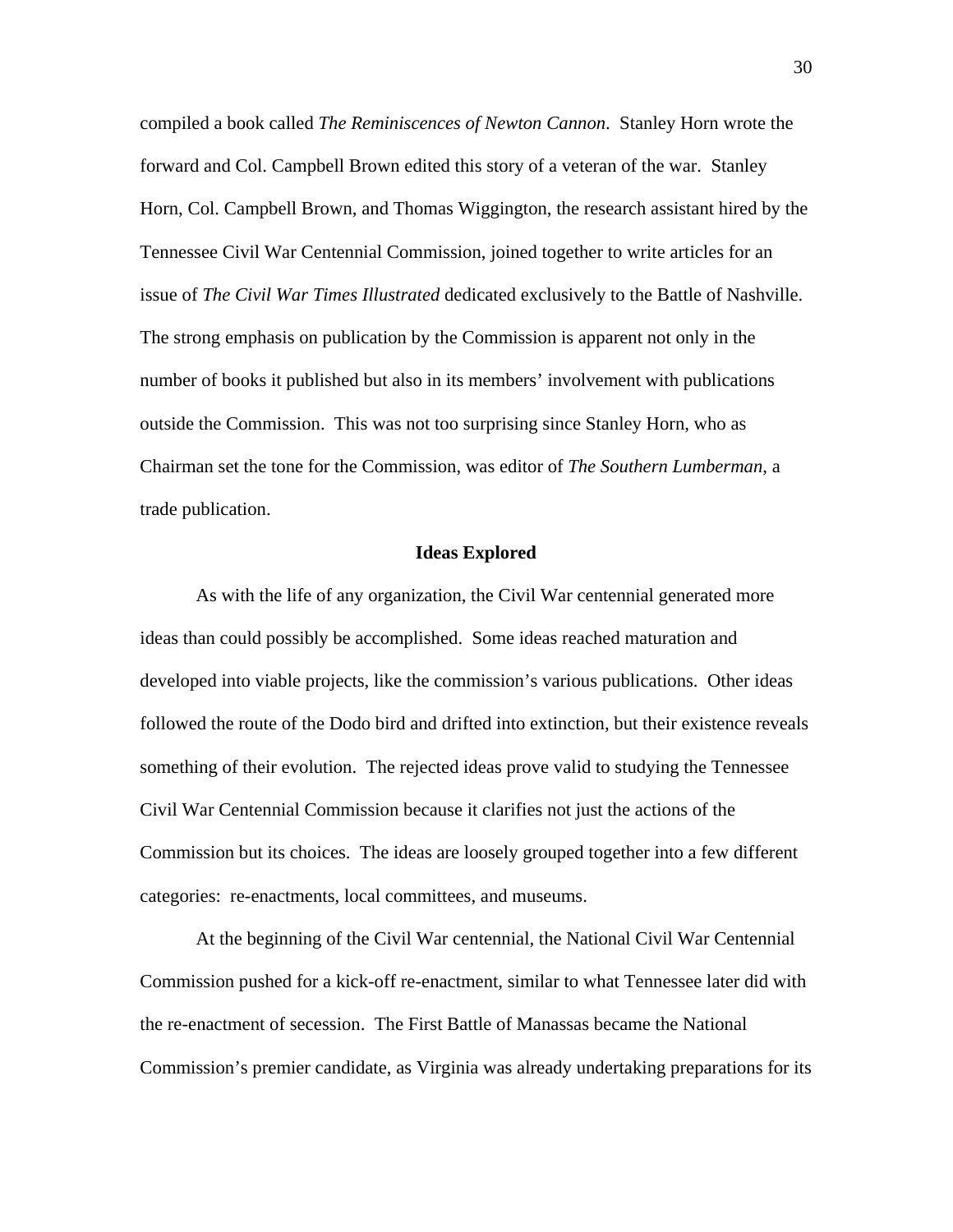anniversary. A corporation was established to run the affair, and Karl Betts, using the weight of his office, strongly encouraged each state to participate in the ceremonies. He even went so far as to request that each state send a coterie of re-enactors so as to have a properly magnificent mock battle.<sup>44</sup>

At first, Stanley Horn and Col. Brown supported the idea, but over time it became apparent that the whole affair was in disarray. The corporation set up to administer the re-enactment was unable to answer Horn's basic logistical questions such as how many re-enactors would be required, how they would be fed and housed, etc. Initially, it had been suggested that National Guard troops could be used by the States; volunteers would be lured into participation because the Department of Defense would compensate them with training hours. Many of these details had not yet been fully approved by the government. By June of 1961, Stanley Horn felt that the Tennessee Civil War Centennial Commission needed to decide whether or not to participate, despite the lack of information on logistics. He brought the issue before the Commission, and they agreed "that it was not feasible to attempt to send uniformed men from the State of Tennessee."<sup>45</sup> Stanley Horn and the Commission probably chose not to support this endeavor because they could not make adequate preparations in such little time with such little information. Another reason for the Commission's final decision, though it was not recorded in the minutes of the Commission meeting and may not have been conscious, was the *Statement of Policy* which rejects the use of the Commission's funds or supplies for reenactments.<sup>46</sup>

<u>.</u>

 $44$  Karl Betts to Stanley Horn, 4 June 1959, Stanley F. Horn Papers (Box 2, Folder 1), Manuscript Collections, Tennessee State Library and Archives, Nashville.

<sup>&</sup>lt;sup>45</sup> Tennessee Civil War Centennial Commission, *Minutes of the Meeting*, 16 June 1961, 1-2.<br><sup>46</sup> Tennessee Civil War Centennial Commission, *Statement of Policy*, 4.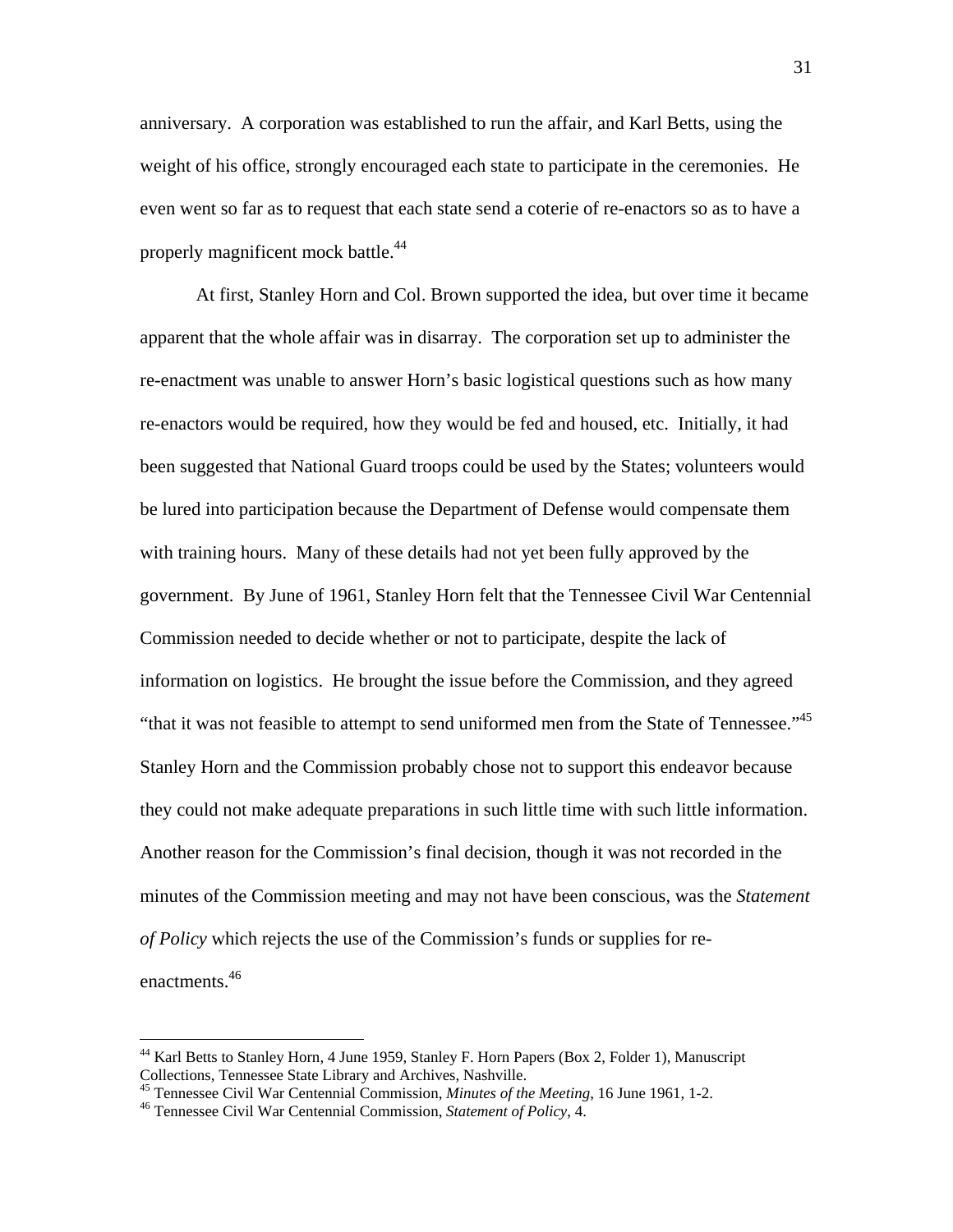Colonel Brown proposed the other idea related to re-enactments, though it was more a personal initiative rather than as a representative of the Tennessee Civil War Centennial Commission. He wrote a letter to Colonel Robert Fox, Director of Tennessee Civil Defense. Col. Brown encouraged the formation of Civil Defense Mounted Groups in each county of the state, apparently an idea that had previously been floated in 1955. These groups mounted on horse could react in times of national emergency such as to direct traffic for fleeing civilians. Obviously, this idea was born of the strained tensions from the Cold War. For Col. Brown, this idea had great possibilities for its dual-use with the Civil War Centennial Commission. These mounted groups could act as cavalry troops for Civil War re-enactments throughout the State of Tennessee.<sup>47</sup> In the Stanley Horn Papers, there is no response to Brown's letter, and this author is not aware of any formation of Civil Defense Mounted Groups. It was certainly optimistic of Col. Brown to imagine that the government would want to form these mounted groups to please the Civil War Centennial Commission. His proposal was even a bit naïve, a quality that Col. Brown would display in other ideas.

 At times the Tennessee Civil War Centennial Commission tried to stir the local committees to action on certain ideas, but in the end, they refused to be agitated. A prime example of this interaction occurred when Col. Brown sent out his monthly *Information Bulletin*. Apparently, the Commission (probably just Col. Brown as this idea did not appear in the minutes of the Commission meetings or in correspondence with Stanley Horn) decided to form a Speaker's Bureau so that speakers could be provided for any meetings related to Civil War subjects during the Centennial. To be on the Bureau, a

 $^{47}$  Col. Campbell Brown to Col. Robert Fox, 26 July 1960, Stanley F. Horn Papers (Box 5, Folder 5), Manuscript Collections, Tennessee State Library and Archives, Nashville.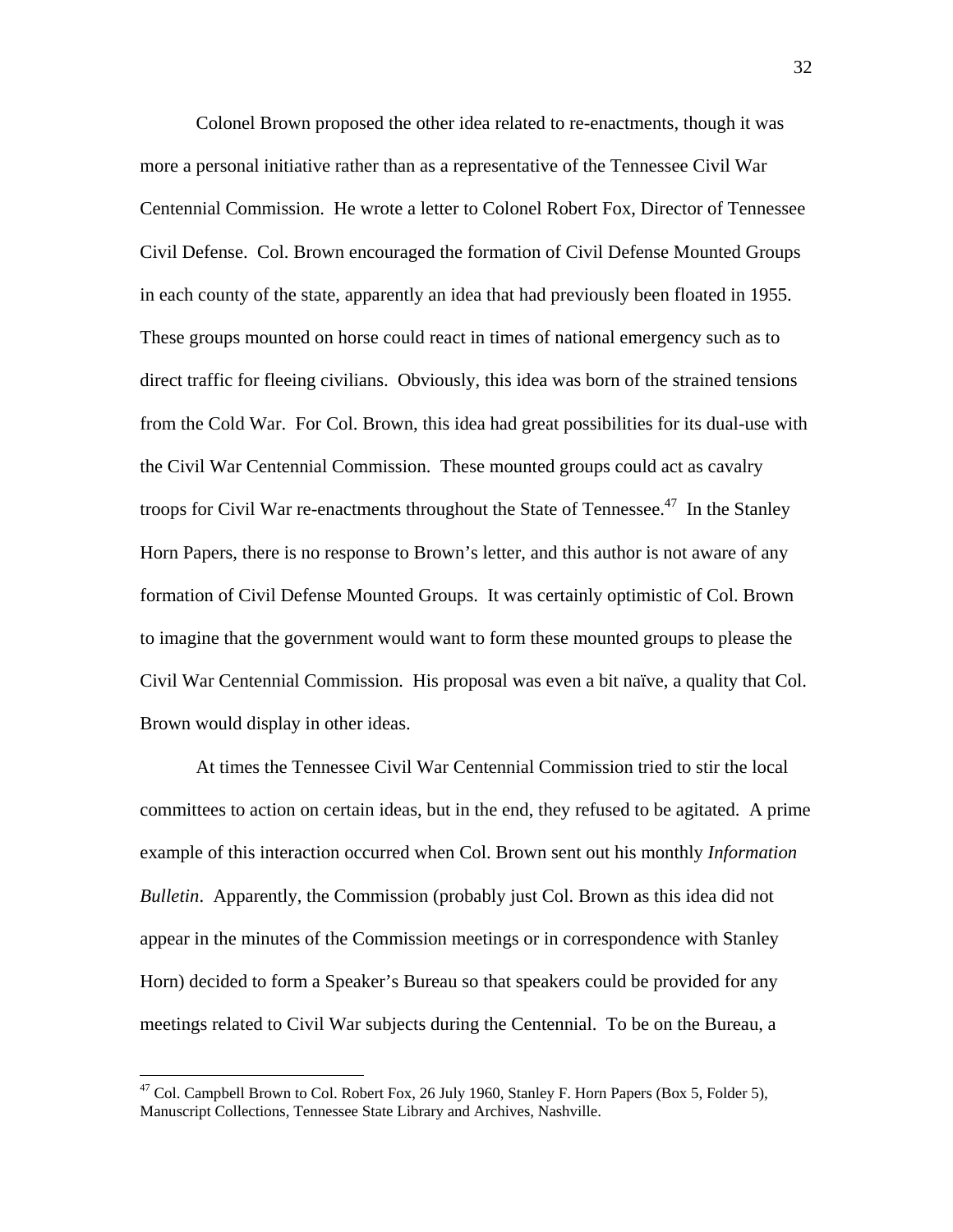speaker did not have to have any real qualifications, only the requirement that they be knowledgeable on some Civil War topic.<sup>48</sup> Only a few names were ever listed in the Bureau. Local committee members were either uninterested in the Bureau or too frightened or apathetic to take action on Brown's bulletin. In the Stanley Horn Papers, there is no record that indicates anyone ever requested a speaker from the Speaker's Bureau. The idea thus never developed and was never accessed.

 Late in the centennial, another of Brown's *Information Bulletins* tried to solicit information from the local committees, producing an even smaller response than the Speaker's Bureau. The Tennessee Civil War Centennial Commission (again probably just Col. Brown as this idea did not appear in the minutes of the commission meetings or in correspondence with Stanley Horn) wanted to compile a list of all county and city officials who held office anywhere in Tennessee during the Civil War.<sup>49</sup> This project would have complemented the other research efforts of the Commission, such as the roster of troops and the record of Civil War monuments in each county. The timing of this effort could not have been more ill chosen. By 1964, much of the enthusiasm for the centennial was fading. Furthermore, Col. Brown had already hounded the local committees for information that required the local committees to put time and energy into research. There is no record in the Stanley Horn Papers that indicates the local committees ever supplied the information.

 A different set of ideas during the Civil War Centennial sprang from various voices concerned with the support of local, state, and national museums in their Civil War exhibits. One of the commission members, Wilma Dykeman, responded to Stanley

<sup>48</sup> Tennessee Civil War Centennial Commission, *Information Bulletin*, no. 20 (Nashville: Civil War Centennial Commission, 1962), 1.

<sup>49</sup> Tennessee Civil War Centennial Commission, *Information Bulletin*, no. 38, 1.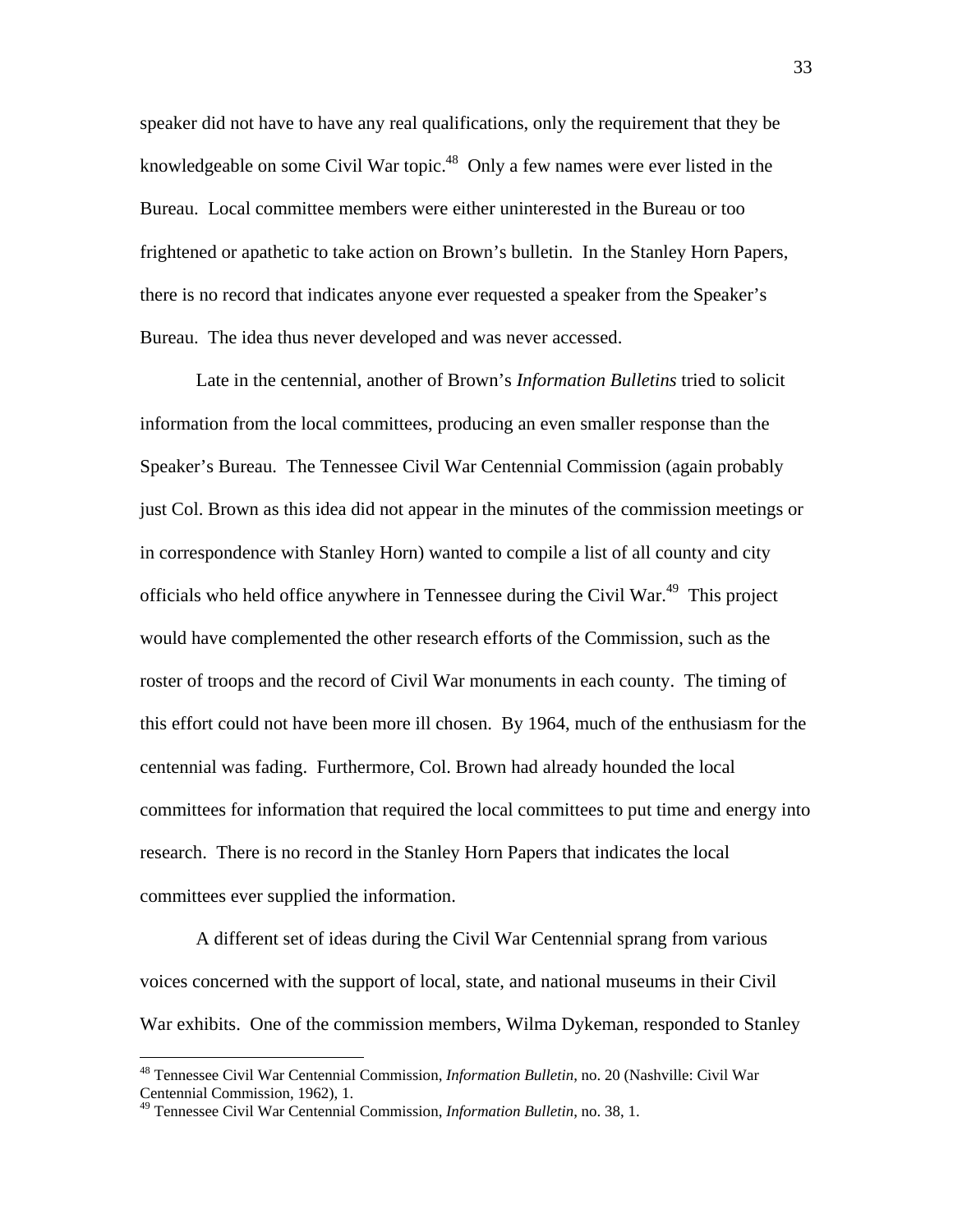Horn's initial solicitation of ideas for the Commission with an initiative to bolster local museums. Her idea was to hire a museum specialist that would travel the state visiting various local museums, where he or she would help locals to expand their exhibits and make them more professional. This person would act as an advisor and facilitator, which aligned with the vision of the Civil War Centennial Commission.<sup>50</sup> Stanley Horn stopped the idea from developing further stating that the staff was not large enough to support such an endeavor. Of course, the whole point of Dykeman's suggestion was to hire an additional person if possible or to collaborate with the Tennessee Historical Commission on this effort.<sup>51</sup> Horn determined that money would be better spent elsewhere.

 There were ideas circulated during the Centennial of acquiring some local museums for the State of Tennessee, as memorials in and of themselves. The United Daughters of the Confederacy approached the Centennial Commission about transferring ownership of Winstead Hill to their possession, further suggesting that they acquire Fort Grainger and administer the property at Carter House. Together these three Civil War attractions would serve as Civil War museum houses and be remembered as a Williamson County Memorial. This generation donation was more than likely a result of financial troubles on the part of the United Daughters of the Confederacy, whose membership was growing older and not effectively gaining new members.<sup>52</sup> Someone else proposed the Tennessee Civil War Centennial Commission acquire McGavock

 $50$  Wilma Dykeman Stokely to Stanley Horn, 1 November 1960, Stanley F. Horn Papers (Box 7, Folder 4), Manuscript Collections, Tennessee State Library and Archives, Nashville.

<sup>&</sup>lt;sup>51</sup> Stanley Horn to Wilma Dykeman Stokely, 3 November 1960, Stanley F. Horn Papers (Box 7, Folder 4), Manuscript Collections, Tennessee State Library and Archives, Nashville.

<sup>&</sup>lt;sup>52</sup> Tennessee Civil War Centennial Commission, Minutes of the Meeting of the Tennessee Civil War *Centennial Commission*, 23 October 1962, Stanley F. Horn Papers (Box 7, Folder 8), Manuscript Collections, Tennessee State Library and Archives, Nashville, 3.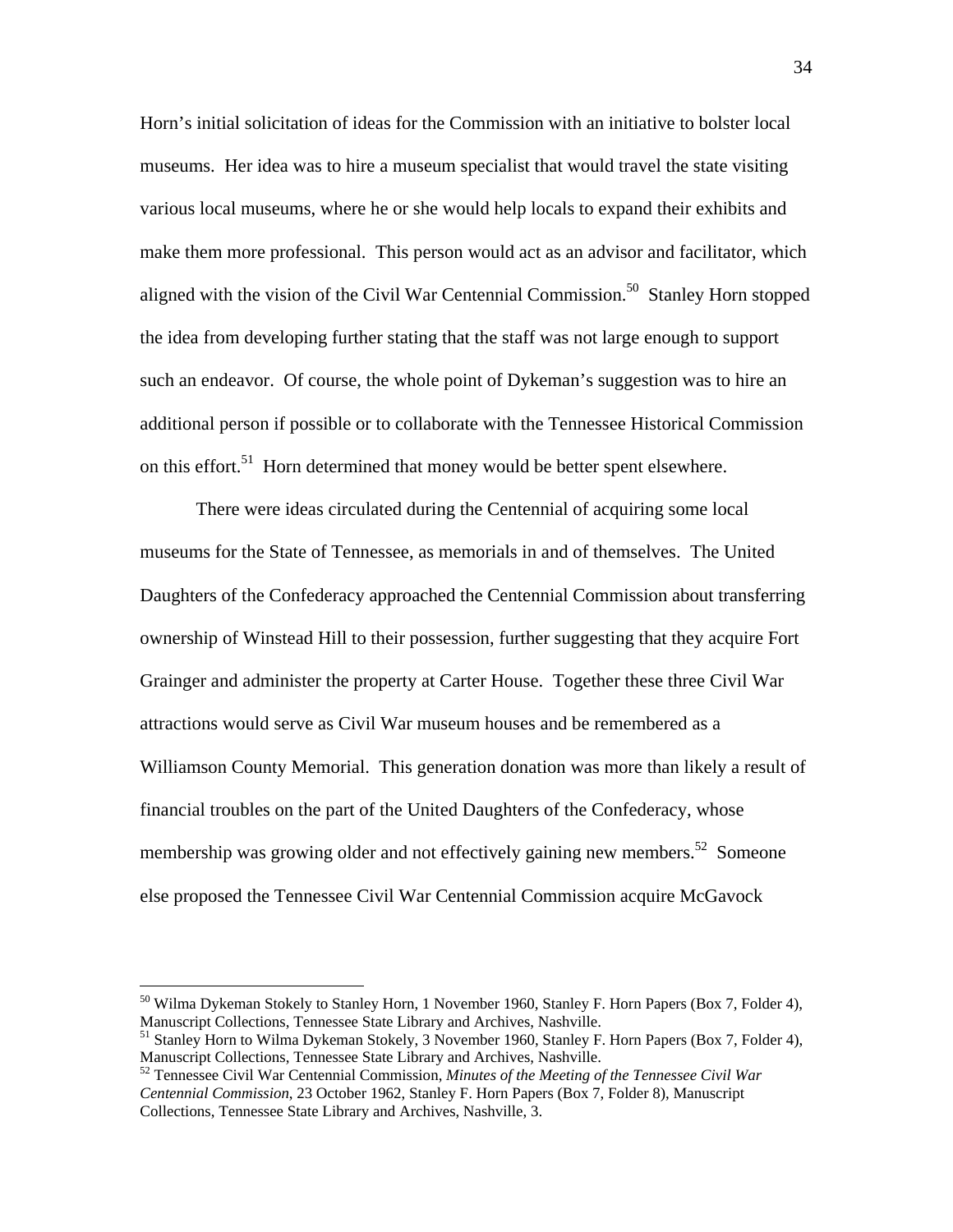House in Franklin and establish a Civil War museum there.<sup>53</sup> These ideas were too grand in scheme for the Commission and consequently abandoned. The expense associated with the maintenance and operation of these locations, even if the property had been donated, would have consumed the restrictive budget of the Commission. Furthermore, the financial obligations of the maintenance and operation would have to be transferred to the Tennessee Historical Commission when the Tennessee Civil War Centennial Commission ceased to exist.

For state museum efforts, there were two ideas floated to Stanley Horn. The first proposal was to have the Tennessee Civil War Centennial Commission finance an expansion of the State Museum of Tennessee to house a wing dedicated to Civil War history.<sup>54</sup> A less permanent option was proposed to Stanley Horn for a state Civil War exhibit, whereby the Tennessee Civil War Centennial Commission would finance a History Mobile. This consisted more or less of a trailer that would carry a state Civil War exhibit to be displayed in localities throughout the state. Once again, the price for these two proposals was too prohibitive for the Commission to pursue. The Commission decided that the History Mobile might have been a worthwhile investment if it had been proposed earlier, but by the time the trailer would have been equipped with display cases, it could only be used for approximately a year and a half.<sup>55</sup>

In addition to the ideas of local and state Civil War museums, there was one ambitious Knoxville attorney, Harley Fowler, who believed the Commission should establish a national Civil War museum at the McClung Museum on the University of

<sup>&</sup>lt;sup>53</sup> Tennessee Civil War Centennial Commission, *Minutes of the Meeting*, 16 June 1961, 1-2.<br><sup>54</sup> Tennessee Civil War Centennial Commission, *Minutes of the Meeting of the Tennessee Civil War* 

*Centennial Commission*, 23 June 1960, Stanley F. Horn Papers (Box 7, Folder 8), Manuscript Collections, Tennessee State Library and Archives, Nashville, 3.

<sup>55</sup> Tennessee Civil War Centennial Commission, *Minutes of Meeting*, 23 October 1962, 2.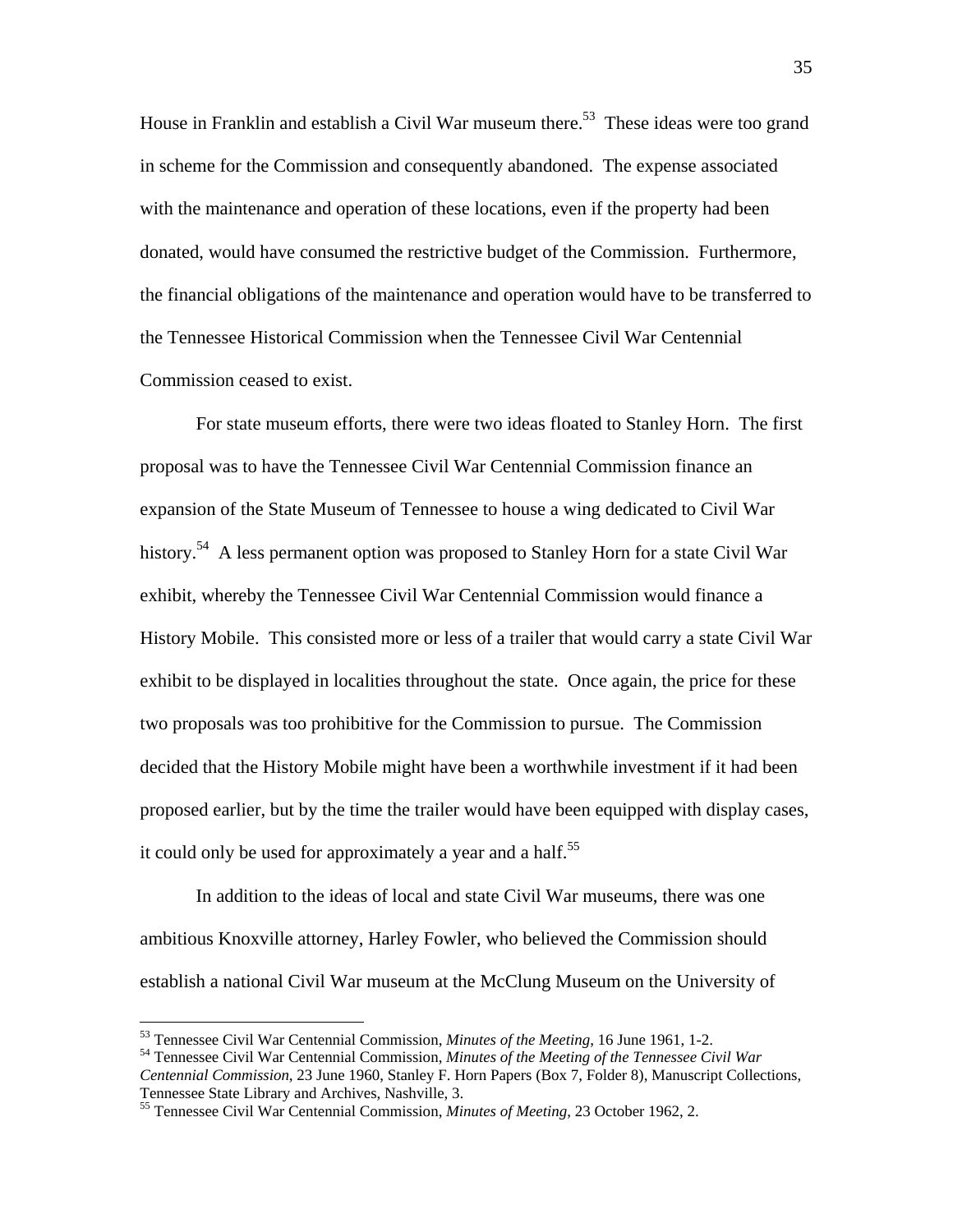Tennessee campus. His reasoning was that East Tennessee was the perfect location for a national museum on the Civil War because of the divided loyalties that dominated there in the 1860's. The museum would therefore be dedicated to the honor of Union and Confederate soldiers. Fowler realized his proposed museum exceeded the regular budget of the Commission, but he felt that perhaps the State Legislature could be swayed to support such a nationally prominent project and that corporate donations could be sought. After consulting with University of Tennessee officials, he determined that adding a wing to the McClung Museum would cost approximately \$400,000 with annual operating expenses of approximately  $$40,000$ <sup>56</sup> As with the state and local museum proposals set before Stanley Horn, the Chairman of the Tennessee Civil War Centennial Commission did not support the project, citing lack of resources to finance the new wing or to dedicate a staff person toward raising money from donations.<sup>57</sup>

Throughout the Centennial commemoration, people developed other ideas and proposed them to the Tennessee Civil War Centennial Commission; re-enactments, local committees, and museums were the predominate themes. Many of these rejected ideas were just as refined as some of the other ideas that the Commission resolved to undertake. What distinguished these failed ideas from the successful ones? Gilbert Govan and Stanley Horn are the common threads between ideas. Of the projects performed by the Commission, almost all had originated with this pair. Of the rejected ideas, other people both within the Commission such as Col. Brown or Wilma Dykeman Stokely and outside the Commission, such as Harley Fowler, presented them; neither

<u>.</u>

<sup>&</sup>lt;sup>56</sup> Harley Fowler to Stanley Horn, 30 March 1960 and 15 September 1960, Stanley F. Horn Papers (Box 6, Folder 3), Manuscript Collections, Tennessee State Library and Archives, Nashville.

<sup>57</sup> Stanley Horn to Harley Fowler, 19 September 1960, Stanley F. Horn Papers (Box 6, Folder 3), Manuscript Collections, Tennessee State Library and Archives, Nashville.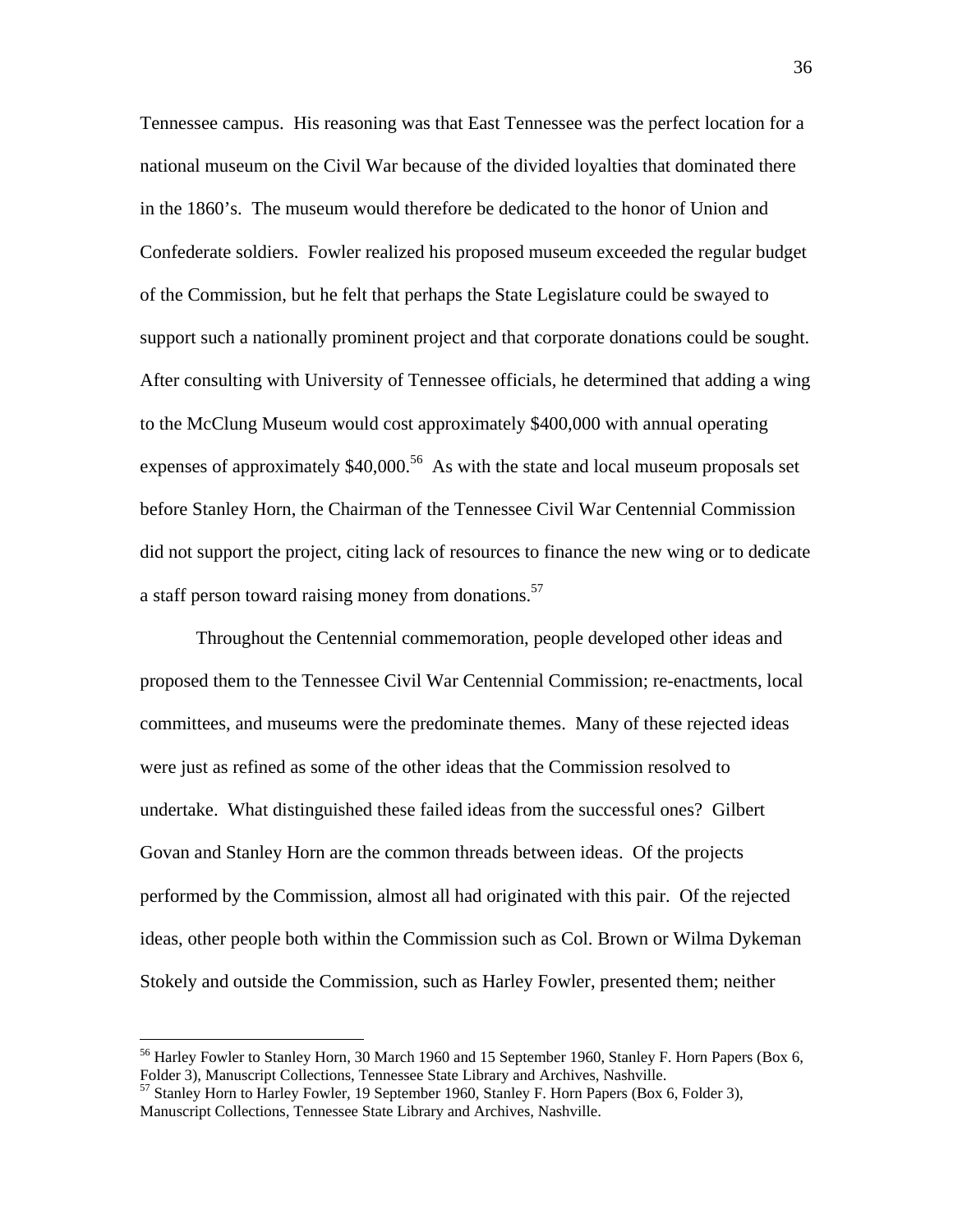Govan nor Horn presented any of the rejected ideas. Only two conclusions can be the result of this outcome. Either Gilbert Govan and Stanley Horn, as experts in the field, chose the best, most feasible ideas for the course of the Commission, or this pair effectively controlled power in the Tennessee Civil War Centennial Commission, enabling them to guide the Commission to follow their own interests over others.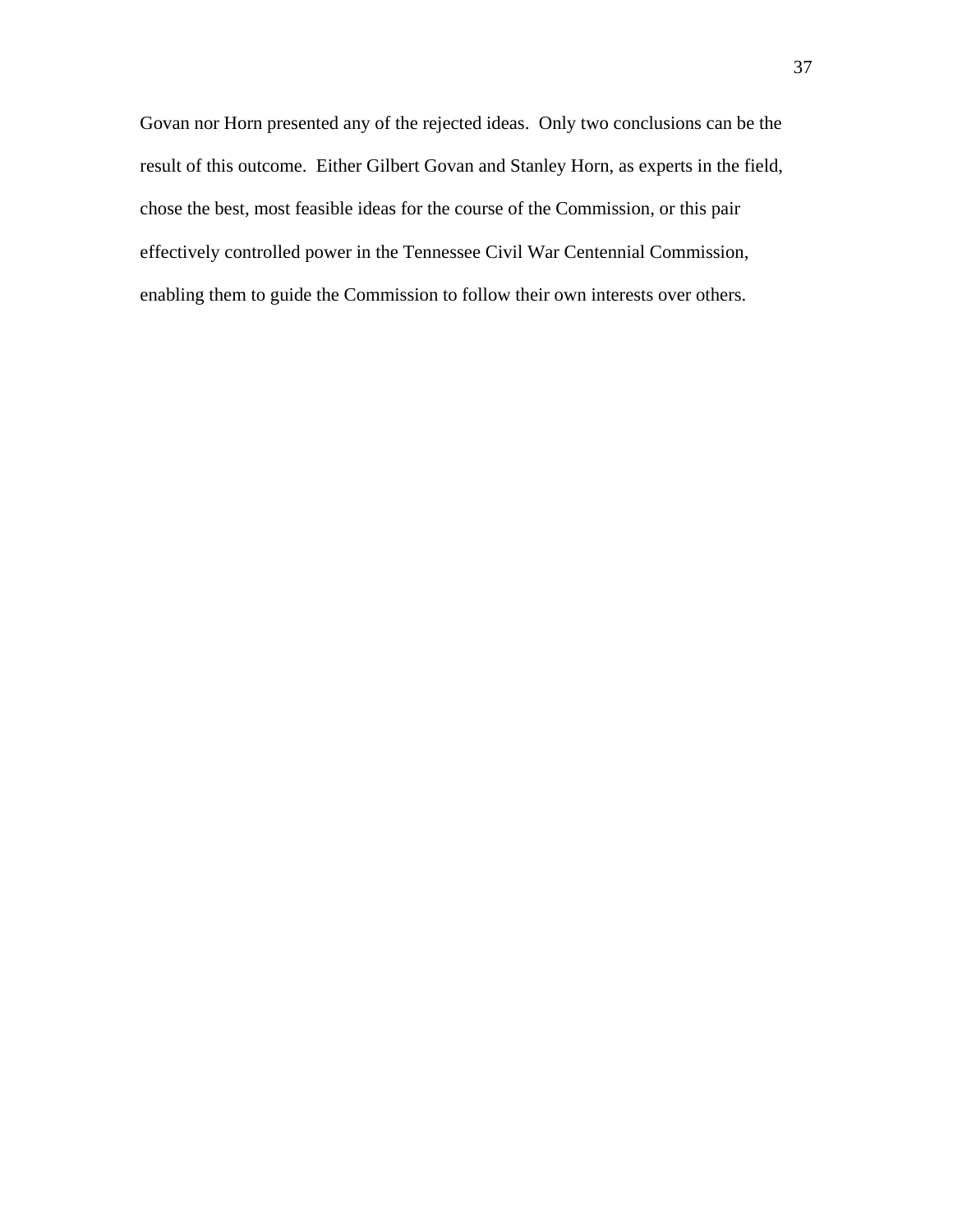# **Influenced by its Time: the Tennessee Civil War Centennial Commission and the 1960's**

Tennessee fought for the Confederacy during the Civil War. Tennesseans, however, fought for both the Confederacy and the Union despite the decisions of the state government. This is one of the reasons why the Civil War remains so potent, rekindling the Cain and Abel stories of brother killing against brother. Yet, the vibrancy of this story was lost at times during the Civil War Centennial. One hundred years after the Civil War, southern states and their statesmen still honored the glory of the South and its secessionist past. The divisive Civil Rights issue that erupted in the nation during the decade of the 1960's augmented these Confederate attitudes, as the former slaves of the Civil War still wrestled with the State governments and the American government to obtain equal rights.

 In an ideal world, the Tennessee Civil War Centennial Commission would have executed its legislative mandate and *Statement of Policy* unburdened by some of the opinions that still prevailed in the South. The reality was quite different. It was natural for the Commission to focus on Tennessee's role in the Confederacy since it was indeed in the Confederacy. This is especially true considering that individuals in the 1960's did not operate under the same political correctness that characterizes our present time. Even considering this cultural difference, a subtle but consistent bias towards the Confederacy permeated many of the projects of the Commission, due predominately to the two men who ran the organization, Executive Director Col. Campbell Brown and Chairman Stanley Horn. There were also struggles with racism in which these individuals chose solidarity with their southern compatriots over racial change. Like most humans, their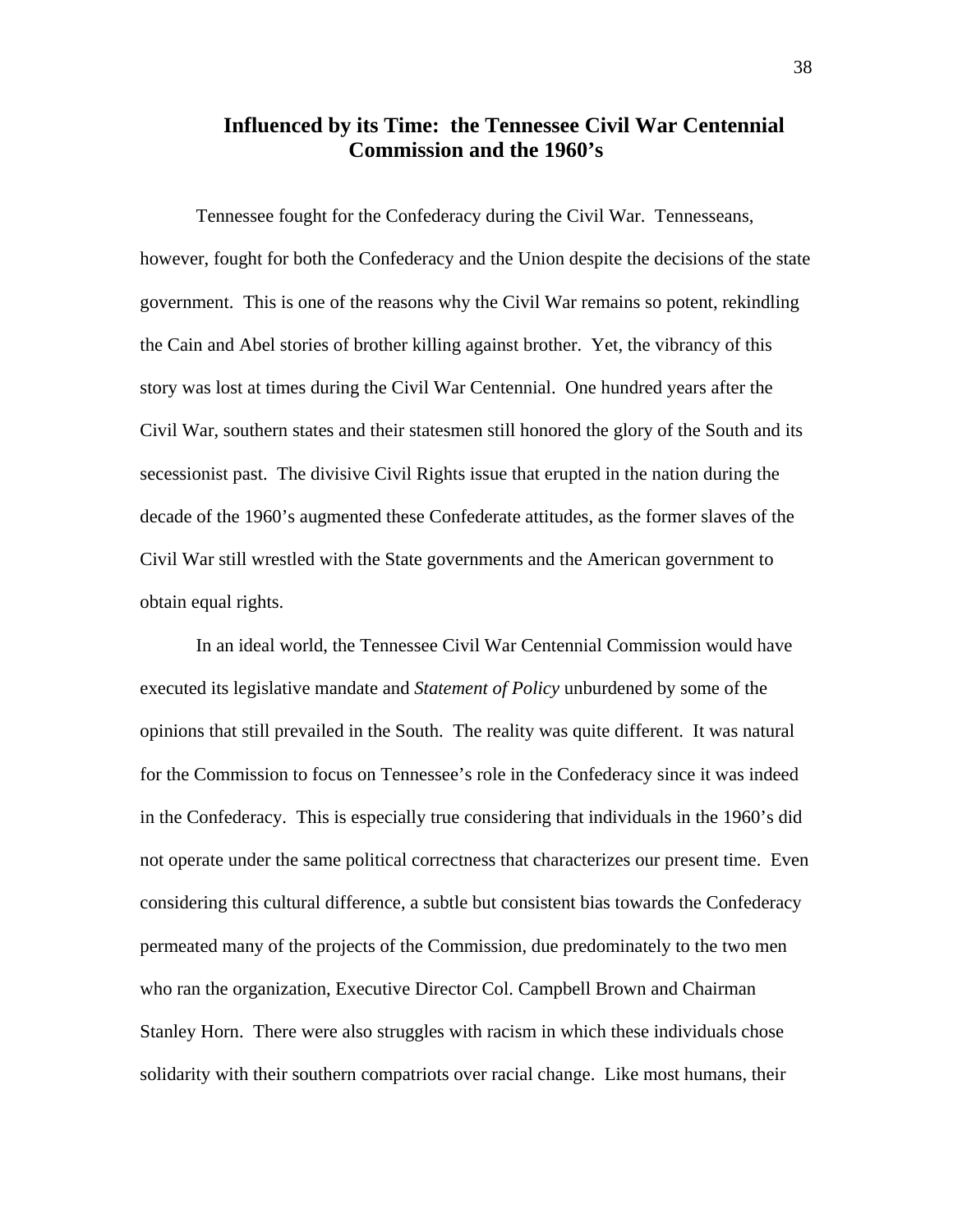actions were not altogether consistent. At times, they were able to break free from these biases and exercise greater equality both in terms of Union sentiments in Tennessee and racial issues. These occasions seem to be exceptions and did not govern their actions most of the time.

## **The Pro-Confederate Bias**

 The pro-Confederate slant of the Commission manifested itself in various guises. The historical record preserves examples from both Colonel Brown and Stanley Horn. As the two most powerful men in the Tennessee Civil War Centennial Commission, they ostensibly set the tone for the entire Commission. Col. Brown's inclination toward the Confederacy can be found in his communications with local committees, the ideas he generated, and in his writings on behalf of the Commission. Stanley Horn's correspondence reveals his predisposition toward the South.

 In his *Information Bulletins*, Col. Brown kept the local committees apprised of the latest ideas and happenings related to the centennial commemorations. From the beginning, Col. Brown used this newsletter as his brainstorming forum, pronouncing his ideas however ill-formed they might be. Such unedited behavior illuminates his conscious or unconscious bias towards the Confederacy. A prime example occurs in the second *Information Bulletin* released:

Of the fifty-one Tennessee-born general officers of the Confederacy, the birthplaces of only five are distinguished by a marker or monument, as far as is known. The Commission considers it highly fitting that a determined effort be made to provide some type of marker for the birthplace of each of these distinguished citizens.<sup>58</sup>

<sup>58</sup> Tennessee Civil War Centennial Commission, *Information Bulletin*, no. 2 (Nashville: Civil War Centennial Commission, 1960), 1.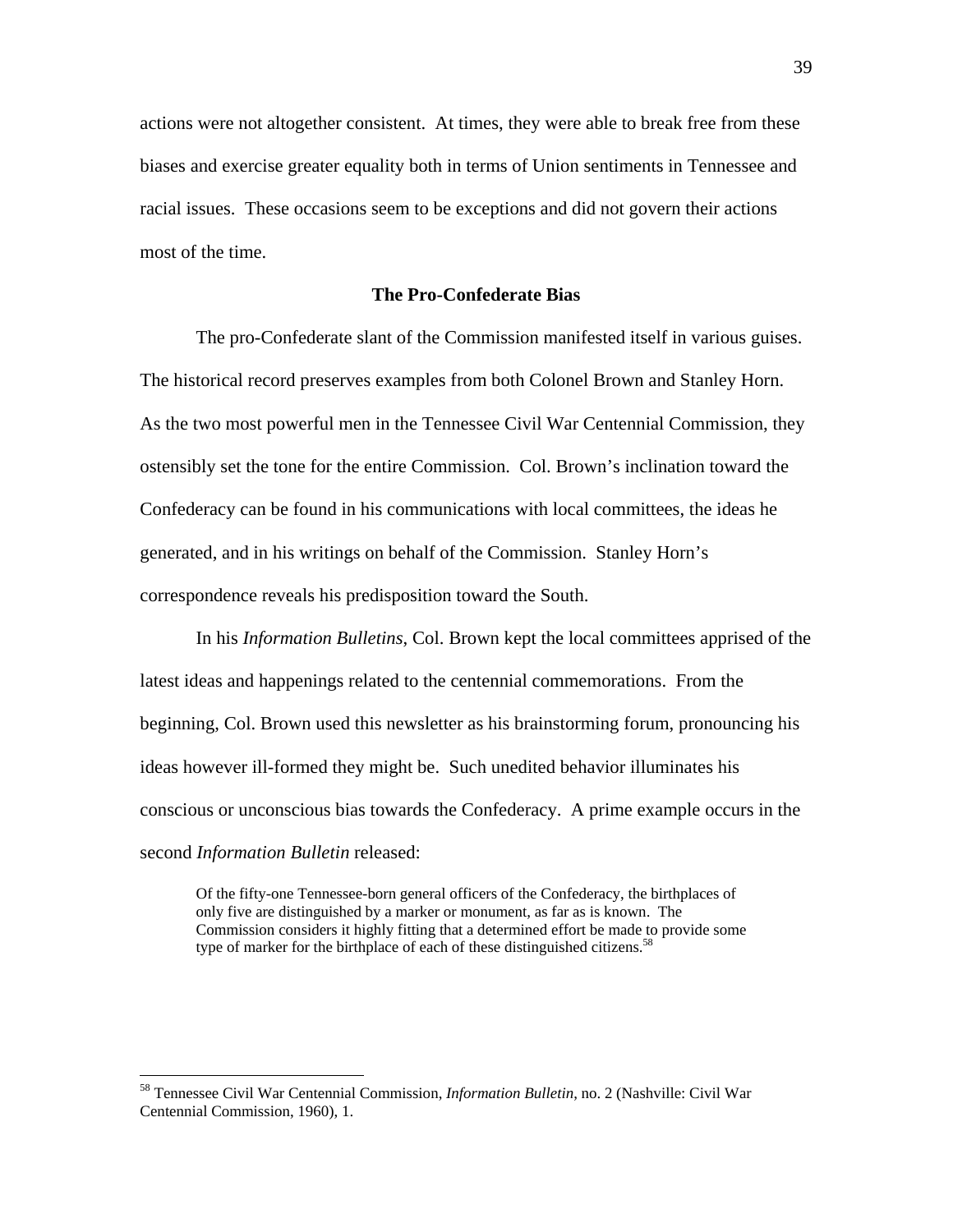Brown provides a list of all fifty-one of these Confederate officers with no mention of Union general officers, of whom Tennessee did possess, such as Admiral Farragut of Knoxville.

 Further into the bulletin, he again neglected to incorporate Union troops in his projects. The initiative to record all Civil War monuments in Tennessee was next mentioned in this letter, but Brown asked for the local committees to send him only information on Confederate monuments.<sup>59</sup> There are naturally a majority of monuments dedicated to the Confederacy in Tennessee chiefly through the toil of the United Daughters of the Confederacy, who not coincidentally co-sponsored this initiative. Monuments to the Union were present in Tennessee prior to 1960, such as the Grand Army of the Republic Monument at the Fort Hill Cemetery in Cleveland, Tennessee. A striking example of a Union monument stood at the Greene County Courthouse in Greenville, Tennessee dedicated to Union soldiers c. 1916. Col. Brown showed a complete disregard for the historical divisions in Tennessee between areas that were traditionally Confederate and other areas that were traditionally Union. By the time the Commission published the *Directory of Civil War Monuments and Memorials in Tennessee*, this error had been corrected so that the directory included Union monuments.

The same disregard characterized his *Organizational Bulletins*, which were mainly concerned with collating information for the rosters on Civil War troops from Tennessee. Col. Brown recorded the latest information on the rosters of Confederate troops in every single bulletin. Of the eighteen newsletters, only one tried to solicit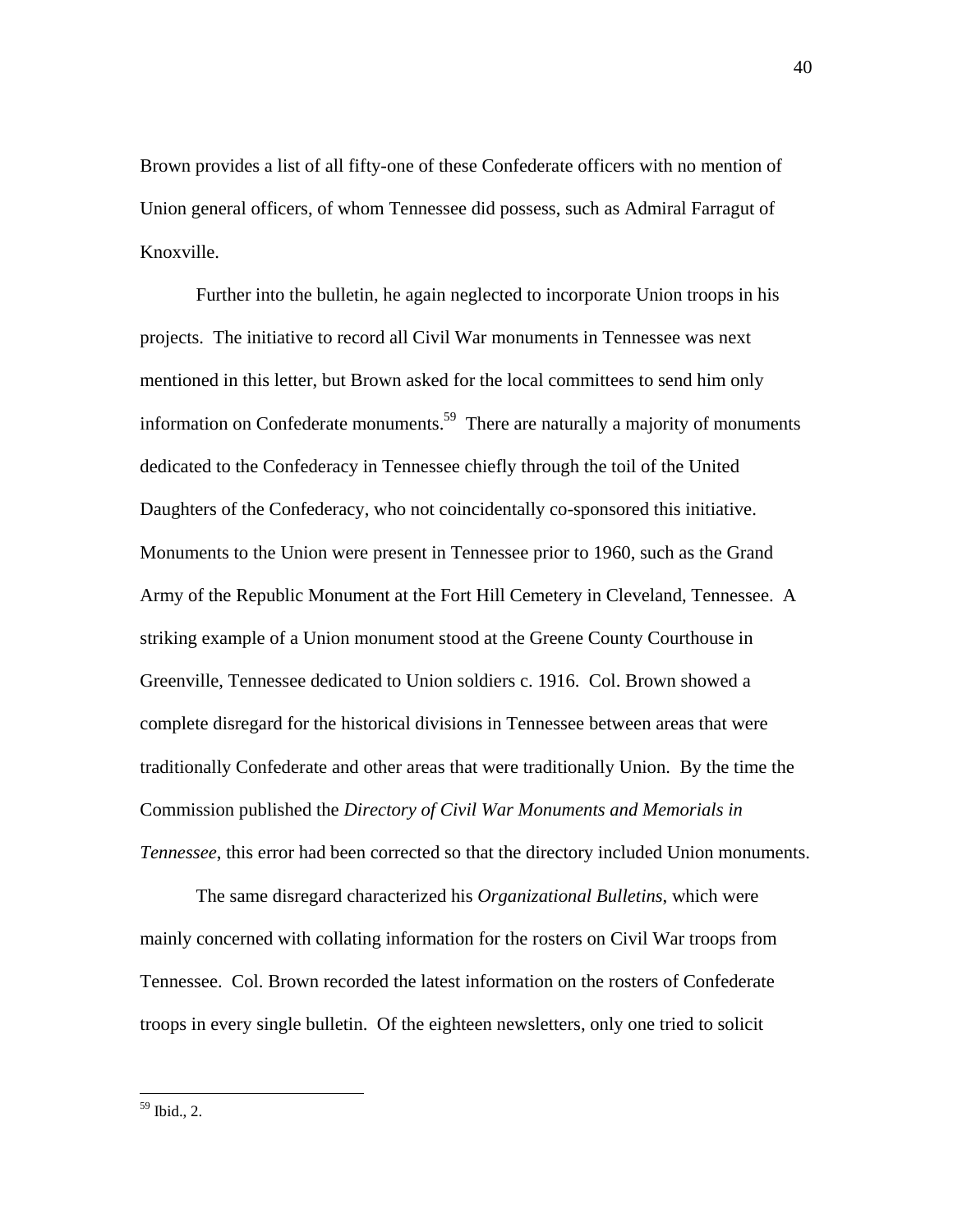information on Federal troops from Tennessee. $60$  This inattention probably affected the accuracy of information in the rosters when they were produced, with such little time and energy being devoted to Federal troops.

The United Daughters of the Confederacy had a true friend in Col. Brown, who also felt compelled to dedicate monuments to the resting place of Confederate soldiers. Brown tried to establish a fund-raising scheme in which the Commission would request the chairman of each local committee to raise \$321. This would generate approximately \$25,000, which would then become a Civil War Monument Fund administered by the Commission for the erection of monuments outside Tennessee to its Confederate troops. The chief purpose of this initiative was to stop the individual solicitations of the General Assembly to pay for monuments in other states, like Vicksburg and Gettysburg.<sup>61</sup> Stanley Horn immediately stymied this venture, saying:

As you know, Confederate troops from Tennessee fought in many battles in several states outside of Tennessee. It seems to me that is [it] is obviously impractical for our Commission to assume the responsibility of erecting memorials to the service of Tennessee troops (much less individual regiments) in all those battles; and I don't see any reason for giving special consideration to the  $16<sup>th</sup>$  Tenn. Infantry or other Tennessee troops in the Battle of Perryville. $62$ 

Horn concludes the letter by firmly stating that he would not send Brown's proposal to the rest of the Commission and that there was enough for the Commission to handle at the present time. The same sentiments were not expressed for Union soldiers from Tennessee or the United States Colored Troops from Tennessee.

<sup>60</sup> Tennessee Civil War Centennial Commission, *Special Organizational Bulletin*, no. 17 (Nashville: Civil War Centennial Commission, 1963), 1.

<sup>&</sup>lt;sup>61</sup> Tennessee Civil War Centennial Commission, unlabelled bulletin, no date, Stanley F. Horn Papers (Box 8, Folder 3), Manuscript Collections, Tennessee State Library and Archives, Nashville, 1.

 $62$  Stanley Horn to Col. Campbell Brown, 4 June 1962, Stanley F. Horn Papers (Box 6, Folder 5), Manuscript Collections, Tennessee State Library and Archives, Nashville.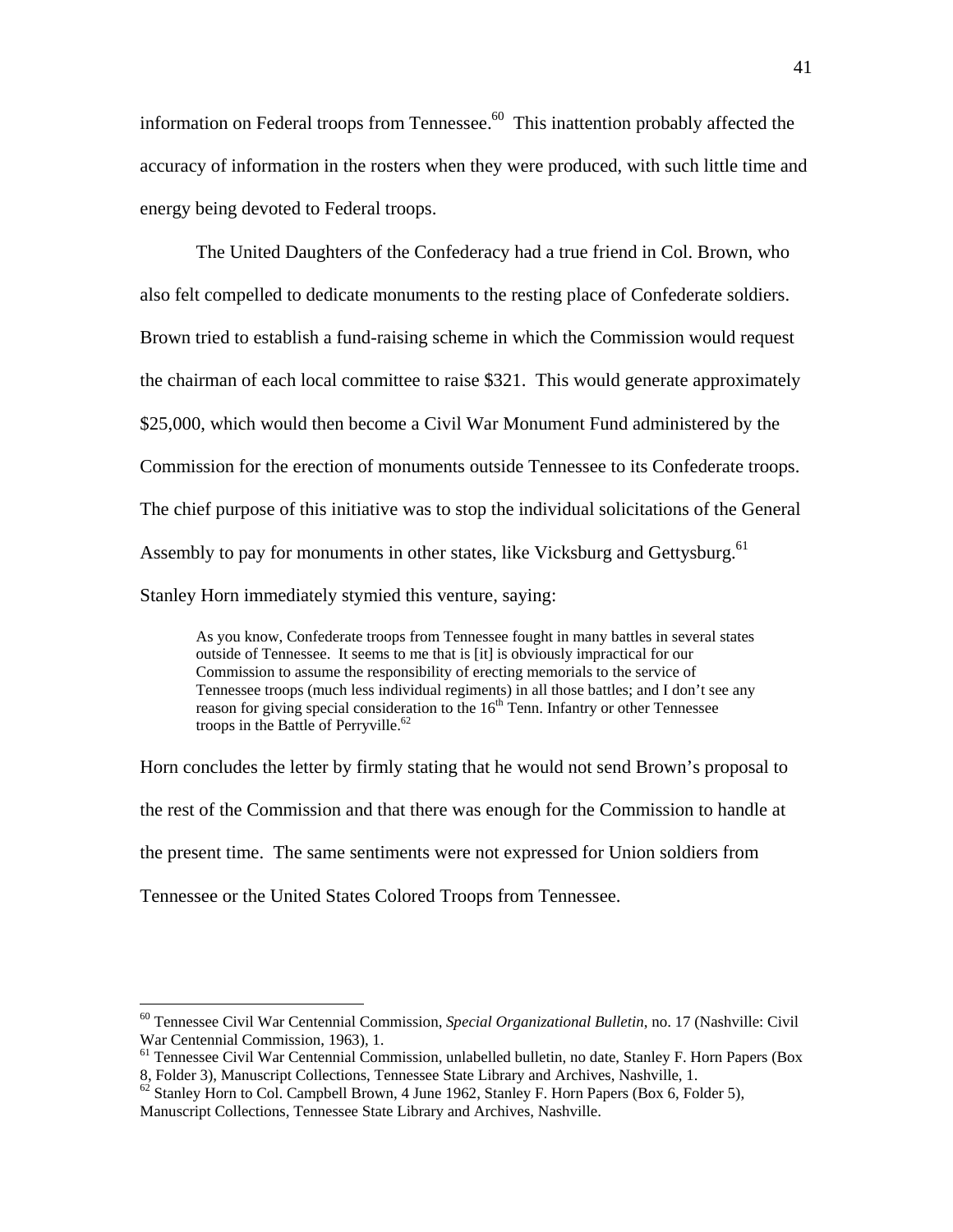This same sort of thinking also colored Col. Brown's writings on behalf of the

Commission. *Guide to the Civil War in Tennessee*, published by the Tennessee Civil

War Centennial Commission in 1960 and written primarily by Col. Brown, was an

expression of his pro-Confederate stance. After reading the brief history of the Civil War

in Tennessee, the reader is left with a sense of awe at how the South lost the Civil War.

Brown's description would almost lead one to believe that the Confederacy had won the

war. The history praises the military savvy of the Confederacy:

While Forrest's raid was coming to a close, Rosecrans had started from Nashville to bring Bragg to conclusions. His advance was somewhat hampered by Wheeler, who, with his cavalry, completely circuited his army while on the march, doing massive damage. On the last day of 1862, the two armies came together a few miles west of Murfreesboro. The battle, which lasted for two days, was by no means a Confederate defeat, yet Bragg withdrew his army to the Shelbyville-Wartrace-Tullahoma area, which had good defensive potential…. Rosecrans, following, managed to get himself into the disastrous Battle of Chickamauga, just over the Georgia line. He was driven back into Chattanooga, and only the resolute action of Major General George H. Thomas kept his withdrawal from being a complete rout. Bragg, however, did not follow up his advantage, and Rosecrans shut himself up in Chattanooga, while the Confederate cavalry, mostly under Wheeler, reduced his army to a state of near-starvation. Rosecrans was relieved by Grant who, by careful movement and with judicious reinforcement, moved against Bragg in November 1863, and decisively defeated him at Missionary Ridge.<sup>63</sup>

All the descriptions in this passage of the duel between Rosecrans and Bragg focus on the successes of the Confederate forces, primarily the cavalry. After the Union army received massive damage, was almost completely routed, and nearly starved to death, Brown has them miraculously defeating the Confederate army, encompassed by just one pitifully small sentence at the end. There is no description of the Union success at Missionary Ridge and no explanation as to how it happened. This history by omission created an obvious bias towards the South

Brown's fixation on the Confederate cavalry appeared in other sections of the brief history in *Guide to the Civil War in Tennessee*. Nearly every Confederate cavalry

<sup>63</sup> Tennessee Civil War Centennial Commission, *Guide to the Civil War in Tennessee,* (Nashville: Division of Information Department of Conservation, 1961), 7.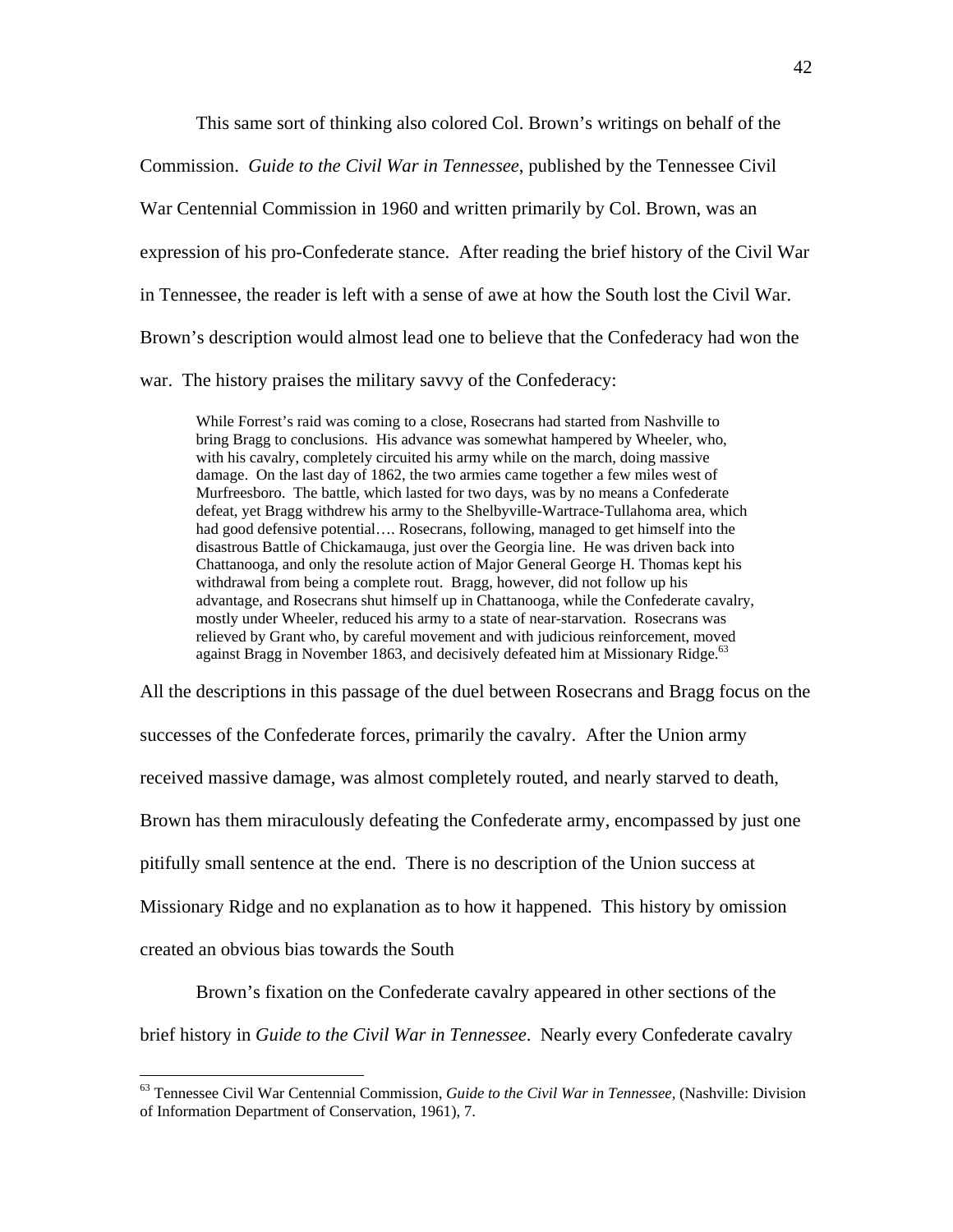action is recorded in its pages, both those in Tennessee and those outside the state, if it involved Tennessee cavalry. Above all, Brown describes Nathan Bedford Forrest with the most flattering of phrases. Forrest "brought some order out of the terrified chaos" in the flight from Nashville after Fort Donelson had fallen. Of all cavalry actions in 1862, Forrest's was "probably the most effective and dramatic." In 1863 when Forrest raided West Tennessee, "he worked wonders." When he commanded a Cavalry Corps of the Army of Tennessee under Hood in 1864, Forrest conducted "a faultless piece of screening." After Hood's defeat in Nashville against the Union army under Thomas, Forrest performed "a masterful rear-guard action to the Tennessee River."64 Col. Brown did not spare these adjectival descriptions on Union cavalry. For that matter, one begins to wonder in reading *Guide to the Civil War in Tennessee* whether the Union had a cavalry or if this was just some ingenious innovation on the part of the Confederacy.

 Even the artwork of *Guide to the Civil War in Tennessee* blatantly glorified the Confederacy and disregarded the Union. The cover art features a close-up of a hardened but hearty General Nathan Bedford Forrest on his steed. The art on the back also illustrates a Confederate cavalryman. On the inside, the *Guide to the Civil War in Tennessee* contains a detailed map marking all of the training camps and staging areas of Confederate troops in Tennessee. There is no map to show Union troops in Tennessee, their encampments, forts, or training areas, nor is there art to depict them on horseback or even horseless.

 Contemporaries noticed some of Brown's historical deficiencies. Gilbert Govan, member of the Commission and close colleague to Stanley Horn, offered a critique of *Guide to the Civil War in Tennessee*. A summation of his thoughts appeared in a

 $64$  Ibid., 4, 7, 8.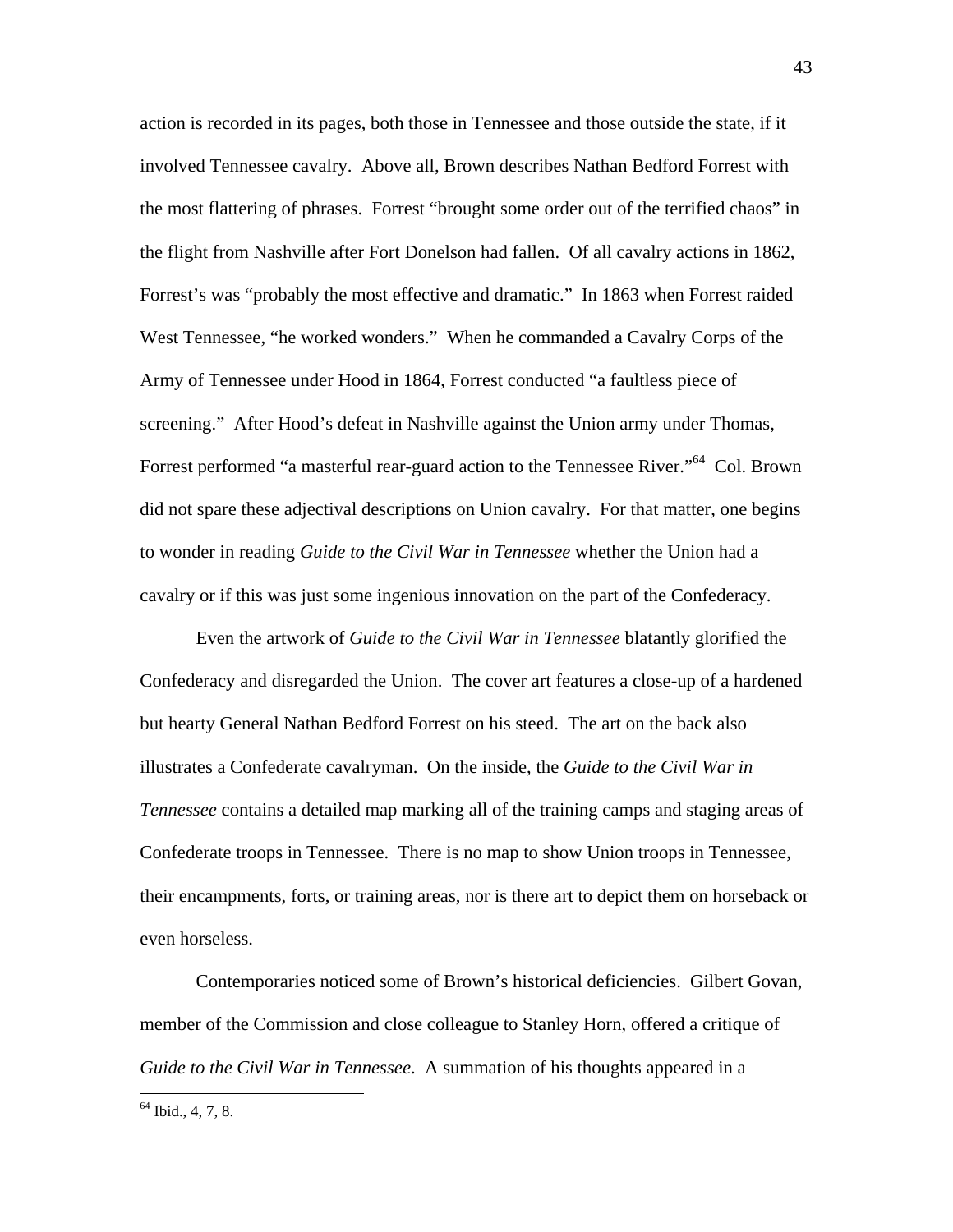postscript in a letter to Horn, "I was disappointed as I told Campbell in his *Civil War Guide to Tennessee*, which left out entirely too much."<sup>65</sup> Col. Brown wrote a reply to Govan's critique in which he apologized and admitted to omitting important historical events in Tennessee. Brown concluded his letter to Govan saying, "I suppose that I had better confess that I was perhaps blinded by the actions of Forrest and the people against him, and to some extent neglected the Army of Tennessee at that time."<sup>66</sup> Brown pledged to correct these things if they ever printed a second edition. The rebukes from Govan and Brown's confession taken together clearly highlight Brown's fixation

with the Confederate cavalry and the tainted history that resulted.

 After Govan's critique, Brown might have made a greater effort to subdue his own opinions from consuming his historical writing, but his later work indicates otherwise. Col. Brown, as Executive Director of the Tennessee Civil War Centennial Commission, wrote the narration for the filmstrip on the Civil War in Tennessee, produced for the Department of Education and for internal use. While a little less obsessed with Confederate cavalry, Col. Brown's history was again slanted toward the South. This time the draft of the script was given to Gilbert Govan for review prior to publication, an opportunity not wasted on the librarian from Chattanooga. He made several corrections to the script including one particularly egregious faux pas. Govan writes to Brown:

I am puzzled by your statement that some of the states when accepting the Constitution "explicitly reserved the right to withdraw." I can remember no such reservation and none

 $65$  Gilbert Govan to Stanley Horn, 26 October 1960, Stanley F. Horn Papers (Box 6, Folder 4), Manuscript Collections, Tennessee State Library and Archives, Nashville.

 $<sup>66</sup>$  Col. Campbell Brown to Stanley Horn, 4 October 1960, Stanley F. Horn Papers (Box 6, Folder 4),</sup> Manuscript Collections, Tennessee State Library and Archives, Nashville.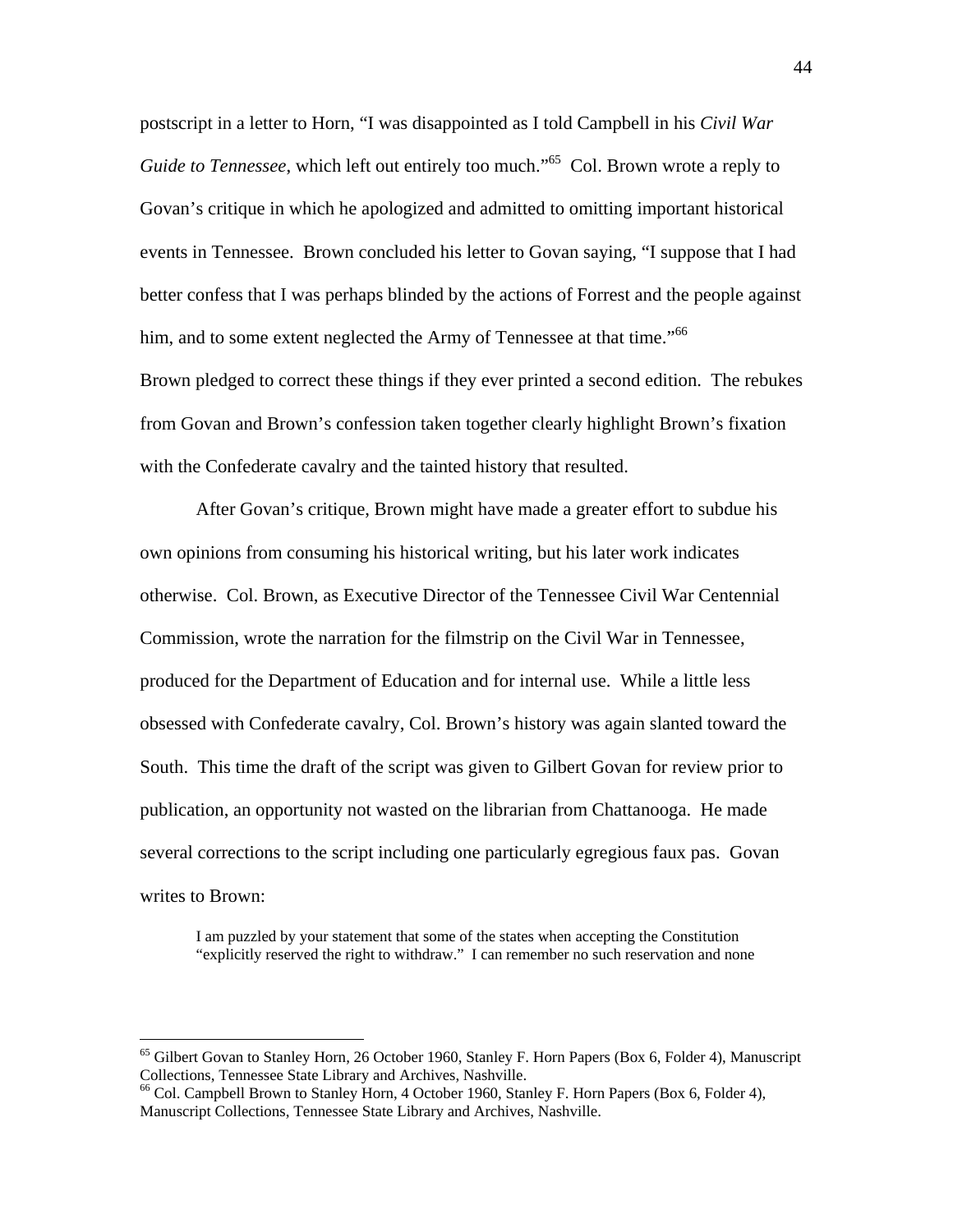of the constitutional authorities here know of one. I should like to know where you get this, as I do not believe you will find it to be accurate.<sup>67</sup>

In the publicized script for the filmstrip, Brown's text on Constitutional reservations was eliminated. One hundred years later, Col. Brown was filled with the same misconception of states' rights that led the nation toward the Civil War. Worse yet, he had nearly deluded the children of Tennessee into believing this argument to be a historical truth.

 Despite all his shortcomings in portraying history, Col. Brown deserves credit for his attempt to stir East Tennessee into a pro-Union re-enactment. At the beginning of the Civil War Centennial, two important re-enactments took place in Tennessee. One was the attempt by Franklin County to secede from Tennessee and join the state of Alabama when Tennessee voted to stay with the Union. The second re-enactment was at the State Capitol in which the State decided to secede from the United States on its second referendum. In an attempt to balance the scales, Brown made an appeal to the Honorable Carl Baxter, County Judge of Greene County, to commemorate the Greeneville Convention of 1861 from which came a proposal to allow pro-Union East Tennessee to secede from the rest of the state. He said, "this is particularly desirable in view of the non-partisan standpoint with which this Commission desires, as far as possible, to commemorate events during the Civil War."68 When he did not receive a positive reply from Baxter, he wrote to Wilma Dykeman Stokely, historian and member of the Civil War Centennial Commission. He urged her to organize something for the Greenville

 $67$  Gilbert Govan to Col. Campbell Brown, 9 May 1962, Stanley F. Horn Papers (Box 6, Folder 4), Manuscript Collections, Tennessee State Library and Archives, Nashville.

 $^{68}$  Col. Campbell Brown to Hon. Carl Baxter, 3 August 1960, Stanley F. Horn Papers (Box 5, Folder 4), Manuscript Collections, Tennessee State Library and Archives, Nashville.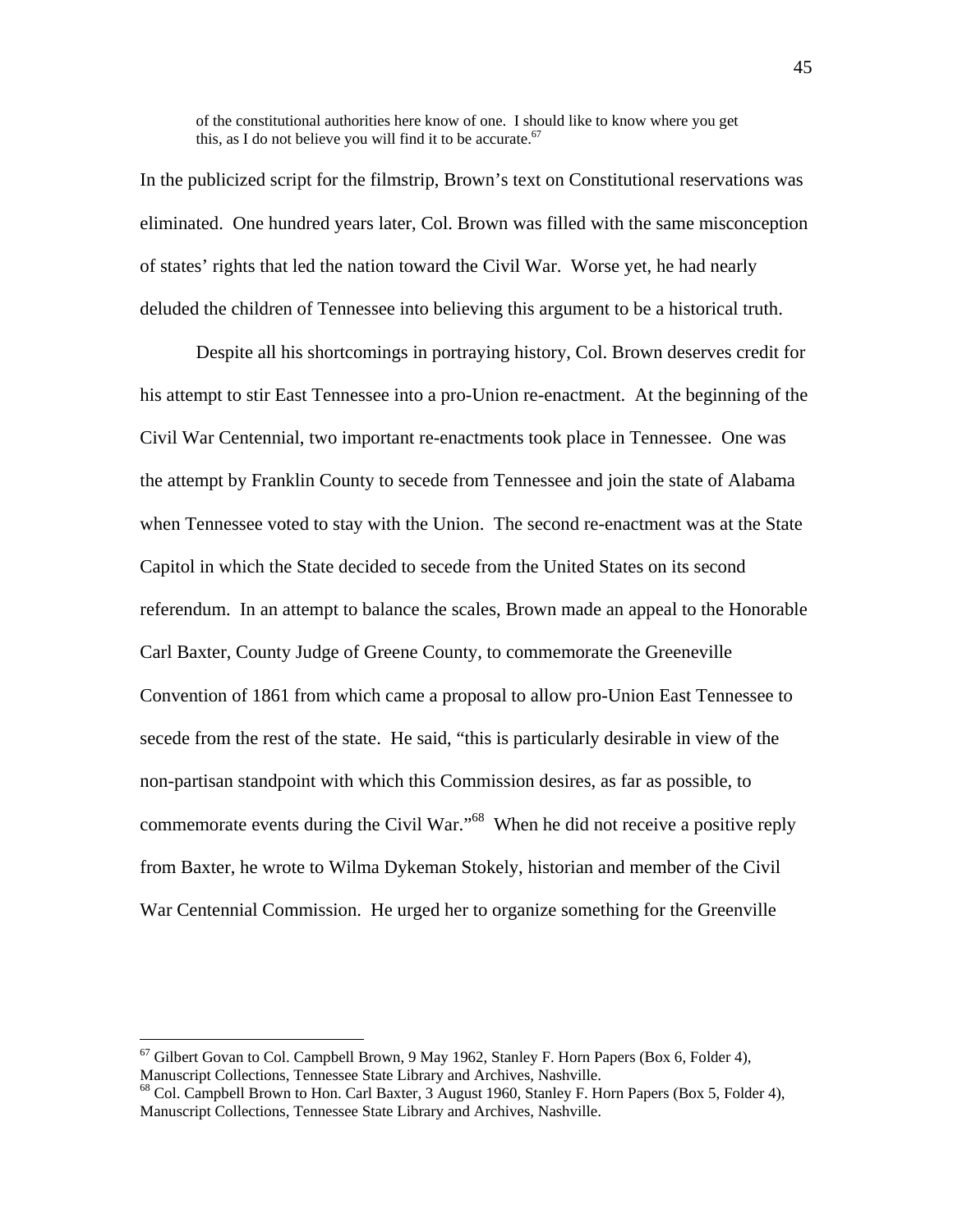Convention.<sup>69</sup> In the end, his prodding was unsuccessful, though not from a lack of effort on his part.

 Brown's attempt at a non-partisan standpoint was brief. Perhaps after the rejection from East Tennessee, he no longer felt compelled to include the Federal perspective in his communications with local committees or his publications. On the other hand, Col. Brown's perspective hardly wavered before or after the incident with Greene County. His consistent exclusion of the Federals and his overt glorification of the Confederacy colored most of his projects, kept in check on occasion by Horn and Govan. Col. Brown also had strong family connections to the Confederacy, with his grandfather serving on the staff of General Richard Ewell in the Army of Northern Virginia.<sup>70</sup>

 Stanley Horn, Chairman of the Tennessee Civil War Centennial Commission, also had an inclination toward the Confederacy, though it was not nearly as course and pronounced as Col. Brown. As Chairman, Horn also operated on a different level, with much of his correspondence occurring with other States and the National Civil War Centennial Commission, whereas Col. Brown communicated primarily with the local committees. Stanley Horn at times waged an intellectual war with the National Civil War Centennial Commission over their representation of history, which Horn found to be biased towards the Union.

 One of the first such crises emerged with the National Civil War Centennial Commission opening meeting in Richmond. All the new State Centennial Commissions had been invited to this Assembly, at which they showed a short film produced by the

 $69$  Col. Campbell Brown to Wilma Dykeman Stokely, 1 August 1960, Stanley F. Horn Papers (Box 5, Folder 10), Manuscript Collections, Tennessee State Library and Archives, Nashville. 70 Col. Campbell Brown, "To Rescue the Confederacy – Why and How Hood Invaded Tennessee," *Civil* 

*War Times Illustrated: a Non-partisan Magazine of American History*, Special Nashville Campaign Edition (December 1964): 13.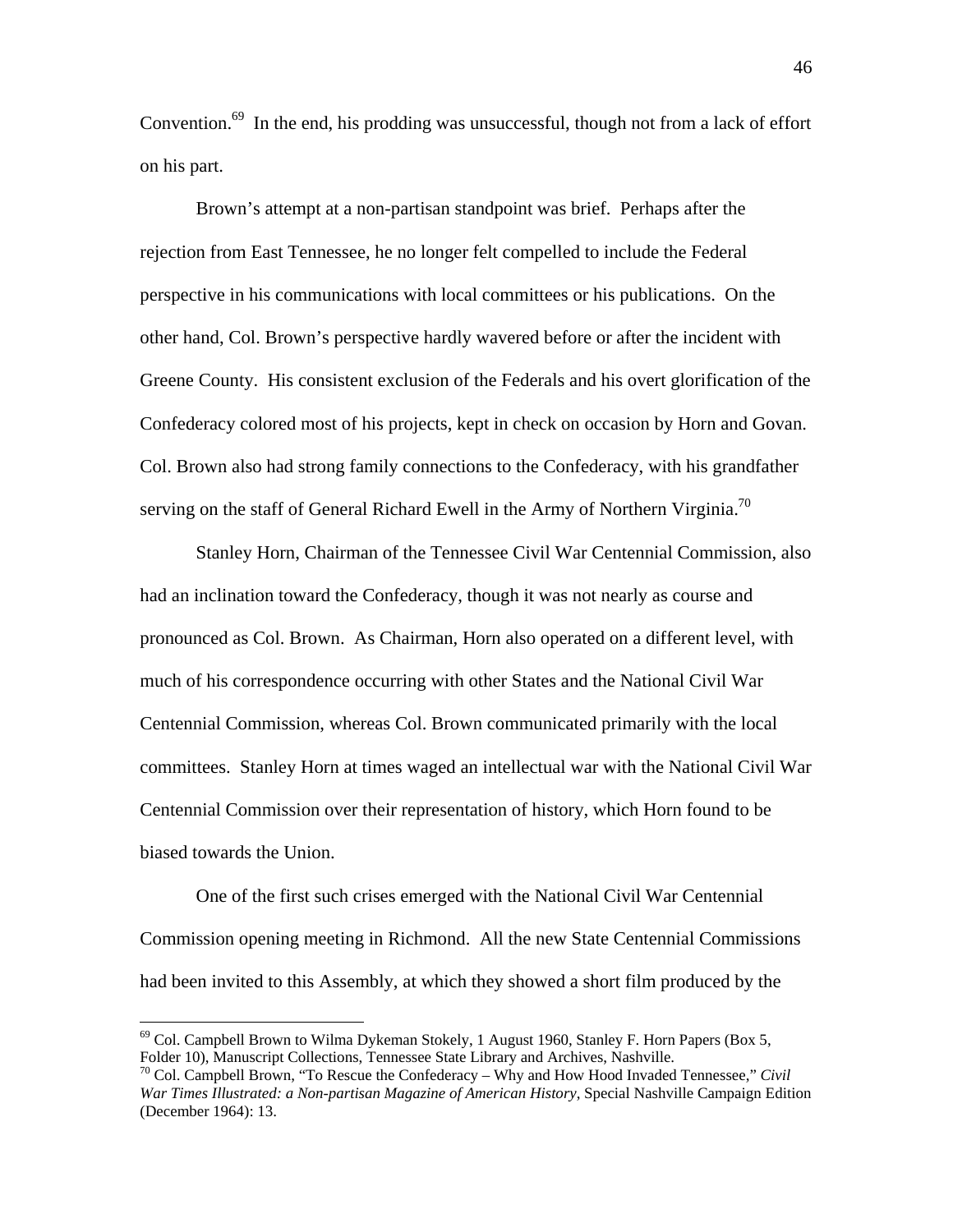National Civil War Centennial Commission on the Civil War. Stanley Horn was offended, feeling that the film was slanted toward the Union. Upon returning to Tennessee, he took the trouble to write a letter to Karl Betts, Executive Director of the National Civil War Centennial Commission. In his letter, Horn declared that the film neglected Confederate history and insinuated that it even celebrated the defeat of the Confederacy.71 Betts responded to the defense of the National Commission by saying that they had felt the film was biased the South. General Ulysses Grant III, Chairman of the National Civil War Centennial Commission and grandson of the Federal commander of the same name, "commented that neither his grandfather nor Sheridan appeared in the film and there were two pictures devoted to Robert E. Lee and Arlington.<sup> $72$ </sup>

 Horn, sufficiently incensed over the whole issue, would not let the issue lie. He wrote a second letter in response to Betts, attacking even more aggressively the National Civil War Centennial Commission's film. He provided more concrete examples for his argument. The Battles of Antietam and Gettysburg received proportionally too much attention. Also, Horn said, "its [the film's] greatest shortcoming, in our opinion, was its lack of recognition of the Confederate leaders and its careful avoidance of mention of the Confederacy to as great of extent as possible." He even accused Chairman Grant of outright favoritism, "since General Grant is chairman of the Commission, it is only natural that his view should carry the greatest weight."<sup>73</sup> Betts did not bother responding to this second letter.

 $71$  Stanley Horn to Karl Betts, 22 April 1959, Stanley F. Horn Papers (Box 2, Folder 1), Manuscript

Collections, Tennessee State Library and Archives, Nashville.<br><sup>72</sup> Karl Betts to Stanley Horn, 29 April 1959, Stanley F. Horn Papers (Box 2, Folder 1), Manuscript<br>Collections, Tennessee State Library and Archives, Nashvill

<sup>&</sup>lt;sup>73</sup> Stanley Horn to Karl Betts, 4 May 1959, Stanley F. Horn Papers (Box 2, Folder 1), Manuscript Collections, Tennessee State Library and Archives, Nashville.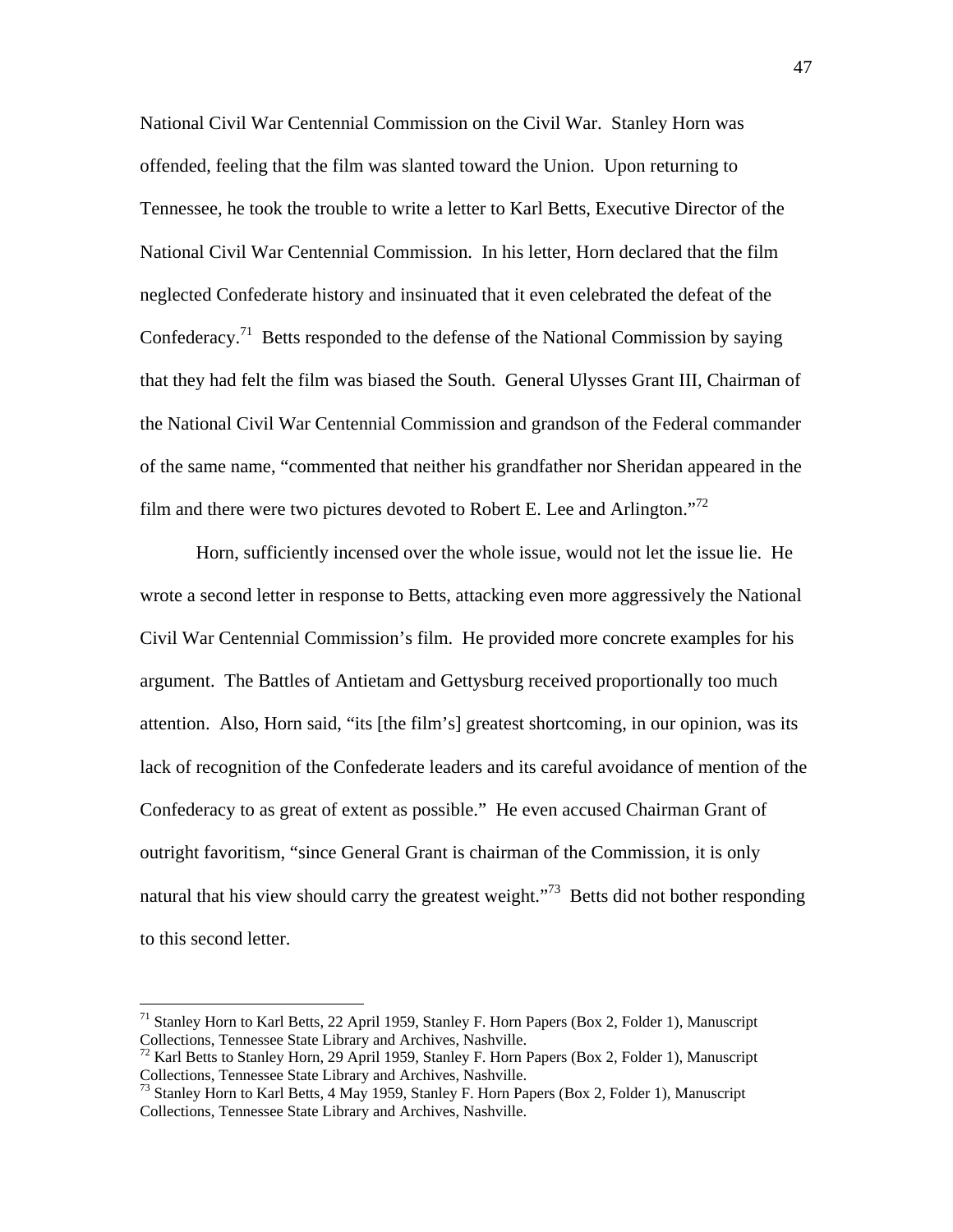At the National Assembly, Horn found a like-minded southerner named J. Ambler Johnston, an architect from Richmond, with whom he could vent his feelings. They corresponded after the conference, and Horn revealed with frankness his impressions of the National Civil War Centennial Commission's organization. He wrote:

I think you have been ultra-generous in describing General Grant's and Mr. Betts's talks as "fine and effective." I think you are on safe ground in what you say about the inclination of the Park Service to glorify the Federal victories and soft-pedal the Confederate victories. I hope that in the commemoration of the Civil War Centennial the Park Service will not concentrate all its activities in acquiring more land at Gettysburg, Sharpsburg and Manassas, to the neglect of other places where some rather important battles were fought.<sup>74</sup>

In a second letter to Johnston, Horn expressed disappointment in Tennessee's ability to get proper cooperation from the National Commission, but concluded with a vow to do his best to work with them.<sup>75</sup>

This author has not had the opportunity to see the film that brought such controversy between the Tennessee Civil War Centennial Commission and the National Civil War Centennial Commission. Therefore, it is difficult to ascertain who was overreacting in this debate. From the correspondence, Stanley Horn clearly took the role of protector for Confederate history. His attitude reveals a concern only for the Confederacy, and his choice of language, calling it "Confederate history" instead of "Civil War history," establishes a clear division between the two interpretations of the past. There is also the possibility that there was more to this issue than just a short film. Already some tension had grown between these two groups prior to this first meeting. Stanley Horn had been a member of a rival group, the Civil War Centennial Association, vying to form the National Civil War Centennial Commission against Betts' and Grant's

<u>.</u>

<sup>&</sup>lt;sup>74</sup> Stanley Horn to J. Ambler Johnston, 27 April 1959, Stanley F. Horn Papers (Box 6, Folder 6), Manuscript Collections, Tennessee State Library and Archives, Nashville.

<sup>&</sup>lt;sup>75</sup> Stanley Horn to J. Ambler Johnston, 11 May 1959, Stanley F. Horn Papers (Box 6, Folder 6), Manuscript Collections, Tennessee State Library and Archives, Nashville.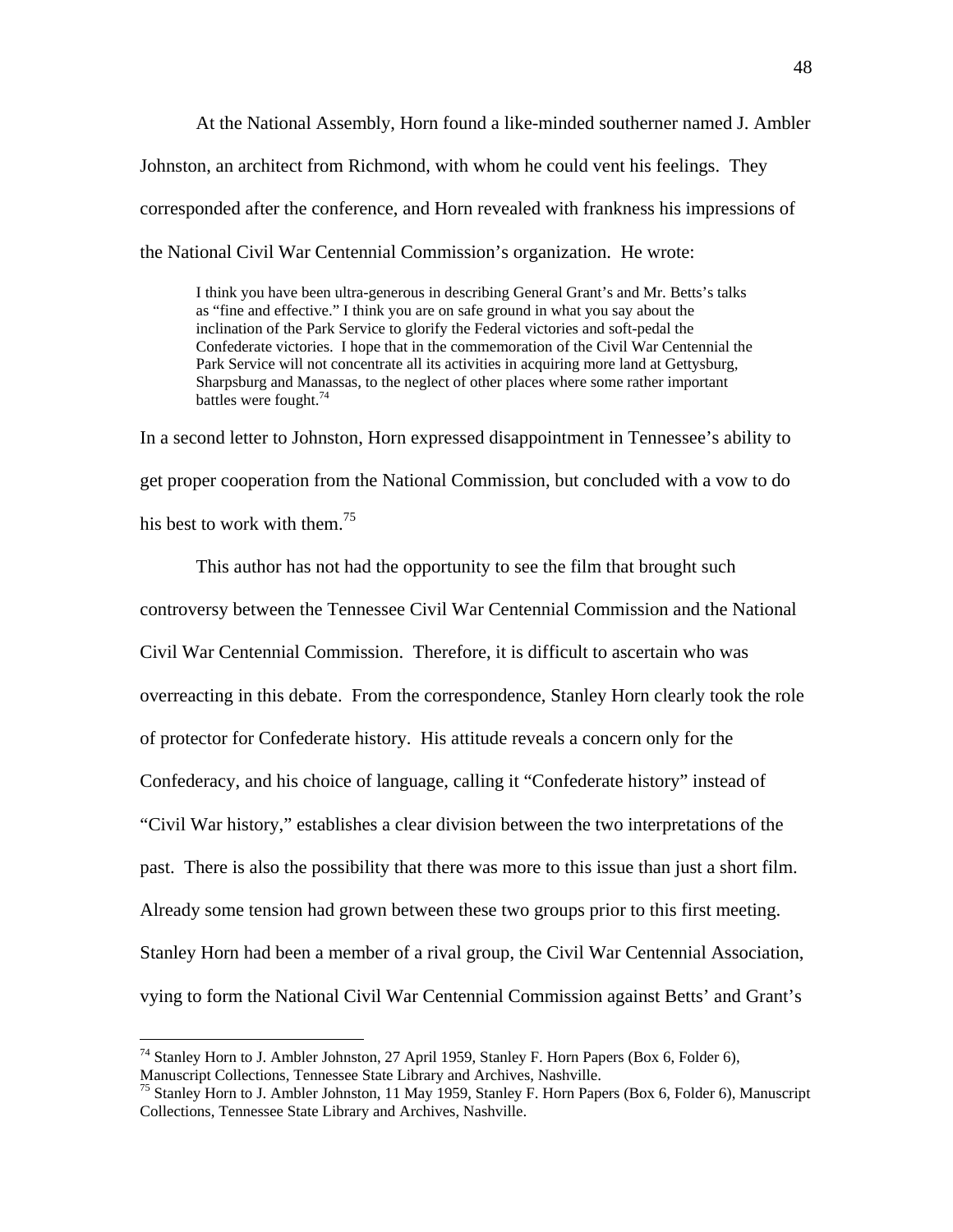Washington, D.C. Civil War Roundtable. The Civil War Centennial Association lost after a bitter feud, and Betts and Grant solidified control over the national organization.<sup>76</sup> While Stanley Horn had not been actively involved in this debacle, there may have existed some hard feelings in either or both camps over this previous encounter.

 Horn had similar objections to a later publication by the National Civil War Centennial Commission that was to serve as a handbook for high school students. Both sides handled the situation much more professionally, due primarily to the entrance of a new Executive Director for the National Civil War Centennial Commission, James I. Robertson. Robertson had served in the Department of History at Emory University and had also been a member with Stanley Horn on the Civil War Centennial Association. Robertson asked Horn for a critique of the handbook, which Horn was more than happy to oblige. Horn objected to the descriptions of Jefferson Davis in the handbook, the focus on the East with little mention of the West, and the characterization of Nathan Bedford Forrest "murdering" the garrison at Fort Pillow.<sup>77</sup> Horn's critique was not nearly as caustic as before, but he still acted as protector of Confederate history even though this publication was probably more even-handed than Betts's film since it was produced by Robertson, a Southerner.

 Horn's subtle Confederate perspective and Brown's overt Confederate bias permeated the entire structure of the Tennessee Civil War Centennial Commission, since, in essence, they were the corporate structure for the whole organization. There are countless further documented examples of this bias. For instance, the kick-off

<sup>&</sup>lt;sup>76</sup> Carl Haverlin to Dr. Christopher Crittenden, 18 January 1957, Stanley F. Horn Papers (Box 2, Folder 2), Manuscript Collections, Tennessee State Library and Archives, Nashville.

Manuscript Concentrations, Tennessee State Library and August 1963, Stanley F. Horn Papers (Box 2, Folder 3),  $\frac{77}{2}$  Stanley Horn to James I. Robertson, 14 August 1963, Stanley F. Horn Papers (Box 2, Folder 3), Manuscript Collections, Tennessee State Library and Archives, Nashville.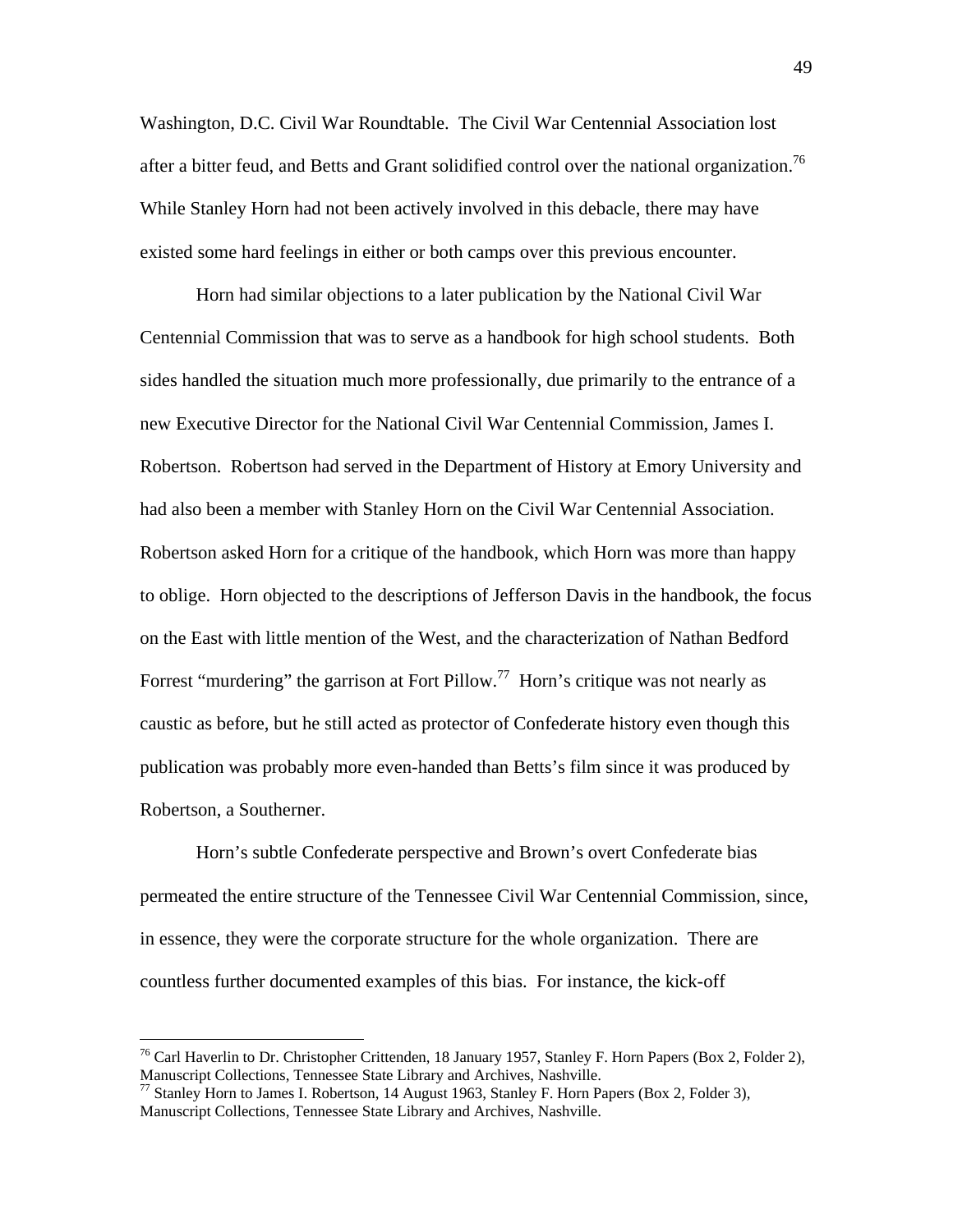celebration for the Tennessee Civil War Centennial Commission, which included a reenactment of Tennessee's secession, the raising of the Confederate flag over the State Capitol, and a Confederate Ball at the Maxwell Hotel. Needless to say, a similar affair did not occur on the anniversary of the capitulation of Nashville to Union forces. The historic markers program of the Centennial Commission showed evidence of Brown's obsession with Confederate Cavalry, with series of markers to Forrest's Murfreesboro Raid, Forrest's West Tennessee Raid, Forrest's Memphis Raid, and Wheeler's Raid around Rosecrans. As a result of these shortcomings, the Tennessee Civil War Centennial Commission's projects lacked a balanced approach to the Civil War. Brown romanticized history so that the Confederacy was pure, heroic, and noble, while Horn wanted the Confederacy portrayed more like victors instead of the vanquished.

### **Civil War Versus Civil Rights**

With the emergence of the Civil Rights movement in the 1960's, it was perhaps inevitable that there would be a collision with the Civil War Centennial and southern states. There was only one major incident that occurred throughout the Centennial, but it garnered national attention and ultimately involved the President of the United States. Tennessee's role in this process was small, but the opinion of the Commission on matters of Civil Rights could not be concealed. Yet, the Commission was not filled with berating bigots who held no concern for people of color, and they found it dishonorable that such racists would wave the Confederate flag as their symbol.

 In 1961, the National Civil War Centennial Commission prepared to hold their fourth national meeting, inviting all the State Commissions to participate. The location of the event was Charleston, South Carolina, where a weeklong commemoration had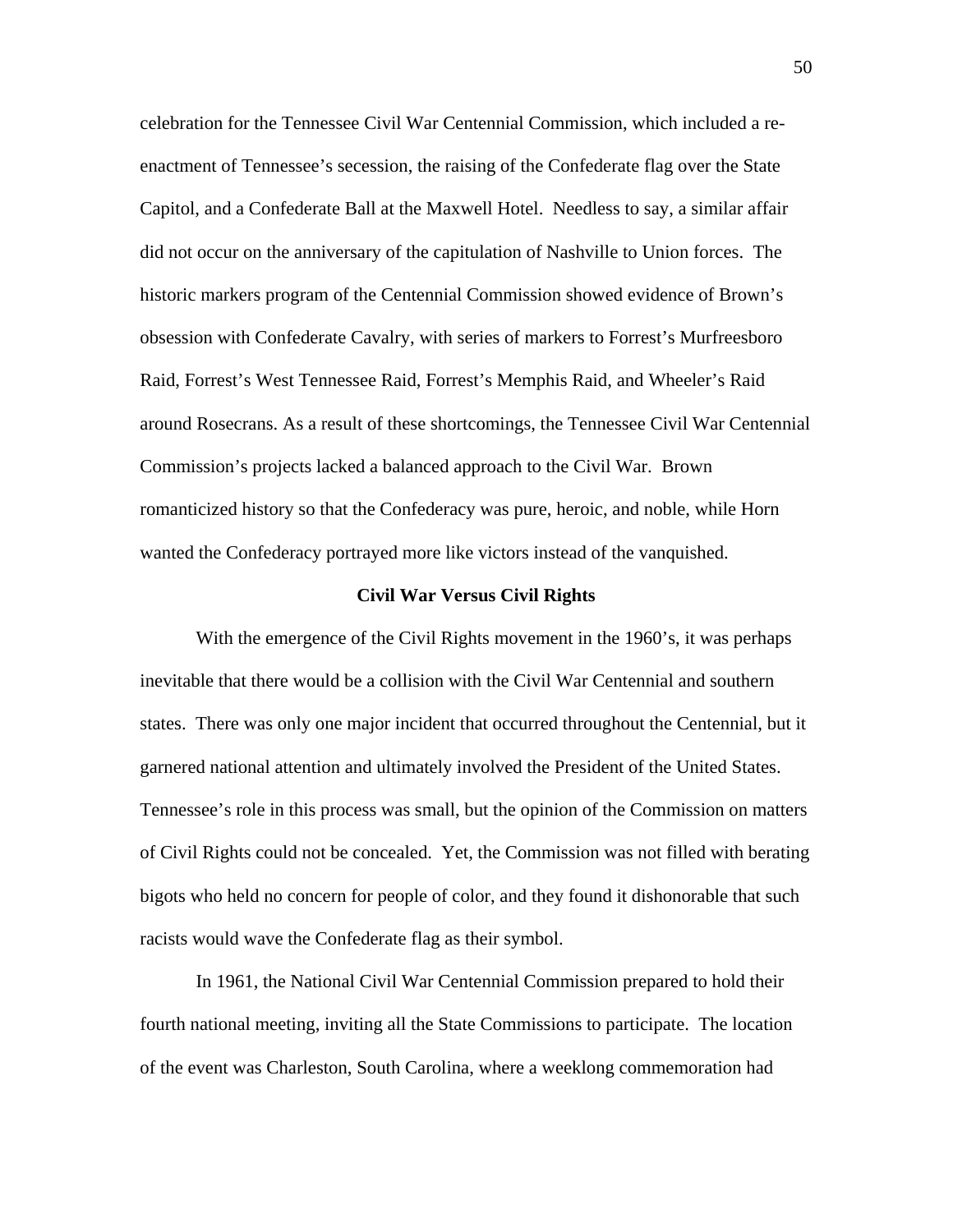been planned culminating in the anniversary of the firing on Fort Sumter. The problem arose when the New Jersey State Commission objected to the choice of location and for good reason. One of the New Jersey Commissioners was African-American, Mrs. Madaline A. Williams, who had served as a member of the New Jersey State General Assembly. In 1961, Charleston was a segregated city, thus presenting the crux of the matter. How could an African-American Commission member receive the same hospitality at the conference as the Caucasian attendees?

The New Jersey Civil War Centennial Commission unanimously stood behind Mrs. Madaline A. Williams and wrote a resolution boycotting the conference unless the venue was changed. Additionally, they asked that all other State Centennial Commissions take similar action and then mailed a copy of their resolution to them. Karl Betts and Gen. Grant apparently did not take action to move the venue. The brewing conflict immediately attracted the media, with the issue suddenly gaining national attention. Before the situation worsened, President John F. Kennedy directly intervened and suggested to the National Civil War Centennial Commission that they move the location of the conference to a non-segregated United States Naval base on the outskirts of Charleston. The national meeting was held with only a few grumbles and the crisis was avoided, due solely to the intervention of the President.<sup>78</sup>

 And what did Tennessee do? Stanley Horn received the resolution from the New Jersey Centennial Commission and replied promptly to its suggestion of a boycott. His response was terse and to the point:

We have your memorandum of March 9, enclosing test of the resolution adopted by your Commission, urging that all other Civil War Centennial Commissions take steps to

<sup>78</sup> United States Civil War Centennial Commission, *The Civil War Centennial: A Report to Congress* (Washington, D.C.: United States Civil War Centennial Commission, 1968), 12.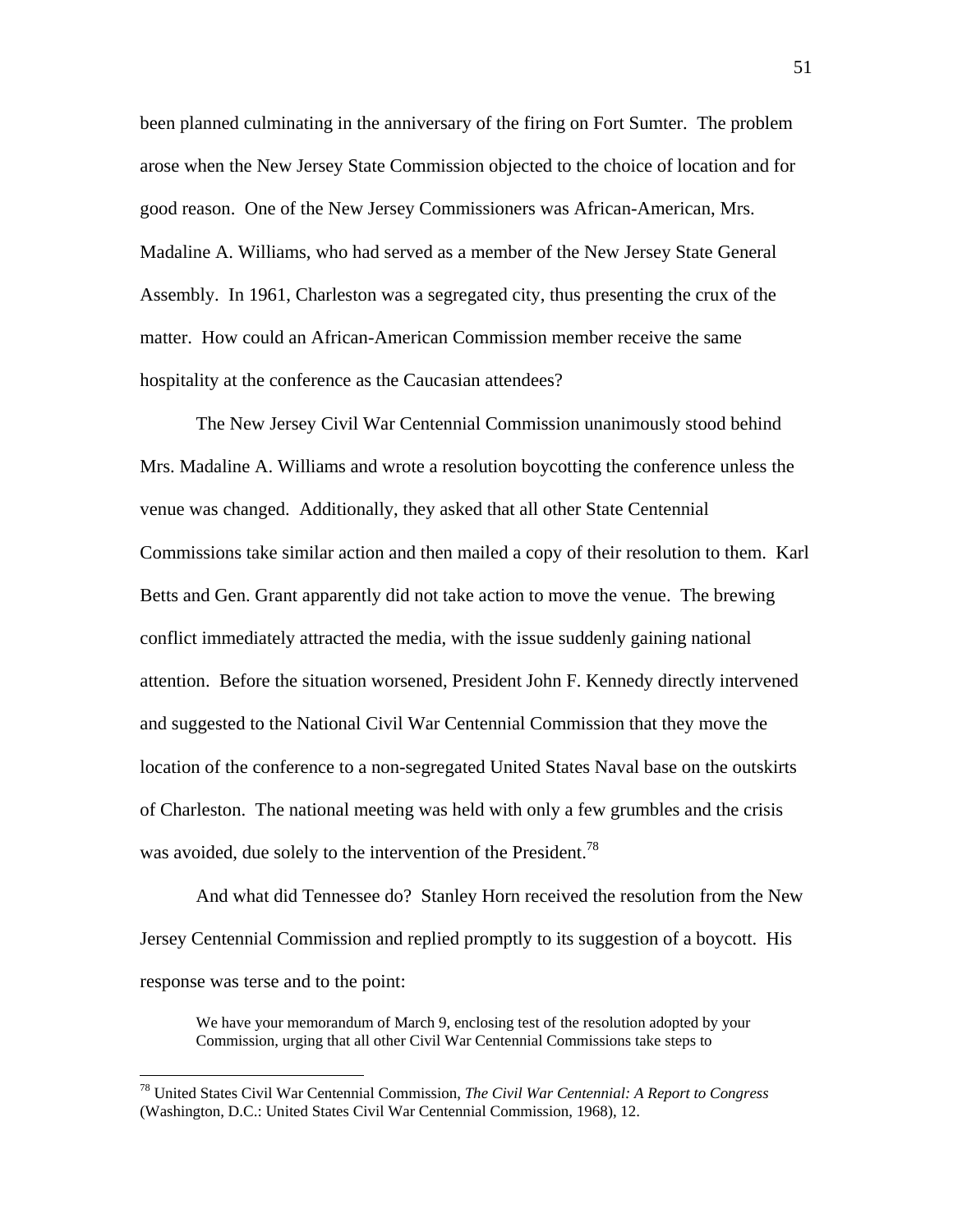demand that the Fourth National Assembly in Charleston be cancelled. Our Commission will not make any such demand, and representatives of our Commission are planning to attend the Assembly in Charleston when it is held.<sup>79</sup>

A decision had to be made, and a position had to be taken. Stanley Horn decided not to be inconvenienced by this act of Civil Rights. Tennessee would not boycott on behalf of the oppressed African-Americans. Tennessee was not alone in this course of action. None of the southern states supported New Jersey, but New York and Michigan joined the protest, aligning North against South once again.

 After the close of the conference that had drawn such frenzied heat, Karl Betts tendered his resignation as Executive Director, and in the fall, Gen. Grant resigned for health reasons. Undoubtedly, Betts' resignation stemmed from the media attention to the conference and the pressure of the White House. Grant may also have succumbed to pressure from these sources, but his ill health may truly have guided his decision. Regardless, there was widespread talk immediately after the conference of eliminating both men from their positions of authority.

Col. Brown, sufficiently moved by the whole affair, wrote a preemptive letter to Senator Estes Kefauver of Tennessee. His opinions he claims were his own and not those of the Commission, but his knowledge and perspective are written from his position as Executive Director. Col. Brown defended Betts and Grant, saying:

Naturally it is understood that the mission of the Civil War Centennial Commissions is to discourage sectionalism and in some way do away with animosities which may prevail as a result of the Civil War 100 years ago. As a native southerner, I am absolutely sure that Gen. Grant and Mr. Betts have done everything to the utmost of their ability. They have been placed in a difficult position and insofar as I could see in Charleston carried off the situation with all credit. I therefore write to ask that should a move to get them removed from their present position come to your attention you give this matter close attention and searching scrutiny. If you do, I feel sure that you will find that in the present instance

 $^{79}$  Stanley Horn to Everett J. Landers, 14 March 1961, Stanley F. Horn Papers (Box 7, Folder 1), Manuscript Collections, Tennessee State Library and Archives, Nashville.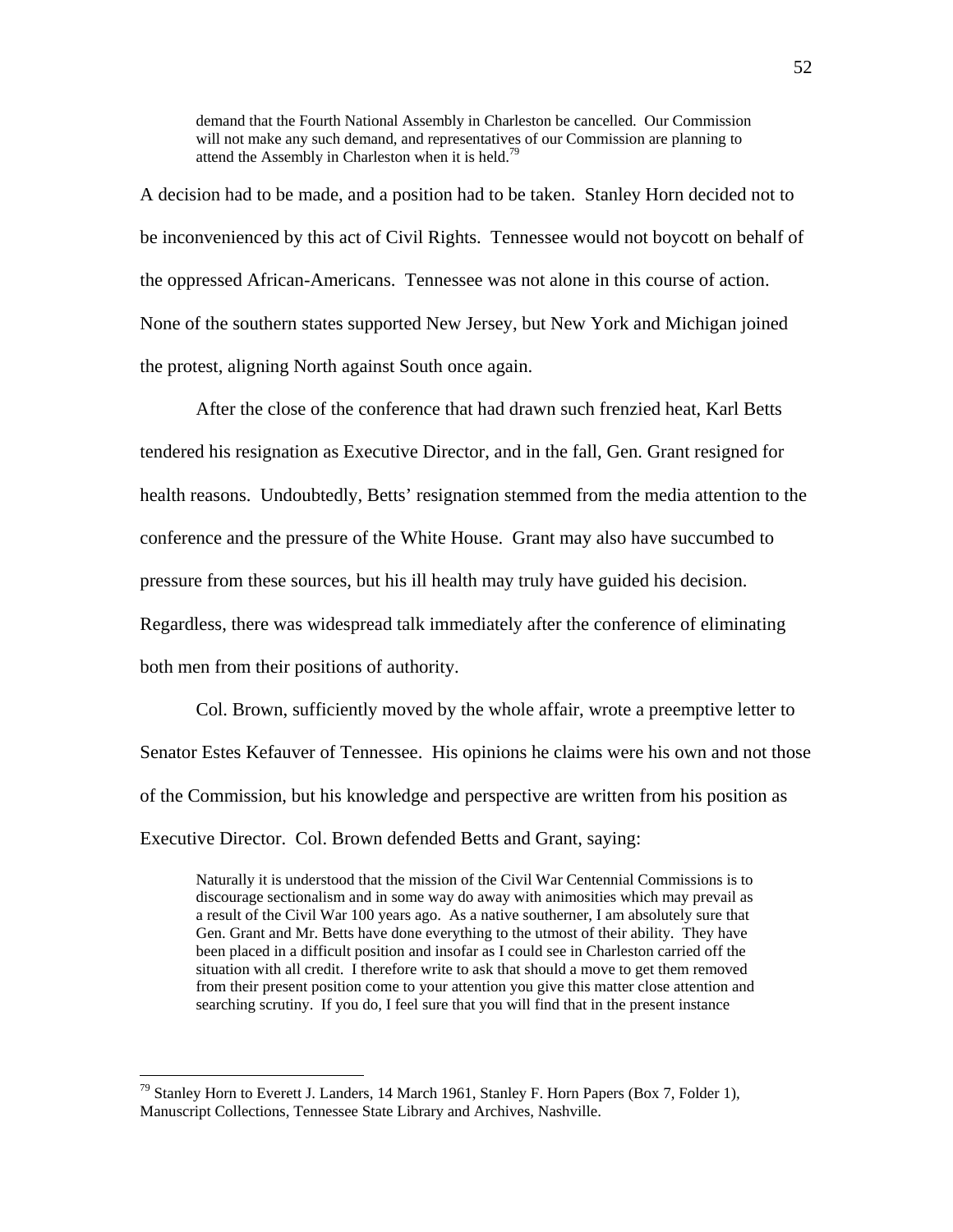both of these gentlemen have been good friends of the southern states and have carried out their duties with the utmost impartiality and tact.<sup>80</sup>

This letter of support stands in stark contrast to Stanley Horn's correspondence with Karl Betts, accusing the National Civil War Centennial Commission of blatant favoritism and sectionalism for the North. Allegiances were readily switched when the issue of Civil Rights emerged.

 The conservative reaction of the Tennessee Civil War Centennial Commission to the boycott of the National Assembly at Charleston was fully in accord with the other southern states and shows no radical departure from conventional thinking. Does this mean they were racists filled with hatred for African-Americans? Their actions indicate otherwise. It was common practice in the 1960's for the Ku Klux Klan to hold rallies opposing the Civil Rights movement, especially in the South. Numerous photographs and newsreels captured these white-masked Klan-members marching through streets waving the Confederate Battle Flag. Eventually, the Confederate Battle Flag was used so much in these pro-racism rallies that the flag began to be associated as a racist symbol for these groups.

 The Tennessee Civil War Centennial Commission found this movement entirely inappropriate and considered it disgraceful that the Confederate Battle Flag was used in such a manner. Col. Brown, in particular, felt passionate about this issue. In January 1961 just prior to the controversy over the Charleston Civil Rights issue, Col. Brown drafted legislation to be submitted to the Tennessee General Assembly that levied a \$100 fine and/or three months imprisonment for inappropriate use of the Confederate Flag. His legislation had two purposes, to halt the commercialization of Confederate emblems

<sup>&</sup>lt;sup>80</sup> Col. Campbell Brown to Senator Estes Kefauver, 18 April 1961, Stanley F. Horn Papers (Box 2, Folder 3), Manuscript Collections, Tennessee State Library and Archives, Nashville.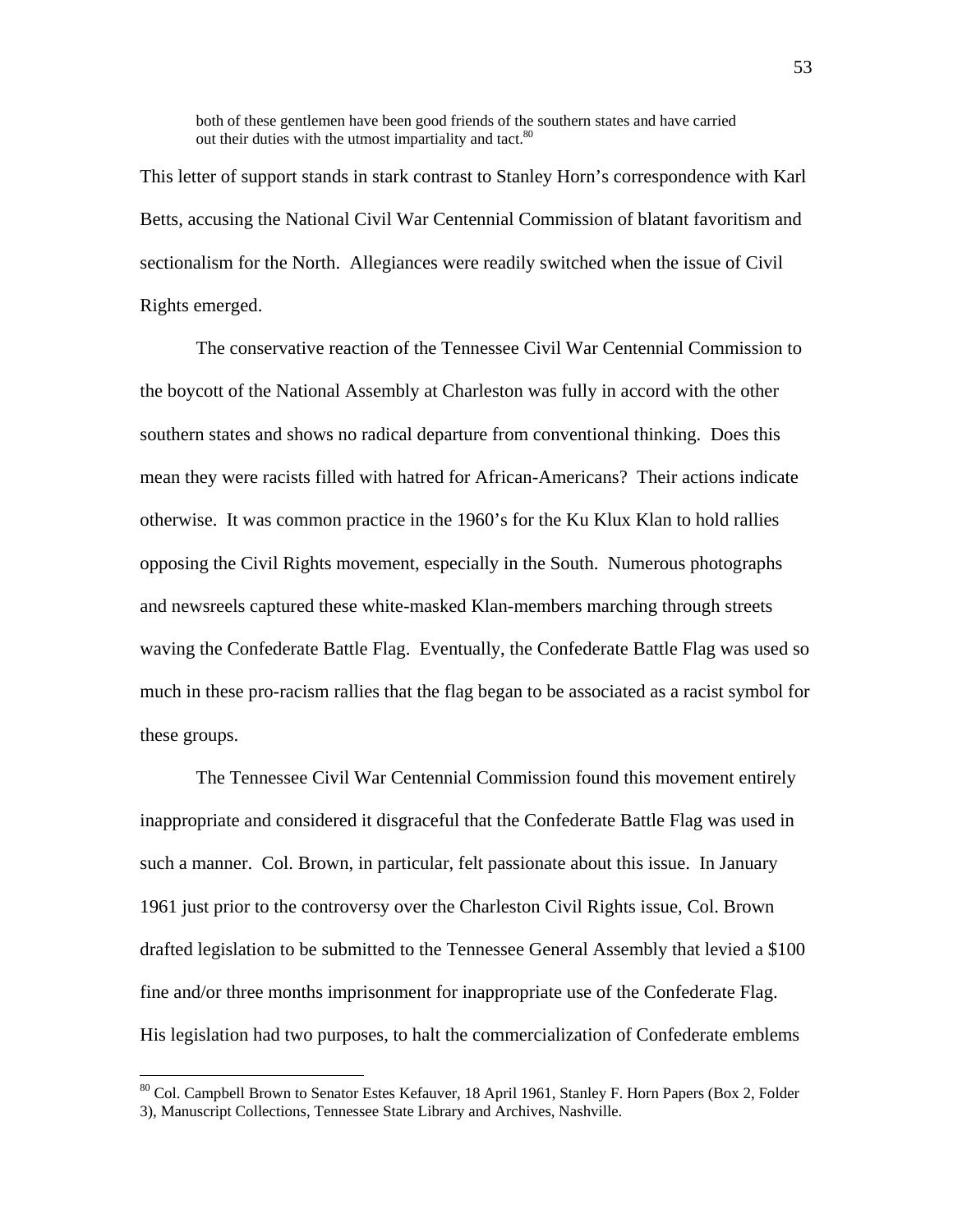as popular advertisements for goods and to prevent groups like the Ku Klux Klan from brandishing the flag in their marches. The legislation as written by Brown said:

Be it further enacted, that it shall be unlawful for any individual or member of a group, acting singly or in concert, to display or carry any flag of the former Confederate States of America in any pageant, parade or demonstration which has for its apparent object the incitement to disorder or riot against constituted authority, or the harassment or embarrassment of any individual, group or class of citizens of the United States....<sup>81</sup>

Col. Brown then sent this draft of proposed legislation to George McCanless, Attorney General for the State of Tennessee, asking someone from his staff to review its legality. The Attorney General's reply has not been preserved in the Stanley F. Horn Papers. It can, however, be said that this legislation did not appear before the Tennessee General Assembly in 1961, so one can assume Col. Brown was discouraged from proceeding any further. Banning the use of a flag for public demonstrations is a clear violation of freedom of speech, which is presumably something that the Attorney General's staff would have disclosed.

 Col. Brown's opinion on this subject did not waver, despite the failure of his proposed legislation. If he could not share his vision legally, he had the power to at least reach an audience that would perhaps be sympathetic. In one of the last *Information Bulletins* published by the Tennessee Civil War Centennial Commission, Brown raised his complaint to the attention of the local committees throughout the state. He published a complete copy of a newspaper editorial that criticized the use of the Confederate Flag for commercial sales and civil disorder. The editorialist condemned the Ku Klux Klan for employing the flag and considered its use in these marches as a grave insult to all those who died for the Confederacy. Col. Brown agreed wholeheartedly with the piece

<sup>&</sup>lt;sup>81</sup> Col. Campbell Brown to Hon. George McCanless, 17 January 1961, Stanley F. Horn Papers (Box 5, Folder 8), Manuscript Collections, Tennessee State Library and Archives, Nashville.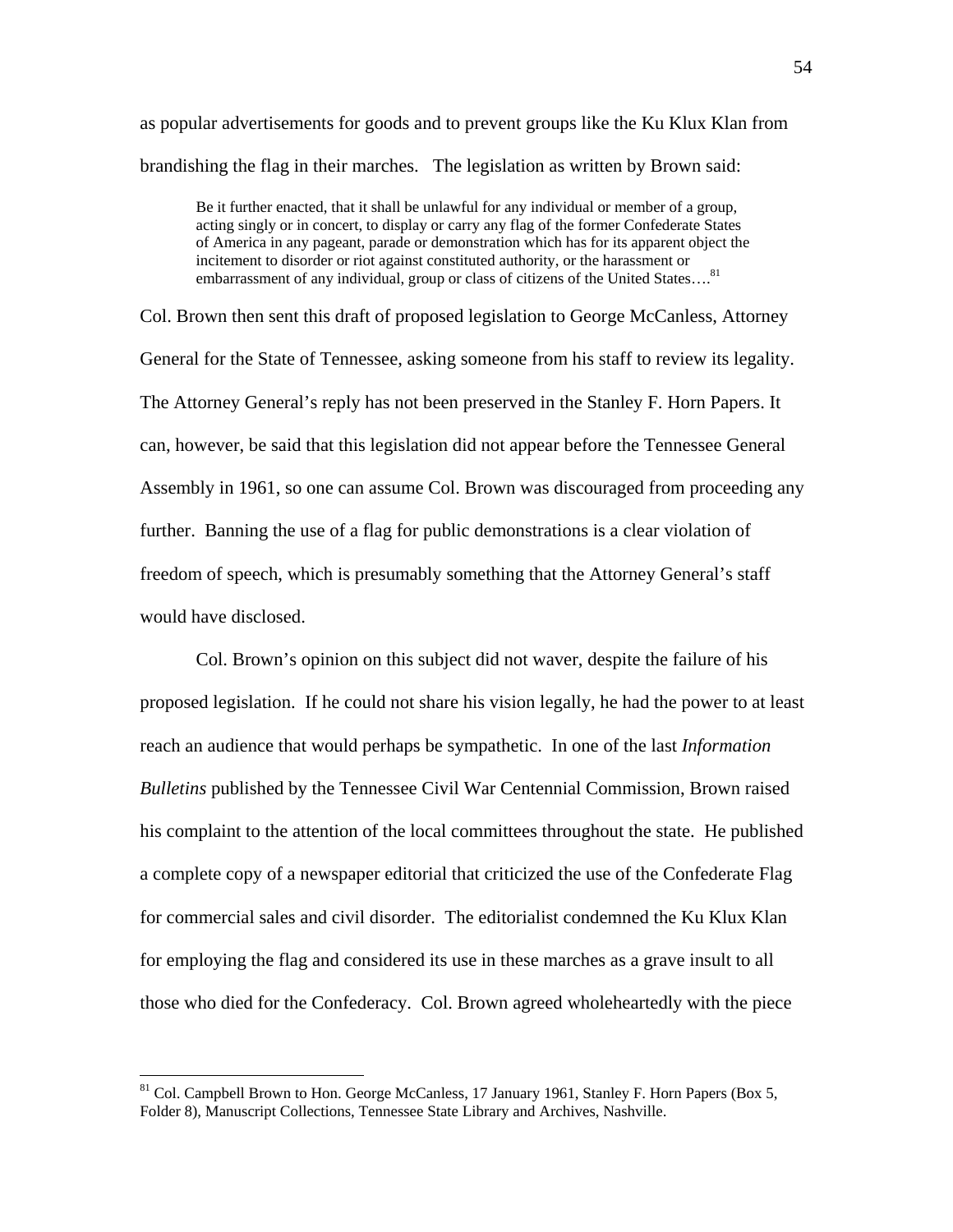and hoped that his audience would give its words due consideration. $82$  An editorial had never before appeared in the *Information Bulletins*, so it seems that Col. Brown made an exception on this occasion, an indication of how deeply he felt about the issue.

 Col. Brown and Stanley Horn faced these biases and crises as primary representatives not only of the Tennessee Civil War Centennial Commission but also by extension the government of the State of Tennessee. Between 1959 and 1961, the Commission was faced with a series of decisions as to how they would portray the past and how they would confront the challenges of the racially-charged present. Tennessee chose to follow the path of its Confederate history, so proudly celebrated at the time. The history of the past was represented in the terms of the pro-Confederate South, and the crises of the present were dealt with in a manner consistent with the status quo. With a tinge of hypocrisy, the persuasions of the Tennessee Civil War Centennial Commission were kept somewhat at bay as Col. Brown in particular strove to include Unionists of Tennessee and to exclude the Confederate Flag's association with racial hatred. The actions of the Tennessee Civil War Centennial Commission proved how history can influence the present, though never totally govern it.

<sup>82</sup> Tennessee Civil War Centennial Commission, *Information Bulletin*, no. 41 (Nashville: Civil War Centennial Commission, 1964), 2-3.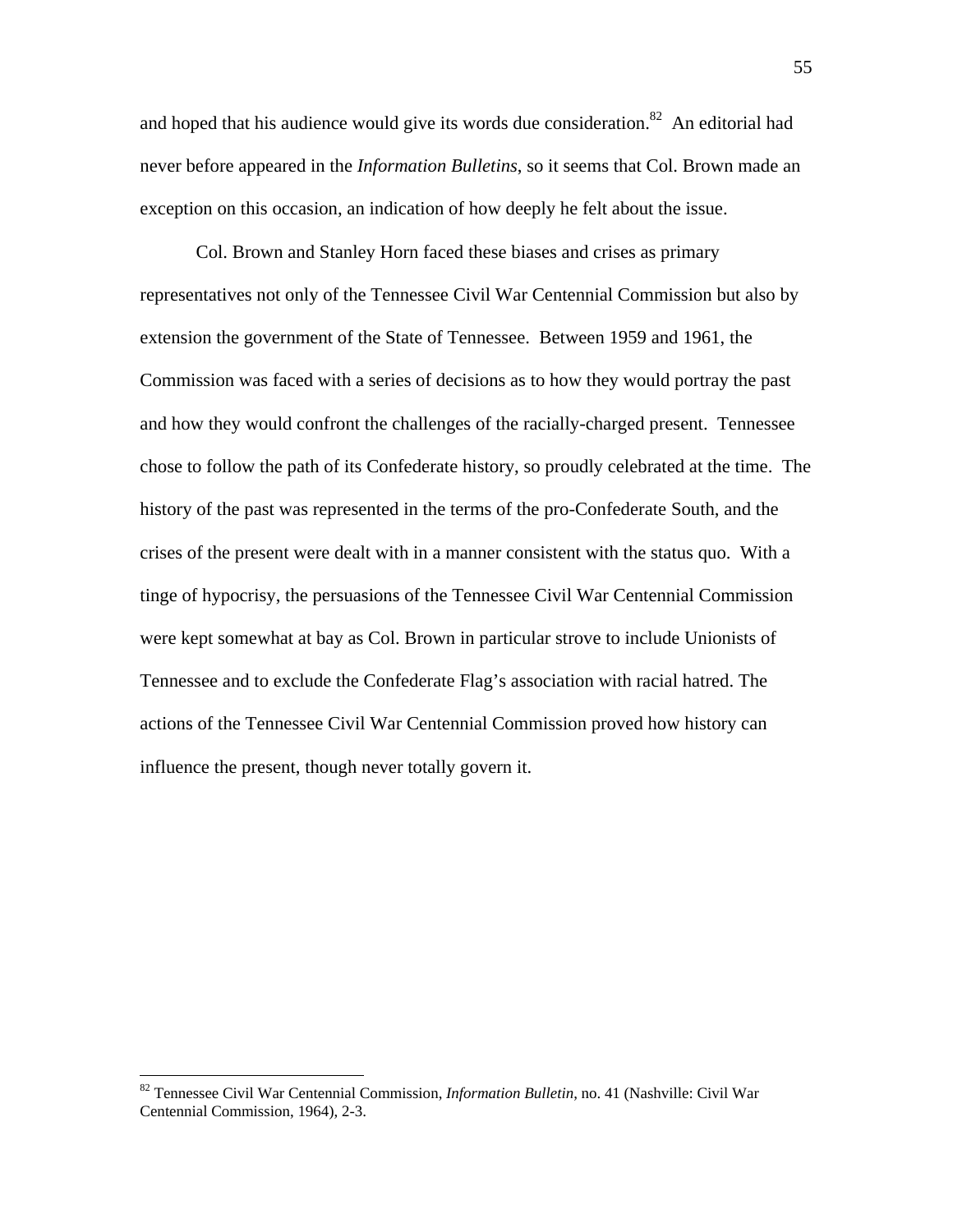# **Looking toward the Sesquicentennial: an Analysis of the Tennessee Civil War Centennial Commission**

Believe it or not, the sesquicentennial, or the  $150<sup>th</sup>$  anniversary, of the Civil War is fast approaching. In another eight years, it will have arrived, bringing with it all the excitement, the drama, and the baggage associated with that rocky period in American History. Anniversaries are a natural time for reflection. As humans in the present continuously adapt to changing circumstances, history can spring to life with new and different meaning, bringing insightful revelations and uncomfortable challenges. No doubt the sesquicentennial will be a time for such reflections.

 The coming of the sesquicentennial leads historians and policy makers to extend this reflection not just to the Civil War but also to its centennial. The Tennessee Civil War Centennial Commission offers the State's only example of an anniversary historical commission dedicated to the Civil War, thus serving as the natural predecessor to any government-sponsored events for the  $150<sup>th</sup>$  anniversary of the Civil War. As Tennessee prepares for the sesquicentennial, it is hoped that the analysis below will illuminate some of the revelations that can be learned from their past practices. This evaluation intends to answer three questions pertinent to the coming sesquicentennial:

- 1. Did the Tennessee Civil War Centennial Commission fulfill its obligations?
- 2. How did Tennessee's successes and failures compare to other states observing the Centennial?
- 3. Is the Tennessee Civil War Centennial Commission an effective model for the sesquicentennial?

If historians and policy makers have the strength to objectively analyze these questions, then the sesquicentennial will have a greater chance to succeed.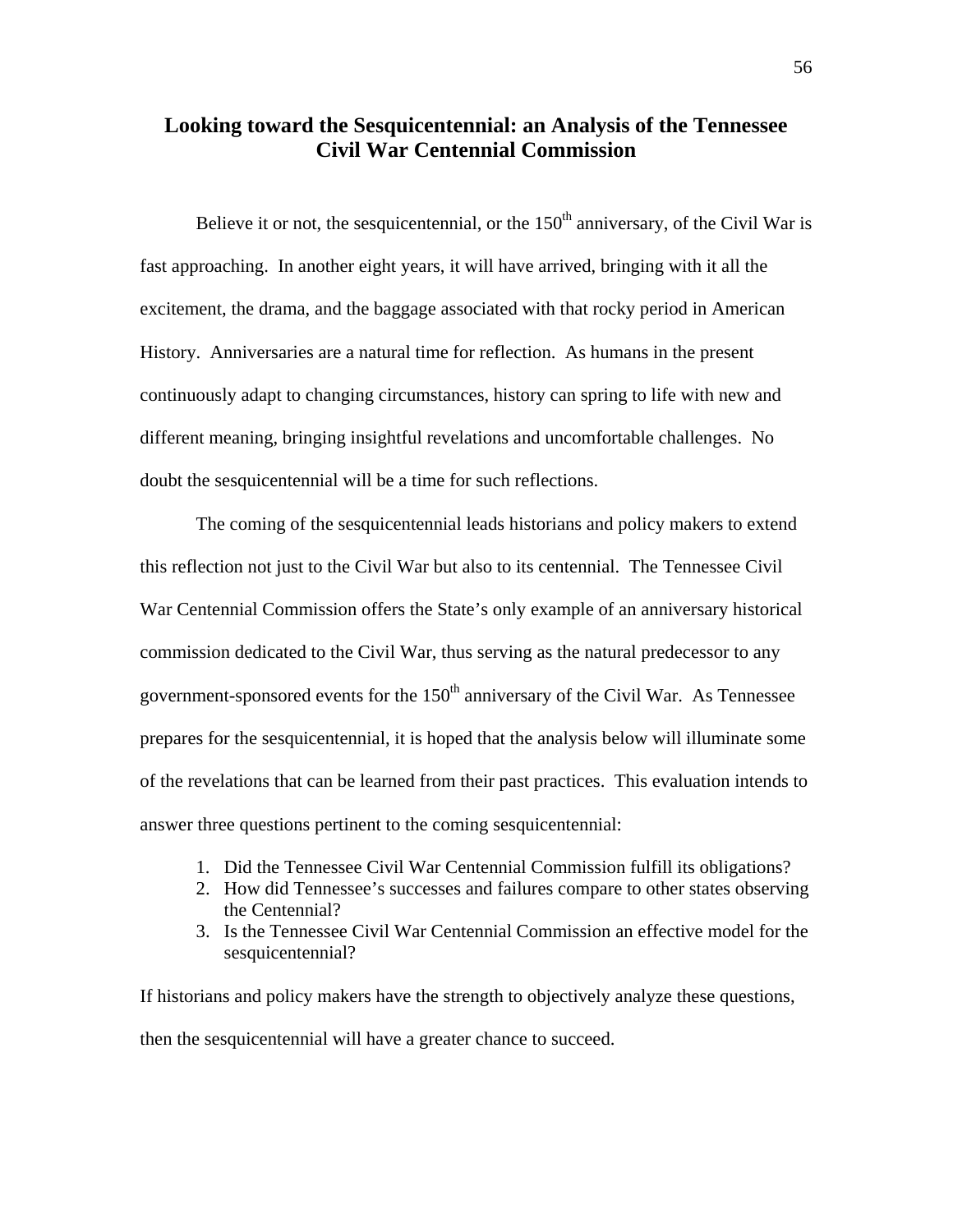#### **Obligations of the Tennessee Civil War Centennial Commission**

 There are only two standards by which the Tennessee Civil War Centennial Commission can be measured to see if it met its requirements. The legislation passed by the Tennessee General Assembly creating the Centennial Commission contains sections that clearly delineate the Commission's powers and responsibilities. These sections offer guidelines by which the Commission's accomplishments can be judged. The other document that provides a standard of measurement is the Tennessee Civil War Centennial Commission's very own *Statement of Policy*, which lists a number of projects that the Commission intends to accomplish. By placing these projects in the *Statement of Policy*, it becomes incumbent on the Commission to complete them. For any projects undertaken outside the legislative mandate and the *Statement of Policy*, the Commission's work is purely a bonus, above and beyond its obligations. Likewise for any uncompleted projects or failed plans outside the legislative mandate and the *Statement of Policy*, the Commission cannot be judged derelict of its duty.

 Chapter No. 203 of the Public Acts of the 1959 Tennessee General Assembly created the Tennessee Civil War Centennial Commission. The legislation did not assert too many obligations on the Commission, leaving a great deal of autonomy to the Commission members to establish a proper course of action. There are sections within the legislation, however, that denote the purpose of the Commission. The best summary is contained in Section 1:

To that end it is desirable that there shall be throughout the State of Tennessee a proper observance of the Centennial of those four years, 1861-1865, in which the history of our nation was forged through the sufferings of a great war; and in this observance pay tribute to the memory of our forefathers who took part in that bitter conflict, commemorating the battles and history making events of those fateful years, taking action to assure the adequate markings of all our state's fields of bravery, and collecting and preserving historical material relating to the events of those four years, so that they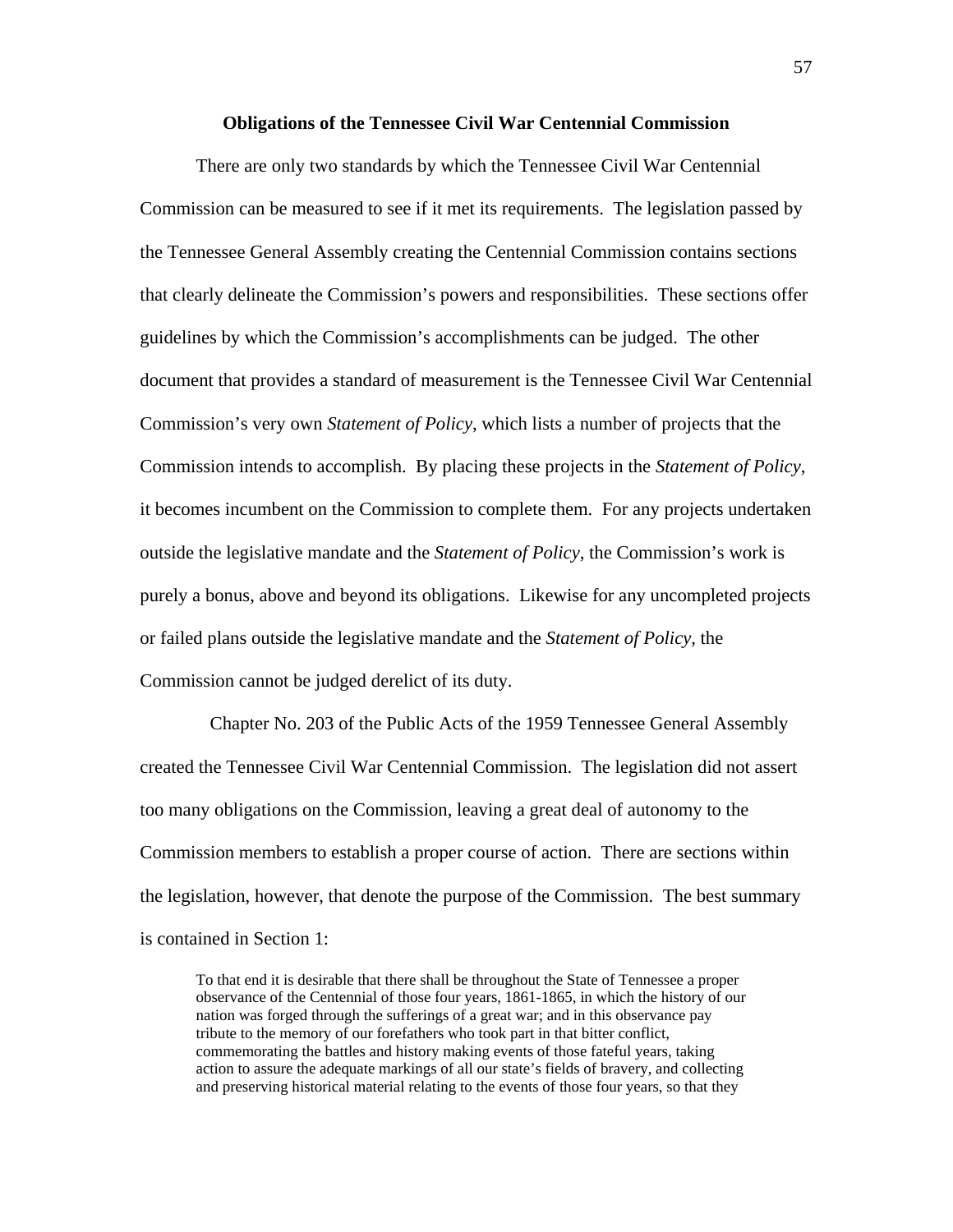will endure in the understanding and memory of all Tennesseans and those who visit with us. 83

The legislation clearly mandates three things that Tennessee will do in order to hold a proper observance of the Centennial: commemorate the battles and the history, mark the battlefields, and collect and preserve historical material.

 The Tennessee Civil War Centennial Commission satisfied its obligation to commemorate the battles and the history of the Civil War in Tennessee. By establishing local centennial committees throughout the state and charging them with the authority to hold commemorative events, the Commission ensured that even small, local events would be commemorated. As for the larger battles, the National Park Service handled most of those commemorations because they owned and operated the more significant battlefields. In terms of commemorating the history of the Civil War, the Tennessee Civil War Centennial Commission exceeded its obligations. If we take commemorate to mean the honoring of a memory, then almost all of the Commission's publications serve as commemorations to Civil War history. Since the Commission published at least four major works on the Civil War as well as a number of smaller pamphlets, this section of the legislative mandate was secure.

 The second mandate laid out in Section 1 of the Public Act creating the commission was the marking of battlefields. The Tennessee Civil War Centennial Commission led a successful initiative to mark not only the major battlefields but also many of the smaller skirmishes. All told, the Commission erected eighty-five historical markers in various locations across the State of Tennessee. Given the budgetary

<sup>83</sup> Tennessee General Assembly, Senate, *An Act to Create a Commission to Commemorate the Centennial of the American Civil War*, 589-590.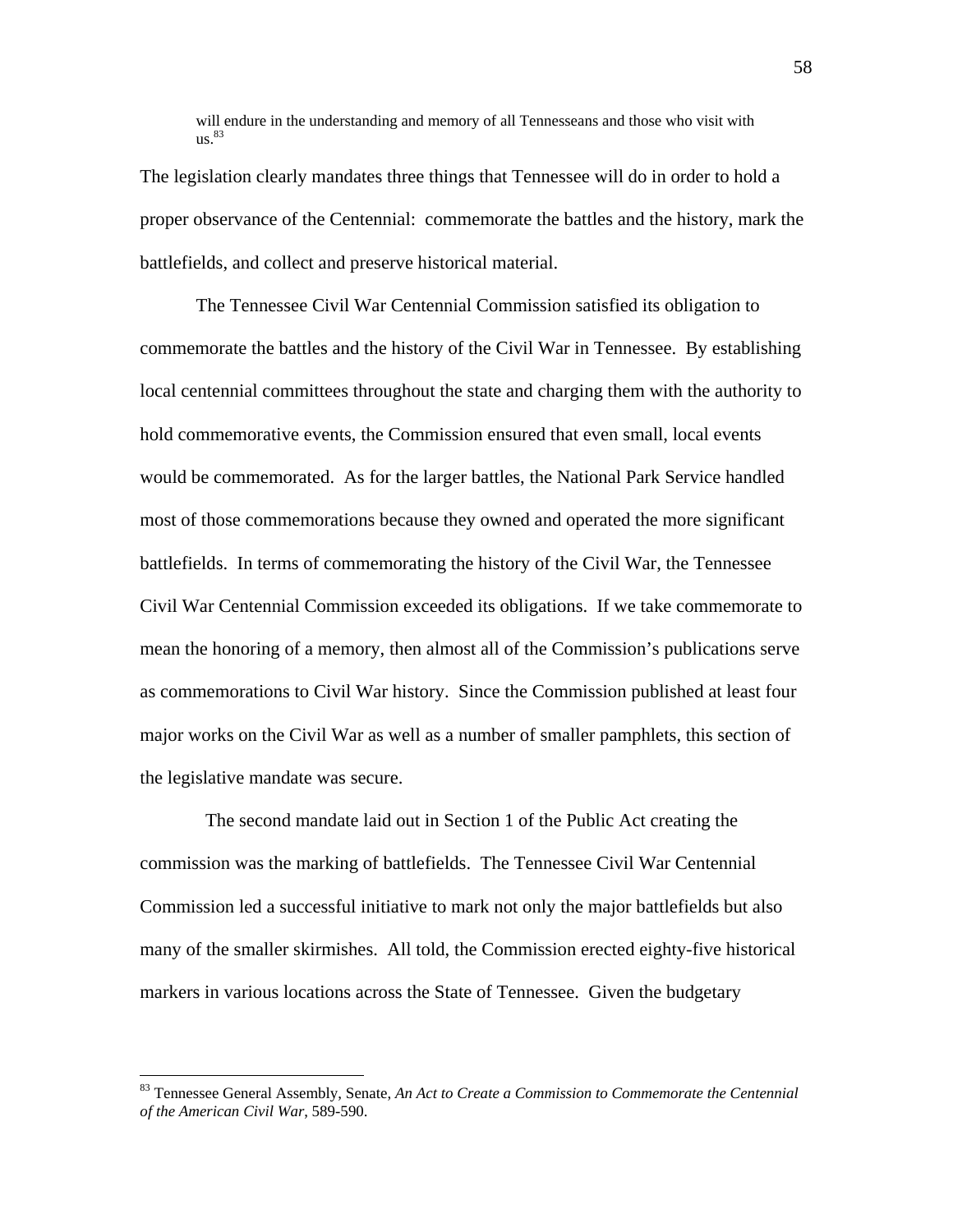constraints of the Commission and its five-year lifespan, eighty-five historical markers surely satisfy this legislative mandate.

 The third mandate of Section 1 states that the established Commission will collect and preserve historical material related to the Civil War for future generations. The Tennessee Civil War Centennial Commission had intentions to accomplish this goal, but the execution fell short of expectations. When word spread across Tennessee that the Commission was trying to collect historical materials, the public reacted negatively, with an image of the Commission stealing ancestral materials from families.<sup>84</sup> This, of course, was not the Commission's intention, but after this civic snafu, it was difficult to reestablish trust with the public. Col. Brown proposed an initiative to partner with Jaycee Clubs, but this idea floundered as well.<sup>85</sup> In the end, the Commission was not successful at collecting and preserving historical materials except on a very limited scale.

 The legislation put forth in the Tennessee General Assembly creating the Civil War Centennial Commission contained at least two other sections clearly stating duties to be performed. In Section 5, Chapter 203 stated, "That it shall be the duty of the Commissioner to develop and coordinate the plans of the public and private agencies for commemorating the One Hundredth anniversary of the Civil War.<sup>366</sup> This is more or less a redundancy from the previous section. The Commission clearly coordinated public and private agencies for the commemoration by employing the local committees.

In Section 7, the Public Act states, "The Commission shall give especial attention to the further preservation and development of battlefields and sites, and the graphic

<sup>&</sup>lt;sup>84</sup> Tennessee Civil War Centennial Commission, *Information Bulletin*, no. 3, 3.

 $85$  Tennessee Civil War Centennial Commission, *Report of Campbell H. Brown*, 3.<br><sup>86</sup> Tennessee General Assembly, Senate, *An Act to Create a Commission to Commemorate the Centennial of the American Civil War,* 591-592.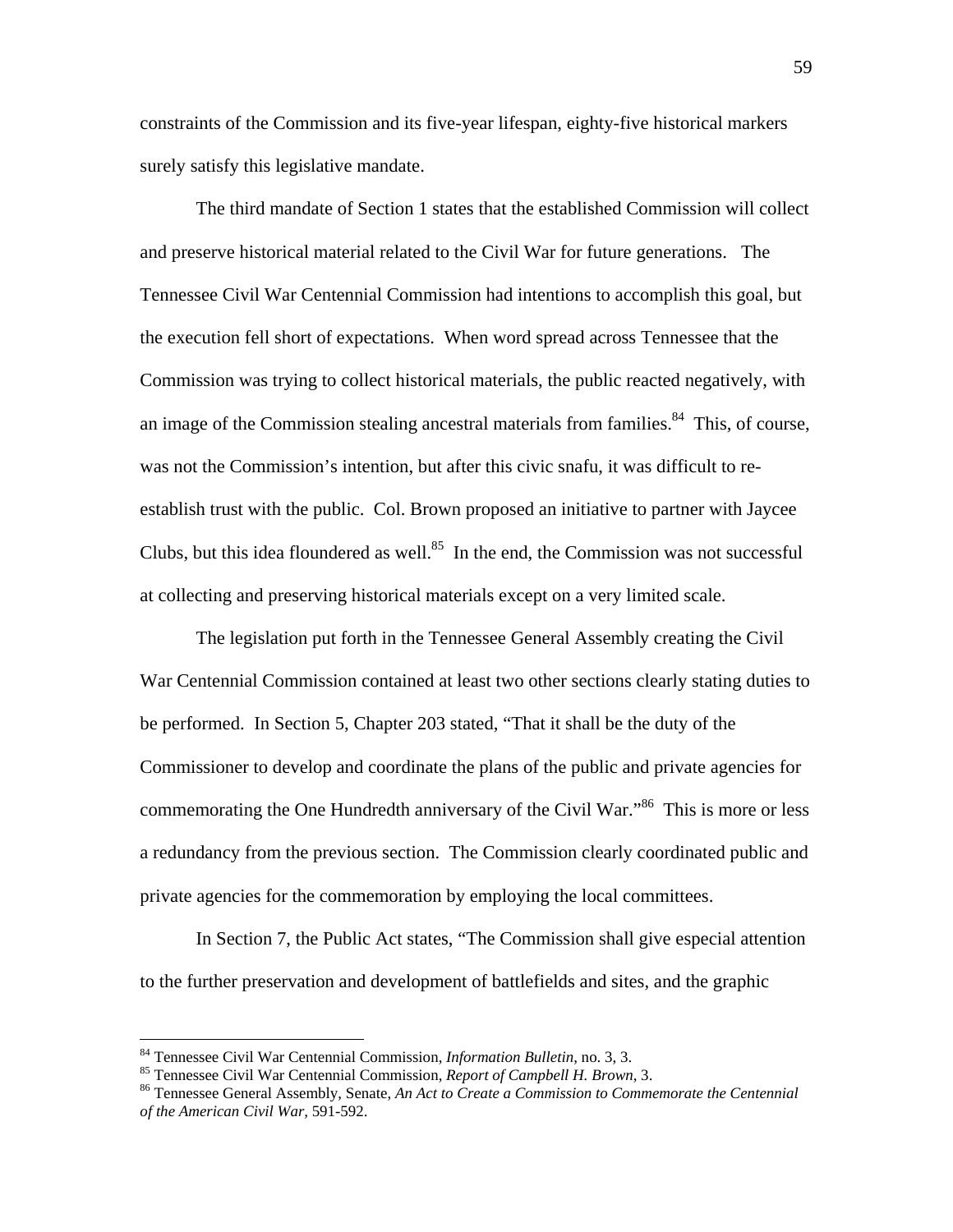marking thereof, at such time and in such manner as will insure that a fitting observance may be held at each such battlefield or site in Tennessee as its centennial occurs."<sup>87</sup> There is some redundancy in this section with the reference to graphic marking, accomplished in the eighty-five historical markers erected by the Commission. This section also touches on something quite different, "the further preservation and development of battlefields and sites." The Tennessee Civil War Centennial Commission never engaged in the preservation or development of battlefields, aside from the historical markers. The Commission's legislation gave them the power, with final approval from the Governor, to purchase property necessary for the commemoration, but the Commission chose not to exercise this authority.<sup>88</sup> Preservation of battlefields was never in the Commission's agenda.

In 1959 after its establishment, the Tennessee Civil War Centennial Commission crafted a *Statement of Policy* containing a number of self-imposed objectives laid out in six broad themes: information, education, collections, markers and monuments, publications, and re-enactments and pageants. These themes constituted the Commission's plan of action and provide greater accuracy in measuring the Commission's accomplishments against its goals.

Under the information theme, the Tennessee Civil War Centennial Commission proclaimed itself to be an agency for disseminating Civil War related data to local groups.<sup>89</sup> Throughout the course of the centennial, the Commission published *Information Bulletins* most months out of the year, as well as *Special Organizational Bulletins*. In addition, they produced pamphlets to educate local groups on assembling

<sup>87</sup> Ibid., 592.

<sup>88</sup> Ibid.

<sup>89</sup> Tennessee Civil War Centennial Commission, *Statement of Policy*, 2.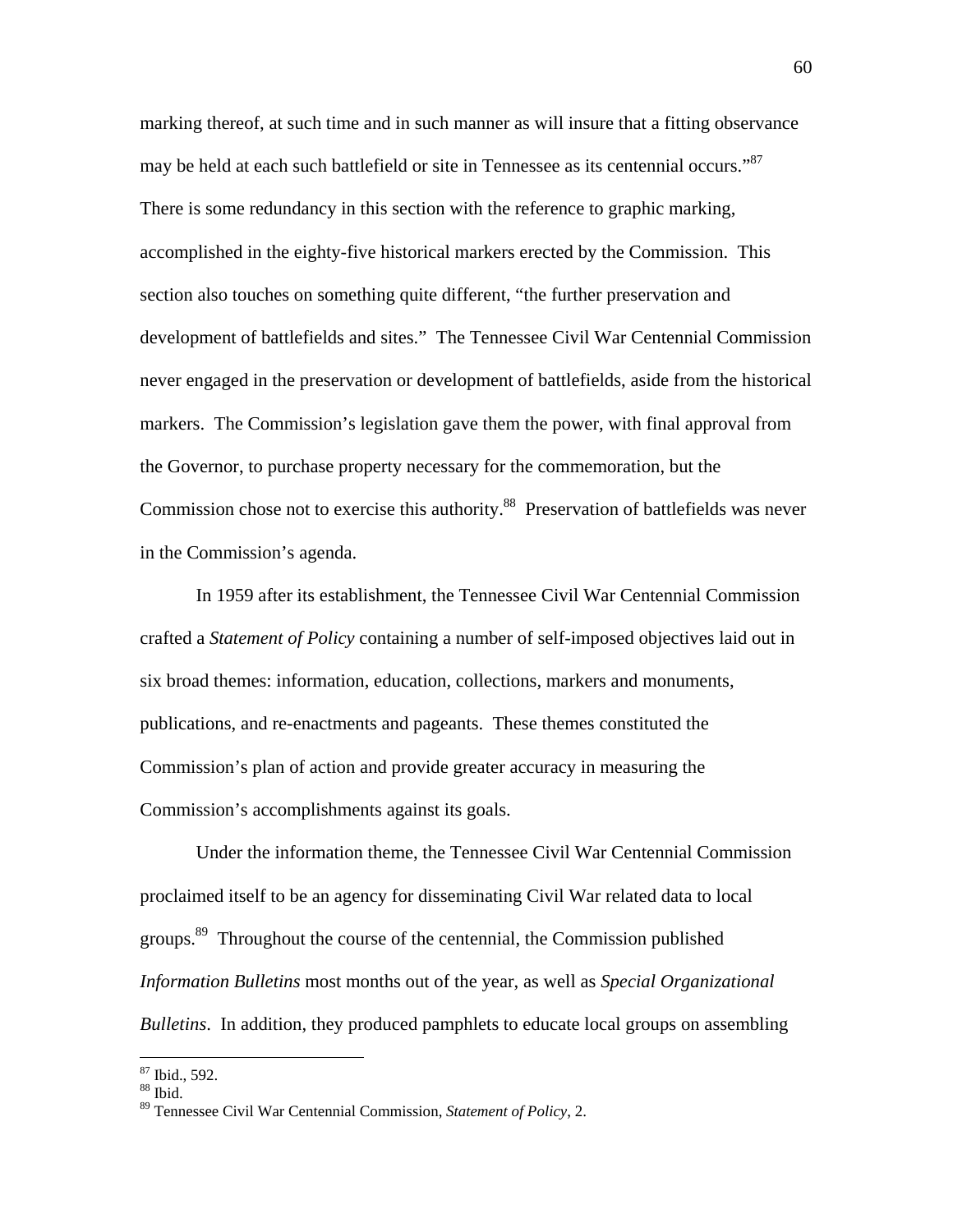and outfitting re-enactors and holding commemorative events. The Commission's efforts fully succeeded in this objective, with a regular stream of reliable information to local committees.

Under the education theme, the Commission hoped "to encourage an increased interest and, consequently, a more intensive study of Civil War history in both colleges and secondary schools, with particular attention to those events which occurred on the soil of the state."<sup>90</sup> The policy gave concrete plans to this lofty goal, whereby the Commission would sponsor an essay contest for high school students in conjunction with the Department of Education. The opinions of the Department of Education halted the implementation of this plan because they believed essay contests to be an ineffective means of educating students in history.<sup>91</sup> Instead, as an alternative, the two agencies developed a curriculum on Civil War history in Tennessee to be used by teachers. While the plans of the Commission changed, the goal was nonetheless satisfied, at least in part. The education theme emphasized both college and secondary school. The curriculum was designed only for high school students. The Commission never created a plan to encourage interest and study in the college environment, falling short of their stated objective.

Under the collections theme, the Commission intended to combine efforts with the Tennessee Historical Society, regional historical societies, and the State Library and Archives to preserve and store documentary material related to the Civil War.<sup>92</sup> This theme relates to the legislative mandate to collect and preserve historical material of the era. As has been discussed, this was never satisfactorily accomplished.

 $90$  Ibid.

<sup>91</sup> Tennessee Civil War Centennial Commission *Information Bulletin*, no. 1, 1.

<sup>92</sup> Tennessee Civil War Centennial Commission, *Statement of Policy*, 2-3.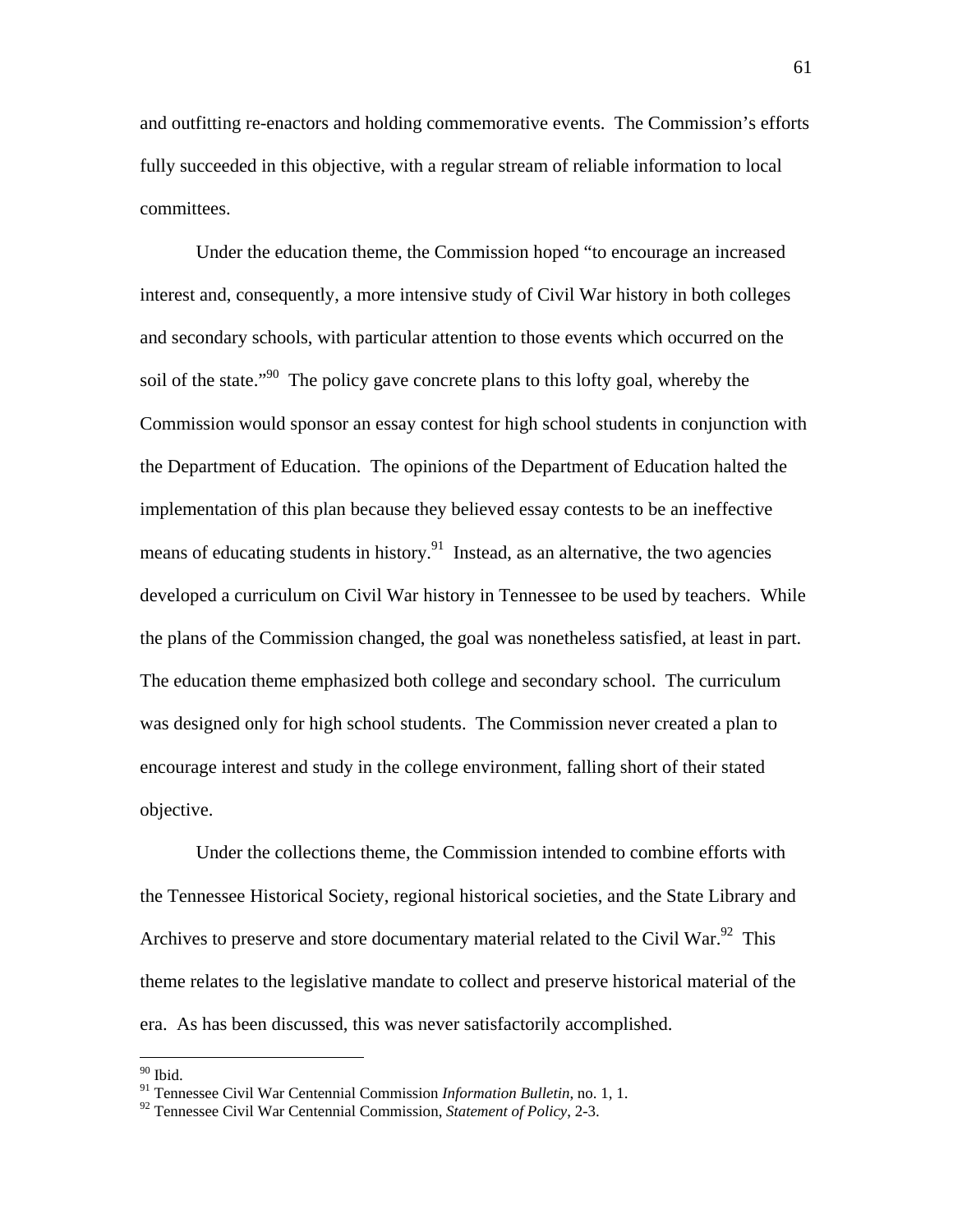Under the markers and monuments theme in the *Statement of Policy*, the Commission planned to solicit recommendations from local groups for historical markers as well as establishing new systems of historical markers.<sup>93</sup> This theme correlates to the legislative mandate to adequately mark battlefields. As has been discussed, the Commission fully succeeded in fulfilling this obligation.

 Under the theme of publications, the Centennial Commission hoped to publish a brief history of the Civil War free to the public for their consumption. The Commissioners also desired to release a roster containing brief information on every Tennessean serving in the war, as well as an anthology of contemporary or historical literature.<sup>94</sup> All these publications were produced. Additionally, the Tennessee Civil War Centennial Commission published a book cataloguing all the monuments and markers in the State of Tennessee. In terms of publications, the Commission thus exceeded its duties.

Under the final theme of re-enactments and pageants, the Commission stated it would be its policy to offer advice and information but not supplies or funding for reenactments.<sup>95</sup> The Commission published a pamphlet offering information to local committees on how to equip re-enactors, but they never financially sponsored or supplied any re-enactments. For a while, the Commission flirted with the idea of participating in the re-enactment of the First Battle of Manassas at the request of the National Civil War Centennial Commission, but this venture was abandoned. Therefore, the Tennessee Civil War Centennial Commission achieved a balance of offering advice without offering money.

 $\overline{a}$ 93 Ibid., 3.

<sup>&</sup>lt;sup>94</sup> Ibid., 3-4.

 $95$  Ibid., 4.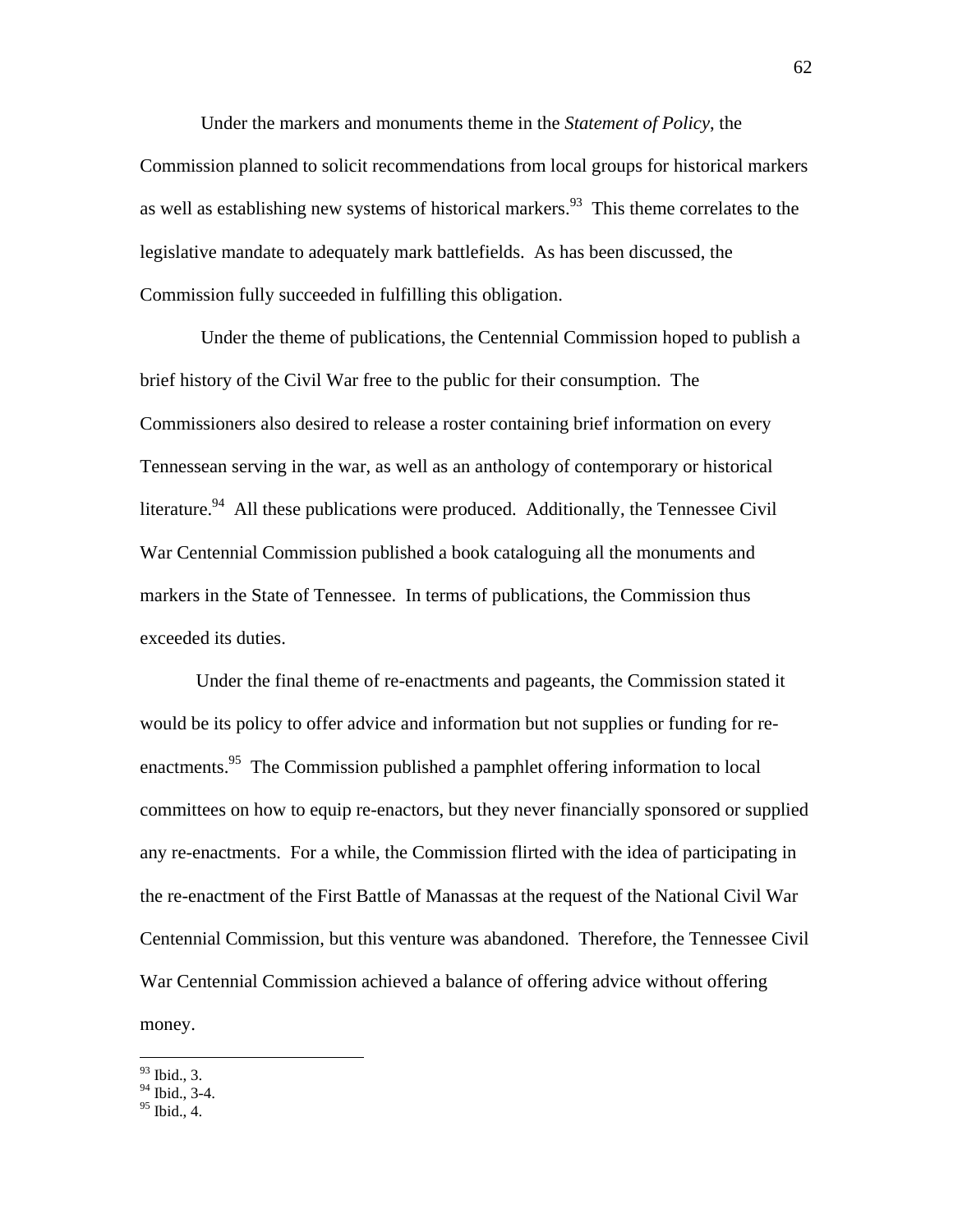The legislative act and the *Statement of Policy* set the minimum standard for the Commission. Of the five different duties detailed in the legislative act, the Commission failed on two counts: collection of historical materials and preservation of battlefields. Of the six themes outlined in its *Statement of Policy*, the Commission failed only with the collection of historical materials, though it can be argued that the Commission did not adequately satisfy its educational goals. All other goals and objectives were fully met and in some instances surpassed. While failing on the collection of historical materials, the Commission showed efforts towards achieving this end, but they could not change public sentiment. With the preservation of battlefields, the Commission put forth no effort, and therefore has no excuse for failing to address the issue. Altogether, the Commission fulfilled most of its obligations.

### **Comparing Tennessee to Other States**

 The National Civil War Centennial Commission effectively persuaded most states to create State Civil War Centennial Commissions. Like Tennessee who took its structure from Virginia, many States erected a commission that relied upon local centennial committees, thereby increasing the scope of the commemoration. While many of the states plotted projects similar to Tennessee, they also diversified into different ideas and approaches to history and commemoration. Fiscal appropriations were not equal among the states, and some state projects could afford to be grander than Tennessee. By the end of the centennial, Tennessee had clearly proven itself successful in its accomplishments compared to other states.

 Most of the projects undertaken by the Tennessee Civil War Centennial Commission appeared in similar guises in other states; proof that Tennessee was not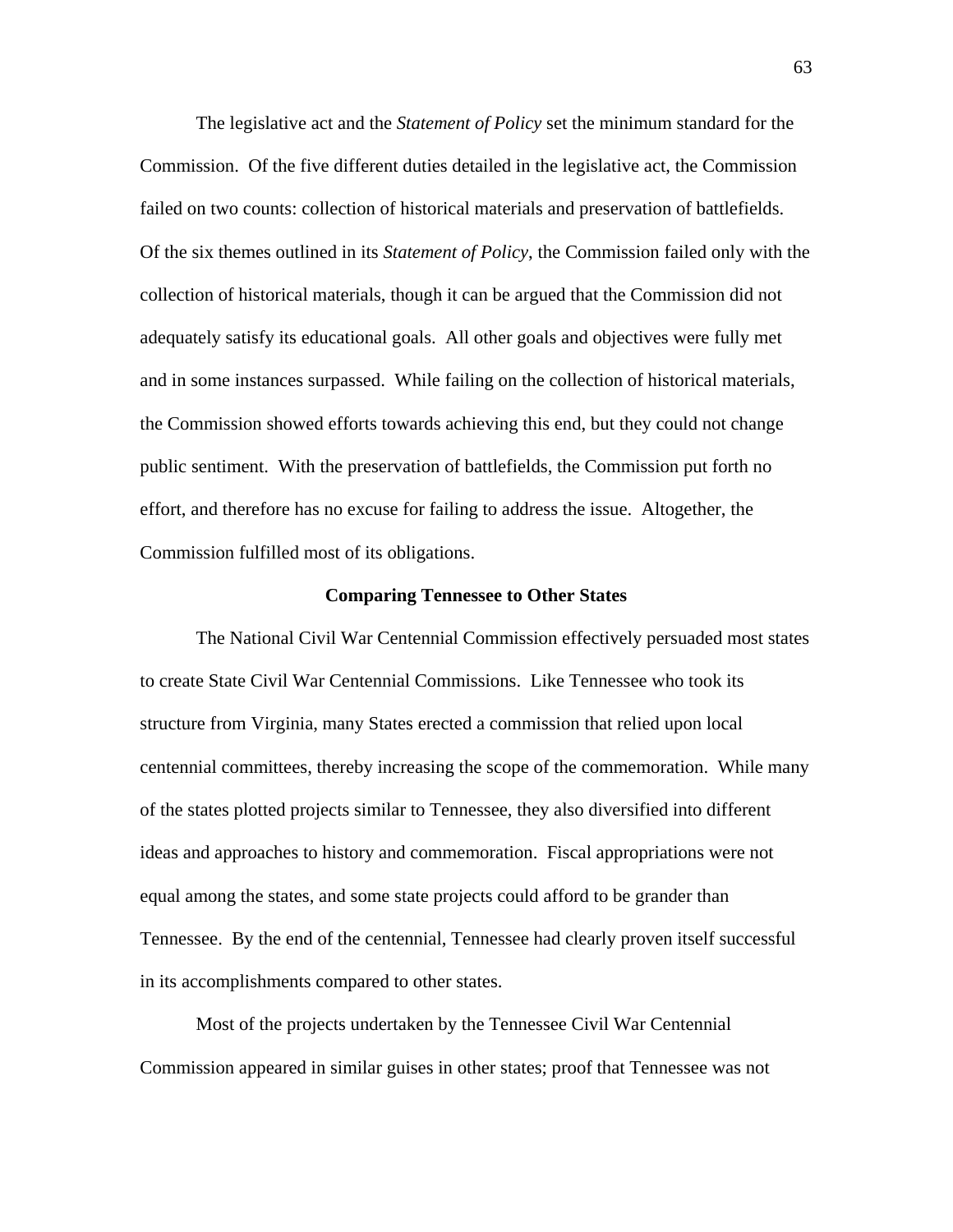unique. Almost every Commission maintained contact with local centennial commissions through regular newsletters. New Jersey produced numerous publications. Virginia, Michigan, and Indiana proliferated historical markers. Florida and North Carolina compiled rosters of soldiers serving from their states in the conflict. Focusing on education, Wisconsin produced a filmstrip for students. Ideas for projects were likely circulated at the National Civil War Centennial Commission's yearly assemblies, creating a fairly open environment for brainstorming.

 Despite this swapping of ideas, many states embarked on projects that were uniquely successful or uniquely individual. North Carolina, Tennessee's neighboring state, initiated just such a venture. During the course of the centennial, North Carolina's Civil War Centennial Commission partnered with the United States Navy to salvage blockade-runners sunken during the war. They also ambitiously raised the C.S.S. Neuse from a river bottom. These underwater archaeology expeditions attracted a significant amount of attention and proved that, unlike Tennessee's neglect of preservation, some states valued this aspect of commemoration.

 Like North Carolina, Indiana's Civil War Centennial Commission upstaged Tennessee in a different arena. Indiana financed a major campaign to gather and copy historical materials related to the Civil War. By the end of the centennial, they collected over 16,000 manuscript pieces for preservation in the state archives. The success of Indiana contrasts with Tennessee's campaign to collect historical materials, which consistently faced troubles.

 Other states launched projects that were quite unique from other centennial commissions. Wisconsin issued eight grants-in-aid to historians to further the study of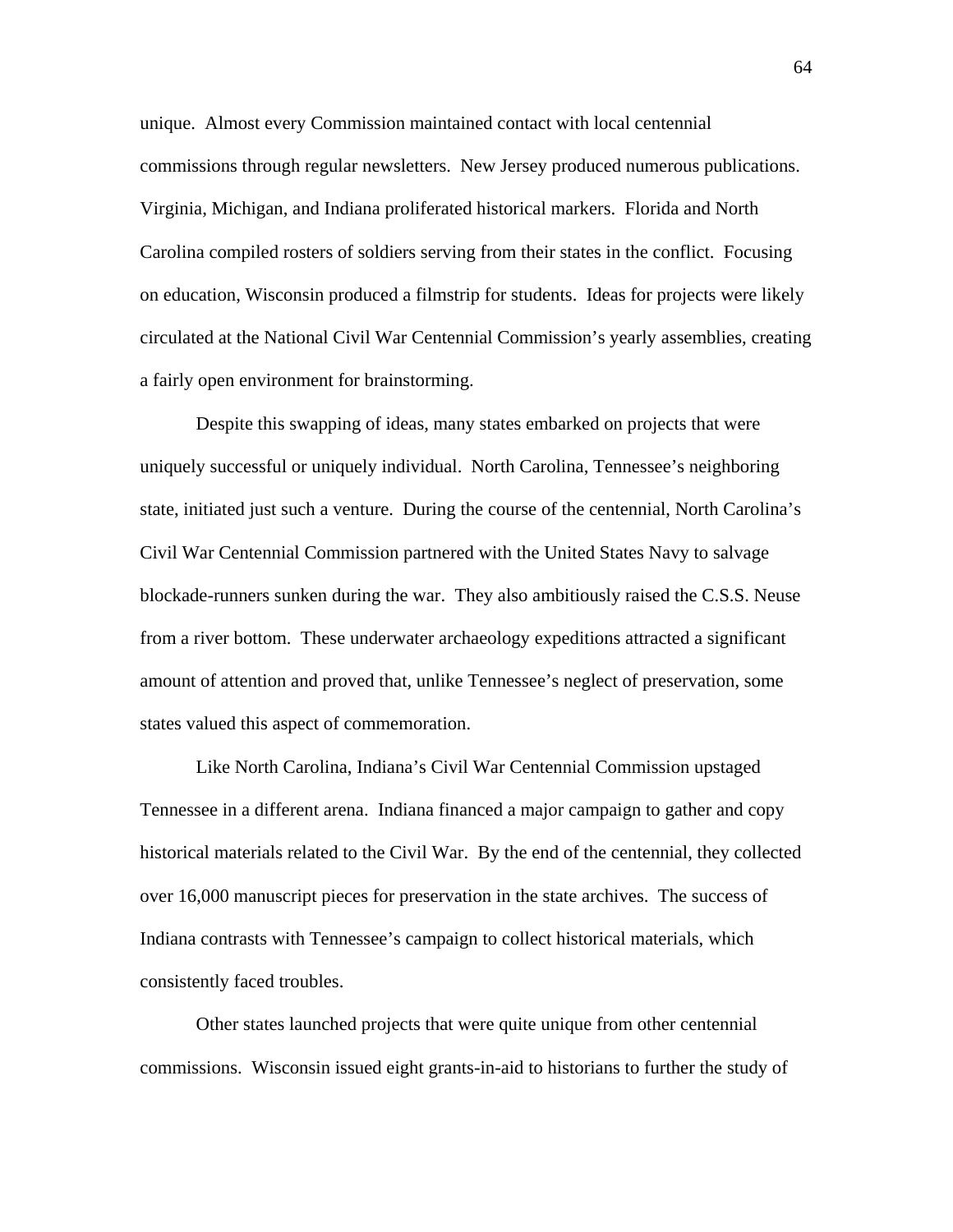Civil War history. Virginia constructed a large Civil War Centennial Center just for the occasion, equipped with museum displays and a documentary educating the public on Virginia's role in the Civil War. The Civil War Centennial Center also served as a launching point for tourists to visit the battlefields that speckle the state.<sup>96</sup> Florida published a monthly chronology of Civil War events taking place in or affecting Florida on that anniversary, called *Florida A Hundred Years Ago*. 97 Michigan formed a volunteer research and writers guild that produced short publications on a variety of diverse topics, such as the impact of the Civil War on education, mining, women, labor, manufacturing, religion, farming, higher education, music, African-Americans, etc.<sup>98</sup> These publications served as a refreshing contrast to the history of other states that focused almost exclusively on battles and officers.

 With the diversity of projects among the states, there was also substantial differentiation in terms of money. Tennessee, in this respect, was inferior to many of its neighboring southern states. Many states shared the common trait of menial appropriations in the year or two leading up to 1961. After this date, many of the states rapidly increased their appropriations. Georgia, which started out at only \$10,000 per year, climbed to \$50,000 a year. Texas maintained an appropriation equal to Georgia at \$50,000 per year. Mississippi appropriated \$100,000 per year to its Civil War Centennial Commission. Some of the states also budgeted enormous sums for projects developed by their Centennial Commissions. Virginia, receiving little more than \$25,000 a year,

<u>.</u>

<sup>&</sup>lt;sup>96</sup> James J. Geary, "When Dedication Was Fierce and from the Heart: Planning Virginia's Civil War Centennial Commission, 1958-1965," *Virginia Cavalcade* 50, no. 2 (Spring 2001): 81-83.

<sup>&</sup>lt;sup>97</sup> Samuel Proctor, *Florida Commemorates the Civil War Centennial, 1961-5* (Coral Gables: Florida Civil War Centennial Commission, 1962), 5.

<sup>98</sup> Michigan Civil War Centennial Observance Commission, *Report of the Michigan Civil War Centennial Observance Commission to the Governor, Legislature, and the People of Michigan* (Lansing: Michigan Civil War Centennial Observance Commission, 1966), 14-15.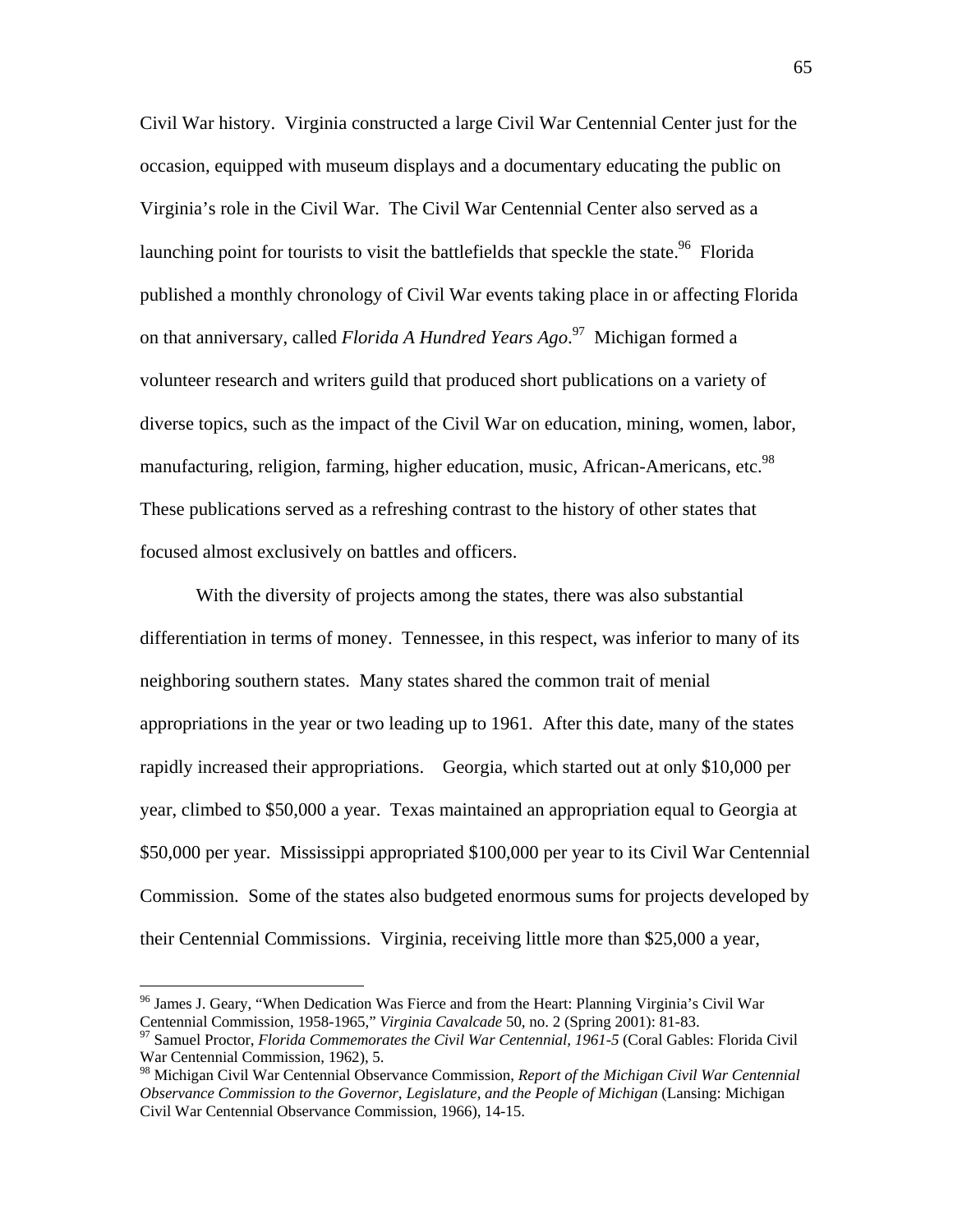successfully obtained \$1.25 million for the construction of its Civil War Centennial Center. Arkansas contributed \$500,000 to a battlefield acquisition fund. The only southern states that seemed to be on par with the Tennessee Civil War Centennial Commission were Alabama at \$30,000 per year and South Carolina at \$25,000 per year.<sup>99</sup>

 Despite a fiscal handicap, the Tennessee Civil War Centennial Commission accomplished a great deal when considering the breadth of its projects. In looking at the other State Centennial Commissions, many of them accomplished interesting and unique projects, but few states accomplished as many projects as Tennessee. The unique and successful projects of other states proved that some of the Tennessee Civil War Centennial Commission's shortcomings, like preservation and collection of historical materials, were not insurmountable tasks. Even with the Commission's failures, the National Civil War Centennial Commission honored the Tennessee Civil War Centennial Commission with its most prestigious award, the Centennial Medallion. These awards were given only to a small number of recipients, placing Tennessee's accomplishments on a level with the Virginia Civil War Centennial Commission. The receipt of this award recognized not only the scope of Tennessee's different projects, but also their perseverance throughout the centennial in spite of the financial constraints.<sup>100</sup> The Tennessee Civil War Centennial Commission accomplished much with little means, thus demonstrating a successful model against other states.

<u>.</u>

 $99$  Col. Campbell Brown to Stanley Horn, 27 May 1964, Stanley F. Horn Papers (Box 5, Folder 6), Manuscript Collections, Tennessee State Library and Archives, Nashville.

 $^{100}$  James I. Robertson to Stanley Horn, 24 February 1965, Stanley F. Horn Papers (Box 2, Folder 3), Manuscript Collections, Tennessee State Library and Archives, Nashville.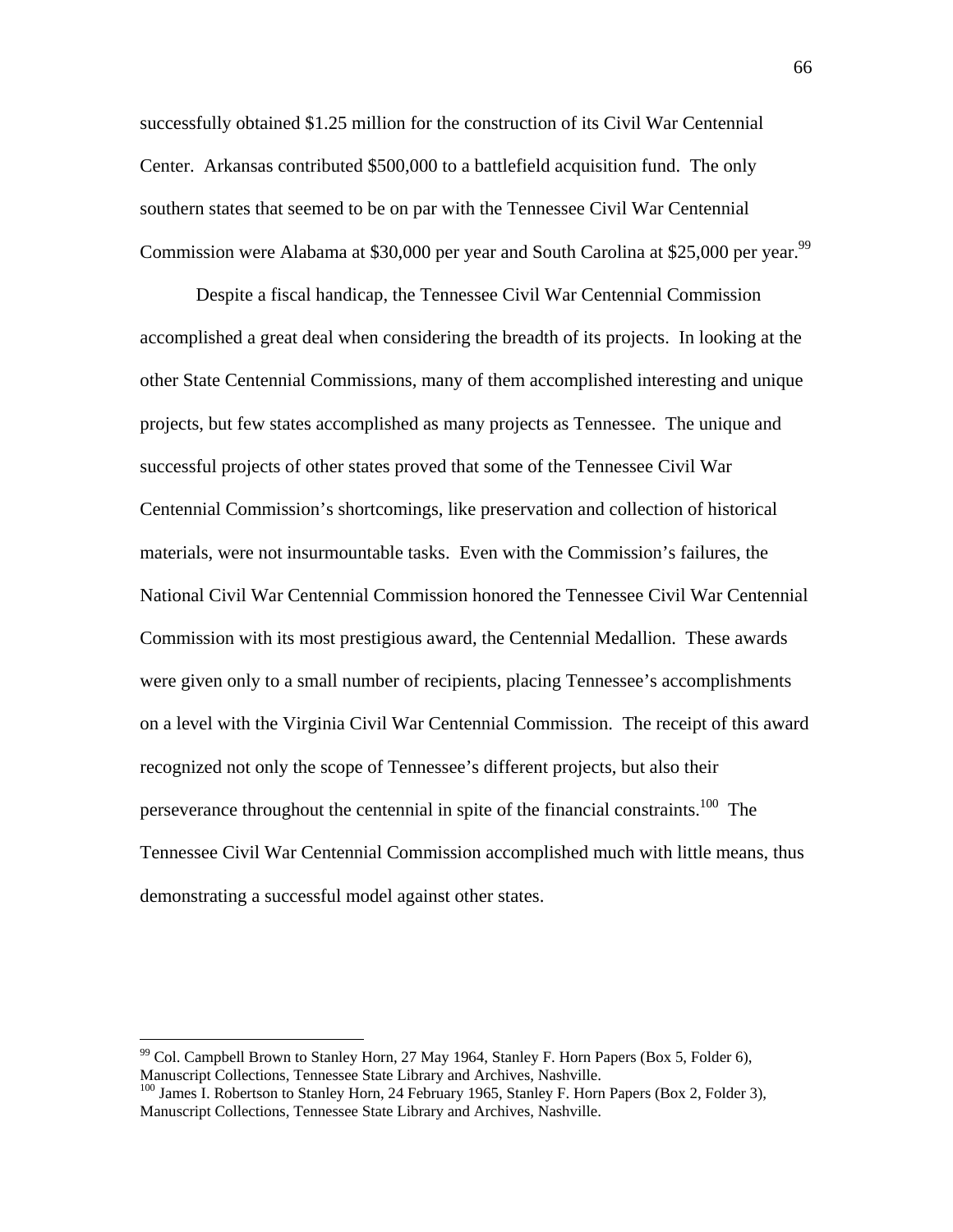#### **Yearning for the Sesquicentennial**

 As the sesquicentennial of the Civil War approaches, Tennessee will be faced with many of the challenges faced by the Tennessee Civil War Centennial Commission, as well as a whole new set of obstacles specific to the current climate. Can the Centennial Commission serve as an effective model for the sesquicentennial? In some regards, Tennesseans can learn from the successes and failures of the previous Commission, hopefully electing to follow the successes and amend the failures. Yet, in order to be a success in the  $21<sup>st</sup>$  Century, Tennesseans must also adapt and improve on the work of the Centennial Commission, lest the sesquicentennial become a stagnant branch of state government where goals are as antiquated as the history commemorated.

 In this author's opinion, there are a variety factors that will fundamentally shape the outcome of the sesquicentennial for Tennessee. The first thing to be learned from the Civil War Centennial Commission is that it was hastily thrown together. The executive branch had to be coddled and courted to support the formation of the Centennial Commission, and the legislative branch was only slightly more enthusiastic about the centennial. After acquiescing to the formation of the Commission, there was little time to plan a course of action and implement it before the centennial was at hand. Due to this lack of preparation, half of the publications produced by the commission were not released until after the close of the Centennial when public interest had already waned. More work should have been done at the beginning of the centennial to time the release of these publications to the timetable of the centennial. From reading the material, it seems that public enthusiasm was greatest at the beginning of the centennial not at the

67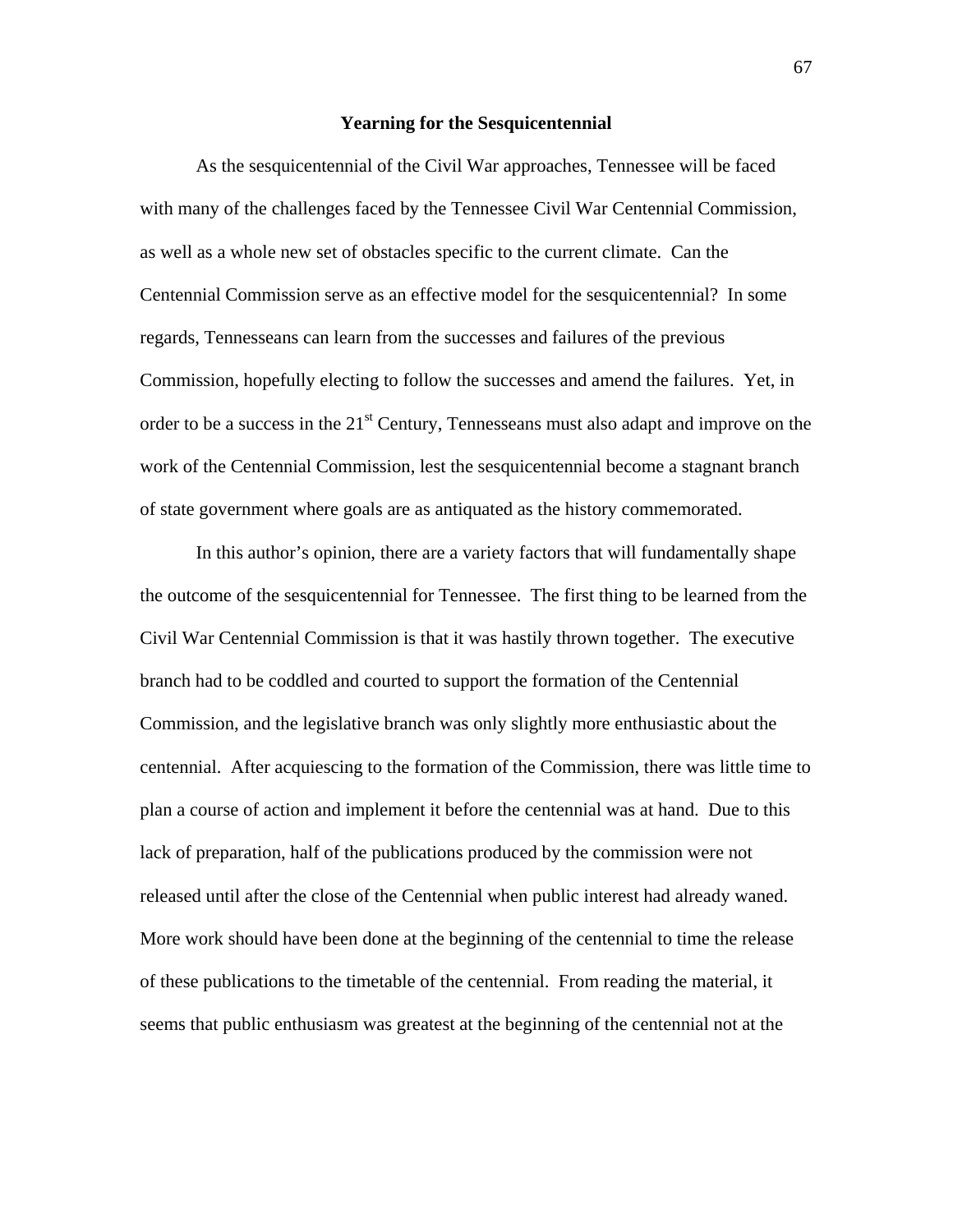end. The sesquicentennial should thus plan appropriately, even if this entails approaching the executive or legislative branches well in advance of 2011.

 This lack of preparation on the part of the Civil War Centennial Commission was plainly visible in some of the existing correspondence. For instance, Karl Betts, executive director of the National Civil War Centennial Commission, wrote to Stanley Horn in March of 1961 requesting information booklets for Tennessee. He stated there was "tremendous demand" for Tennessee's centennial plans and sites for tourists to visit.<sup>101</sup> Horn regrettably replied to Betts that "we have not issued very much literature, due to insufficient funds, but I hope we may be able to do more in the future."<sup>102</sup> The late establishment of the Commission and its meager initial funding hampered it from making proper preparations for the centennial. The sesquicentennial should avoid the same pitfall.

 Tennessee also did not make many preparations for the increased tourism to state sites during the centennial commemoration. Not accounting for and enticing these visitors was one of the greatest missed opportunities of the Tennessee Civil War Centennial Commission. In this regard, Tennessee should have followed the example of the National Park Service, who in the 1950's instituted their Mission 66 Program. The National Park Service predicted that an unprecedented 80 million people would visit Civil War sites under their care. As early as 1956, Mission 66 began to revamp many of the facilities and battlefield sites in the Park system, timing projects to coincide with their anniversary commemorations. This forethought on the part of the national government

<u>.</u>

<sup>&</sup>lt;sup>101</sup> Karl Betts to Stanley Horn, 2 March 1961, Stanley F. Horn Papers (Box 2, Folder 1), Manuscript Collections, Tennessee State Library and Archives, Nashville.

<sup>&</sup>lt;sup>102</sup> Stanley Horn to Karl Betts, 8 March 1961, Stanley F. Horn Papers (Box 2, Folder 1), Manuscript Collections, Tennessee State Library and Archives, Nashville.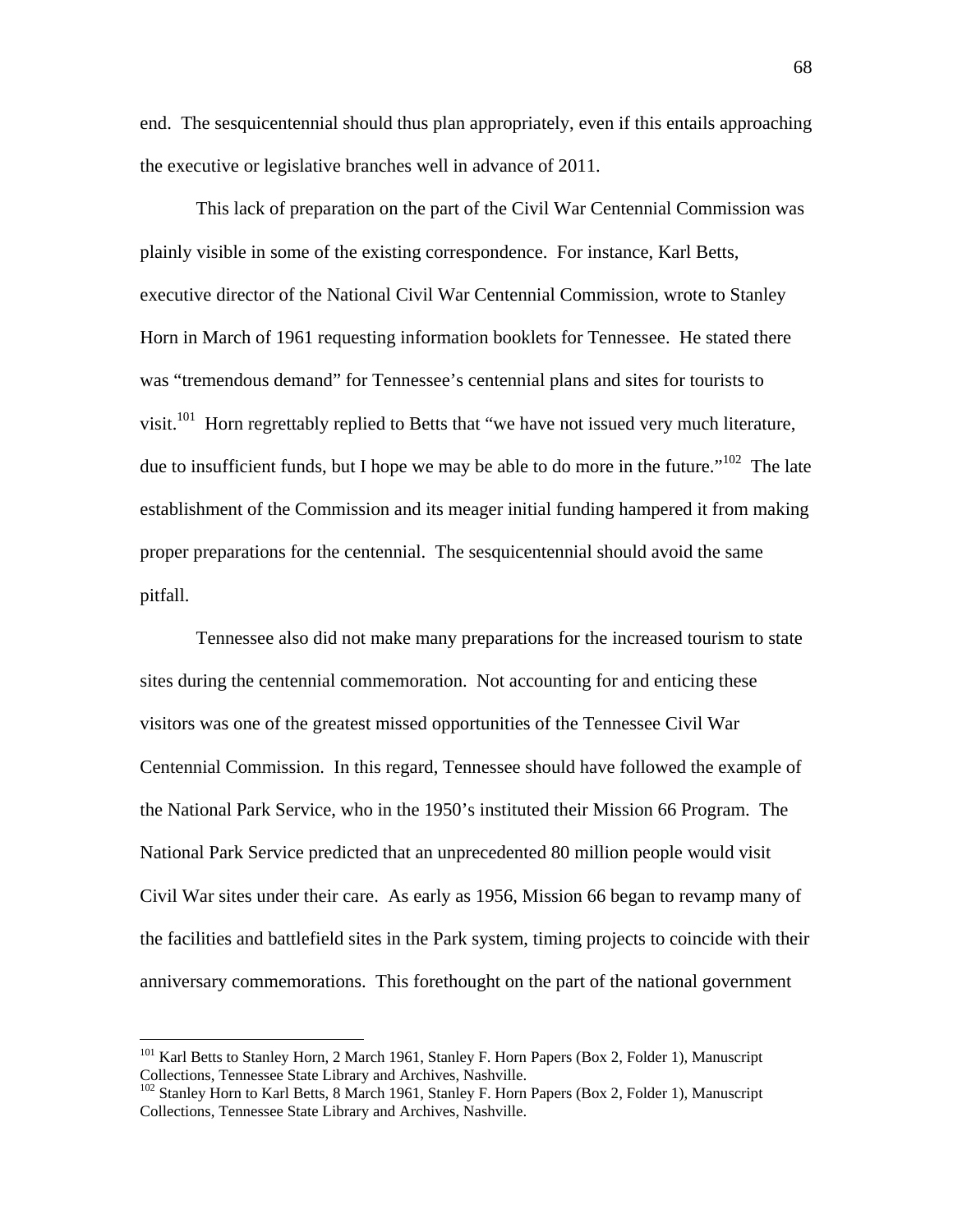allowed a smooth transition into the Civil War centennial and better provision for tourists. $103$ 

The rebuke for better preparations stirs the issue of appropriations. After all better preparations require earlier and better appropriations. Judging from the current and projected financial climate of the State of Tennessee, the sesquicentennial will face just as many hardships in acquiring appropriations as the centennial. One of the ways in which the sesquicentennial can persuade a reluctant executive branch is the importance of Civil War tourism. In 2001, there were over 5.7 million tourists to Civil War-related national, state, and locally run sites in Tennessee.<sup>104</sup> Tourism is bound to increase during the  $150<sup>th</sup>$  anniversary as interest in the Civil War crescendos to a new apex. It would behoove the state of Tennessee to invest in these resources and develop tourism for the occasion. Financially, Tennessee will reap the benefits from these tourists, as the primary stream of revenue for the state remains its sales tax. Regardless of how the funding is obtained, more care should be taken to better finance the Commission before the  $150<sup>th</sup>$ anniversary, rather than during. In 1959 and 1960 the Tennessee Civil War Centennial Commission received \$10,000, only one-third of the appropriations the Commission received during the Centennial. For this reason, no materials could be printed or resources generated for tourists, leaving Tennessee appalling unprepared.

 For the projects to be undertaken during the sesquicentennial, the Tennessee Civil War Centennial Commission can certainly be a model for coordinating multiple projects with little money. Stanley Horn and Gilbert Govan found their publications to be their greatest monument to the Civil War centennial. The possibilities for the sesquicentennial

1

<sup>103</sup> United States Civil War Centennial Commission, *National Press Release*, 27 June 1958 (Washington, D.C.: United States Civil War Centennial Commission, 1958).

<sup>104</sup> Tennessee Civil War National Heritage Area, *2001 Civil War Survey*, Murfreesboro, 2003.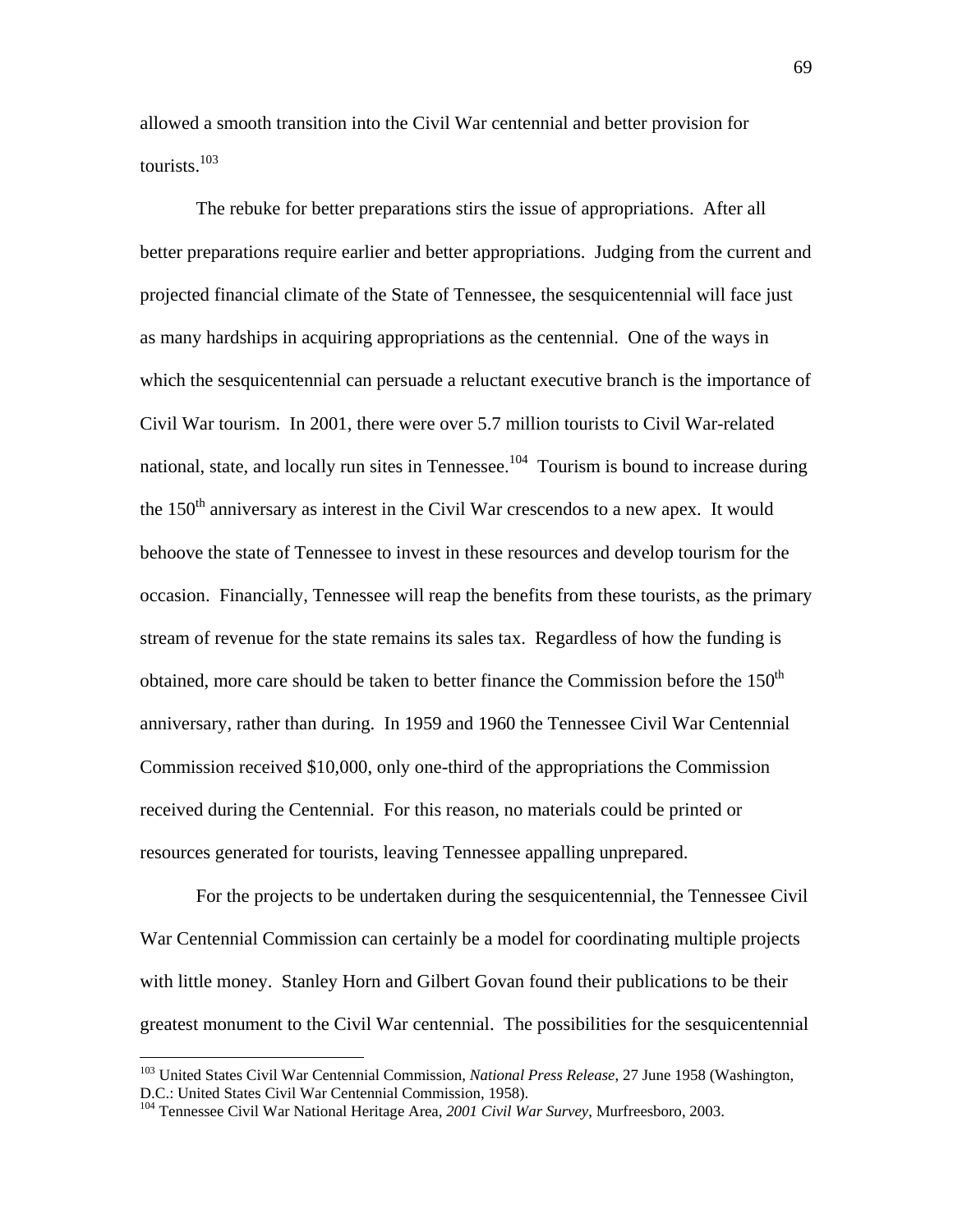at this point are boundless, and it seems somewhat trite to suggest their course of action based on the centennial. If publications are still treasured as the lasting monument of such a Commission, these can certainly be repeated by the sesquicentennial, or capitalizing on the technology at hand, it might be worthwhile to explore the creation of resources for the Internet. Unlike paper publications, the Internet allows access to a much greater audience at a fraction of the time and cost.

 One factor that should be noted in the development of projects for the sesquicentennial is the increasing need for preservation, something that was woefully neglected by the Tennessee Civil War Centennial Commission. Land development around many Civil War battlefields has increased dramatically since the 1960's, as America's suburbs have consumed farmland at an alarming rate. In other words, there is a greater need for preservation now than there was during the centennial of the Civil War. If this component can be incorporated into the sesquicentennial, battlefields will remain for future anniversaries of the Civil War, creating a legacy that will secure the sesquicentennial's place in history.

 In terms of projects to be avoided, this author does not believe it would be advantageous to the sesquicentennial to erect historical highway markers like the Centennial Commission. The highway markers program was popular in the 1950's and 1960's, but since that time, the program has dwindled. The markers program was instituted in a time when highways were the major mode of transportation instead of the current interstate system. Highway markers are nearly impossible to read from a moving vehicle and few offer a shoulder so that drivers can stop. The expense for markers has also become more prohibitive because they are not produced in nearly the same quantity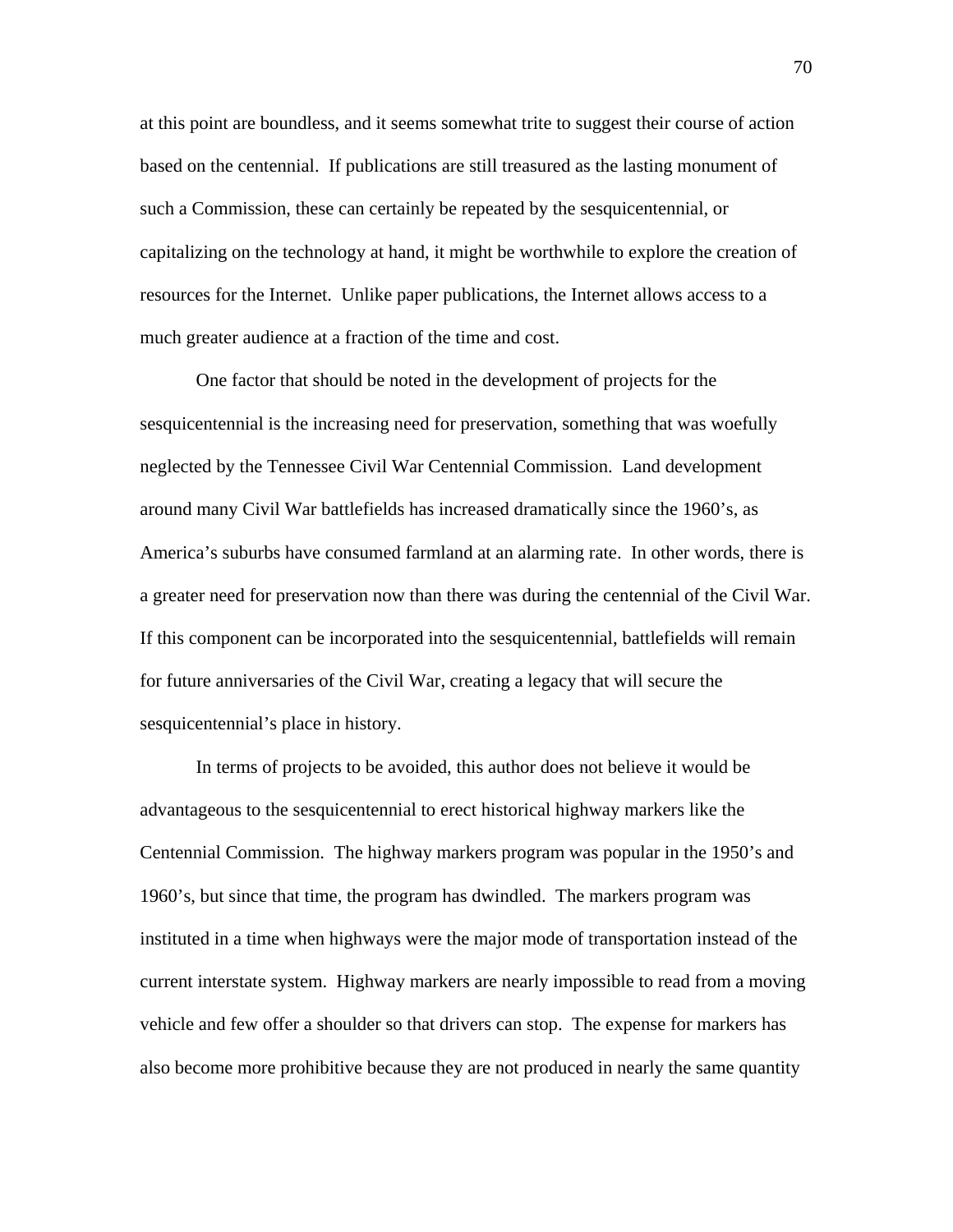as they once were. In short, the erection of historical markers is out-dated, and its currently dismal state has already been assessed and criticized for its distorted presentation of the past.<sup>105</sup> The sesquicentennial should attempt to find new methods of commemorating and marking the past.

 A shortcoming of the Centennial Commission from which the sesquicentennial can learn was its pro-Confederate bias and problems with Civil Rights. Any commemoration of the sesquicentennial must exercise a political sensitivity to these issues. In the current climate where the Senate Majority Leader has lost his position for harkening to the segregation past, it is clear that the wounds inflicted from slavery and civil oppression have not healed. There should be greater effort to incorporate African-Americans into the sesquicentennial and, of equal importance, to incorporate their history into the story of the Civil War. Much headway has already been accomplished on this front since the 1960's, but there is still a distance to travel. A possible project to remedy this historical slight is the commemoration of the many United States Colored Troops from Tennessee, who played a vital role in garrisoning and securing Tennessee during the Civil War.

 To ensure that a pro-Confederate bias does not taint the publications of the sesquicentennial, better control standards should be established to prevent gross misrepresentations such as those produced by Col. Campbell Brown. At least one and preferably two different people should review any publication to check for the intrusion of errors or biases. Academics often practice the circulation of materials for review prior to publication, and many corporations institute similar provisions, using the phrase

<sup>&</sup>lt;sup>105</sup> James B. Jones, Jr., "An Analysis of National Register Listings and Roadside Historic Markers in Tennessee: A Study of Two Public History Programs," *The Public Historian*, Vol. 10, No. 3 (Summer 1988): 19-30.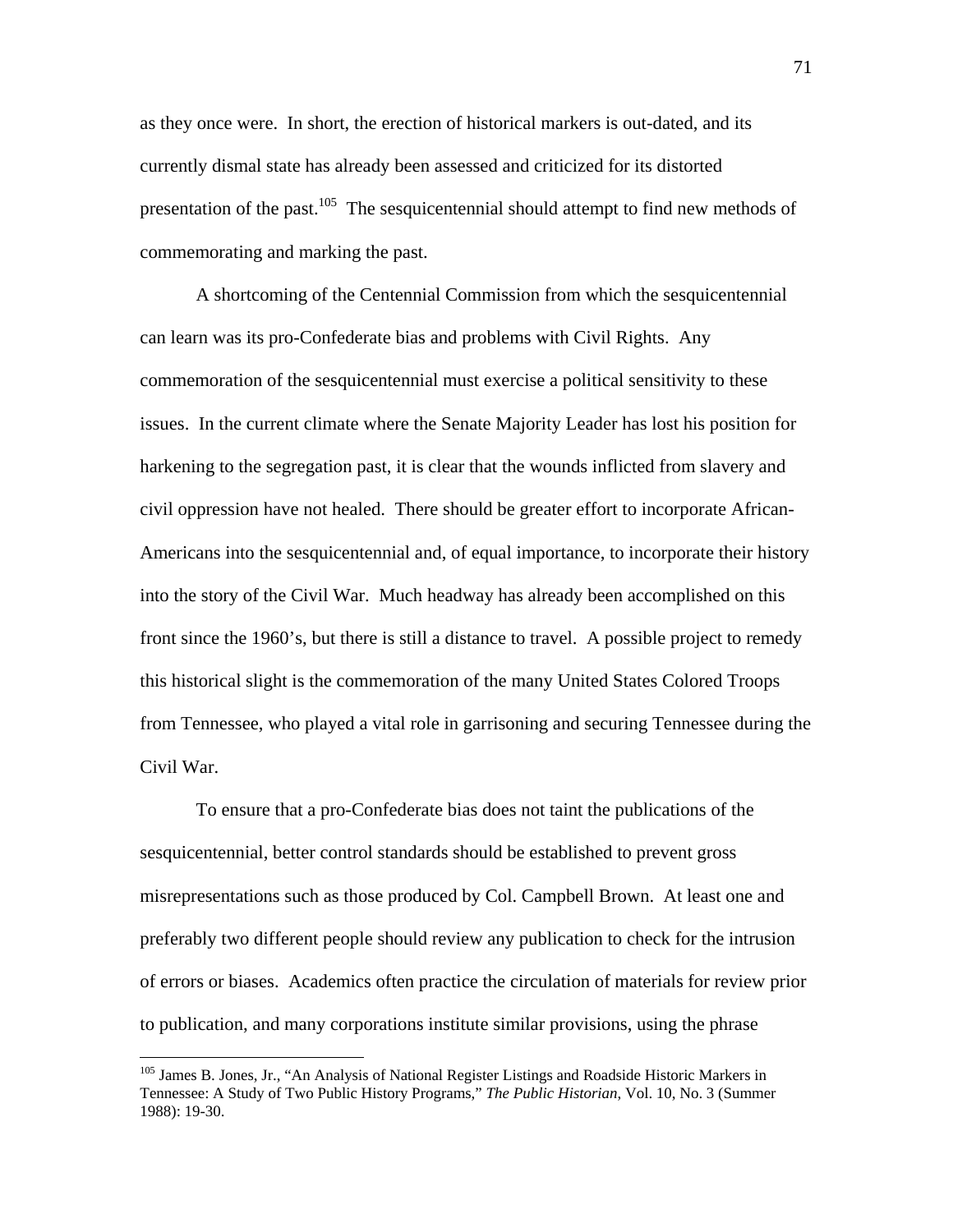"quality control." If the sesquicentennial employs these control measures, the reliability of public history will be greatly enhanced.

 The Confederate bias was not the only element of the Tennessee Civil War Centennial Commission that deserves criticism. The Civil War in Tennessee has long dwelled in the shadow of Virginia, with the Centennial Commission throwing Tennessee only further into the darkness. The Tennessee Civil War Centennial Commission looked to Virginia for its organization, for its legislation, and for its guidance. There were whole sections in the legislation creating the Tennessee Civil War Centennial Commission that the commission had no intention of acting upon, such as the purchase of land for preservation and the creation of an insignia to be sold commercially, yet they remained in the legislation because they were taken verbatim from Virginia. The Tennessee Civil War Centennial Commission followed the lead of Virginia, but the resources and the needs of the two states are quite different. The State of Virginia has invested time, energy, and money into preserving, developing, and marketing its extensive Civil War resources. Tennessee has not. For the sesquicentennial, Tennessee should be a leader, not a follower, an equal to Virginia instead of a subordinate.

 Planners for the sesquicentennial should not overlook the resources currently available to Tennessee. State organizations to support a Civil War anniversary have grown exponentially since the 1960's. Tennessee currently has a staffed Tennessee Wars Commission with a Director devoted to preserving and growing Tennessee's Civil War resources. The Center for Historic Preservation at Middle Tennessee State University successfully obtained federal grants to create the Tennessee Civil War National Heritage Area, which offers grants and advice to the further development of the Civil War in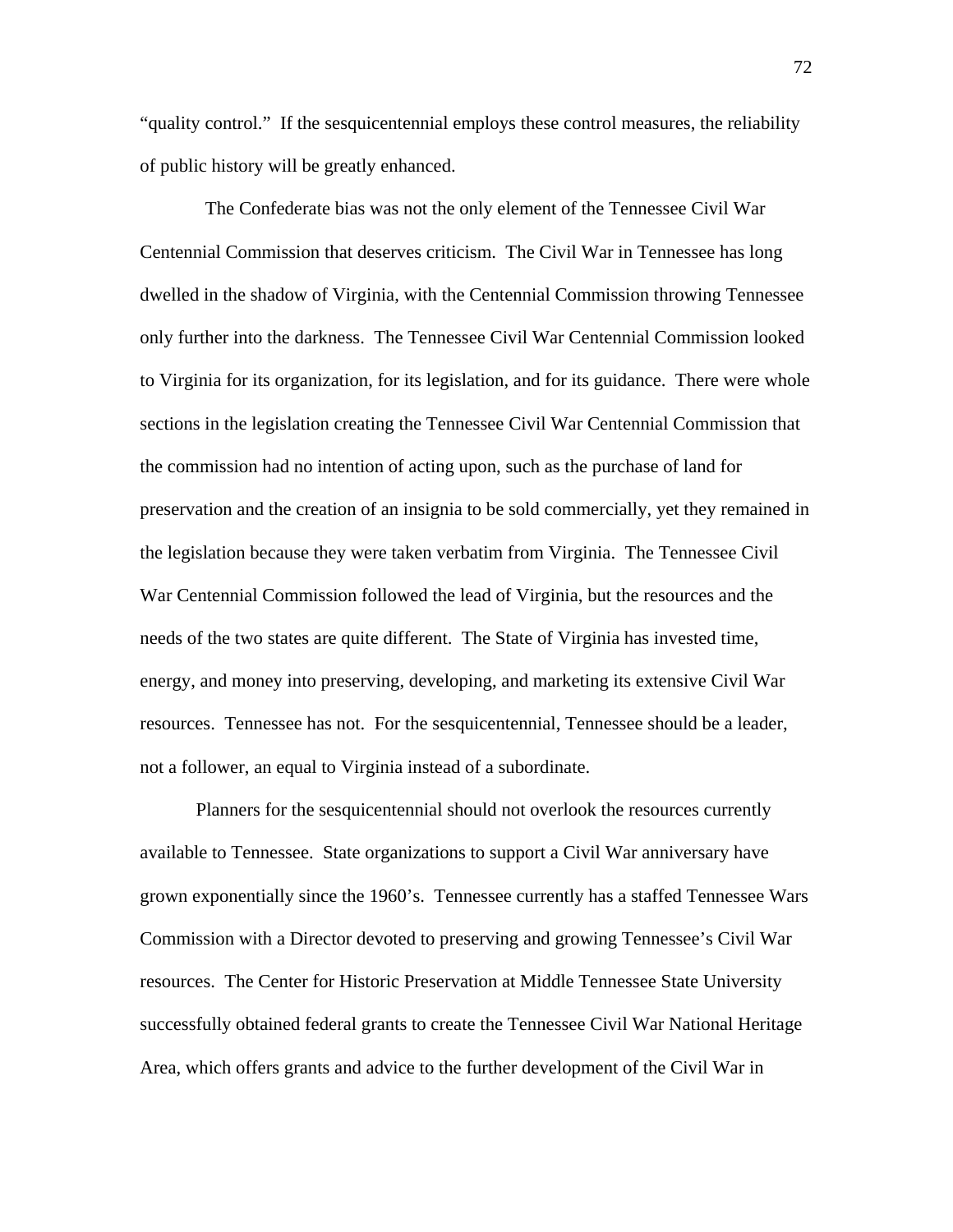Tennessee. There are other government agencies that could provide key assistance to the sesquicentennial. The Department of Tourism, which did not exist in the early 1960's, can be utilized to market the Civil War in Tennessee and to prepare for the increased tourism spurred by the sesquicentennial. The Department of Environment and Conservation might be a possible partner if land preservation becomes a feasible initiative. In short, it may not be necessary to create a whole new commission to run the 150<sup>th</sup> anniversary of the Civil War. What will be required is a person or persons to coordinate these different agencies under one coherent plan. Funding is already an issue for most of these organizations, so any projects to benefit the sesquicentennial will need to be appropriately financed by a central organization.

Regardless of the course that the  $150<sup>th</sup>$  anniversary of the Civil War in Tennessee will choose, the hope is that it will grow on the experiences of the Tennessee Civil War Centennial Commission. The Civil War continues to entrance and attract America. One only needs to peruse the aisle of a bookstore or their neighborhood video store to see that this critical conflict of the 1860's captivates us even today. Whatever form the sesquicentennial takes, it will have the awesome responsibility of interpreting and presenting this history to the public. Let us hope that they wield their authority with great care towards all, for their actions will affect the history that is transmitted to future generations.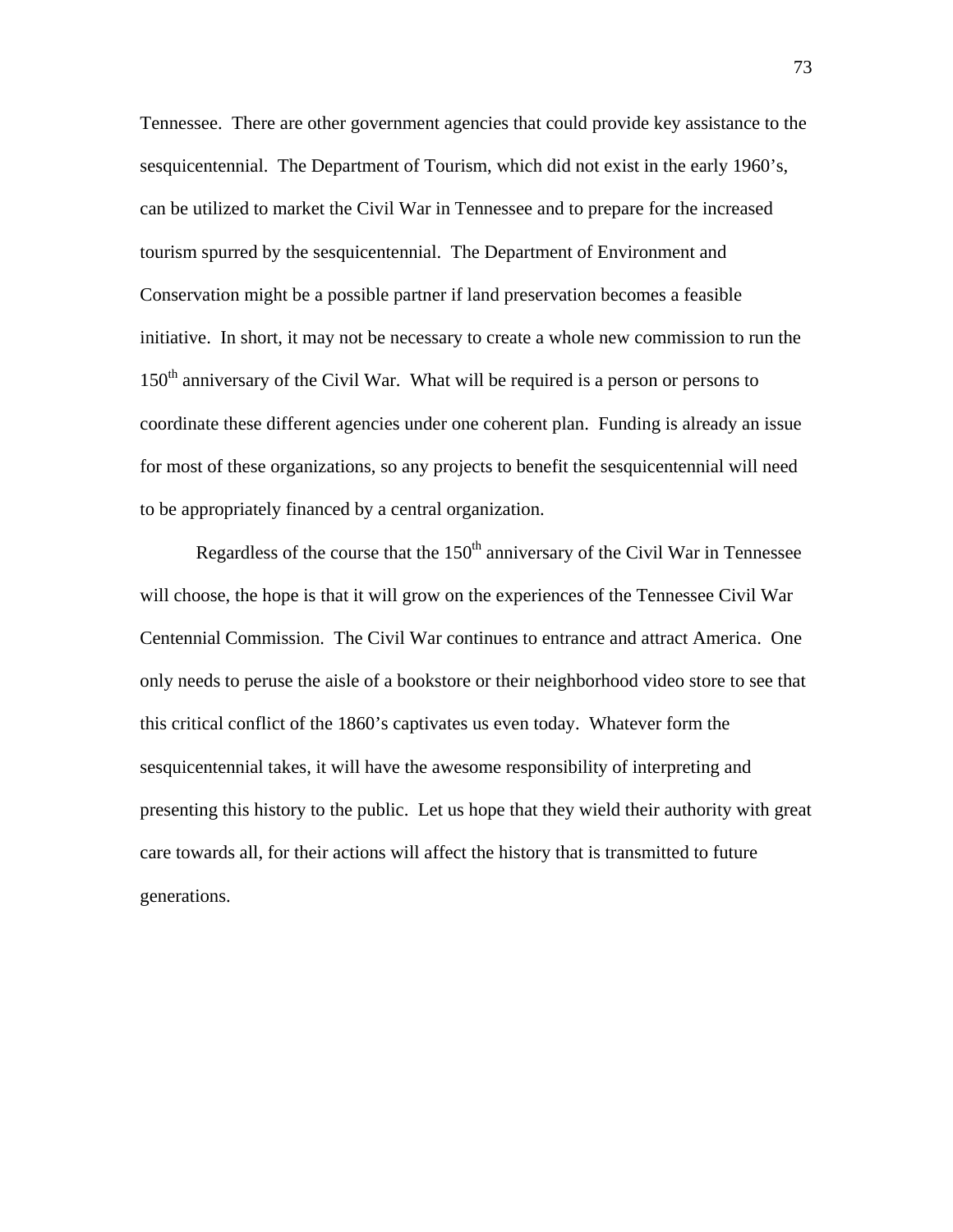# **Appendix A: List of Local Centennial Committees**

\*\* All local committees may not be listed below

| Alamo, Crockett County           | Lake County                    |
|----------------------------------|--------------------------------|
| <b>Bedford County</b>            | Lauderdale County              |
| <b>Benton County</b>             | <b>Lawrence County</b>         |
| <b>Bradley County</b>            | Lewis County                   |
| <b>Carroll County</b>            | <b>Lincoln County</b>          |
| <b>Carter County</b>             | <b>Madison County</b>          |
| Chapel Hill                      | <b>Marshall County</b>         |
| <b>Chester County</b>            | <b>McNairy County</b>          |
| <b>Coffee County</b>             | <b>Montgomery County</b>       |
| <b>Cooke County</b>              | <b>Obion County</b>            |
| <b>Cumberland County</b>         | Perry County                   |
| <b>Cumberland Gap</b>            | Polk County                    |
| Davidson County - Nashville      | <b>Putnam County</b>           |
| Davidson County – Goodlettsville | <b>Roane County</b>            |
| DeKalb County                    | <b>Robertson County</b>        |
| <b>Fayette County</b>            | Rutherford County/Murfreesboro |
| <b>Franklin County</b>           | <b>Scott County</b>            |
| <b>Gibson County</b>             | Shiloh (Friends Of)            |
| <b>Giles County</b>              | Somerville, Fayette County     |
| Hamilton County/Chattanooga      | Tullahoma                      |
| <b>Haywood County</b>            | <b>Trousdale County</b>        |
| <b>Henry County</b>              | <b>Washington County</b>       |
| <b>Hickman County</b>            | <b>Warren County</b>           |
| <b>Houston County</b>            | Williamson County              |
| <b>Jackson County</b>            | <b>Wilson County</b>           |
| Knox County/Knoxville            | <b>White County</b>            |
|                                  |                                |

74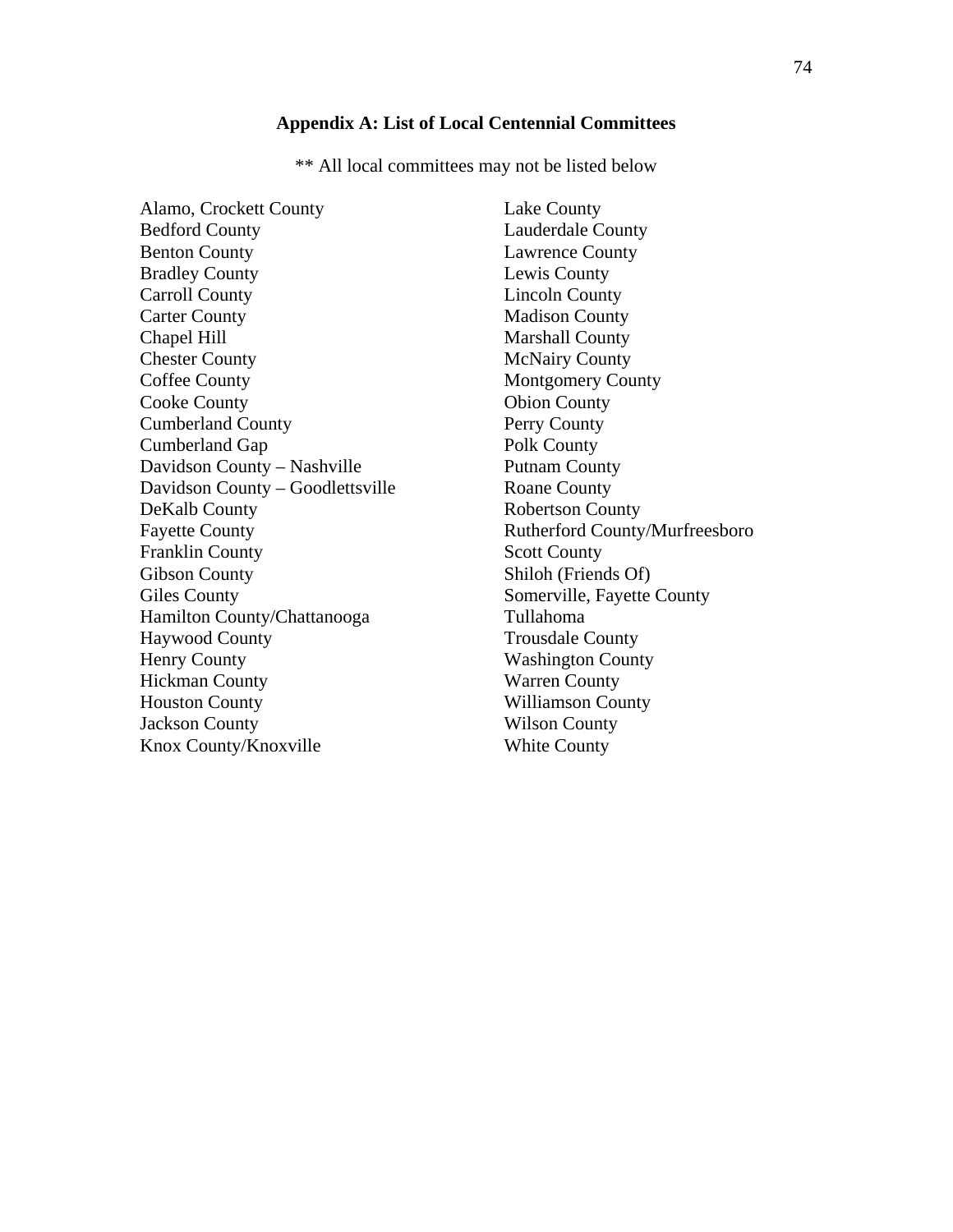## **Appendix B: Committees within the Tennessee Civil War Centennial Commission**

### **Budget Committee**

Sam Fleming Vernon Sharp William Waller Walter Chandler Milton S. Ochs

### **Executive Committee**

Mrs. W. Hubert Wyatt Ralph W. Haskins Seale B. Johnson Stanley Horn

### **Historic Markers Committee**

Seale Johnson Vernon Sharp Mrs. Mary McCown

## **Publications Committee**

J.P. Lawrence Robert McGaw Seale Johnson Vernon Sharp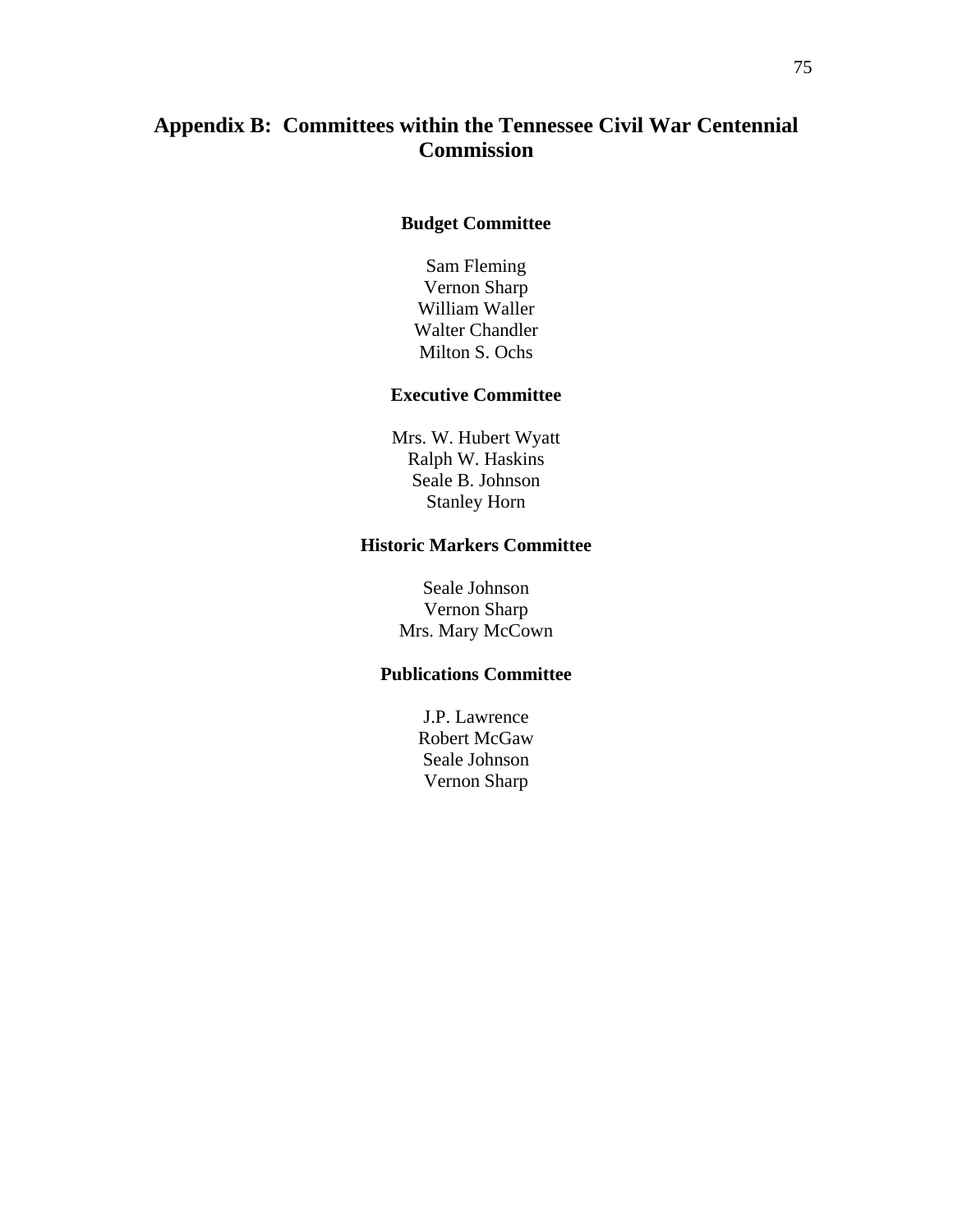#### **Bibliography**

Betts, Karl to Stanley Horn, 25 August 1958. Stanley F. Horn Papers (Box 2, Folder 1). Manuscript Collections, Tennessee State Library and Archives, Nashville.

\_\_\_\_\_\_\_\_, 2 December 1958. Stanley F. Horn Papers (Box 2, Folder 1). Manuscript Collections, Tennessee State Library and Archives, Nashville.

\_\_\_\_\_\_\_\_, 29 April 1959. Stanley F. Horn Papers (Box 2, Folder 1). Manuscript Collections, Tennessee State Library and Archives, Nashville.

\_\_\_\_\_\_\_\_, 4 June 1959. Stanley F. Horn Papers (Box 2, Folder 1). Manuscript Collections, Tennessee State Library and Archives, Nashville.

\_\_\_\_\_\_\_\_, 2 March 1961. Stanley F. Horn Papers (Box 2, Folder 1). Manuscript Collections, Tennessee State Library and Archives, Nashville.

- Bivin, Viginia. "Tennessee to Commemorate Civil War Centennial." *Tennessee Conservationist* (February 1960): 4-5, 15.
- Brown, Col. Campbell. "To Rescue the Confederacy Why and How Hood Invaded Tennessee." *Civil War Times Illustrated: a Non-partisan Magazine of American History*, Special Nashville Campaign Edition (December 1964): 12-15, 44-48.
- Brown, Col. Campbell to Hon. Carl Baxter, 3 August 1960. Stanley F. Horn Papers (Box 5, Folder 4). Manuscript Collections, Tennessee State Library and Archives, Nashville.
- Brown, Col. Campbell to Walter Chandler, 4 August 1961. Stanley F. Horn Papers (Box 5, Folder 5). Manuscript Collections, Tennessee State Library and Archives, Nashville.
- Brown, Col. Campbell to Col. Robert Fox, 26 July 1960. Stanley F. Horn Papers (Box 5, Folder 5). Manuscript Collections, Tennessee State Library and Archives, Nashville.
- Brown, Col. Campbell to Stanley Horn, 4 October 1960. Stanley F. Horn Papers (Box 6, Folder 4). Manuscript Collections, Tennessee State Library and Archives, Nashville.

\_\_\_\_\_\_\_\_, 27 May 1964. Stanley F. Horn Papers (Box 5, Folder 6). Manuscript Collections, Tennessee State Library and Archives, Nashville.

Brown, Col. Campbell to Senator Estes Kefauver, 18 April 1961. Stanley F. Horn Papers (Box 2, Folder 3). Manuscript Collections, Tennessee State Library and Archives, Nashville.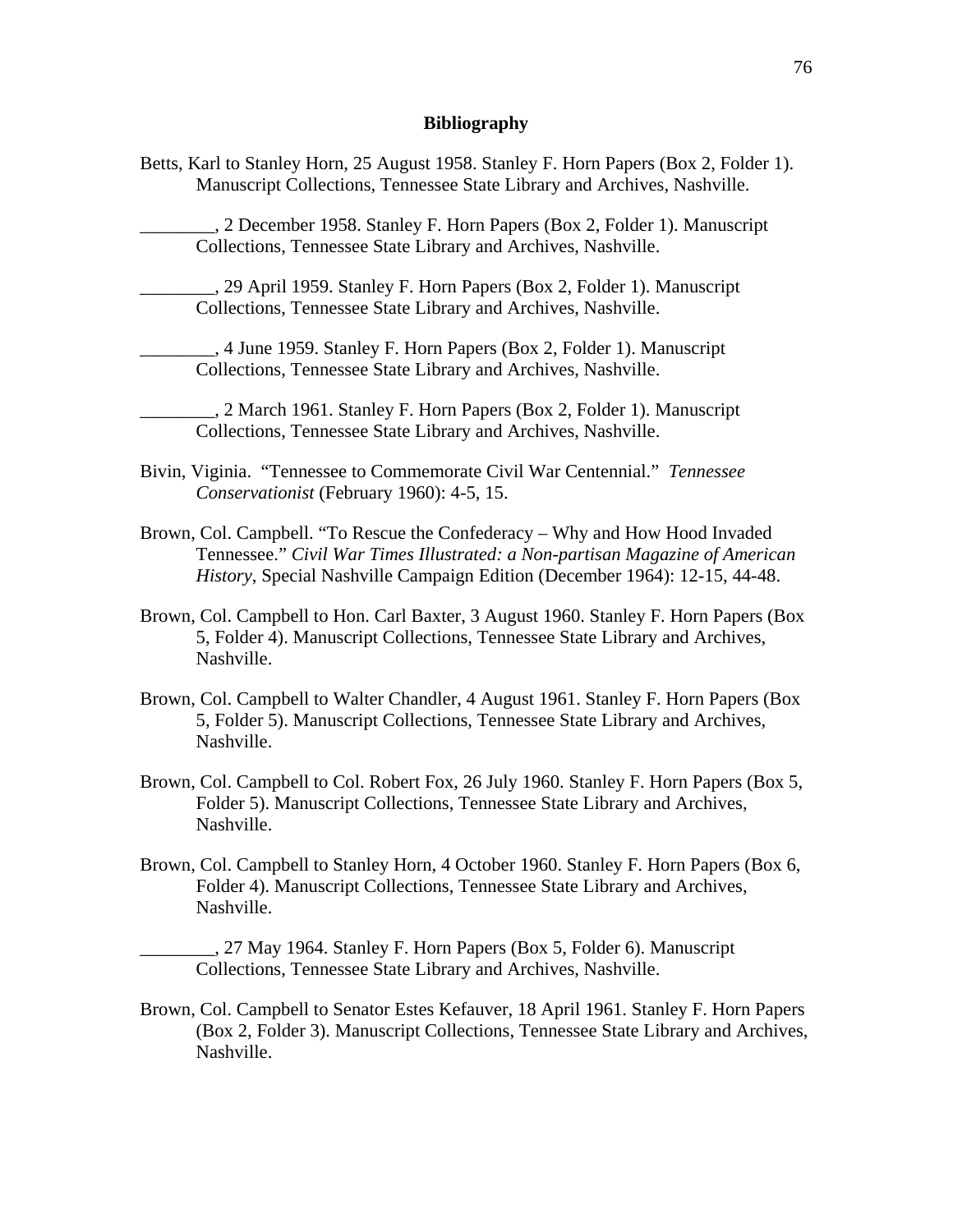- Brown, Col. Campbell to Hon. George McCanless, 17 January 1961. Stanley F. Horn Papers (Box 5, Folder 8). Manuscript Collections, Tennessee State Library and Archives, Nashville.
- Brown, Col. Campbell to Dan M. Robison, 21 April 1961. Stanley F. Horn Papers (Box 5, Folder 9). Manuscript Collections, Tennessee State Library and Archives, Nashville.
- Brown, Col. Campbell to Wilma Dykeman Stokely, 1 August 1960. Stanley F. Horn Papers (Box 5, Folder 10). Manuscript Collections, Tennessee State Library and Archives, Nashville.
- Corn, Jack, Jimmy Ellis, Bill Kovach, and Joe Rudis. *The Battle of Nashville: A Pictorial Record of the Centennial Re-enactment*. 1964.
- Fowler, Harley to Stanley Horn, 30 March 1960. Stanley F. Horn Papers (Box 6, Folder 3). Manuscript Collections, Tennessee State Library and Archives, Nashville.

\_\_\_\_\_\_\_\_, 15 September 1960. Stanley F. Horn Papers (Box 6, Folder 3). Manuscript Collections, Tennessee State Library and Archives, Nashville.

- Geary, James J. "When Dedication Was Fierce and from the Heart: Planning Virginia's Civil War Centennial Commission, 1958-1965." *Virginia Cavalcade* 50, no. 2 (Spring 2001): 76-87.
- Geary, James to Stanley Horn, 22 January 1959. Stanley F. Horn Papers (Box 13, Folder 5). Manuscript Collections, Tennessee State Library and Archives, Nashville.
- Govan, Gilbert to Col. Campbell Brown, 9 May 1962. Stanley F. Horn Papers (Box 6, Folder 4). Manuscript Collections, Tennessee State Library and Archives, Nashville.
- Govan, Gilbert to Stanley Horn, 25 July 1958. Stanley F. Horn Papers (Box 6, Folder 4). Manuscript Collections, Tennessee State Library and Archives, Nashville.

\_\_\_\_\_\_\_\_, 7 January 1958 [1959]. Stanley F. Horn Papers (Box 6, Folder 4). Manuscript Collections, Tennessee State Library and Archives, Nashville.

\_\_\_\_\_\_\_\_, 2 March 1959. Stanley F. Horn Papers (Box 6, Folder 4). Manuscript Collections, Tennessee State Library and Archives, Nashville.

\_\_\_\_\_\_\_\_, 26 October 1959. Stanley F. Horn Papers (Box 6, Folder 4). Manuscript Collections, Tennessee State Library and Archives, Nashville.

\_\_\_\_\_\_\_\_, 26 October 1960. Stanley F. Horn Papers (Box 6, Folder 4). Manuscript Collections, Tennessee State Library and Archives, Nashville.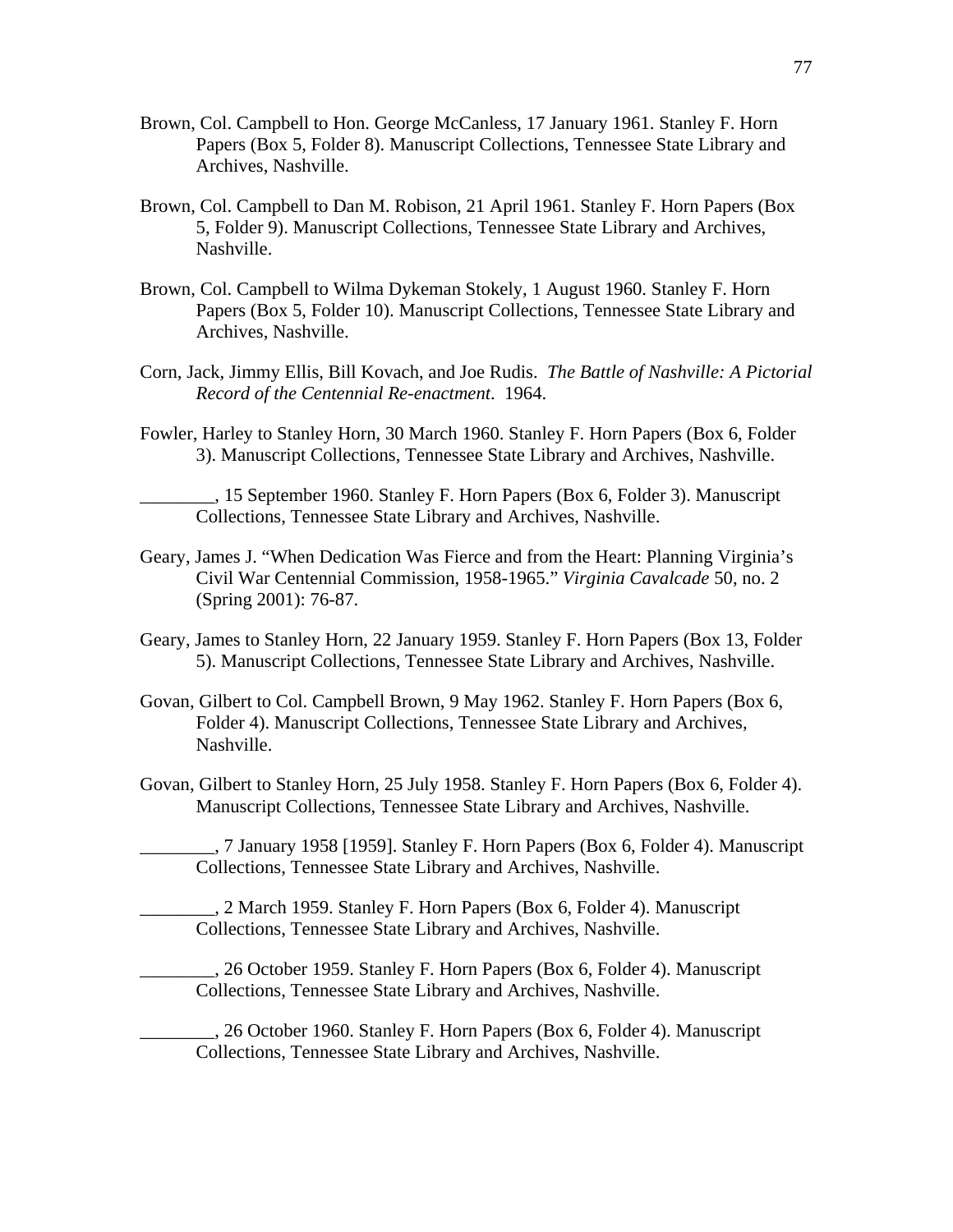\_\_\_\_\_\_\_\_, 22 August 1961. Stanley F. Horn Papers (Box 6, Folder 4). Manuscript Collections, Tennessee State Library and Archives, Nashville.

\_\_\_\_\_\_\_\_, 26 May 1964. Stanley F. Horn Papers (Box 6, Folder 4). Manuscript Collections, Tennessee State Library and Archives, Nashville.

- Haverlin, Carl to Dr. Christopher Crittenden, 18 January 1957. Stanley F. Horn Papers (Box 2, Folder 2). Manuscript Collections, Tennessee State Library and Archives, Nashville.
- Horn, Stanley F. "Nashville: The Most Decisive Battle of the Civil War." *Civil War Times Illustrated: a Non-partisan Magazine of American History*, Special Nashville Campaign Edition (December 1964): 5-11, 31-36.
- Horn, Stanley to Karl Betts, 24 November 1958. Stanley F. Horn Papers (Box 2, Folder 1). Manuscript Collections, Tennessee State Library and Archives, Nashville.

\_\_\_\_\_\_\_\_, 22 April 1959. Stanley F. Horn Papers (Box 2, Folder 1). Manuscript Collections, Tennessee State Library and Archives, Nashville.

\_\_\_\_\_\_\_\_, 4 May 1959. Stanley F. Horn Papers (Box 2, Folder 1). Manuscript Collections, Tennessee State Library and Archives, Nashville.

\_\_\_\_\_\_\_\_, 8 August 1960. Stanley F. Horn Papers (Box 2, Folder 1). Manuscript Collections, Tennessee State Library and Archives, Nashville.

\_\_\_\_\_\_\_\_, 8 March 1961. Stanley F. Horn Papers (Box 2, Folder 1). Manuscript Collections, Tennessee State Library and Archives, Nashville.

Horn, Stanley to Col. Campbell Brown, 28 September 1959. Stanley F. Horn Papers (Box 6, Folder 5). Manuscript Collections, Tennessee State Library and Archives, Nashville.

\_\_\_\_\_\_\_\_, 4 June 1962. Stanley F. Horn Papers (Box 6, Folder 5). Manuscript Collections, Tennessee State Library and Archives, Nashville.

- Horn, Stanley to Edward Boling, 22 May 1961. Stanley F. Horn Papers (Box 6, Folder 5). Manuscript Collections, Tennessee State Library and Archives, Nashville.
- Horn, Stanley to Harley Fowler, 19 September 1960. Stanley F. Horn Papers (Box 6, Folder 3). Manuscript Collections, Tennessee State Library and Archives, Nashville.
- Horn, Stanley to James Geary, 27 May 1959. Stanley F. Horn Papers (Box 13, Folder 5). Manuscript Collections, Tennessee State Library and Archives, Nashville.
- Horn, Stanley to Gilbert Govan, 19 August 1958. Stanley F. Horn Papers (Box 6, Folder 4). Manuscript Collections, Tennessee State Library and Archives, Nashville.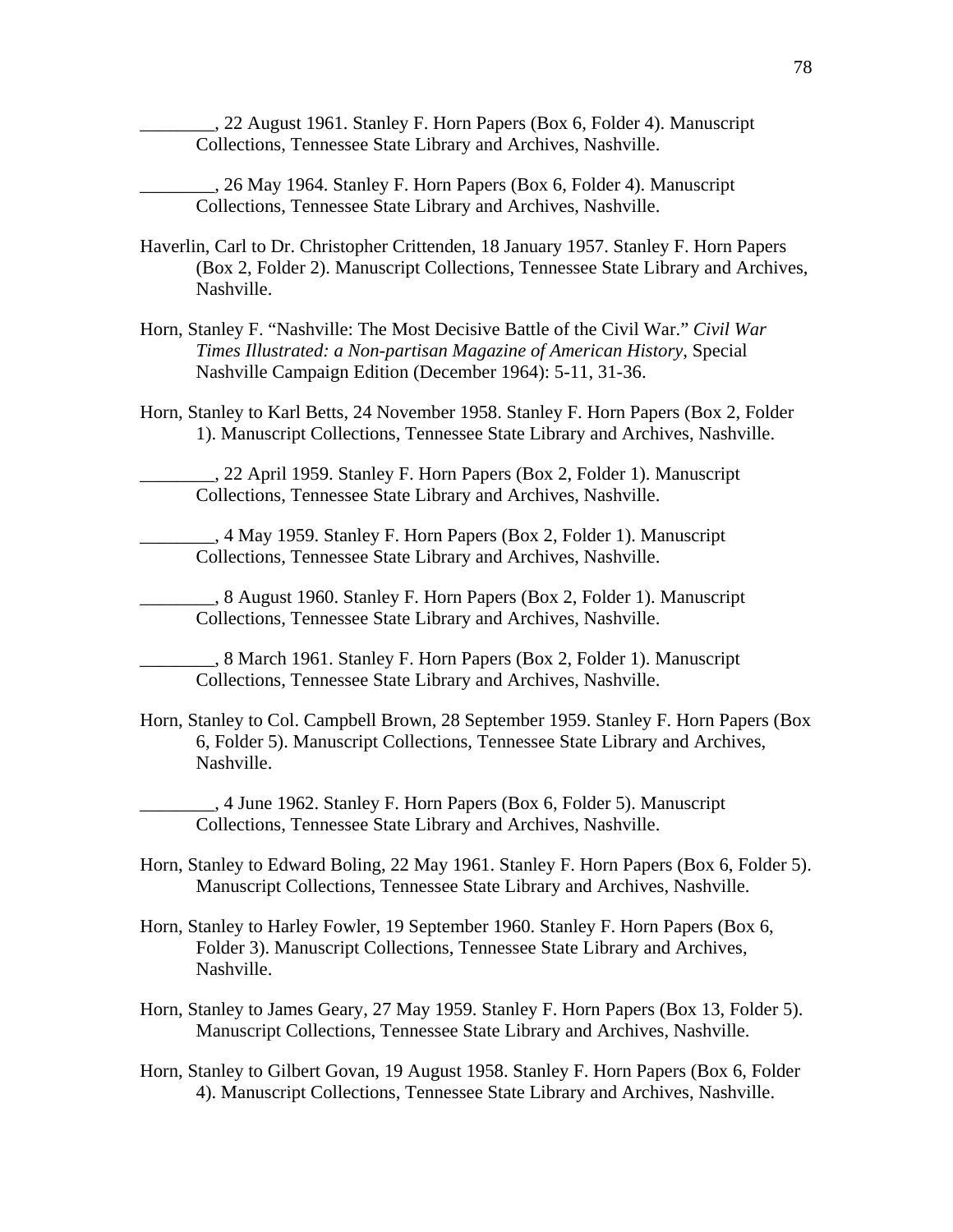\_\_\_\_\_\_\_\_, 19 December 1958. Stanley F. Horn Papers (Box 6, Folder 4). Manuscript Collections, Tennessee State Library and Archives, Nashville.

\_\_\_\_\_\_\_\_, 29 December 1958. Stanley F. Horn Papers (Box 6, Folder 4). Manuscript Collections, Tennessee State Library and Archives, Nashville.

\_\_\_\_\_\_\_\_, 4 March, 1959. Stanley F. Horn Papers (Box 6, Folder 4). Manuscript Collections, Tennessee State Library and Archives, Nashville.

\_\_\_\_\_\_\_\_, 24 August 1961. Stanley F. Horn Papers (Box 6, Folder 4). Manuscript Collections, Tennessee State Library and Archives, Nashville.

- Horn, Stanley to Carl Haverlin, 20 December 1956. Stanley F. Horn Papers (Box 2, Folder 2). Manuscript Collections, Tennessee State Library and Archives, Nashville.
- Horn, Stanley to J. Ambler Johnston, 27 April 1959. Stanley F. Horn Papers (Box 6, Folder 6). Manuscript Collections, Tennessee State Library and Archives, Nashville.

\_\_\_\_\_\_\_\_, 11 May 1959. Stanley F. Horn Papers (Box 6, Folder 6). Manuscript Collections, Tennessee State Library and Archives, Nashville.

- Horn, Stanley to Everett J. Landers, 14 March 1961. Stanley F. Horn Papers (Box 7, Folder 1). Manuscript Collections, Tennessee State Library and Archives, Nashville.
- Horn, Stanley to Harlan Matthews, 9 June 1964. Stanley F. Horn Papers (Box 6, Folder 7). Manuscript Collections, Tennessee State Library and Archives, Nashville.
- Horn, Stanley to James I. Robertson, 14 August 1963. Stanley F. Horn Papers (Box 2, Folder 3). Manuscript Collections, Tennessee State Library and Archives, Nashville.
- Horn, Stanley to Wilma Dykeman Stokely, 3 November 1960. Stanley F. Horn Papers (Box 7, Folder 4). Manuscript Collections, Tennessee State Library and Archives, Nashville.
- Jones, James B., Jr., "An Analysis of National Register Listings and Roadside Historic Markers in Tennessee: A Study of Two Public History Programs." *The Public Historian*, Vol. 10, No. 3 (Summer 1988): 19-30.
- Michigan Civil War Centennial Observance Commission. *Report of the Michigan Civil War Centennial Observance Commission to the Governor, Legislature, and the People of Michigan*. Lansing: Michigan Civil War Centennial Observance Commission, 1966.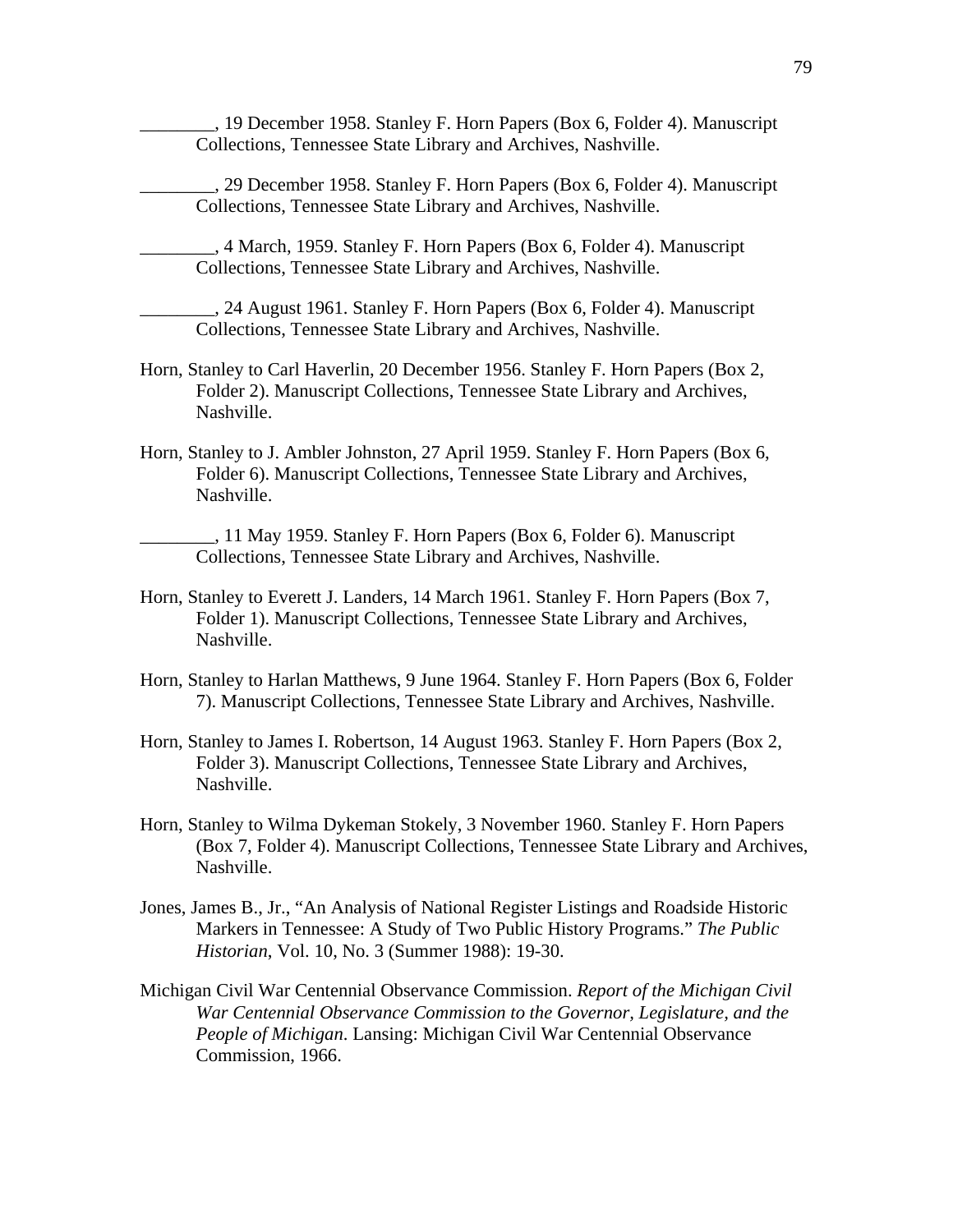- Proctor, Samuel. *Florida Commemorates the Civil War Centennial, 1961-5*. Coral Gables: Florida Civil War Centennial Commission, 1962.
- Robertson, James I. to Stanley Horn, 24 February 1965. Stanley F. Horn Papers (Box 2, Folder 3). Manuscript Collections, Tennessee State Library and Archives, Nashville.
- Rutherford County Civil War Centennial Commission. *Rutherford County Civil War Centennial Commission Summary of Events*. Homer Pittard Collection (Box 2, Folder 5). Gore Research Center, Middle Tennessee State University, Murfreesboro.
- Stokely, Wilma Dykeman to Stanley Horn, 1 November 1960. Stanley F. Horn Papers (Box 7, Folder 4). Manuscript Collections, Tennessee State Library and Archives, Nashville.
- Tennessee Civil War Centennial Commission. "A Guide to the Civil War in Tennessee." *Tennessee Conservationist* (March 1961): 3-28.

\_\_\_\_\_\_\_\_. *Directory of Civil War Monuments and Memorials in Tennessee*. Nashville, Tennessee: Civil War Centennial Commission, 1963.

\_\_\_\_\_\_\_\_. *Guide to the Civil War in Tennessee.* Nashville: Division of Information Department of Conservation, 1961.

\_\_\_\_\_\_\_\_. *Information Bulletin*, no. 1. Nashville, Civil War Centennial Commission, 1960.

\_\_\_\_\_\_\_\_. *Information Bulletin*, no. 2. Nashville, Civil War Centennial Commission, 1960.

\_\_\_\_\_\_\_\_. *Information Bulletin*, no. 3. Nashville, Civil War Centennial Commission, 1960.

\_\_\_\_\_\_\_\_. *Information Bulletin*, no. 20. Nashville, Civil War Centennial Commission, 1962.

\_\_\_\_\_\_\_\_. *Information Bulletin*, no. 21. Nashville, Civil War Centennial Commission, 1962.

**\_\_\_\_\_\_\_\_**. *Information Bulletin*, no. 38. Nashville, Civil War Centennial Commission, 1964.

**\_\_\_\_\_\_\_\_**. *Information Bulletin*, no. 41. Nashville, Civil War Centennial Commission, 1964.

\_\_\_\_\_\_\_\_. *Instructions for Organization, Equipment and Uniform of Military Memorial Units*, from *Organizational Bulletin No. 3*. Nashville, 1960.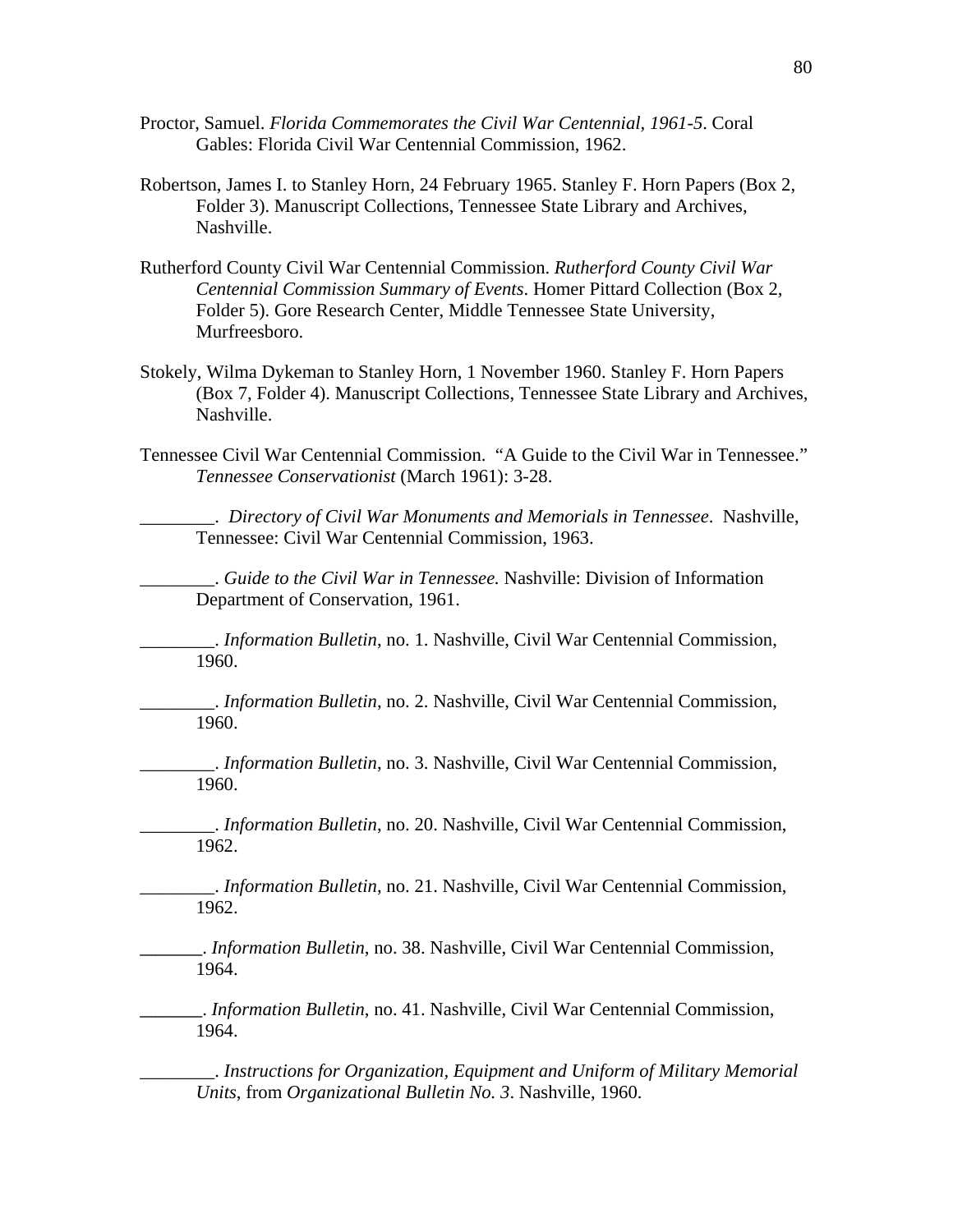\_\_\_\_\_\_\_\_. *Minutes of the Meeting of the Tennessee Civil War Centennial Commission*, 15 May 1959. Stanley F. Horn Papers (Box 7, Folder 8). Manuscript Collections, Tennessee State Library and Archives, Nashville.

\_\_\_\_\_\_\_\_. *Minutes of the Meeting of the Tennessee Civil War Centennial Commission*, 14 August 1959. Stanley F. Horn Papers (Box 7, Folder 8). Manuscript Collections, Tennessee State Library and Archives, Nashville.

\_\_\_\_\_\_\_\_. *Minutes of the Meeting of the Tennessee Civil War Centennial Commission*, 23 June 1960. Stanley F. Horn Papers (Box 7, Folder 8). Manuscript Collections, Tennessee State Library and Archives, Nashville.

\_\_\_\_\_\_\_\_. *Minutes of the Meeting of the Tennessee Civil War Centennial Commission*, 16 June 1961. Stanley F. Horn Papers (Box 7, Folder 8). Manuscript Collections, Tennessee State Library and Archives, Nashville.

\_\_\_\_\_\_\_\_. *Minutes of the Meeting of the Tennessee Civil War Centennial Commission*, 23 October 1962. Stanley F. Horn Papers (Box 7, Folder 8). Manuscript Collections, Tennessee State Library and Archives, Nashville.

\_\_\_\_\_\_\_\_. *Report of Campbell H. Brown, Executive Director, to the Tennessee Civil War Centennial Commission*, 23 October 1962. Stanley F. Horn Papers (Box 7, Folder 8). Manuscript Collections, Tennessee State Library and Archives, Nashville.

\_\_\_\_\_\_\_\_. *Special Organizational Bulletin*, no. 2. Nashville: Civil War Centennial Commission, 1960.

\_\_\_\_\_\_\_\_. *Special Organizational Bulletin*, no. 17. Nashville: Civil War Centennial Commission, 1963.

\_\_\_\_\_\_\_\_. *Statement of Policy of the Tennessee Civil War Centennial Commission*, 1 January 1960. Stanley F. Horn Papers (Box 7, Folder 6). Manuscript Collections, Tennessee State Library and Archives, Nashville.

\_\_\_\_\_\_\_\_. *Tennesseans in the Civil War: A Military History of Confederate and Union Units with Available Rosters of Personnel*. Vol. 1. Nashville, Tennessee: Civil War Centennial Commission, 1964.

\_\_\_\_\_\_\_\_. *Tennesseans in the Civil War: A Military History of Confederate and Union Units with Available Rosters of Personnel*. Vol. 2. Nashville, Tennessee: Civil War Centennial Commission, 1965.

\_\_\_\_\_\_\_\_. *Tennessee's War, 1861-1865: Described by Participants*, compiled and edited by Stanley F. Horn. Nashville, Tennessee: Civil War Centennial Commission, 1965.

\_\_\_\_\_\_\_\_. Unlabelled bulletin, no date. Stanley F. Horn Papers (Box 8, Folder 3). Manuscript Collections, Tennessee State Library and Archives, Nashville.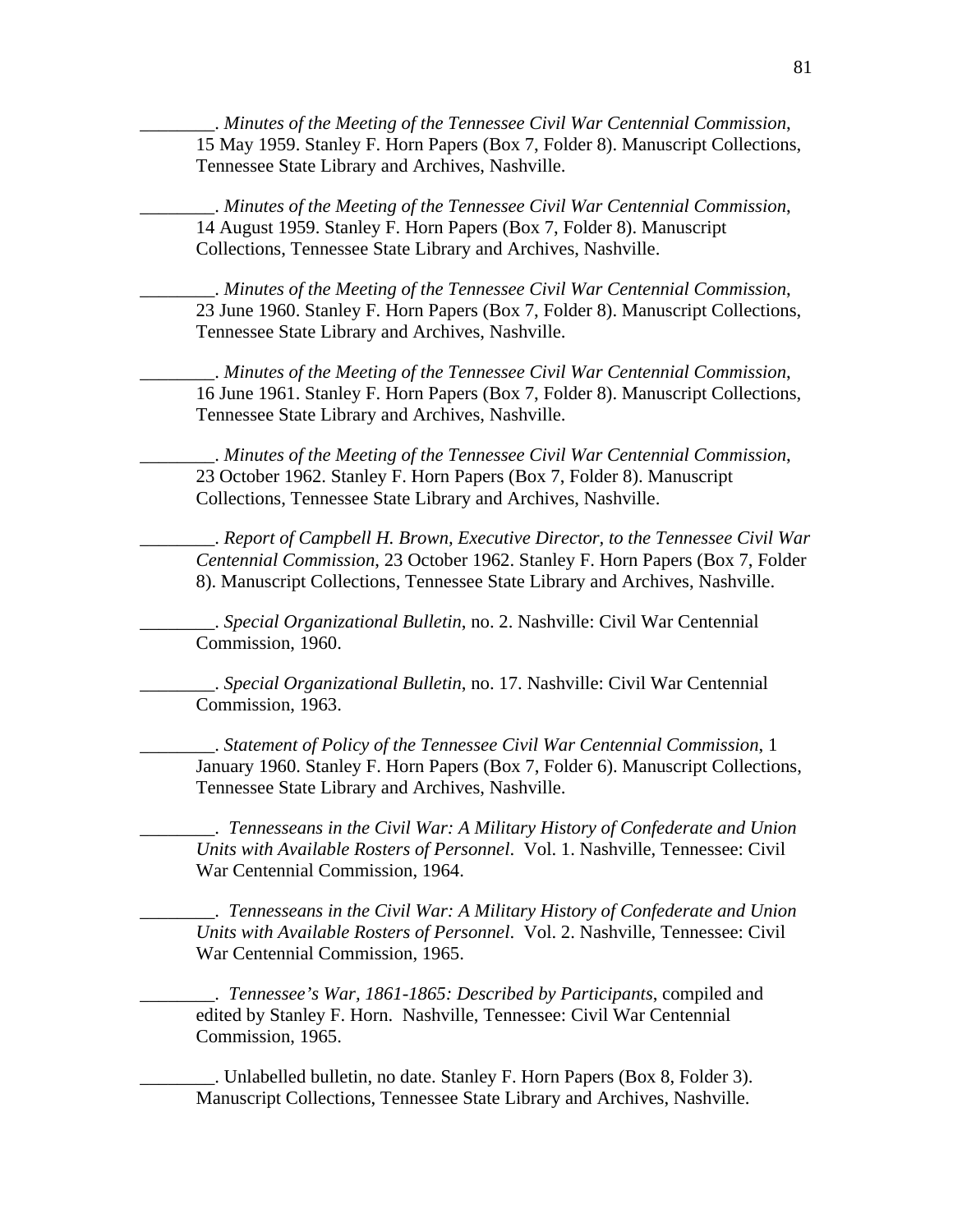- Tennessee Civil War Centennial Commission and Tennessee Department of Education. *Outline of Unit of Work on the History of the War Between the States*. Nashville, 1960.
- Tennessee Civil War National Heritage Area. *2001 Civil War Survey*. Murfreesboro, 2003.
- Tennessee General Assembly. House. *An Act to Participate in the Placing of a Monument at Gettysburg, Pennsylvania in Memory of All Confederate Soldiers and Honoring the Last Confederate Veteran Who Died*. 83rd General Assembly, H.B. 218, Ch. 215, 22 March 1963. *Public Acts of the State of Tennessee*. Nashville: Rich Printing Co., 1963.
- Tennessee General Assembly. Senate. *An Act to Create a Commission to Commemorate the Centennial of the American Civil War, to Provide for the Duties and Powers of Such Commission, and to Appropriate Funds for the Use of Such Commission*. 81st General Assembly, S.B. 383, Ch. 203, 11 March 1959. *Public Acts of the State of Tennessee*. Nashville: Rich Printing Co., 1959.

\_\_\_\_\_\_\_\_. "Members of the Senate." *Public Acts of the State of Tennessee*, *1959*, (Nashville: Rich Printing Company, 1959).

\_\_\_\_\_\_\_\_. *General Appropriations Bill*, 82nd General Assembly, S.B. 23, Ch. 4. *Public Acts of the State of Tennessee*. Nashville: Rich Printing Co., 1961.

\_\_\_\_\_\_\_\_. *General Appropriations Bill*, 83rd General Assembly, S.B. 96, Ch. 41. *Public Acts of the State of Tennessee*. Nashville: Rich Printing Co., 1963.

\_\_\_\_\_\_\_\_. *Miscellaneous Appropriations Bill*, 81st General Assembly, S.B. 827, Ch. 268, 21 March 1959. *Public Acts of the State of Tennessee*. Nashville: Rich Printing Co., 1959.

\_\_\_\_\_\_\_\_. *Miscellaneous Appropriations Bill*, 82nd General Assembly, S.B. 837, Ch. 300. *Public Acts of the State of Tennessee*. Nashville: Rich Printing Co., 1961.

\_\_\_\_\_\_\_\_. *Miscellaneous Appropriations Bill*, 83rd General Assembly, S.B. 854, Ch. 379. *Public Acts of the State of Tennessee*. Nashville: Rich Printing Co., 1963.

\_\_\_\_\_\_\_\_. *Miscellaneous Appropriations Bill*, 84th General Assembly, S.B. 657, Ch. 313. *Public Acts of the State of Tennessee*. Nashville: Rich Printing Co., 1965.

United States Civil War Centennial Commission. *Guide for the Observance of the Centennial of the Civil War*. Washington, D.C.: United States Civil War Centennial Commission, 1959.

**\_\_\_\_\_\_\_\_**. *National Press Release*, 27 June 1958. Washington, D.C.: United States Civil War Centennial Commission, 1958.